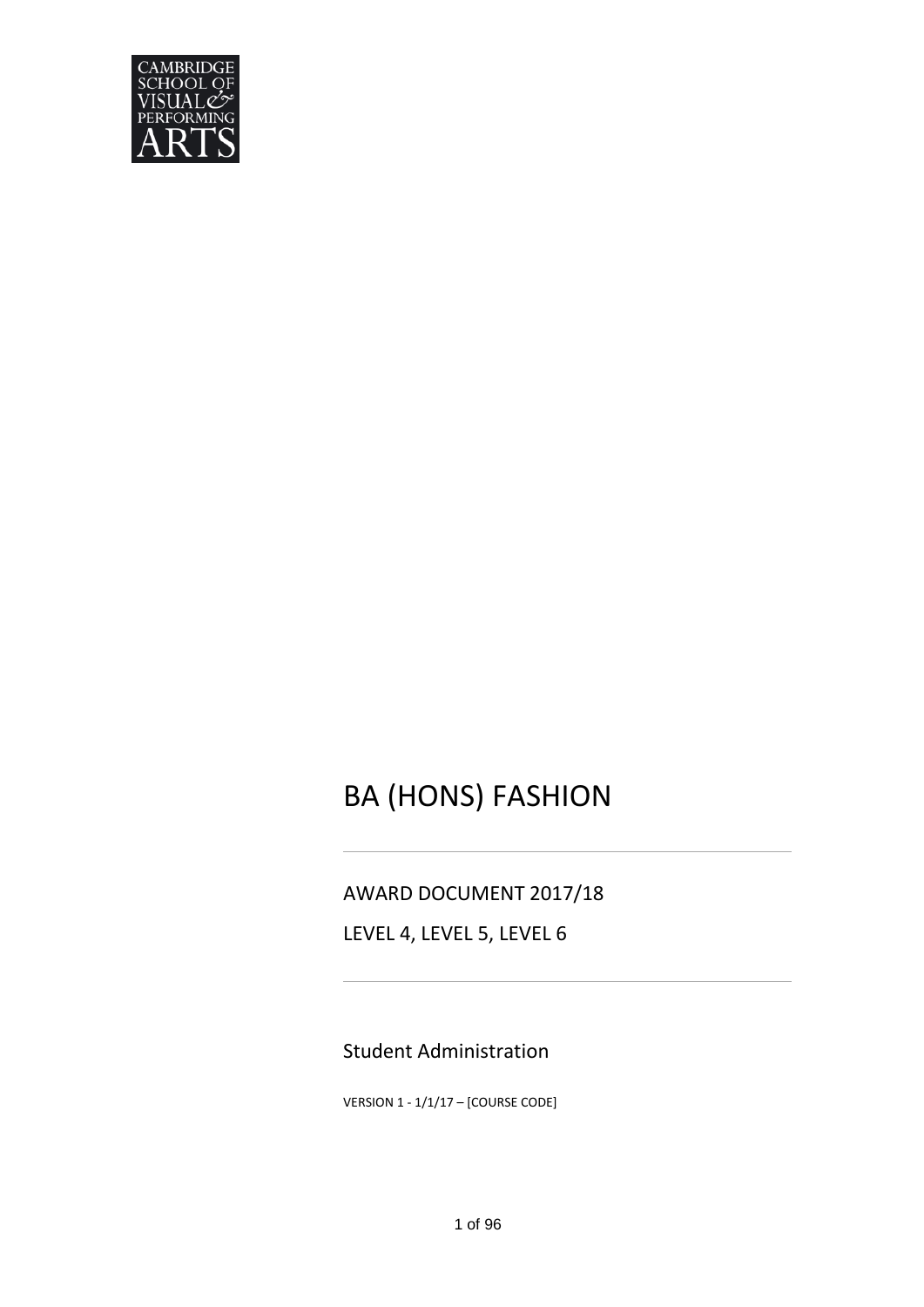## **VERSION CONTROL**

| <b>VERSION</b><br><b>NUMBER</b> | PURPOSE/CHANGE                                                                             | <b>AUTHOR</b>              | <b>DATE</b> |
|---------------------------------|--------------------------------------------------------------------------------------------|----------------------------|-------------|
| 0.1                             | Pre-approval first draft etc.                                                              | Course<br>development team | 1/1/17      |
| 0.2                             | Second draft with amendments.                                                              | Course<br>development team | 1/3/17      |
| $\mathbf{1}$                    | Final proof read copy - any further changes to<br>be made via the Modifications Procedure. | <b>Student Admin</b>       | 19/04/17    |
|                                 |                                                                                            |                            |             |
|                                 |                                                                                            |                            |             |
|                                 |                                                                                            |                            |             |
|                                 |                                                                                            |                            |             |
|                                 |                                                                                            |                            |             |
|                                 |                                                                                            |                            |             |
|                                 |                                                                                            |                            |             |
|                                 |                                                                                            |                            |             |
|                                 |                                                                                            |                            |             |
|                                 |                                                                                            |                            |             |
|                                 |                                                                                            |                            |             |
|                                 |                                                                                            |                            |             |
|                                 |                                                                                            |                            |             |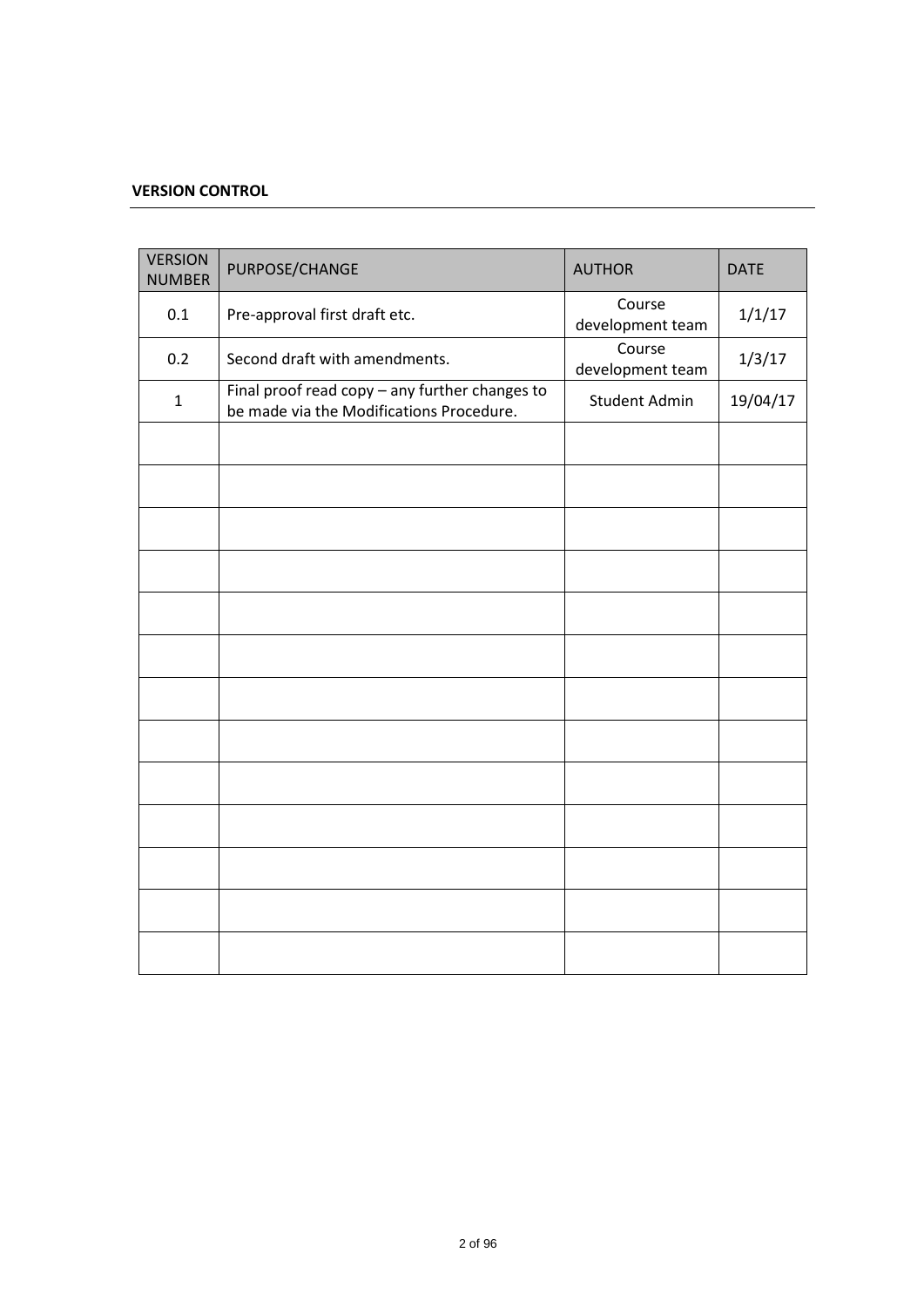## Award Map – BA (Hons) Fashion **LEVEL 4**

|                                         | <b>Study Block 2</b>      |
|-----------------------------------------|---------------------------|
|                                         | 20 credits                |
| 40 credits                              | <b>CF403</b>              |
| <b>CF401</b>                            | <b>Design Projects</b>    |
| <b>Design Process</b>                   |                           |
|                                         | 20 credits                |
|                                         | <b>CF404</b>              |
|                                         | <b>Technical Skills</b>   |
|                                         |                           |
| 20 credits                              | 20 credits                |
| <b>CF402</b>                            | <b>CF405</b>              |
| <b>Introduction to Technical Skills</b> | <b>Fashion in Context</b> |

#### **LEVEL 5**

| <b>Study Block 1</b>             | <b>Study Block 2</b>              |
|----------------------------------|-----------------------------------|
| 40 credits                       | 40 credits                        |
| <b>CF501</b>                     | <b>CF503</b>                      |
| <b>Design for Industry</b>       | <b>Design Innovation</b>          |
|                                  |                                   |
|                                  |                                   |
|                                  |                                   |
|                                  |                                   |
| 20 credits                       | 20 credits                        |
| <b>CF502</b>                     | <b>CF504</b>                      |
| <b>Advanced Technical Skills</b> | <b>Theories and Methodologies</b> |

#### **LEVEL 6**

| <b>Study Block 1</b>          | <b>Study Block 2</b>          |
|-------------------------------|-------------------------------|
| 40 credits                    | 40 credits                    |
| <b>CF601</b>                  | <b>CF603</b>                  |
| <b>Collection Preparation</b> | <b>Collection Realisation</b> |
|                               |                               |
|                               |                               |
|                               |                               |
| 20 credits                    | 20 credits                    |
| <b>CF602</b>                  | <b>CF604</b>                  |
| <b>Dissertation</b>           | <b>Professional Portfolio</b> |
|                               |                               |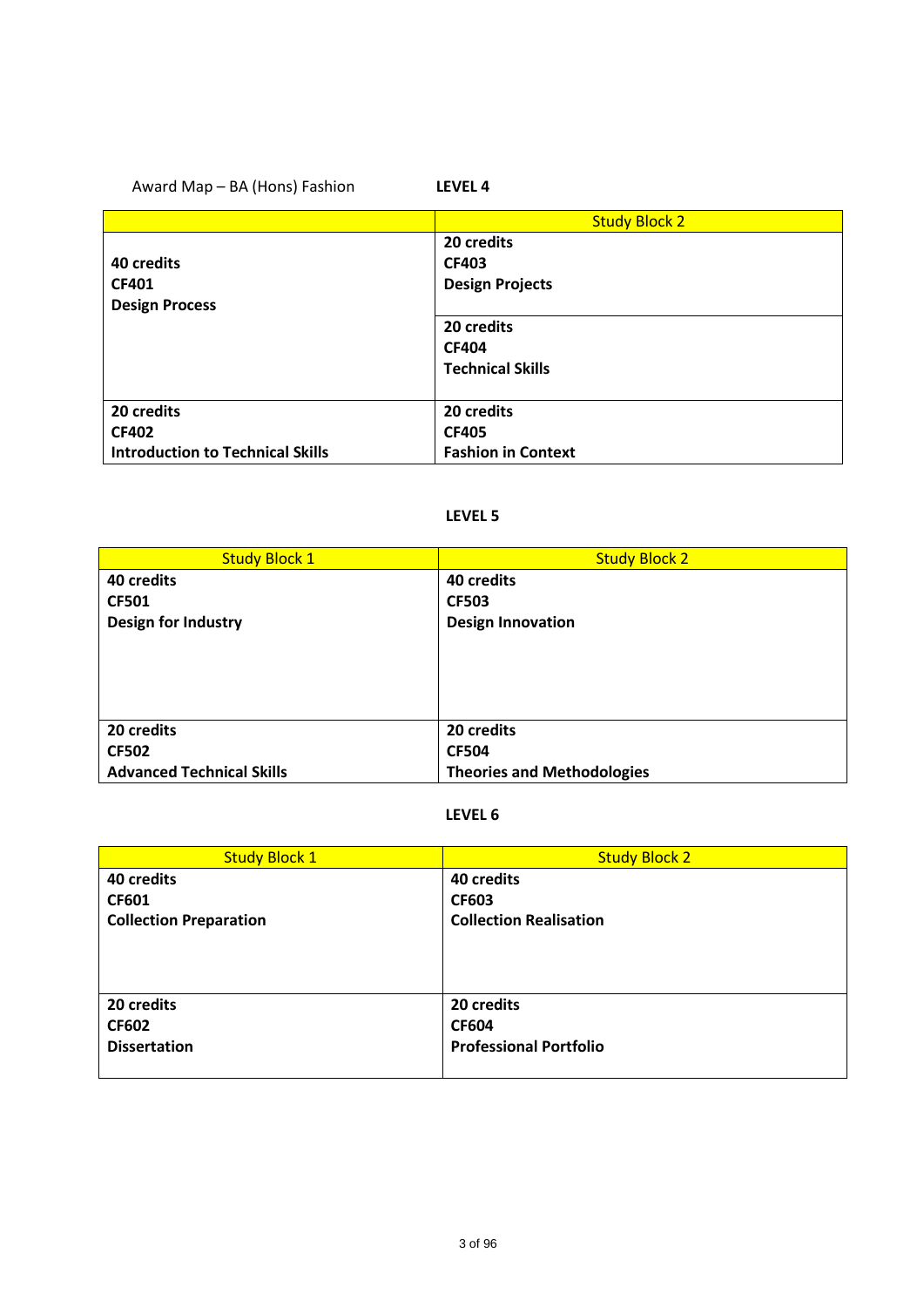

## **AWARD INFORMATION FORM (AIF)**

*The AIF provides essential information to students, staff teams and others on a particular award or a group of awards in a programme and is designed to meet the University's expectations and those of external bodies such as the Quality Assurance Agency (QAA) in respect of programme specifications.*

## **Please refer to the Guidance notes on completing Award Information Forms** *before* **completing the details below.**

#### **SECTION 1 - General Award Information**

| <b>Qualification (award type)</b>                                          | BA (Hons)                                                    |
|----------------------------------------------------------------------------|--------------------------------------------------------------|
| <b>Award Title</b>                                                         | Fashion                                                      |
| Intermediate Qualification(s)                                              | Certificate of Higher Education, Diploma of Higher Education |
| <b>Awarding Institution</b>                                                | <b>Falmouth University</b>                                   |
| <b>Location of Delivery</b><br>(Penryn or Falmouth)                        | CSVPA, Cambridge                                             |
| <b>Duration of Award</b>                                                   | 3 years                                                      |
| <b>Professional, Statutory and</b><br><b>Regulatory Body accreditation</b> |                                                              |
| <b>Accreditation Renewal Date</b><br>(Month and Year)                      |                                                              |
| <b>Route Code (SITS)</b>                                                   |                                                              |
| <b>UCAS Course Code</b>                                                    |                                                              |
| <b>Relevant External</b><br><b>Benchmarking</b>                            | Subject Benchmark Statement: 'Art & Design' QAA 238 03/08    |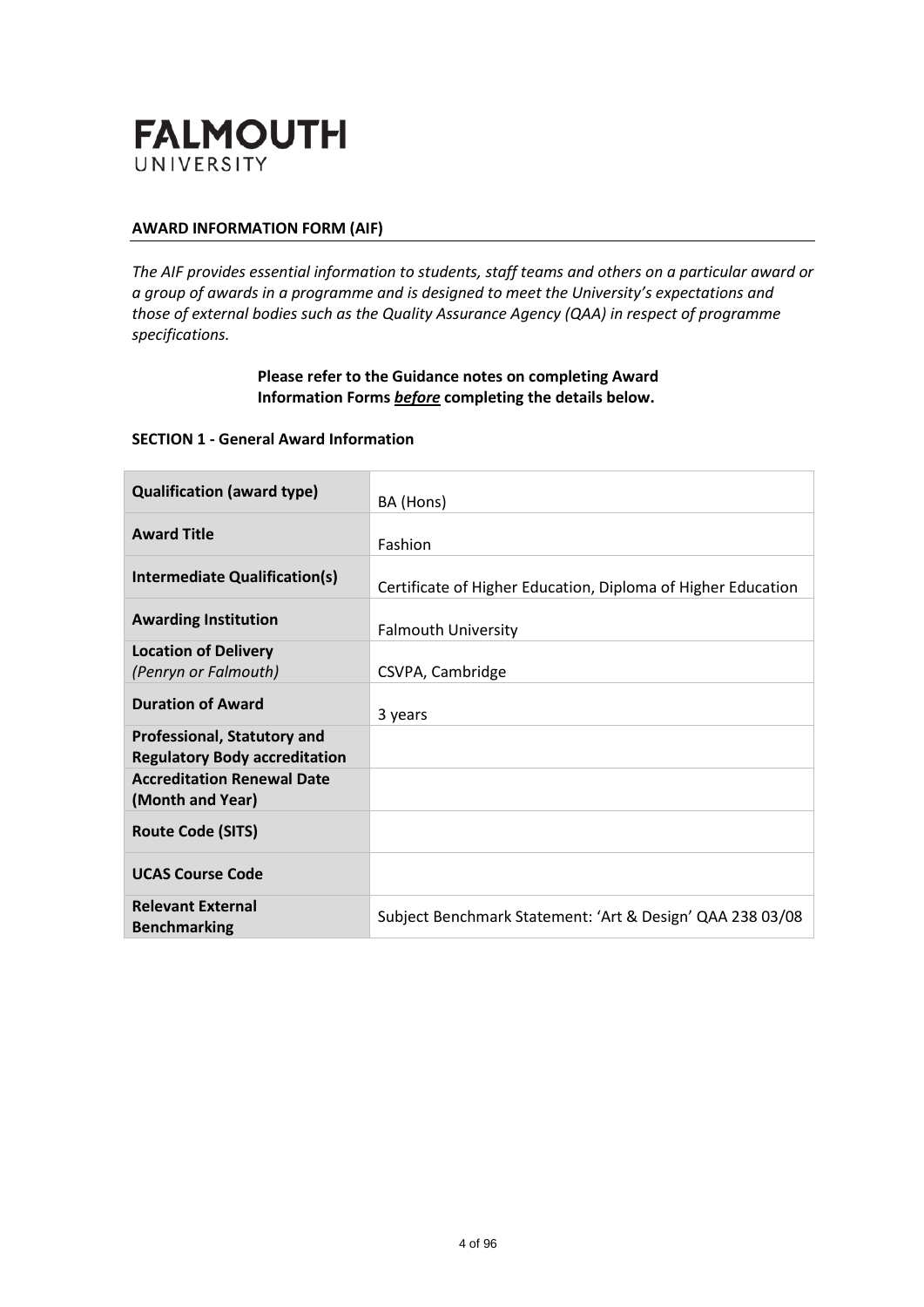## **SECTION 2 – Entry Requirements, Student Support and Further Opportunities**

#### **Entry requirements**

CSVPA recognises a wide variety of qualifications and/or relevant experience, and encourages applications from people of all ages, backgrounds and cultures, with a demonstrable interest in their subject.

Please follow the links below for additional information on our entry requirements along with the specific requirements of the course as well as information on fees and funding.

## [http://www.csvpa.com/art-and-design/ba-hons-fashion-design/course-details/entry](http://www.csvpa.com/art-and-design/ba-hons-fashion-design/course-details/entry-requirements.htm#menu)[requirements.htm#menu](http://www.csvpa.com/art-and-design/ba-hons-fashion-design/course-details/entry-requirements.htm#menu)

[http://www.csvpa.com/art-and-design/ba-hons-fashion-design/course-details/student](http://www.csvpa.com/art-and-design/ba-hons-fashion-design/course-details/student-finance.htm#menu)[finance.htm#menu](http://www.csvpa.com/art-and-design/ba-hons-fashion-design/course-details/student-finance.htm#menu)

<http://www.csvpa.com/art-and-design/ba-hons-fashion-design/course-details/fees.htm#menu>

#### **Student Support**

At CSVPA we are here to support you through your studies in every way we can. Support is confidential, student-centred, and will grow and adapt to meet student needs. Even if we can't help we'll know someone who can.

Our welfare team provide free, confidential help and advice with any problem, large or small.

Services include accessibility, counselling, academic skills, living support, access to health services, and a multi-faith room.

We can also signpost you to other people who can help.

#### **Students with disabilities**

We welcome applications from disabled students (e.g. physical, sensory, mental health) and those with learning difficulties (e.g. dyslexia). We encourage anyone with a disability or learning difficulty to describe your needs on your application form. This will not affect your application but will help us to plan your support.

#### **Distinctive Features**

The UK is recognised throughout the world for excellence in design education and the creative output of the designers it produces. This course, based in an internationally recognised centre of learning and culture, specialises in fashion design within a contemporary fashion context. Utilising the best of British design theory and practise, students will acquire a wide range of creative, practical and transferable skills to enable them to operate effectively in areas relating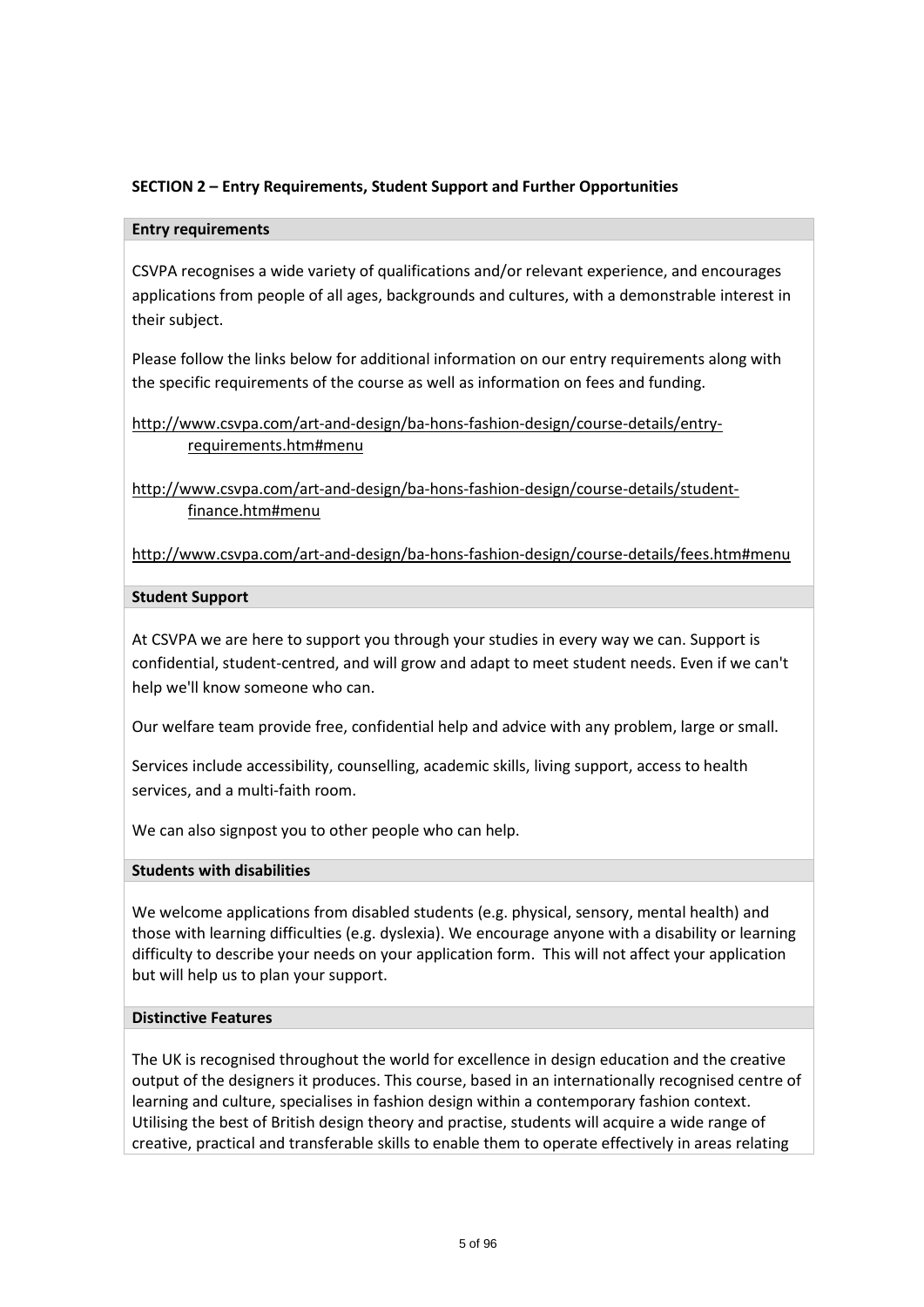to fashion design, garment development and production.

The philosophy of the course aims to provide a creative, friendly and professional learning environment, gently mirroring the activities and processes of a professional fashion atelier. With high contact hours, smaller group sizes, extensive studio time and the support of experienced fashion industry tutors, students can fulfil their creative potential within a supportive and stimulating environment.

The course is taught primarily through studio-based modules that increase in complexity as the course progresses. Modules combine both technological and contemporary design methods to facilitate progression from research and concept development to the generation of innovative design proposals and solutions. Initially students are taught essential practical knowledge such as drawing and illustration, pattern-cutting and garment construction in detailed, skills based workshops. Skills are gradually integrated into design-led projects as the course and the students understanding progresses.

All final year students participate in a graduate fashion show held in London, an opportunity for self-promotion and a celebration of students work.

The course aim is the development of versatile and adaptable fashion designers with individual sensibilities who are able to respond to both conceptual and commercial briefs. Equipped with a portfolio of work, their design and skills based knowledge, combined with a critical understanding of the social, cultural and sustainable factors influencing their professional environment will enable students to confidently enter the fashion profession upon graduation.

#### **Future Career/Education**

This Fashion degree prepares students for a variety of careers within the fashion industry, related areas of the industry, or postgraduate study. The programme is structured to maximise the progressive development of the individuals' intellectual and creative potential, fully supporting applications to postgraduate study and future career development. CSVPA alumni can be found in various roles within the fashion industry typically; fashion design, creative pattern cutting, styling, print design, fashion business management and creative direction.

## **SECTION 3 – Teaching, Learning and Assessment**

#### **Educational Aims**

- To provide a broad-based education in fashion design for students from a wide range of backgrounds and with a variety of subject interests and professional expectations.
- To create a supportive and stimulating learning environment to enable students to develop their capacity for creativity, visual and critical awareness, analysis, problemsolving, research, speculative and intellectual enquiry, and responsible professional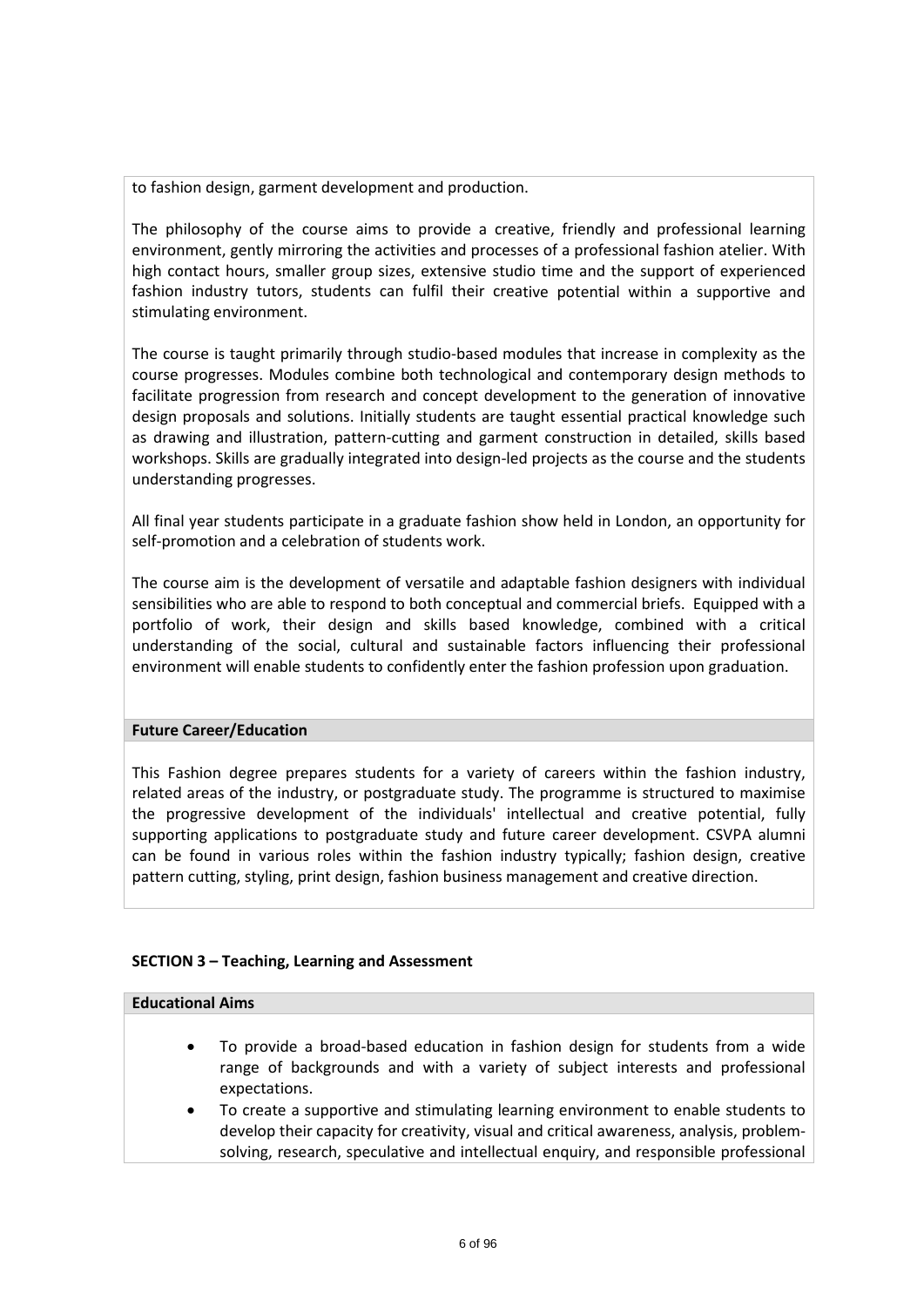attitudes to address the needs of society.

- To enable students to acquire the knowledge, and develop specialist and transferable skills appropriate for contemporary fashion design practice.
- To emphasise individual, collaborative and interdisciplinary work undertaken within the studio and other appropriate environments.
- To develop an understanding of creativity within a commercial industrial context.
- To equip students to pursue their chosen career pathways through professional practice, related employment or further study or research.

#### **Learning Outcomes**

Upon successful completion of this award, you should be able to:-

#### **Research**

Collate and curate a wide variety of sources providing visual, contextual and theoretical research to enable speculative enquiry, critical analysis and further understanding of fashion in a global, contemporary context.

#### **Concept**

Analyse and synthesise curated materials to generate concepts and key themes to enable effective design investigation. Use innovative thinking to inform and underpin project development, communicating concepts effectively.

#### **Design & development**

Demonstrate effective techniques in the progression and realisation of design concepts and explore design as a means to solve problems.

#### **Realisation and Manufacture**

Demonstrate effective working methods, creative solutions and construction processes in transferring ideas from 2D to 3D within the context of current professional practice.

#### **Presentation**

Demonstrate effective communication, creatively and professionally, whether in visual, oral or written form. Methods of presentation are appropriate to the audience and the purpose of the work.

#### **Self-management**

Demonstrate transferrable and employability skills, including the ability to work independently, set goals and respond to change. Ability to communicate effectively and deploy critical selfanalysis within a professional context.

#### **Professional context**

Understanding and knowledge of contemporary fashion markets and current industry practice. Ability to position oneself as a designer or practitioner in a viable professional context.

#### **Evaluation and critical engagement**

Ability to form independent, perceptive judgements and articulate well-reasoned arguments.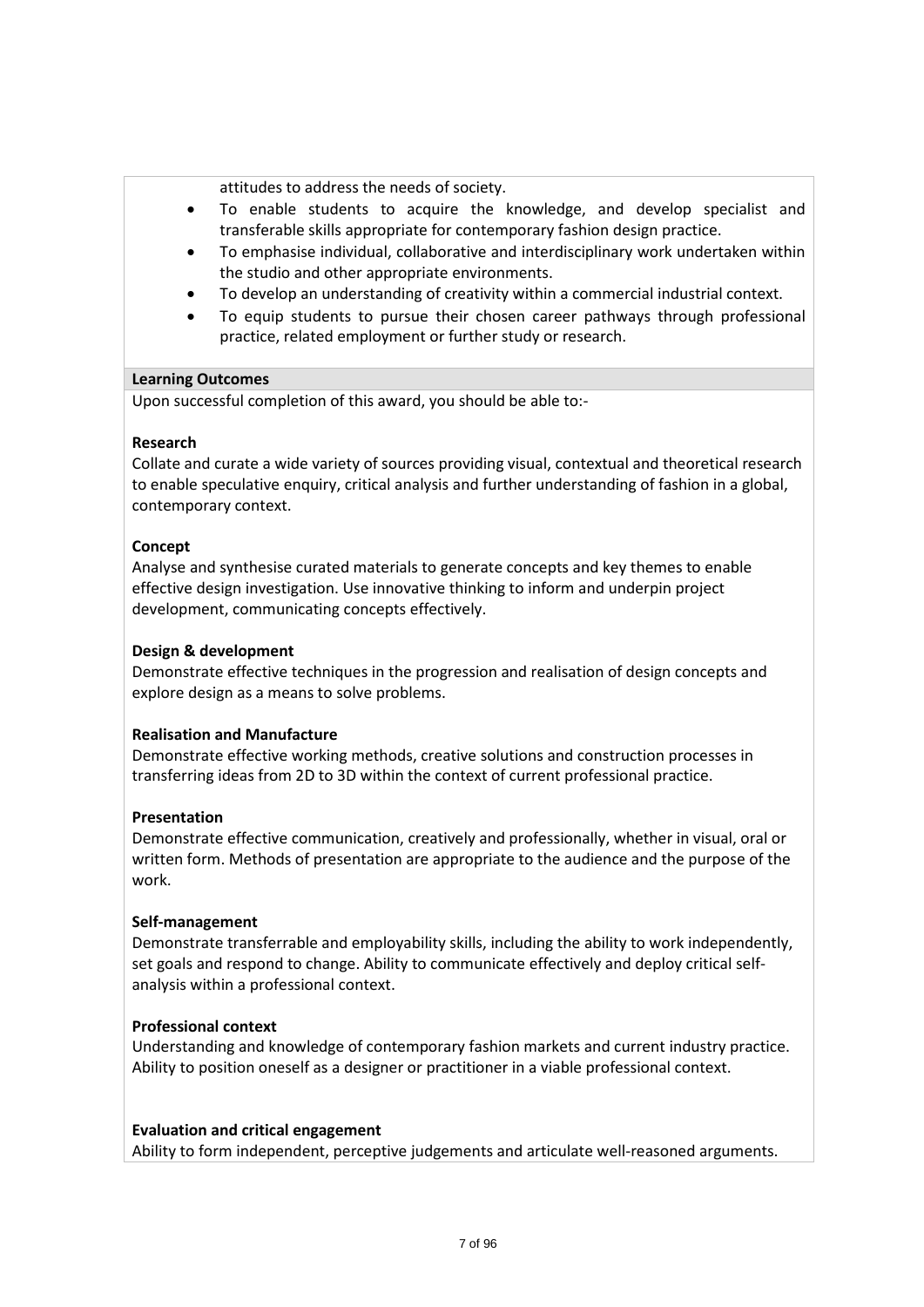Focused critical analysis is used effectively to evaluate and synthesise a range of information and develop a course of action. Able to accept and respond to constructive feedback.

#### **Teaching Strategy**

Teaching methods have been developed in close relation to the subject and the industry. The ways in which students learn their skills and develop an understanding of their subject is equally distinctive, with a strong emphasis being placed on the management of design projects, with reference to contemporary industrial practice, relevant market areas, and the development of individual creative skills. Involvement and collaboration with industry is central to this strategy with members of the industry being briefed on the project aims and objectives and invited to provide critical and technical advice and formative feedback to students during the project.

In addition, students are strongly encouraged to develop their own informed and creative approach, taking into account current fashion industry practices. This is achieved through the teaching philosophy of the School, which highlights the importance of knowledge of the contemporary design context and through awareness of the needs of the market.

Teaching and learning strategies aim:

- To reflect the changing needs of the student body.
- To respond to the developments in the fashion industry.
- To develop students' knowledge base with design, technical and transferable skills appropriate to a career in their areas of special interest.
- To encourage a critical view of developments in the fashion industry.
- To employ a variety of methods sensitive to internal and external restraints.
- To be explicit and clearly understood by staff and students.
- To be informed by research and knowledge of current and future practice in Design Studies and Supporting Studies.

Studio culture is central to teaching. Teaching and learning is project based and interactive between students and tutors. Students learn by practice with support and advice from tutors, visiting lecturers, members of industry and interaction with their colleagues. The project brief provides the framework for enquiry, personal expression and problem solving. Projects vary in duration and length.

The delivery of the taught modules is by means of lectures, seminars, workshops, group critique, individual tutorials, demonstration, academic supervision, projects, briefings, study visits, peer learning, independent learning and study skills.

**Studio-based projects** - projects are both set and self-initiated.

**Studio seminars** - Studio seminars are discussions within the studio group, normally tutor led and may include demonstrations.

**Group and individual tutorials** - Opportunities to discuss a range of issues relating to individual development and to existing knowledge, to support essay and project initiatives, and to guide and facilitate further independent and creative learning and thought. They also function as an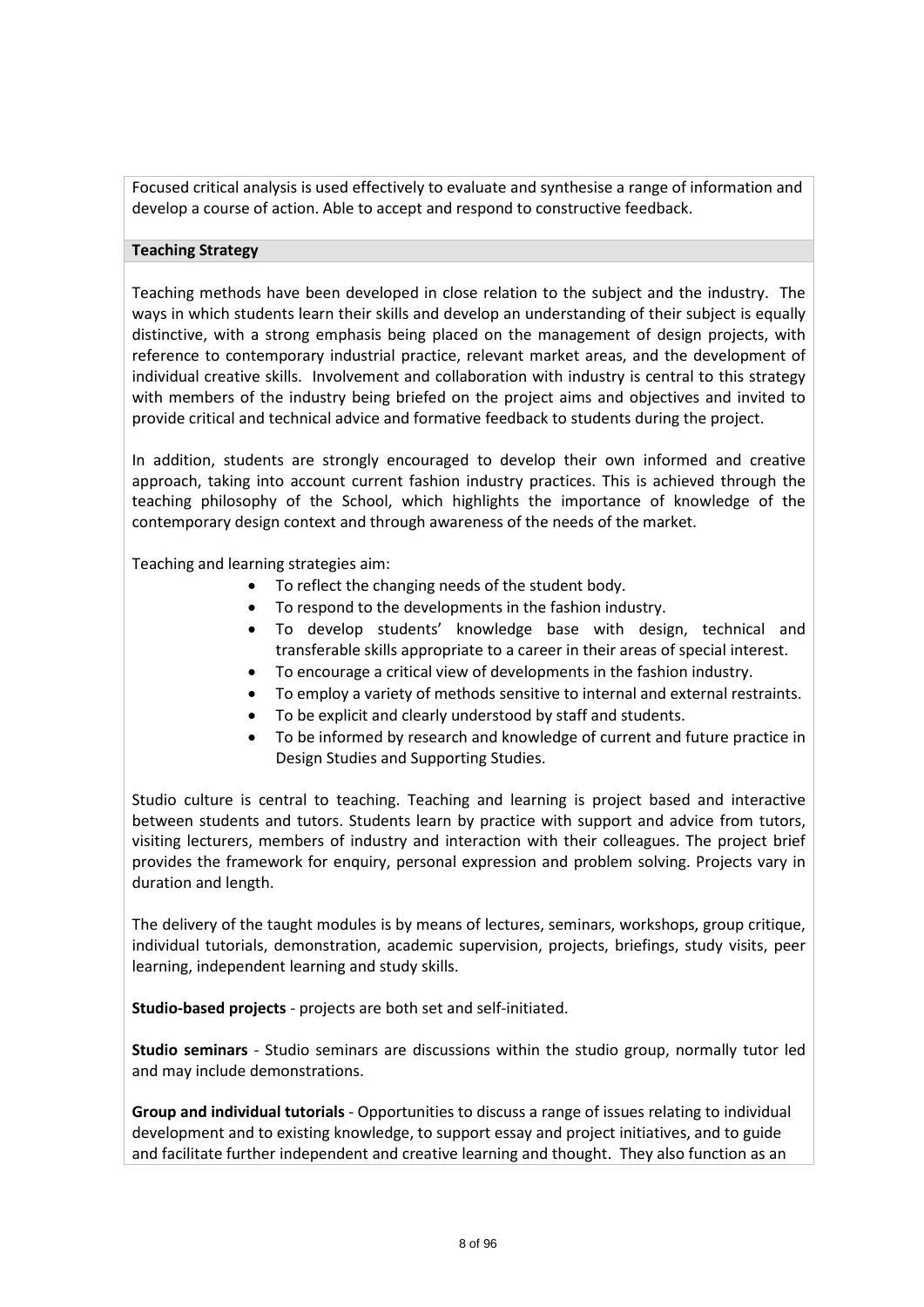intimate and supportive environment for providing opportunities for formative assessment where students receive feedback on completed work as well as work in progress. In group tutorials students are asked to actively participate in group discussions surrounding the generation and development of ideas.

**Lectures** - A member of staff or invited guest will provide taught input, this will be followed up by group discussion to ensure a full understanding and to encourage critical analysis of the material. Lectures will normally be illustrated by still or moving images, in order to present knowledge that stimulates critical thought, research and other related work in individual study time.

**Group critique** - Commonly known as Group 'Crits'. On these occasions a group of students and members of staff and, if appropriate, invited industry will discuss the work of one or more students who are present. Discussion of this kind often provides an ideal arena for the realisation of common issues and for the dissemination of ideas. Crits also provide an invaluable form of self-appraisal, since the student will not only receive individual tuition, but will indirectly learn by means of the discussion centred upon the work of other members of the group.

**Demonstration** - This often involves introduction to an advanced machine, technique, technology or process that would normally take place in industry, ensuring that students are aware of the potential and characteristics of equipment, technology and skills.

Technology enhanced learning will be utilised across the programme through tutor-led technical workshops that build on the skills base throughout the three years of study. Areas covered typically include CAD/CAM, for example, Pattern cutting, Adobe Photoshop, Illustrator & InDesign, and Digital Print.

**Academic supervision** - Academic supervision goes one step further than demonstration in that members of staff will assist students in the acquisition or strengthening of a particular skill or aspect of learning. The degree of assistance is usually determined by the capabilities of the individual student. Supervision of this kind will mean that a member of staff is close at hand to assist with problems.

**Projects** - The term 'project' is used in two ways.

Set projects consist of a set of objectives and procedures that are often linked to a given theme or design problem and are designed for a particular group of students. This kind of project usually has a strict deadline.

Students also devise their own projects. This kind of project will comprise a self-consistent body of work which reflects the specific interests of the student and which may be developed over a period of time that is agreed between the individual student and a member of the academic staff.

**Final Major Project** - is designed to be a culminating educational experience for students. It helps students to reflect on the knowledge and skills that they have acquired during their previous years and learn how to present them to a wider audience, including future employers. On completion of the Final Major Project graduating students should be equipped with the experience and knowledge to successfully find employment in the fashion industry or chosen area of employment or postgraduate study.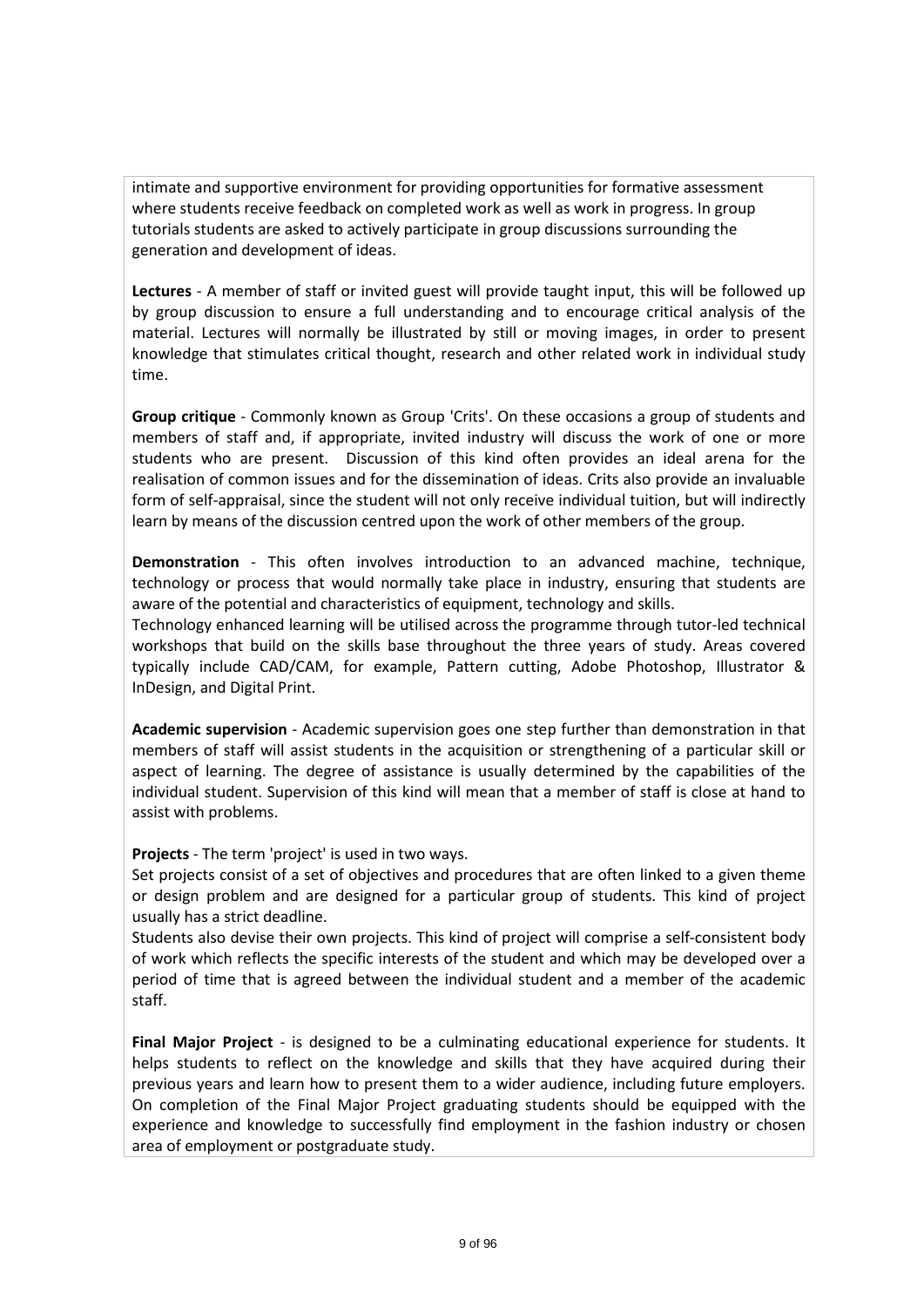**Briefing** - A briefing usually takes place to make known and explain details of a project. Usually briefings will give an in-depth explanation of the background to the project and the area of study the project is investigating.

**Study visits** - By definition, a study visit will involve travelling to particular places of interest which may vary from visits to museums and libraries or to fashion specific events such as fashion shows, fabric fairs, design studios and production facilities. They can also take the form of an extended visit, where appropriate. They form an essential part of the education practices of the course in that it is vital that the student is able to see examples of art and design at first hand and to experience the 'real' workings of the industry.

**Peer learning** - A vital component of teaching and learning practices of the course. The work of the course is largely studio-based, and thus enables students to take notice of each other's work and discuss issues informally. Peer learning will also take place in most forms of group activity such as group crit's and tutorials.

**Independent study** - It will be recognised that all students engage in forms of independent learning in relation to the broad issues of the subject long before they enter the course. Formal tuition will often be based upon the expectation of self-motivated personal development. Independent study and learning will ultimately lead to more structured forms of research activity in the later stages of the course.

**Study skills** - Study skills largely refers to the acquisition of communication skills, techniques of information retrieval and strategies of self-management in relation to study. Above all study skills means learning how to study. At CSVPA we have a study skills office providing support on a 'drop-in' or 'appointment' basis.

**End of year presentations** - Designed to enable the student to demonstrate critical self-selection and creative ambition and at Level 6 reflects the individual student's highest achievement on completion of the course. Graduating students will normally show at Graduate Fashion Week or at an alternative venue in London.

#### **Assessment Strategy**

Assessment offers students the opportunity to engage in an active learning process, which recognises and supports learning and achievement. It provides the course team with a means of identifying strengths, offering students guidance in evaluating their progress and providing reccommendations for improvement.

The teaching of the course takes a holistic approach to learning - that is to say that success is not purely measured by the quality of a practical project outcome. Themes of exploration and innovation are contemplated and endorsed throughout the course and assessment criteria emphasise the personal, professional and practical skills anticipated by future employers.

Students are encouraged to take risks and explore new creative and practical insights into fashion design through conceptual thinking, alternative fabrication and construction techniques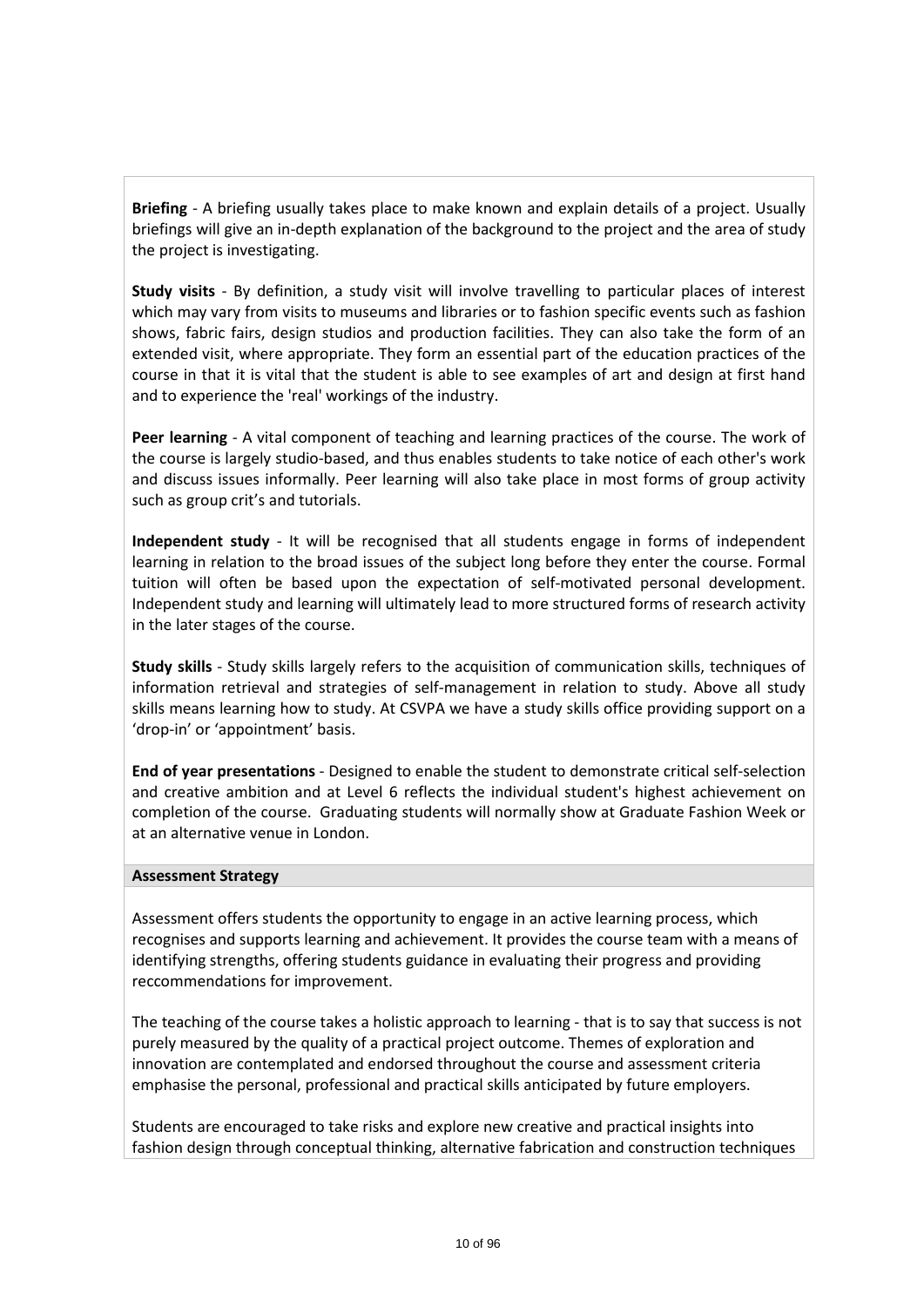or through new technology to foster the development of individual and distinctive styles of fashion design.

Throughout the practical elements of the course, students will continually engage with processes of peer and group critique to allow the development of a reflective and evaluative approach to practice. Modes of assessment vary and aim to compliment the most current industry practices involved in presenting and disseminating fashion design.

Often more than one mode of assessment will be required to ensure that students are able to demonstrate each learning outcome for the module. Formative feedback is given verbally throughout the duration of the module and summative assessment occurs at the end of each study block. Assignment deadlines, assessment criteria and modes of assessment are clearly identified and defined at the briefing stages of each module.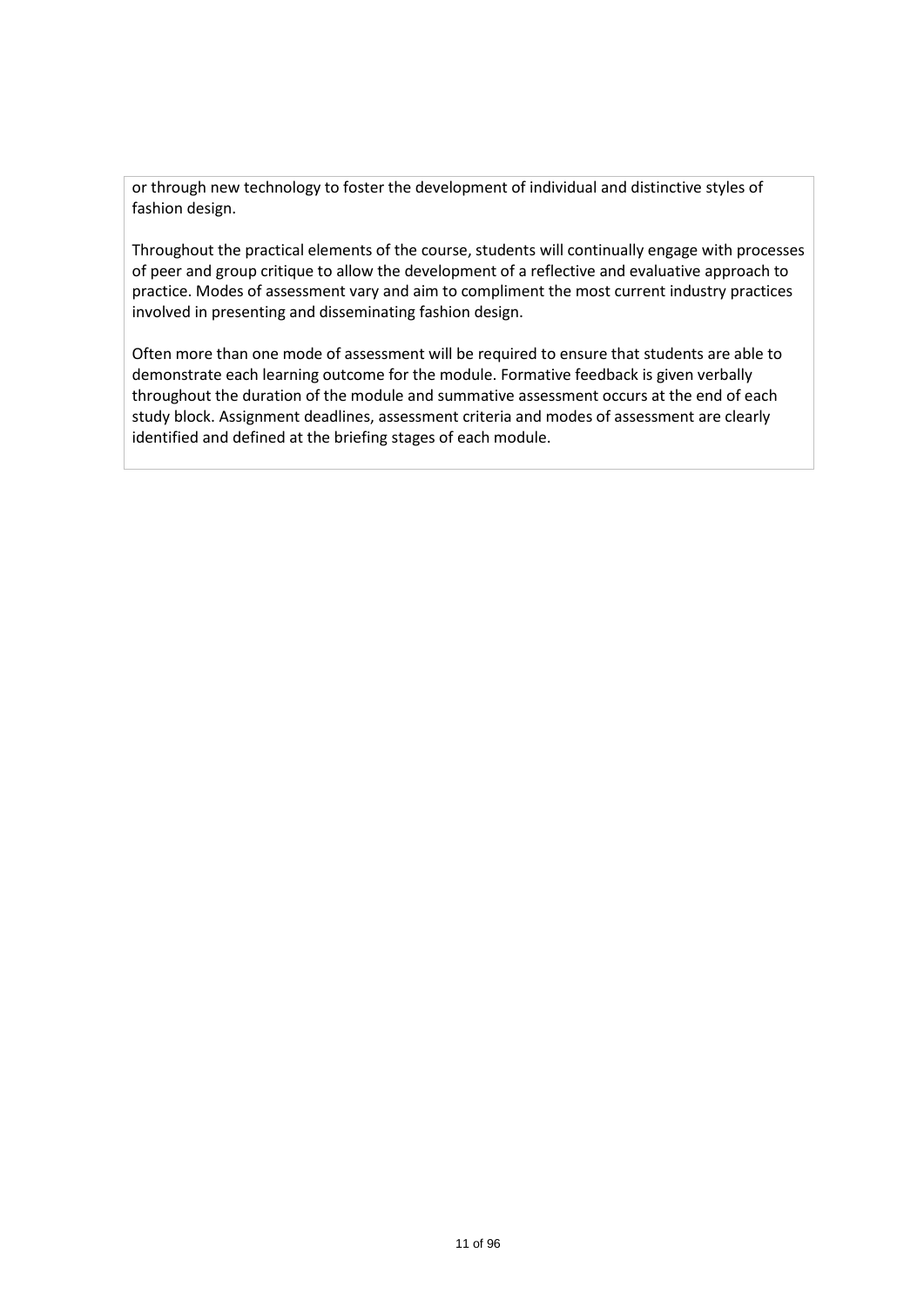| <b>Module</b> |      |                                            |        |                              | <b>Compulsory</b>    | <b>Assessment</b> | <b>Contributing towards the Learning</b><br><b>Outcomes</b> |              |              |            |            |            |                |            |
|---------------|------|--------------------------------------------|--------|------------------------------|----------------------|-------------------|-------------------------------------------------------------|--------------|--------------|------------|------------|------------|----------------|------------|
| Code          | Leve | <b>Module Name</b>                         | Credit | <b>Study</b><br><b>Block</b> | (C)                  | methods*          | (Taught (T), Practised (P) and/or Assessed<br>(A))          |              |              |            |            |            |                |            |
|               |      |                                            |        | 1 or 2                       | <b>Option</b><br>(O) |                   | $\mathbf{1}$                                                | $\mathbf{2}$ | $\mathbf{3}$ | 4          | 5          | 6          | $\overline{7}$ | 8          |
| CF401         | 4    | <b>Design Process</b>                      | 40     | 1                            | $\mathsf{C}$         | PO                | <b>TPA</b>                                                  | <b>TPA</b>   | <b>TPA</b>   |            | <b>TPA</b> | P          |                |            |
| CF402         | 4    | Introduction to Technical<br><b>Skills</b> | 20     | 1                            | C                    | PC PO             |                                                             |              |              | <b>TPA</b> | <b>TPA</b> | <b>TPA</b> |                |            |
| CF403         | 4    | Design Projects                            | 20     | $\overline{2}$               | C                    | PO PC PR          | <b>TPA</b>                                                  | <b>TPA</b>   | <b>TPA</b>   | <b>TPA</b> |            | P          | P              |            |
| CF404         | 4    | <b>Technical Skills</b>                    | 20     | $\overline{2}$               | C                    | PC PO             |                                                             |              |              | <b>TPA</b> | <b>TPA</b> | <b>TPA</b> |                |            |
| CF405         | 4    | <b>Fashion in Context</b>                  | 20     | $\overline{2}$               | C                    | ES                | <b>TPA</b>                                                  |              |              |            | <b>TPA</b> | <b>TPA</b> |                | <b>TPA</b> |
| CF501         | 5.   | Design for Industry                        | 40     | 1                            | C                    | PO PC PR          | <b>TPA</b>                                                  | <b>TPA</b>   | <b>TPA</b>   | <b>TPA</b> | P          | P          | <b>TP</b>      | P          |
| CF502         | 5.   | <b>Advanced Technical Skills</b>           | 20     | 1                            | C                    | PC PO             |                                                             |              | P            | <b>TPA</b> | <b>TPA</b> | <b>TPA</b> | P              |            |
| CF503         | 5    | Design Innovation                          | 40     | $\overline{2}$               | C                    | PO PC PR          | <b>TPA</b>                                                  | <b>TPA</b>   | <b>TPA</b>   | <b>TPA</b> | P          | P          | <b>TP</b>      | P          |
| CF504         | 5    | Theories and<br>Methodologies              | 20     | 2                            | C                    | ES                | <b>TPA</b>                                                  |              |              |            | <b>TPA</b> | <b>TPA</b> |                | <b>TPA</b> |
| CF601         | 6    | <b>Collection Preparation</b>              | 40     | 1                            | C                    | PO PC PR          | <b>TPA</b>                                                  | <b>TPA</b>   | <b>TPA</b>   | P          | P          | P          | <b>TPA</b>     | Þ          |
| CF602         | 6    | Dissertation                               | 20     | 1                            | C                    | <b>DI</b>         | <b>TPA</b>                                                  |              |              |            | <b>TPA</b> | <b>TPA</b> |                | <b>TPA</b> |
| CF603         | 6    | <b>Collection Realisation</b>              | 40     | $\overline{2}$               | C                    | PR PC PO          |                                                             |              | <b>TPA</b>   | <b>TPA</b> | P          | <b>TPA</b> | <b>TPA</b>     | P          |
| CF604         | 6    | <b>Professional Portfolio</b>              | 20     | 2                            | C                    | PO                |                                                             |              |              |            | <b>TPA</b> | <b>TPA</b> | <b>TPA</b>     | P          |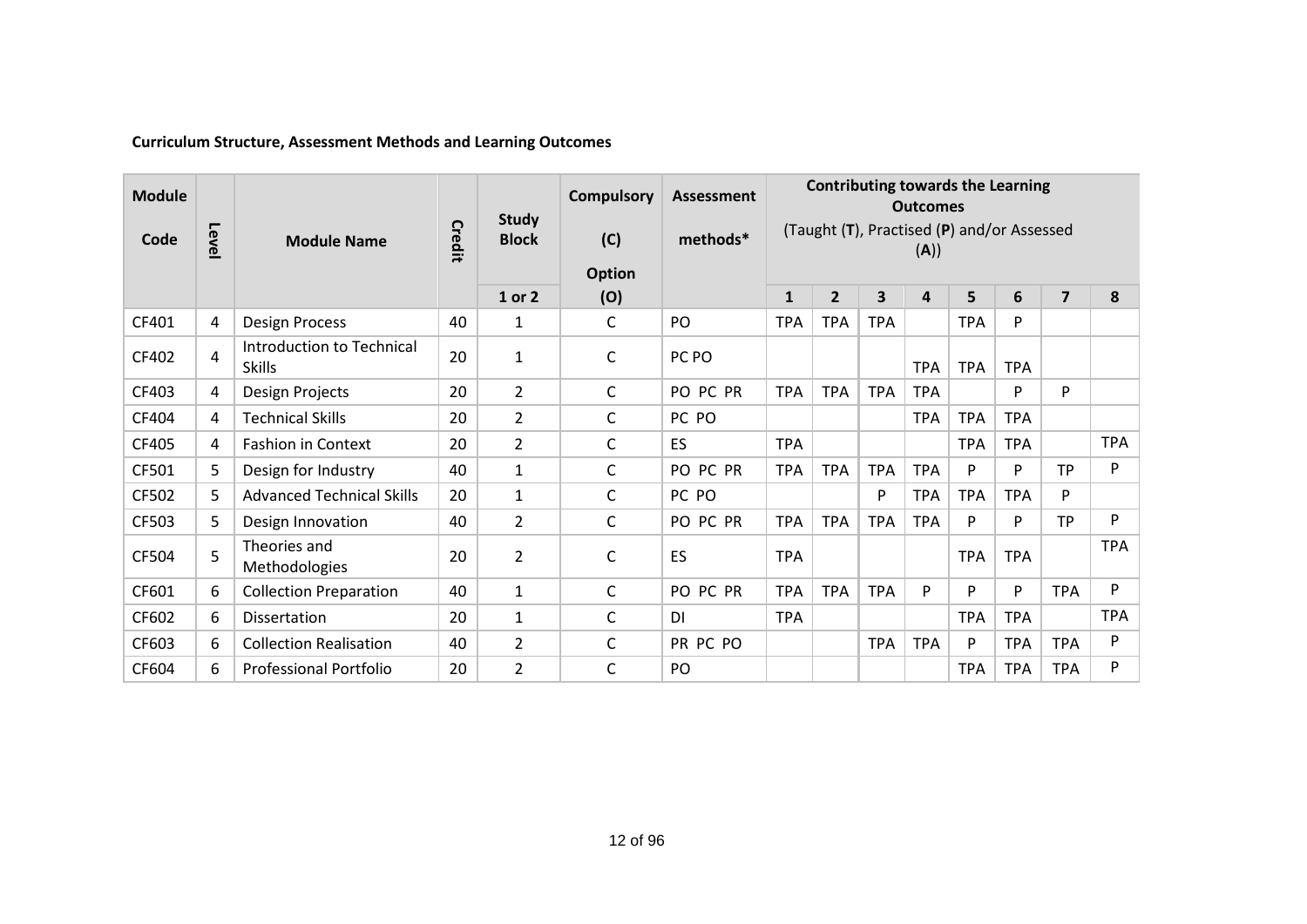| *The following codes for assessment methods apply<br>(additional codes can be proposed through this process, if necessary):- |                         |           |                   |  |  |  |  |
|------------------------------------------------------------------------------------------------------------------------------|-------------------------|-----------|-------------------|--|--|--|--|
| AR                                                                                                                           | Artefact                | OR        | Oral              |  |  |  |  |
| CB                                                                                                                           | Computer-based          | <b>PC</b> | Practical         |  |  |  |  |
| <b>CE</b>                                                                                                                    | Critical evaluation     | PF        | Performance       |  |  |  |  |
| <b>CS</b>                                                                                                                    | Case study              | PL        | Placement         |  |  |  |  |
| DI                                                                                                                           | Dissertation or project | PO.       | Portfolio         |  |  |  |  |
| ES                                                                                                                           | Essay                   | <b>PR</b> | Presentation      |  |  |  |  |
| EX                                                                                                                           | Exam                    | <b>RE</b> | Individual report |  |  |  |  |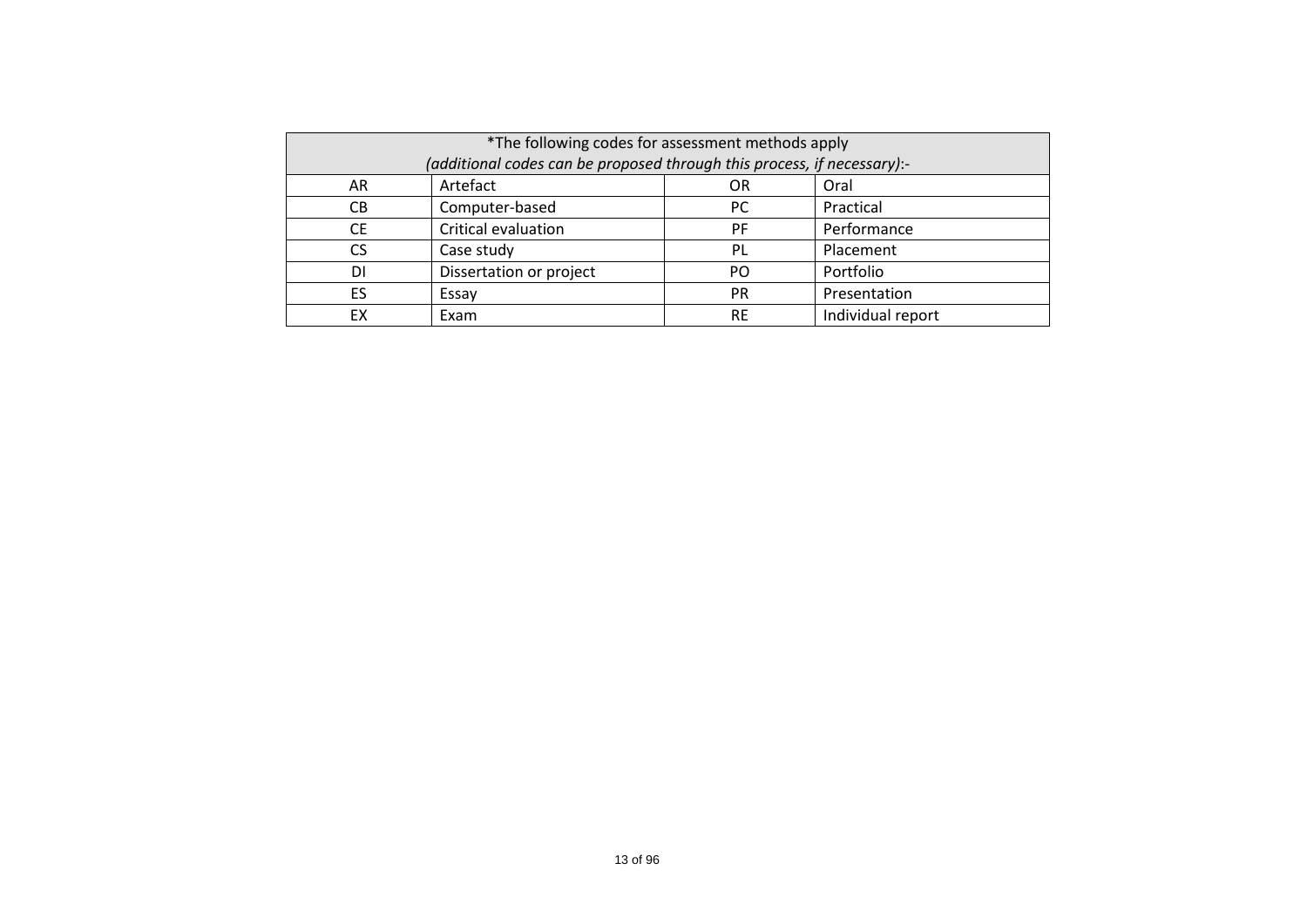#### **SECTION 4 – Learning and Employability**

#### **Skills Development Strategies**

#### **Subject Specific Skills**

To help with the development of this you will encounter, explore and/or develop knowledge and understanding of:

- Specific health and safety issues and codes of practice relevant to fashion design practice.
- The contextual environment of fashion design and links between theory and practice
- Histories of the development and practices of fashion design
- The principles of the design process and fashion design in particular which enable the design of a fashion collection
- Working towards a live/client led brief
- The principles of garment production
- Materials and technologies appropriate to professional practice
- Varied modes of design practice and the implications of different ways of working
- Professional standards
- Business practices in relation to future aspirations, with particular reference to ethical and sustainable practices in the fashion industry

To help with the development of intellectual skills you will articulate your ideas visually, verbally and in writing. You will be required to complete self-evaluations of each of your studio projects and to identify your strengths, weaknesses, how well you have achieved each of the learning outcomes, and action points for future development.

You will engage in:

• Identifying methodologies for approaching assignments

• Visual, contextual and market research with an emphasis on drawing as a research and design tool

- Concept development
- Design development
- Creative problem solving
- Research, analysis, evaluation and reflection
- Ability to contextualise a personal design position
- Critical thinking

To help with the development of practical skills you will engage in studio projects, attend workshops and seminars, and produce project work and fashion design collections. This will entail:

- Testing materials and processes for design development
- Presenting written work professionally using appropriate software
- The application of appropriate technologies, processes and materials
- Developing competence with techniques, technologies and tools
- The production of a professional-level fashion collection
- The production of self promotional materials including a final portfolio of work

#### **Generic Skills**

Many of the skills required for your course and for professional level fashion design practice are readily transferrable to other professional environments. As you progress through the course you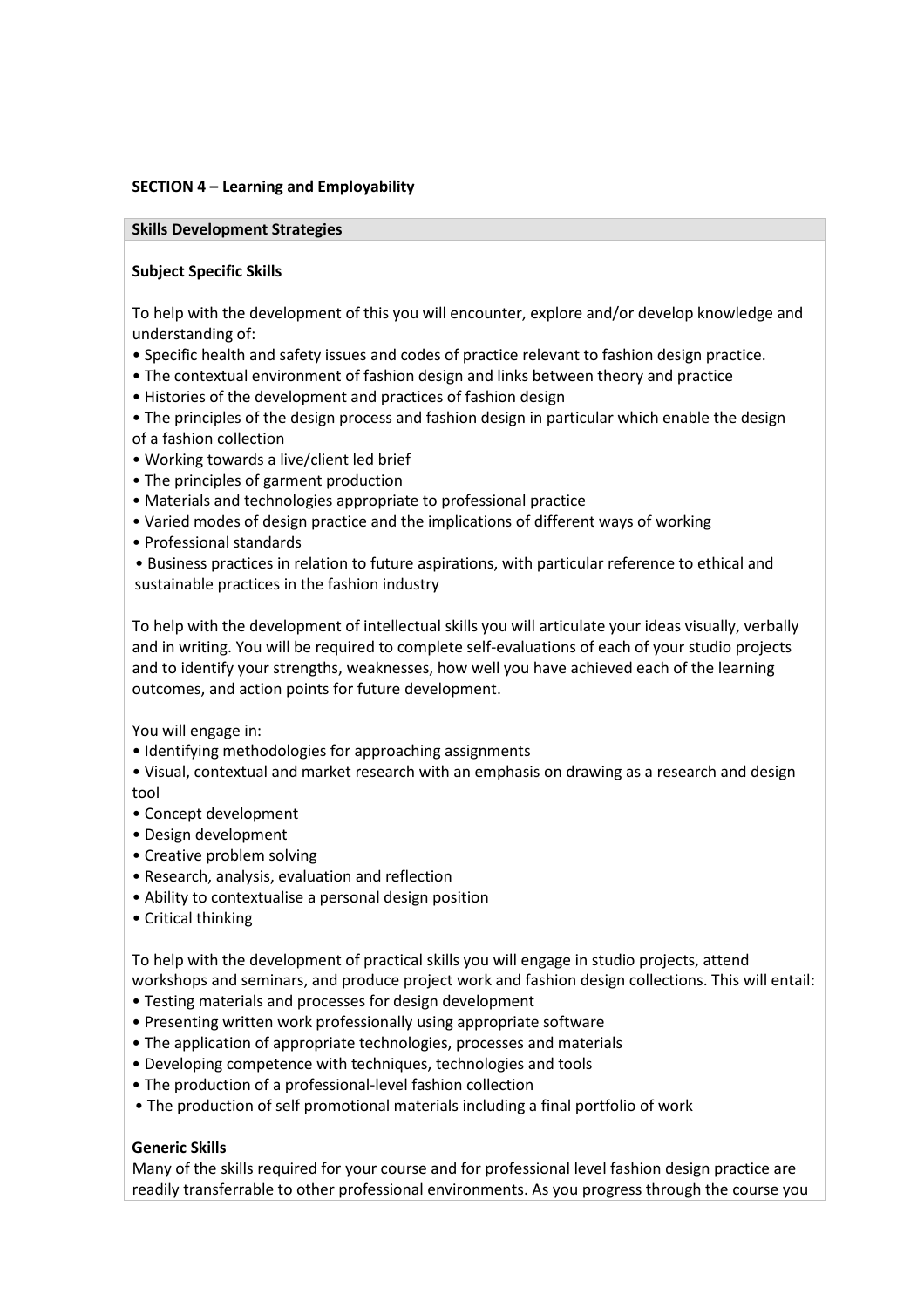will develop the ability to:

- Identify appropriate research methods to complete assignments effectively
- Identify strategies for developing learning skills
- Conduct contextual and visual research
- Develop concepts
- Formulate a cohesive argument
- Analyse and synthesise written and verbal material
- Produce visual, verbal and written communication including professional level presentation skills
- Use effective interpersonal and project management skills
- Become confident and develop critical judgement and self reliance
- Analyse, critically evaluate and reflect
- Understand what is meant by audience, market and market differentiation
- Manage your professional and personal development

## **Team Working**

Teamwork is an integral and essential part of working within the fashion industry. Students are therefore encouraged to work collaboratively on projects, to share knowledge and to develop an understanding of co-operative practice and teamwork.

## **Improving Learning and Performance**

Frequent constructive feedback allows students to examine their performance, appreciate their strengths and locate areas for development. Verbal and written feedback from lecturers provides a commentary on student performance against the learning outcomes for each module. Areas for further development are identified and discussed at the end of each project as well as at review points within a module. An action plan for improvement is discussed with the student at one-toone tutorials, both during and on completion of each project.

This supports the continual process of critical reflection and evaluation of learning and promotes reflective practice, self-reflection and self-assessment, which are vital traits for lifelong learning.

Students are introduced to a wide variety of learning approaches and are encouraged to recognise their own styles of learning. Although independent study will be a feature at all stages of the course, it becomes a natural development of progression that students will take increasing ownership of the direction of their studies. As students progress with the award the emphasis on autonomy and a move from staff-directed to student-directed study increases.

During level 5 the independence of the learner is stressed and facilitated. This is promoted through the on-going requirement for students to reflect critically on their work and learning. Tutorials (group and one-to-one) and review points become increasingly important during this period and ensure that individual study interests are supported and are relevant to the aims and learning outcomes.

#### **Career Management Skills**

BA (Hons) Fashion aims to mirror industry practice at all stages of study. Substantial engagement with external contacts via visiting lecturers, speakers, study visits, live projects etc. provide critical points of reference for the potential career paths students may consider within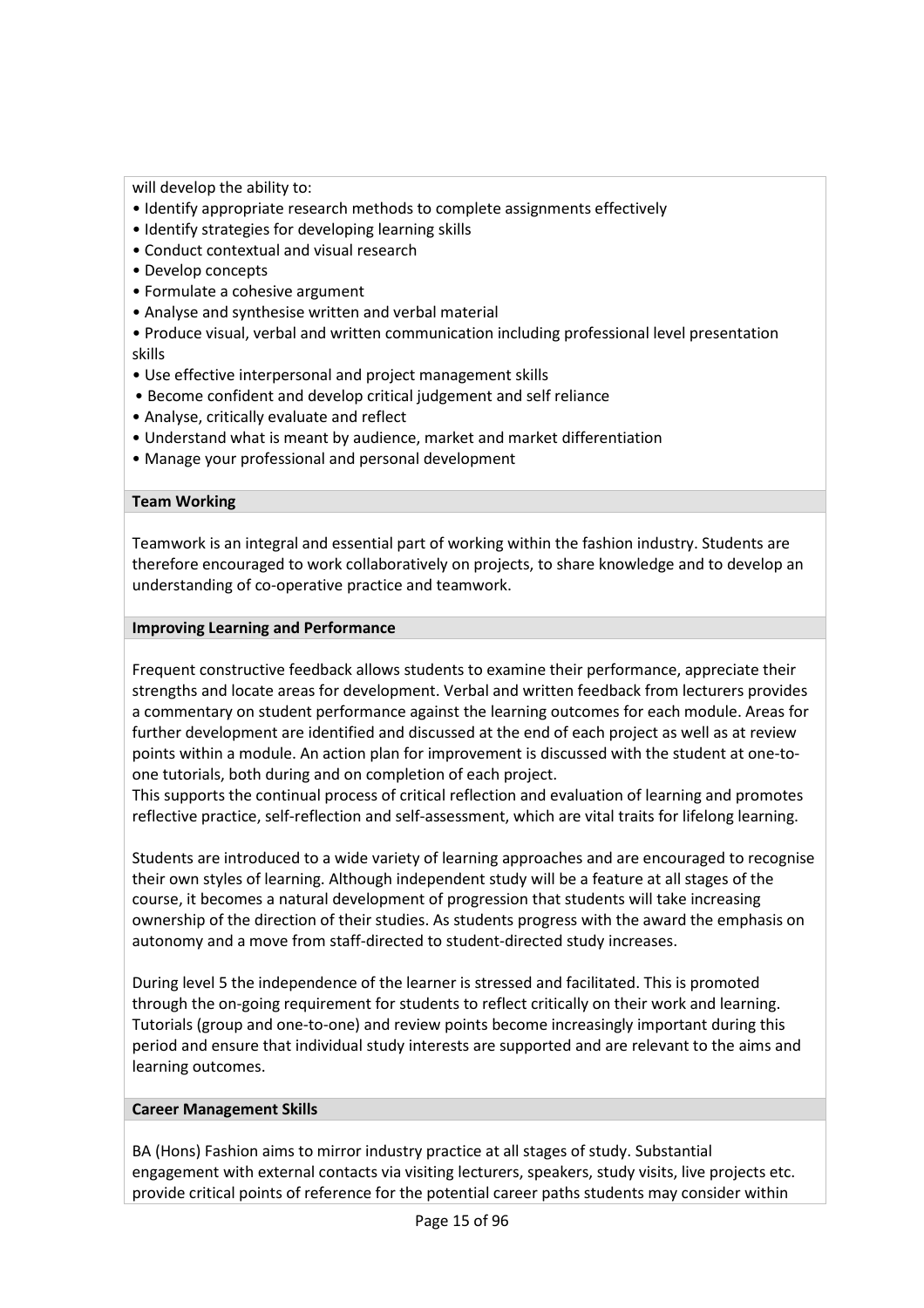fashion design and other fashion related disciplines.

The focus on individual professional practice at level 6 reinforces the breadth of possibilities and increased sense of ownership and responsibility that students need to employ to manage their experience, ensuring a full understanding of their own strengths and skills, enabling informed decision making for future employment or postgraduate study.

## **HEAR / Progress Files**

All students are entitled to a transcript detailing the modules they have studied and the results given for those modules. The transcript is normally issued on completion of studies at the University. A more detailed Higher Education Achievement Record (HEAR) is under development in the sector.

## **Professional Standards**

The course team is dedicated to maximising the potential of all students through setting high professional standards for the course. Professionally-active lecturers support and enrich teaching and learning to ensure that students are exposed to a wide range of contemporary and specialist industry practices. A comprehensive series of professional expectations that embrace key transferable skills are defined at the start of the course in relation to behavior, conduct, attitude, integrity etc. and students are expected to adopt a professional approach to their studies. This includes but is not limited to:

- Arriving punctually and attending all scheduled sessions properly equipped and prepared
- Organising your time and commitments in order to meet all deadlines
- Communicating with us in an appropriate manner in all cases of inability to attend or meet a deadline, explaining causes such as illness or other extenuating circumstances
- Regularly checking University emails to ensure you are aware of any updates that affect you
- Updating the College if you change your mobile number or term-time or home address
- Taking the initiative and being proactive in the face of problems
- Respecting the studio environment and the working space of others by keeping it clean, dealing with materials and equipment appropriately, not playing music out loud during the working day or using communication devices inappropriately in class
- Respecting other people's work
- Being fully aware, and adhering to, correct workshop practice and health and safety guidelines
- Promptly reporting breakdowns and problems with machinery and equipment
- Developing professional level presentation and communication skills
- Maintaining an up-to-date knowledge of contemporary practice and design issues
- Developing an understanding of intellectual property rights and issues surrounding it such as plagiarism, respecting the intellectual property of others at all times

The course strives to promote high expectations in relation to the quality of students' work by encouraging students to become immersed in the fashion industry. Students are offered opportunities to enter competitions, attend fashion weeks/trade shows, conduct periods of work experience and develop a network of industry contacts to support their studies and career aspirations.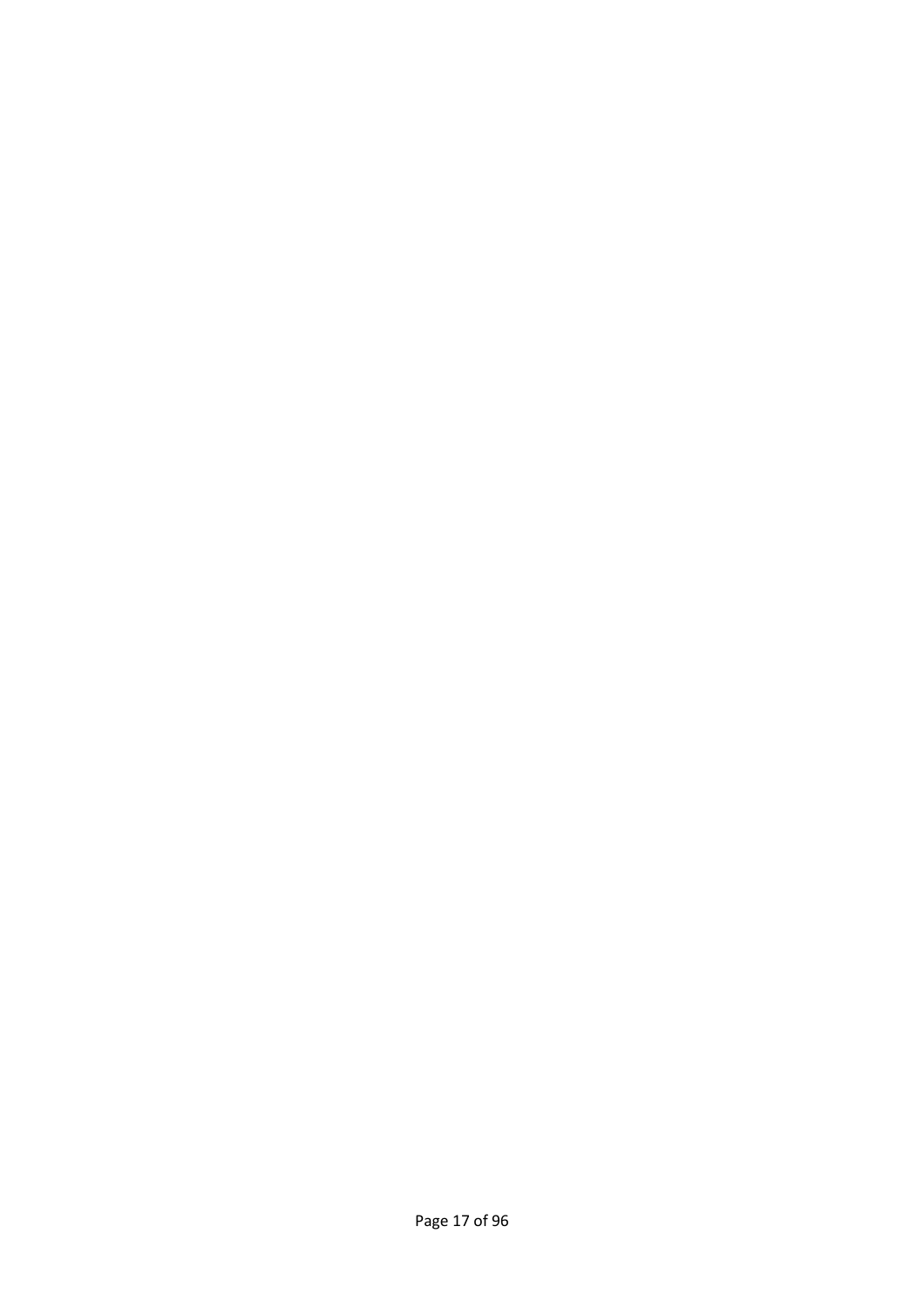## **ASSESSMENT CRITERIA**

| <b>Learning Outcome</b>                                                                                                                                                                                                                                                       | $(1st) 70+$                                                                                                                                                                                                                                                                          | $(2:1)$ 60-69%                                                                                                                                                                                   | $(2:2)$ 50-59%                                                                                                                                                                                                      | (3rd) 40-49%                                                                                                                                                                                               | Fail Below 39%                                                                                                                                                                                         |
|-------------------------------------------------------------------------------------------------------------------------------------------------------------------------------------------------------------------------------------------------------------------------------|--------------------------------------------------------------------------------------------------------------------------------------------------------------------------------------------------------------------------------------------------------------------------------------|--------------------------------------------------------------------------------------------------------------------------------------------------------------------------------------------------|---------------------------------------------------------------------------------------------------------------------------------------------------------------------------------------------------------------------|------------------------------------------------------------------------------------------------------------------------------------------------------------------------------------------------------------|--------------------------------------------------------------------------------------------------------------------------------------------------------------------------------------------------------|
| LO <sub>1</sub><br><b>Research</b><br>Collate and curate a wide variety of sources<br>providing visual, contextual and theoretical<br>research to enable speculative enquiry,<br>critical analysis and further understanding of<br>fashion in a global, contemporary context. | The project is<br>informed by an<br>excellent level of<br>evaluation and<br>clearly understood<br>application of a wide<br>ranging research,<br>executed to a highly<br>creative standard. A<br>comprehensive<br>knowledge of<br>contemporary<br>fashion is clearly<br>demonstrated. | The project is<br>informed by a<br>thoughtful application<br>of evaluated research,<br>competently and<br>creatively executed. A<br>good understanding of<br>contemporary fashion<br>is evident. | The project is<br>informed by a<br>satisfactory level of<br>research with some<br>creative input that<br>requires further<br>development. An<br>adequate<br>understanding of<br>contemporary<br>fashion is evident. | The project is<br>informed by the<br>application of<br>some basic<br>research, with<br>some evidence of<br>critical decision<br>making. A basic<br>understanding of<br>contemporary<br>fashion is evident. | The project<br>research<br>assembled is<br>unfocussed and<br>uncritically<br>applied.<br>Insufficient<br>sources sought.<br>Little or no<br>understanding of<br>contemporary<br>fashion is<br>evident. |
| LO <sub>2</sub><br>Concept<br>Analyse and synthesise curated materials to<br>generate concepts and key themes to<br>enable effective design investigation. Use<br>innovative thinking to inform and underpin<br>project development, communicating<br>concepts effectively.   | A comprehensive<br>exploration and<br>critical analysis of<br>research materials,<br>which leads to the<br>generation of<br>original and<br>innovative ideas and<br>concepts.                                                                                                        | A thorough<br>exploration and<br>analysis of research<br>materials, which leads<br>to the generation of<br>critically evaluated<br>ideas and concepts,<br>demonstrating some<br>originality.     | A satisfactory<br>exploration and<br>analysis of research<br>materials, which<br>leads to the<br>generation of<br>workable ideas and<br>concepts.                                                                   | Basic analysis of<br>research<br>materials. Limited<br>ideas and<br>concepts are<br>developed.                                                                                                             | Unsatisfactory or<br>unsustainable<br>concept due to<br>insufficient<br>analysis of<br>research<br>materials.                                                                                          |
| LO <sub>3</sub><br>Design & development<br>Demonstrate effective techniques in the                                                                                                                                                                                            | Final outcome<br>demonstrates an<br>extremely high level                                                                                                                                                                                                                             | Final outcome<br>demonstrates a good<br>level of creativity in                                                                                                                                   | Final outcome<br>demonstrates<br>some creativity in                                                                                                                                                                 | Final outcome<br>demonstrates<br>limited                                                                                                                                                                   | Final outcome<br>demonstrates<br>insufficient                                                                                                                                                          |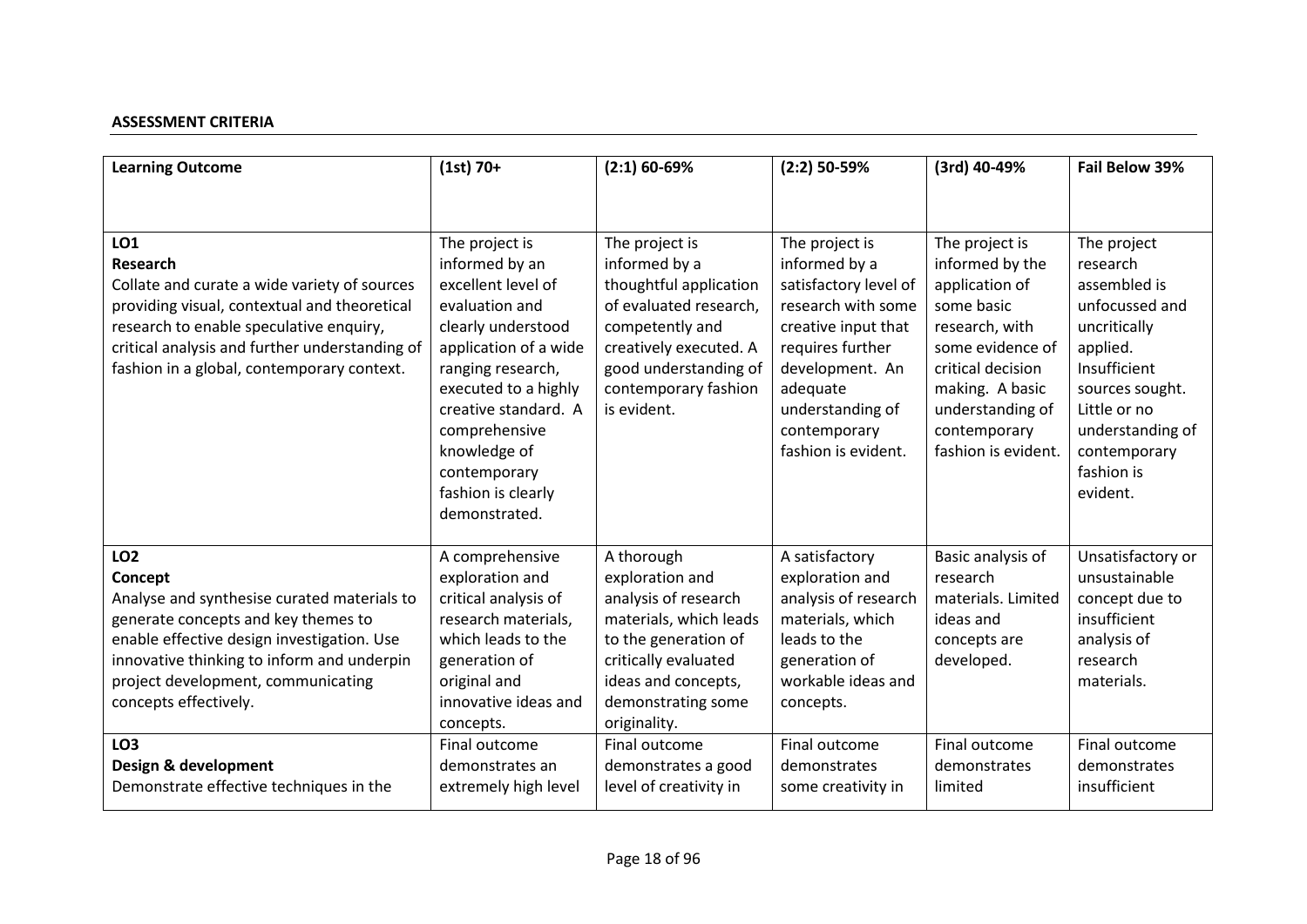| progression and realisation of design<br>concepts and explore design as a means to<br>solve problems.                                                                                                                                         | of innovation and<br>creativity in the<br>development and<br>analysis of design<br>possibilities.<br>Independent critical<br>judgment is applied<br>to the selection of<br>appropriate<br>solutions.                                                                                | the development and<br>analysis of design<br>possibilities. Critical<br>judgment is applied to<br>the selection of<br>appropriate solutions.                                                                                                    | the development<br>and analysis of<br>design possibilities.<br>With guidance, a<br>range of possible<br>solutions are<br>selected.                                                                                                                                              | development and<br>basic analysis of<br>design<br>possibilities. With<br>guidance, an<br>adequate number<br>of solutions are<br>investigated.                                                       | development and<br>little or no<br>understanding of<br>design<br>possibilities.                                                                                                                               |
|-----------------------------------------------------------------------------------------------------------------------------------------------------------------------------------------------------------------------------------------------|-------------------------------------------------------------------------------------------------------------------------------------------------------------------------------------------------------------------------------------------------------------------------------------|-------------------------------------------------------------------------------------------------------------------------------------------------------------------------------------------------------------------------------------------------|---------------------------------------------------------------------------------------------------------------------------------------------------------------------------------------------------------------------------------------------------------------------------------|-----------------------------------------------------------------------------------------------------------------------------------------------------------------------------------------------------|---------------------------------------------------------------------------------------------------------------------------------------------------------------------------------------------------------------|
| <b>LO4</b><br><b>Realisation and Manufacture</b><br>Demonstrate effective working methods,<br>creative solutions and construction<br>processes in transferring ideas from 2D to<br>3D within the context of current<br>professional practice. | Comprehensive<br>working knowledge,<br>level of developed<br>production skills,<br>innovative<br>application and<br>comprehensive<br>understanding of the<br>creative potential of<br>a range of materials<br>and technologies<br>and their selection<br>within studio<br>practice. | Good working<br>knowledge, level of<br>developed production<br>skills, creative<br>application and good<br>understanding of the<br>potential of a range of<br>materials and<br>technologies and their<br>application within<br>studio practice. | Satisfactory<br>working knowledge<br>and production<br>skills, and an<br>understanding of a<br>representative<br>range of materials<br>and technologies<br>and their use<br>within studio<br>practice. Some<br>creative<br>investigation into<br>processes and<br>technologies. | Sufficient working<br>knowledge of<br>materials and<br>technologies and<br>their use. Some<br>production skills.<br>Sufficient<br>practical<br>investigation into<br>processes and<br>technologies. | Insufficient<br>working<br>knowledge of<br>materials and<br>technologies and<br>their use. Limited<br>production skills.<br>Insufficient<br>practical<br>investigation into<br>processes and<br>technologies. |
| LO <sub>5</sub><br>Presentation<br>Demonstrate effective communication,<br>creatively and professionally, whether in<br>visual, oral or written form. Methods of<br>presentation are appropriate to the                                       | Final outcomes are<br>developed<br>thoroughly, critically<br>evaluated, and<br>professionally<br>presented through                                                                                                                                                                  | Final outcomes are<br>developed and<br>professionally<br>presented through<br>selection and<br>application of a range                                                                                                                           | Final outcomes are<br>developed and<br>presented through<br>selection and<br>application of an<br>appropriate range                                                                                                                                                             | Final outcomes<br>are developed<br>and presented<br>through some<br>selection and<br>application of                                                                                                 | The method of<br>presentation and<br>application of<br>techniques,<br>technologies and<br>tools is                                                                                                            |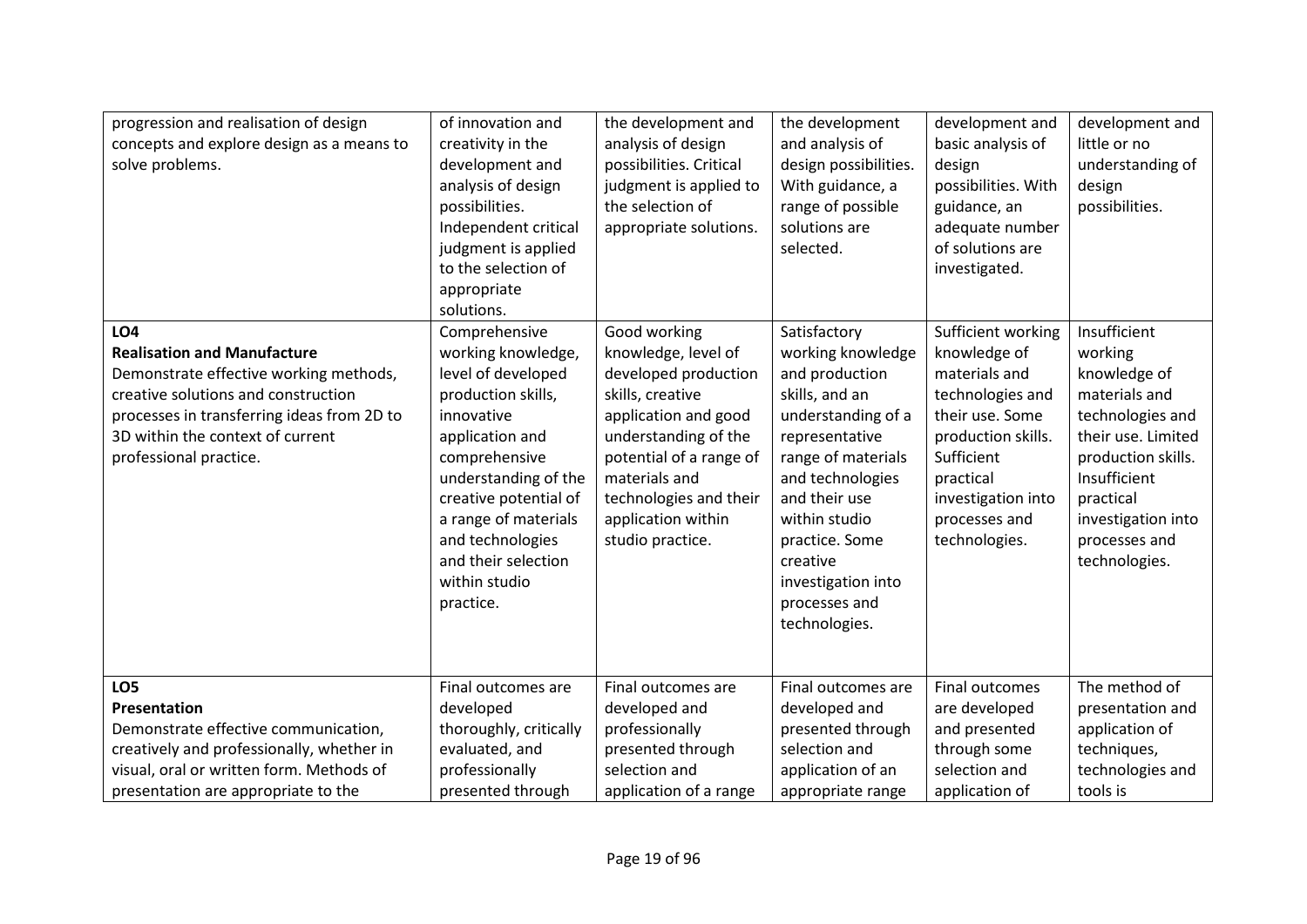| audience and the purpose of the work.          | the appropriate<br>application of a<br>range of techniques, | of techniques,<br>technologies and<br>tools. Ideas are | of techniques,<br>technologies and<br>tools. Ideas are | techniques,<br>technologies and<br>tools. Ideas are | inappropriate.<br>Ideas are poorly<br>communicated in |
|------------------------------------------------|-------------------------------------------------------------|--------------------------------------------------------|--------------------------------------------------------|-----------------------------------------------------|-------------------------------------------------------|
|                                                | technologies and                                            | communicated                                           | reasonably well                                        | communicated in                                     | visual, oral or                                       |
|                                                | tools. Ideas are                                            | effectively in visual,                                 | communicated in                                        | visual, oral or                                     | written form                                          |
|                                                | communicated                                                | oral or written form                                   | visual, oral or                                        | written form with                                   | demonstrating                                         |
|                                                | confidently and                                             | with a good                                            | written form with a                                    | a basic                                             | little or no                                          |
|                                                | effectively in visual,                                      | understanding of the                                   | working                                                | understanding of                                    | understanding of                                      |
|                                                | oral or written form                                        | nature of the audience                                 | understanding of                                       | the nature of the                                   | the nature of the                                     |
|                                                | with an excellent                                           | and the purpose of the                                 | the nature of the                                      | audience and the                                    | audience and the                                      |
|                                                | understanding of the                                        | work.                                                  | audience and the                                       | work.                                               | work.                                                 |
|                                                | nature of the                                               |                                                        | purpose of the                                         |                                                     |                                                       |
|                                                | audience and the                                            |                                                        | work.                                                  |                                                     |                                                       |
|                                                | purpose of the work.                                        |                                                        |                                                        |                                                     |                                                       |
| LO <sub>6</sub>                                | Work is submitted                                           | Work is submitted on                                   | The majority of                                        | Some work                                           | Work is not                                           |
| Self-management                                | on time and fulfils                                         | time to the agreed                                     | work is submitted                                      | submitted on                                        | submitted on                                          |
| Demonstrate transferrable and                  | the agreed brief.                                           | brief. Initiative is                                   | on time to the                                         | time to the                                         | time and/or does                                      |
| employability skills, including the ability to | Confident and                                               | sometimes evident,                                     | agreed brief. There                                    | agreed brief.                                       | not effectively                                       |
| work independently, set goals and respond      | independent use of                                          | balanced with a good                                   | is evidence of some                                    | With support,                                       | fulfil the                                            |
| to change. Ability to communicate              | initiative balanced                                         | level of reflective                                    | reflective practice.                                   | projects are                                        | requirements of                                       |
| effectively and deploy critical self-analysis  | with an                                                     | practice. Good project                                 | Satisfactory project                                   | planned and                                         | the brief. Little or                                  |
| within a professional context.                 | accomplished level                                          | management skills are                                  | management skills                                      | managed, and                                        | no reflective                                         |
|                                                | of reflective practice.                                     | evident. Able to                                       | are evident. Able to                                   | basic reflective                                    | practice takes                                        |
|                                                | Professional                                                | identify personal                                      | identify some                                          | practice takes                                      | place. Project                                        |
|                                                | standards of project                                        | learning needs and                                     | personal learning                                      | place. Limited                                      | management is                                         |
|                                                | management are                                              | establish goals                                        | needs and establish                                    | identification of                                   | non-existent.                                         |
|                                                | evident. Excellent                                          | independently.                                         | goals with                                             | personal learning                                   | Little or no                                          |
|                                                | ability to                                                  |                                                        | guidance.                                              | needs and some                                      | identification of                                     |
|                                                | independently set                                           |                                                        |                                                        | goals established                                   | personal learning                                     |
|                                                | personal learning                                           |                                                        |                                                        | with guidance.                                      | needs or goals                                        |
|                                                | goals.                                                      |                                                        |                                                        |                                                     | established.                                          |
|                                                |                                                             |                                                        |                                                        |                                                     |                                                       |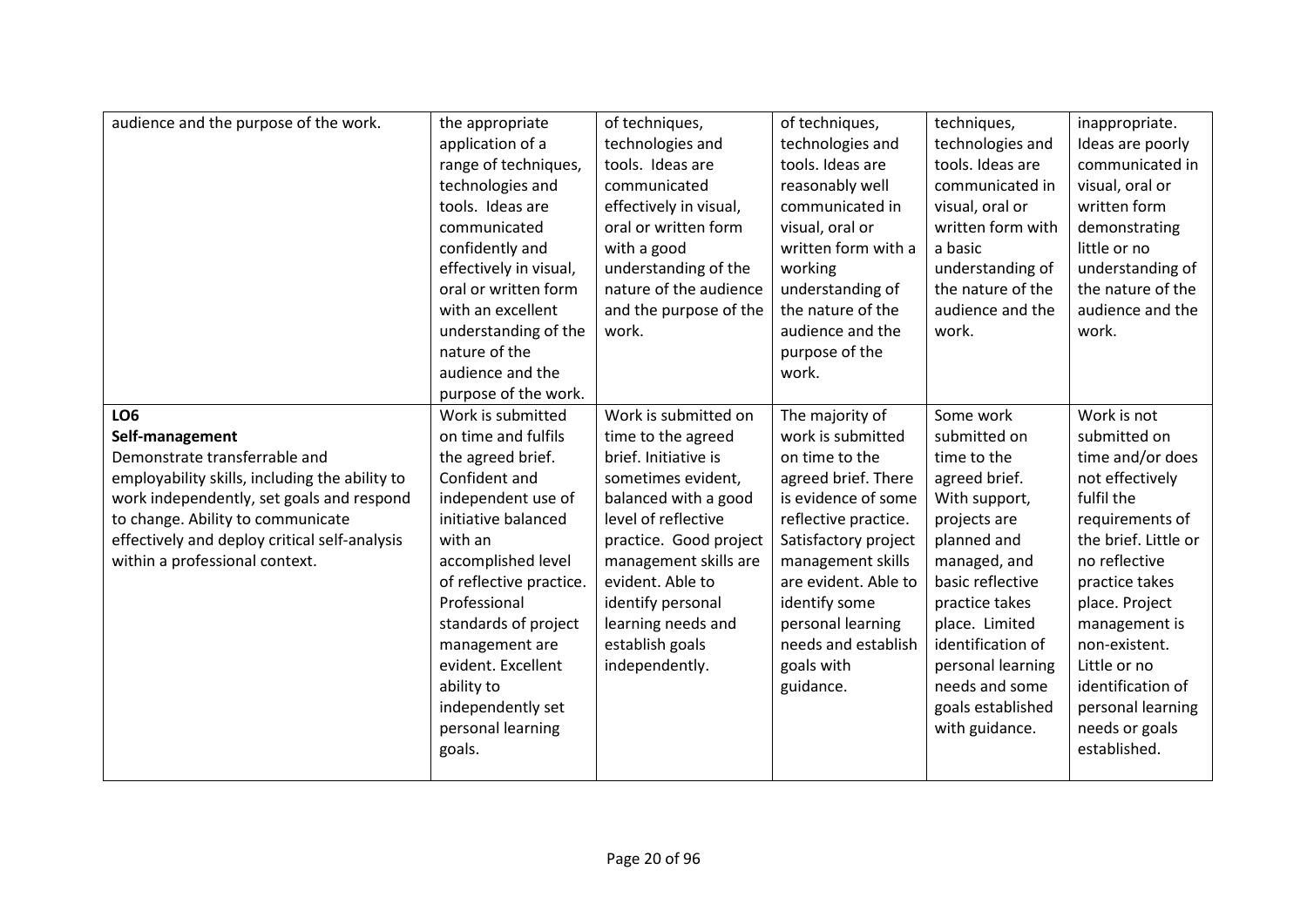| LO7                                            | The work evidences    | The work evidences a      | The work            | The work            | The work             |
|------------------------------------------------|-----------------------|---------------------------|---------------------|---------------------|----------------------|
| <b>Professional context</b>                    | a comprehensive       | good understanding        | evidences some      | evidences basic     | evidences little or  |
| Understanding and knowledge of                 | understanding and     | and knowledge of          | understanding and   | understanding       | no understanding     |
| contemporary fashion markets and current       | knowledge of          | contemporary fashion      | knowledge of        | and knowledge of    | and knowledge of     |
| industry practice. Ability to position oneself | contemporary          | markets and current       | contemporary        | contemporary        | contemporary         |
| as a designer or practitioner in a viable      | fashion markets and   | industry practice.        | fashion markets     | fashion markets     | fashion markets      |
| professional context.                          | current industry      | Personal strengths and    | and current         | and current         | and current          |
|                                                | practice. Personal    | aspirations as a          | industry practice.  | industry practice.  | industry practice.   |
|                                                | strengths and         | designer or               | With some           | With guidance,      | Personal             |
|                                                | aspirations as a      | practitioner are          | guidance, personal  | some personal       | strengths and        |
|                                                | designer or           | identified.               | strengths and       | strengths and       | aspirations as a     |
|                                                | practitioner are      |                           | aspirations as a    | aspirations as a    | designer or          |
|                                                | clearly and           |                           | designer or         | designer or         | practitioner are     |
|                                                | appropriately         |                           | practitioner are    | practitioner are    | unable to be         |
|                                                | identified.           |                           | identified.         | identified.         | identified.          |
| LO <sub>8</sub>                                | Able to               | Able to form personal     | Developed a         | Limited ability to  | Little or no         |
| <b>Evaluation and critical engagement</b>      | independently form    | critical judgements       | satisfactory        | form own critical   | evidence of          |
| Ability to form independent, perceptive        | perceptive, critical  | and articulate            | perspective and     | perspective.        | ability to make      |
| judgements and articulate well-reasoned        | judgments and         | effective arguments.      | expressed personal  | Some critical       | critical             |
| arguments. Focused critical analysis is used   | articulate well-      | Critical analysis is used | views in a rational | analysis is used to | judgements or        |
| effectively to evaluate and synthesise a       | reasoned arguments.   | effectively to evaluate   | form. Some critical | evaluate a small    | articulate           |
| range of information and develop a course      | Focused critical      | and synthesise a range    | analysis is used to | range of            | reasoned             |
| of action. Able to accept and respond to       | analysis is used      | of information and        | evaluate and        | information and     | arguments.           |
| constructive feedback.                         | effectively to        | develop a course of       | synthesise a range  | with support,       | Critical analysis is |
|                                                | evaluate and          | action. Good ability to   | of information and  | develop a course    | not used to          |
|                                                | synthesise a range of | accept and respond to     | with support,       | of action. Limited  | evaluate             |
|                                                | information and       | constructive feedback.    | develop a course of | ability to accept   | information.         |
|                                                | develop a course of   |                           | action. Reasonable  | and respond to      | Inability to accept  |
|                                                | action. Mature        |                           | ability to accept   | constructive        | and respond to       |
|                                                | ability to accept and |                           | and respond to      | feedback.           | constructive         |
|                                                | respond to            |                           | constructive        |                     | feedback.            |
|                                                | constructive          |                           | feedback.           |                     |                      |
|                                                | feedback.             |                           |                     |                     |                      |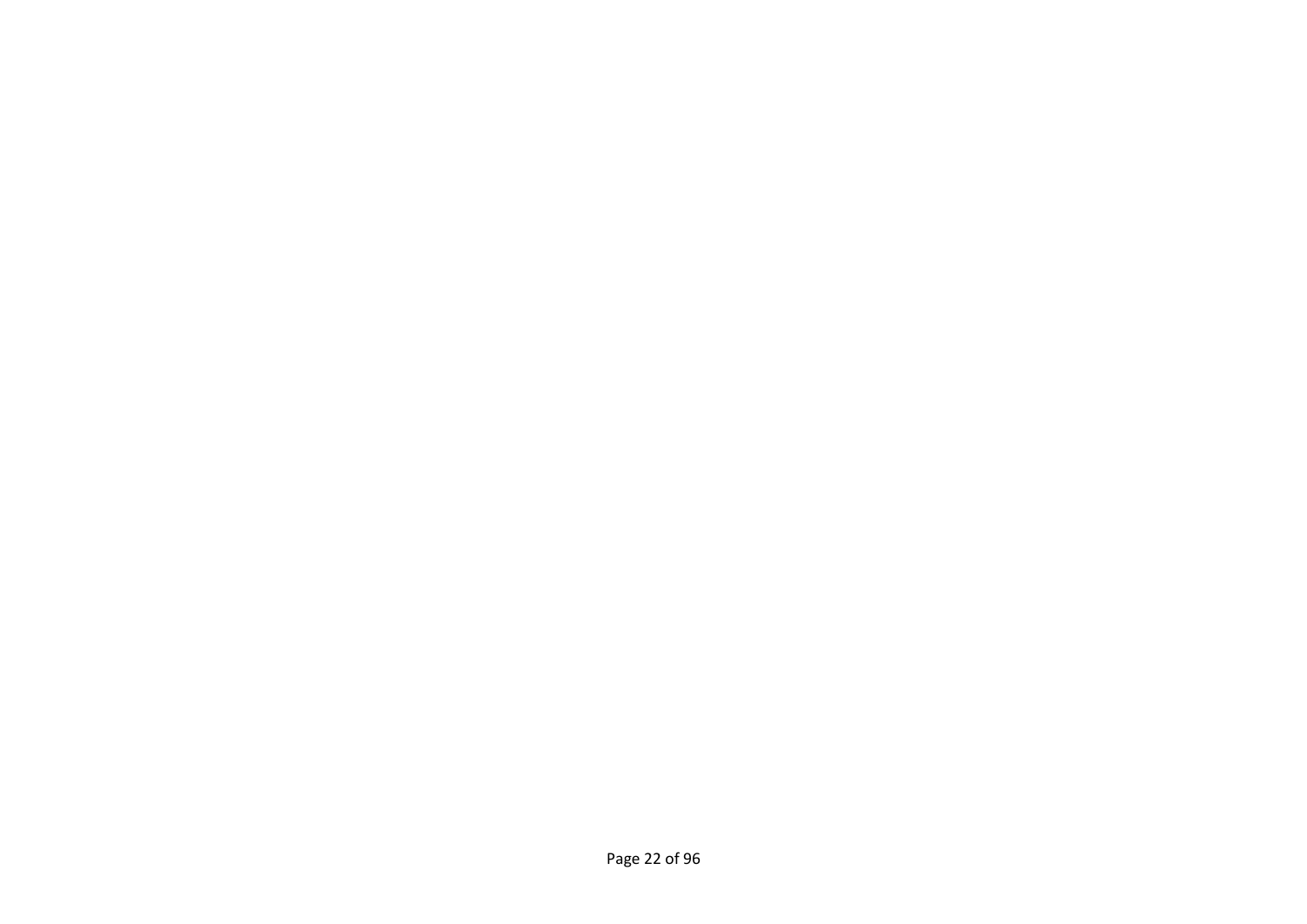

#### **MODULE INFORMATION FORM (MIF)**

THE MIF PROVIDES ESSENTIAL INFORMATION TO STUDENTS, COURSE TEAMS AND OTHERS ON A PARTICULAR MODULE.

**Section 1** – Changes made to Section 1 of the MIF will require Departmental Board approval. Before making any changes to a MIF consult with QST for advice.

| <b>Module Name</b>                                                                          | <b>Design Process</b>                                                                                                                                                                                                                                                                                                                                                                                                                                                                                                                                                                                                                                                                                                                                                                                                                 |
|---------------------------------------------------------------------------------------------|---------------------------------------------------------------------------------------------------------------------------------------------------------------------------------------------------------------------------------------------------------------------------------------------------------------------------------------------------------------------------------------------------------------------------------------------------------------------------------------------------------------------------------------------------------------------------------------------------------------------------------------------------------------------------------------------------------------------------------------------------------------------------------------------------------------------------------------|
| <b>Module Code</b><br>SRIT to establish coding protocol                                     | CF401                                                                                                                                                                                                                                                                                                                                                                                                                                                                                                                                                                                                                                                                                                                                                                                                                                 |
| <b>Credit Value</b>                                                                         | 40                                                                                                                                                                                                                                                                                                                                                                                                                                                                                                                                                                                                                                                                                                                                                                                                                                    |
| <b>Level and Semester</b><br>e.g. Level4, Semester 2                                        | Level 4, semester 1                                                                                                                                                                                                                                                                                                                                                                                                                                                                                                                                                                                                                                                                                                                                                                                                                   |
| <b>Pre and Co-requisites</b><br>Insert name, codes will be<br>inserted once created by SRIT |                                                                                                                                                                                                                                                                                                                                                                                                                                                                                                                                                                                                                                                                                                                                                                                                                                       |
| <b>Named Module Leader</b>                                                                  | Nina Dobson                                                                                                                                                                                                                                                                                                                                                                                                                                                                                                                                                                                                                                                                                                                                                                                                                           |
| <b>Location of Delivery</b><br>e.g. Penryn or Falmouth                                      | Cambridge                                                                                                                                                                                                                                                                                                                                                                                                                                                                                                                                                                                                                                                                                                                                                                                                                             |
| <b>Mode(s) of Delivery</b><br>e.g. 1x2hr seminar, weekly for 13<br>weeks                    | 36 hours tutorials<br>144 hours practical classes and workshops<br>36 hours supervised time in studio<br>184 hours independent study                                                                                                                                                                                                                                                                                                                                                                                                                                                                                                                                                                                                                                                                                                  |
| <b>Summary Module Description</b>                                                           | This module provides an introduction to the key processes<br>involved in fashion design. Typically the module begins with<br>experimental quick fire projects and process-based<br>workshops.<br>The workshops involve activities which introduce you to key<br>drawing, research and design skills for example: visualisation<br>of ideas, photoshop, technical drawing in illustrator, surface<br>design/digital print, understanding fabrics, fashion project<br>development, analysing markets, trends and influences,<br>photography and presentation skills. You will begin to work in<br>3D on the stand, developing your design ideas by draping<br>fabric and deconstructing/reconstructing garments.<br>You will develop your work in sketchbooks and present a final<br>portfolio of work that will be used for assessment |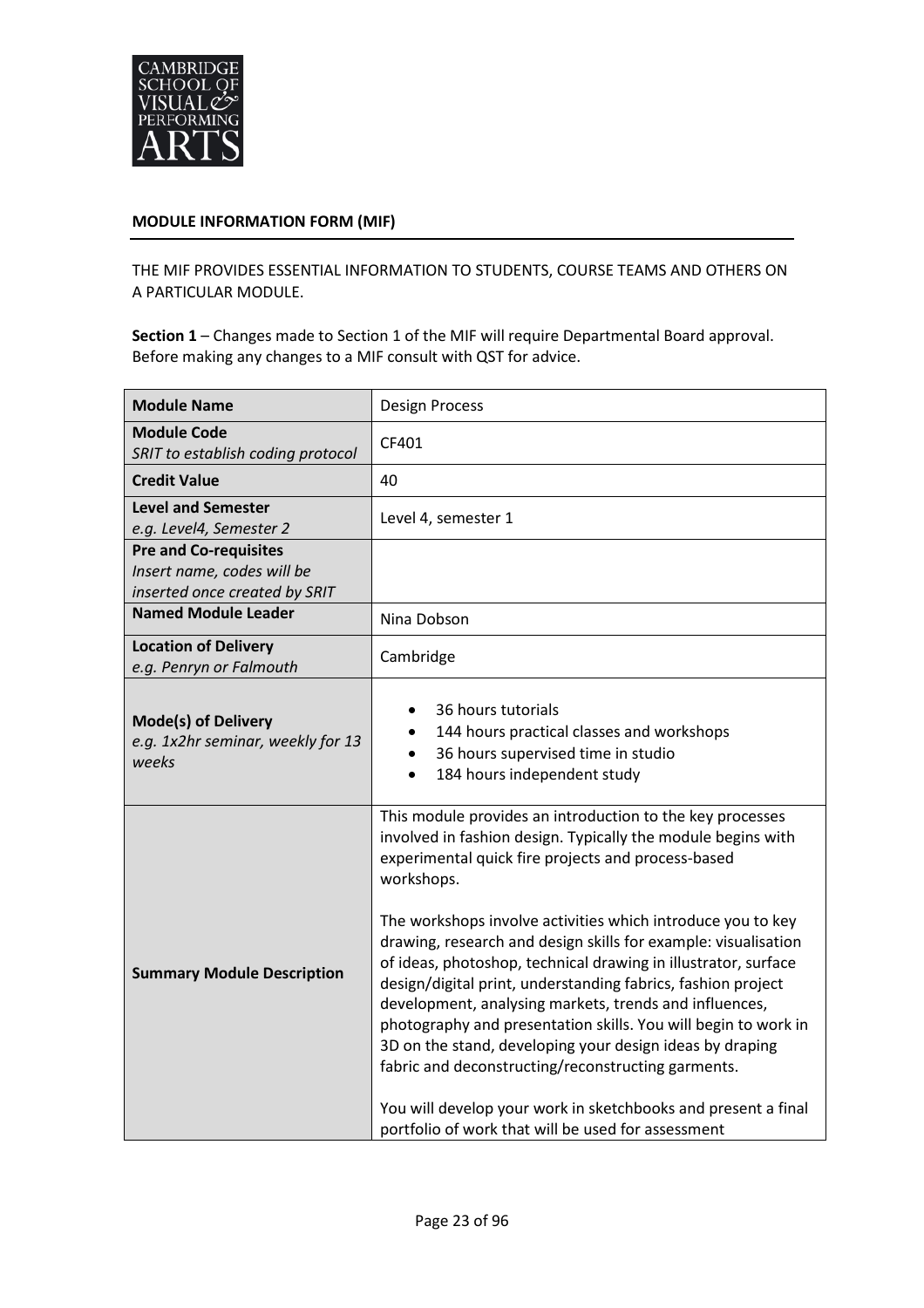|                      | To introduce research skills as the basis for creative design<br>using a variety of resources with a focus on appropriate<br>methods of recording, collating and generating imagery. |
|----------------------|--------------------------------------------------------------------------------------------------------------------------------------------------------------------------------------|
| Aims<br>Maximum of 3 | To enable students to produce a series of design sketchbooks<br>which reflect research, markets, trends, development of ideas<br>and innovative design.                              |
|                      | To develop students' presentation skills through illustration,<br>photography and digital media.                                                                                     |

|                | <b>Learning Outcomes</b>                                                                                                                                                                                                                                                    |                                                                                                                                                                                                                                        |
|----------------|-----------------------------------------------------------------------------------------------------------------------------------------------------------------------------------------------------------------------------------------------------------------------------|----------------------------------------------------------------------------------------------------------------------------------------------------------------------------------------------------------------------------------------|
| LO             | Learning Outcome                                                                                                                                                                                                                                                            | <b>Assessment Criteria</b><br>[Assessment Criteria detailed against the<br>learning outcome can be tailored to the<br>requirements of individual modules]                                                                              |
| $\mathbf{1}$   | LO1<br><b>Research</b><br>Collate and curate a wide variety of<br>sources providing visual, contextual and<br>theoretical research to enable speculative<br>enquiry, critical analysis and further<br>understanding of fashion in a global,<br>contemporary context.        | Produce creative visual research, which<br>demonstrates some evaluation and can be<br>clearly applied, to inform project work.<br>Demonstrate a basic knowledge and<br>understanding of contemporary fashion markets<br>and audiences. |
| $\overline{2}$ | LO <sub>2</sub><br>Concept<br>Analyse and synthesise curated materials<br>to generate concepts and key themes to<br>enable effective design investigation. Use<br>innovative thinking to inform and<br>underpin project development,<br>communicating concepts effectively. | Explore and analyse research materials,<br>generating a range of ideas and concepts that<br>support and sustain design development.                                                                                                    |
| 3              | LO <sub>3</sub><br>Design & development<br>Demonstrate effective techniques in the<br>progression and realisation of design<br>concepts and explore design as a means<br>to solve problems.                                                                                 | Generate and experiment with a range of design<br>ideas and solutions, investigating their creative<br>potential, and reflecting on your findings.                                                                                     |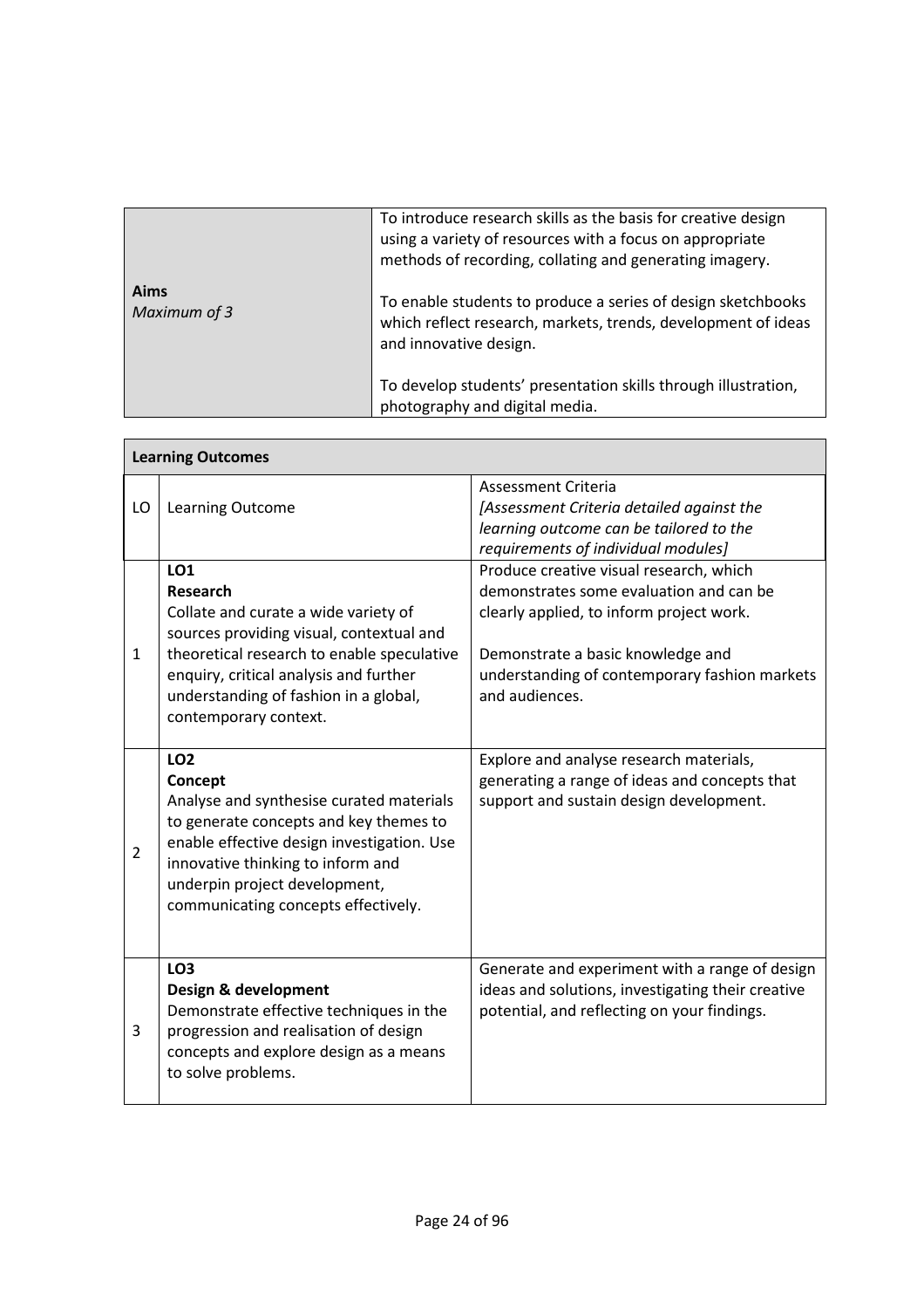| LO5                                       | Creatively present work to a professional      |
|-------------------------------------------|------------------------------------------------|
| Presentation                              | standard, incorporating all required           |
| Demonstrate effective communication,      | information.                                   |
| creatively and professionally, whether in |                                                |
| visual, oral or written form. Methods of  | Communicate effectively and professionally     |
| presentation are appropriate to the       | using an appropriate application of a range of |
| audience and the purpose of the work.     | techniques, technologies and tools.            |
|                                           |                                                |

**Section 2 -** Any changes made to Section 2 of the MIF will normally require Department Board approval. Before making any changes to a MIF consult with QST for advice.

|                           | <b>Subject Specific</b>                                                       |
|---------------------------|-------------------------------------------------------------------------------|
|                           | Materials and technologies appropriate to professional                        |
|                           | practice                                                                      |
|                           | Varied modes of design practice and the implications of                       |
|                           | different ways of working                                                     |
|                           | Visual, contextual and market research with an emphasis on<br>$\bullet$       |
|                           | drawing as a research and design tool                                         |
|                           | Concept development<br>$\bullet$                                              |
|                           | Design development<br>$\bullet$                                               |
|                           | Research, analysis, evaluation and reflection<br>$\bullet$                    |
|                           | Critical thinking<br>$\bullet$                                                |
|                           | Developing competence with techniques, technologies and<br>$\bullet$          |
|                           | tools                                                                         |
|                           | Presenting work professionally using appropriate software<br>$\bullet$        |
|                           | Specific health and safety issues and codes of practice relevant<br>$\bullet$ |
| <b>Skills Development</b> | to fashion design practice.                                                   |
|                           | The basic principles of the design process which enable the<br>$\bullet$      |
|                           | design of a fashion collection                                                |
|                           | Portfolio development<br>$\bullet$                                            |
|                           | Develop a personal design position                                            |
|                           | Generic                                                                       |
|                           | Identify appropriate research methods to complete<br>$\bullet$                |
|                           | assignments effectively                                                       |
|                           | Conduct contextual and visual research<br>$\bullet$                           |
|                           | Analyse and synthesise written and verbal material<br>٠                       |
|                           | Produce visual, verbal and written communication including<br>$\bullet$       |
|                           | professional level presentation skills                                        |
|                           | Use effective interpersonal and project management skills<br>$\bullet$        |
|                           | Understand what is meant by audience, market and market<br>$\bullet$          |
|                           | differentiation                                                               |
|                           | Manage your professional and personal development                             |
|                           | Self-evaluate                                                                 |
|                           | Develop critical judgement and self-reliance                                  |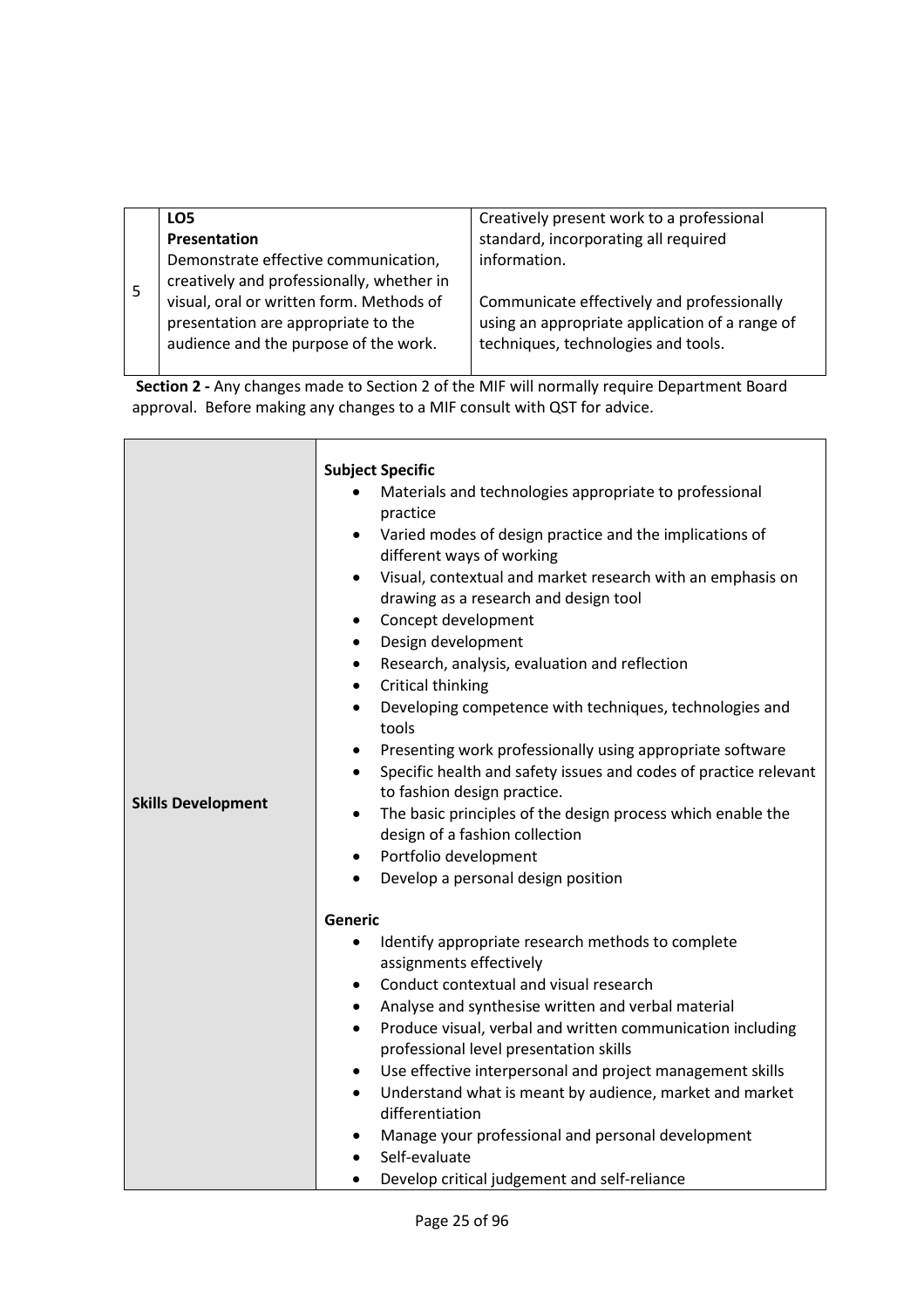|                            | Typically students will create a variety of sketchbooks, 3D<br>manipulations, illustrations and digital presentations to form a final<br>portfolio or body of work. |
|----------------------------|---------------------------------------------------------------------------------------------------------------------------------------------------------------------|
| <b>Assessment Strategy</b> | Formative feedback will be given at the end of each project and will<br>guide students' progress through the module.                                                |
|                            | Summative assessment will take place at the end of the module when<br>the final portfolio of work from all projects will be assessed.                               |

| No | <b>Description of Assessment</b><br>Assessment<br>Method<br>Method | %                | <b>Learning Outcomes</b><br>Assessed |                          |  |   | Compulsory or<br>Compensatable |   |  |            |
|----|--------------------------------------------------------------------|------------------|--------------------------------------|--------------------------|--|---|--------------------------------|---|--|------------|
|    |                                                                    |                  |                                      |                          |  |   |                                | 6 |  |            |
|    | PO                                                                 | Design Portfolio | 100                                  | $\overline{\phantom{a}}$ |  | x |                                | X |  | Compulsory |

| *The following codes for assessment methods apply<br>(additional codes can be proposed through this process, if necessary):- |                         |           |                   |  |
|------------------------------------------------------------------------------------------------------------------------------|-------------------------|-----------|-------------------|--|
| AR                                                                                                                           | Artefact                | PC.       | Practical         |  |
| CВ                                                                                                                           | computer-based          | <b>PF</b> | Performance       |  |
| CS.                                                                                                                          | case study              | PL        | placement         |  |
| DI                                                                                                                           | dissertation or project | PO.       | Portfolio         |  |
| EX                                                                                                                           | Exam                    | <b>PR</b> | Presentation      |  |
| <b>GR</b>                                                                                                                    | group report            | <b>RE</b> | individual report |  |
| ΙT                                                                                                                           | in-Module test          | OR.       | Oral              |  |
| LR                                                                                                                           | literature review       | OТ        | Other             |  |
| ES                                                                                                                           | Essay                   |           |                   |  |

**Section 3 -** Once initial approval of the Module has been given, the Subject Leader may make changes to this section, following appropriate consultation.

#### **Indicative list of Resources**

## **Drawing & Illustration**

Davies, Hywel (2010) *Fashion designers' sketchbooks*. London, Laurence King Publishing.

Dawber, Martin (2011) *Great big book of fashion illustration*. London, Batsford.

Reigelman, Nancy (2012) *9 Heads – a guide to drawing fashion*. London, Nine Heads Media

Reigelman, Nancy (2006) *Colors for modern fashion – Drawing fashion with colored markers*.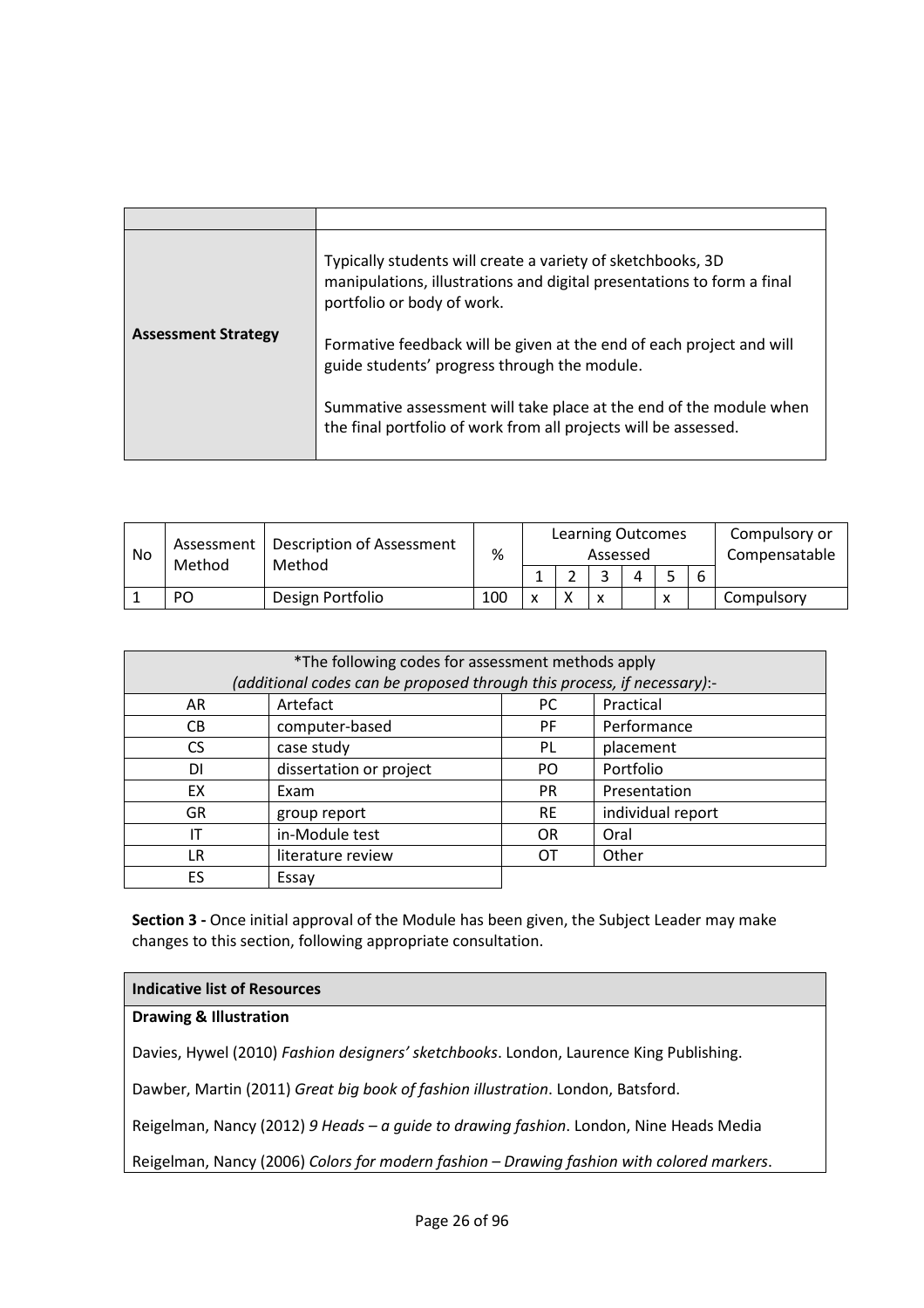#### London, Nine Heads Media

## **Research and design**

Jenkyn Jones, Sue (2011) *Fashion design*. London, Laurence King

Sorger, Richard & Udale, Jenny (2006) *The Fundamentals of Fashion Design*. London, Ava Publishing

## **Textiles, print and pattern**

Briggs-Goode, Amanda (2013) *Printed Textile Design*. London, Laurence King

Koepke, Peter (2016) *Patterns – Inside the design library*. London, Phaidon

Tellier-Loumagne, Francoise (2006) *The art of embroidery – Inspirational stitches, textures and surfaces.* London, Thames & Hudson

Tellier-Loumagne, Francoise (2005) *The art of knitting*. London, Thames & Hudson

Udale, Jenny (2008) *Textiles and Fashion*. London, AVA Publishing

## **Trends**

McKelvey, Kathryn & Munslow, Janine (2008) *Fashion Forecasting*. London, John Wiley & Sons

Scully, Kate and Johnston Cobb, Debra (2012) *Colour forecasting for fashion*. London, Laurence King

#### **Magazines**

Zoom on fashion trends

We Ar – A fashion workbook for professionals

#### **Fashion photography and styling**

Griffiths, Danielle (2016) *Fashion Stylist's Handbook*. London, Laurence King

Mc Assey, Jacqueline and Buckley, Clare (2011) *Basics Fashion Design – Styling*. London, AVA publishing

Siegel, Eliot (2009) *The fashion photography course*. London, Thames & Hudson

## **Graphics and portfolio**

Faerm , Steven (2012) *Design your Fashion Portfolio*. New York, A & C Black Visual Arts

Tallon, Kevin (2013) *Creative Fashion Design with Illustrator*. London, Batsford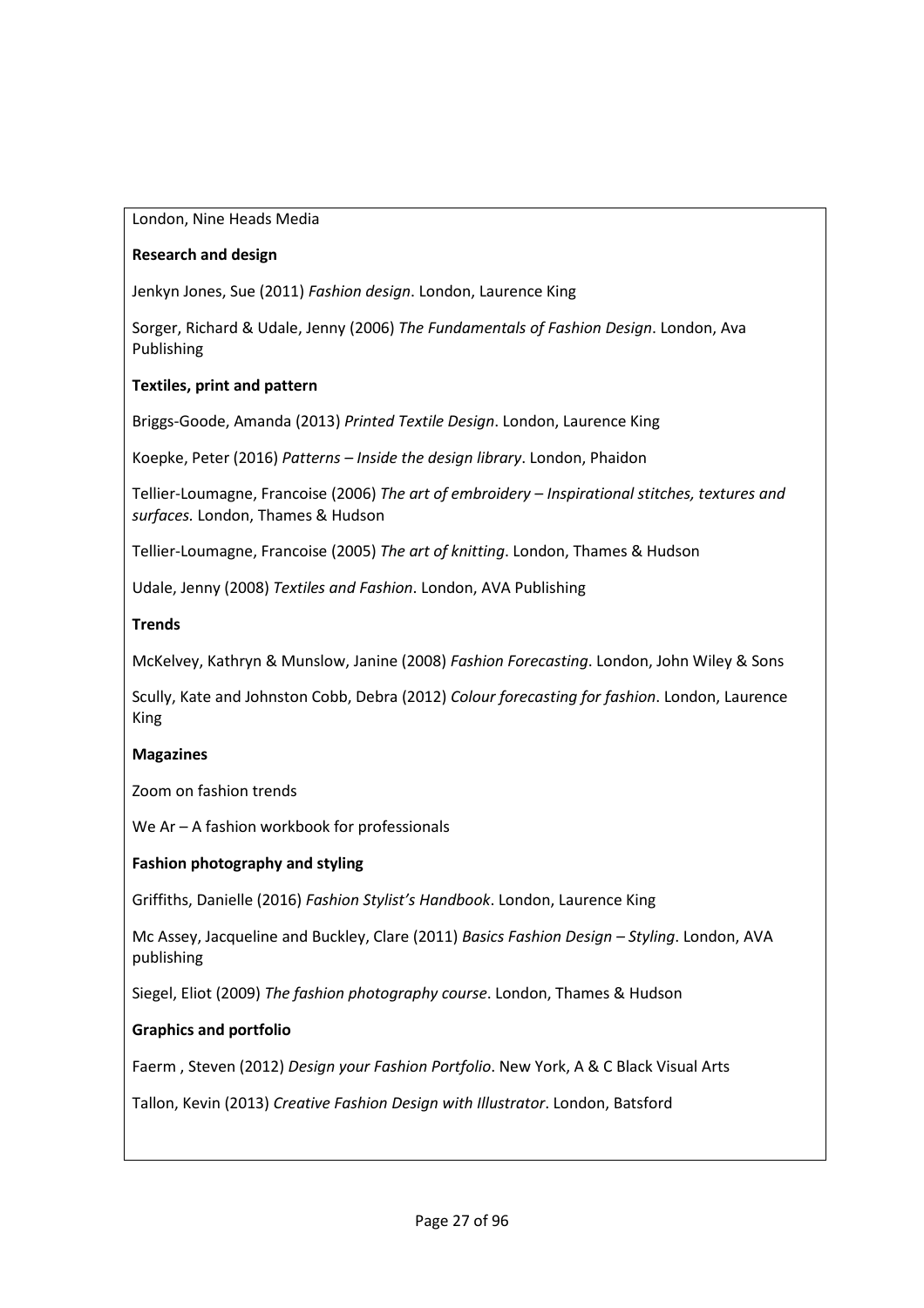## **Section 4 – Administrative Information**

| <b>Department</b>                         | <b>CSVPA</b>   |
|-------------------------------------------|----------------|
| Subject                                   | <b>FASHION</b> |
| <b>Version</b>                            | V <sub>1</sub> |
| Date of production of MIF<br>(dd/mm/yyyy) | 5/12/16        |

| <b>Named Awards</b> – Indicate below all Courses where this is a Compulsory or Option Module |                   |  |
|----------------------------------------------------------------------------------------------|-------------------|--|
|                                                                                              |                   |  |
| (*delete as appropriate)                                                                     |                   |  |
| <b>BA (Hons) Fashion</b>                                                                     | <b>Compulsory</b> |  |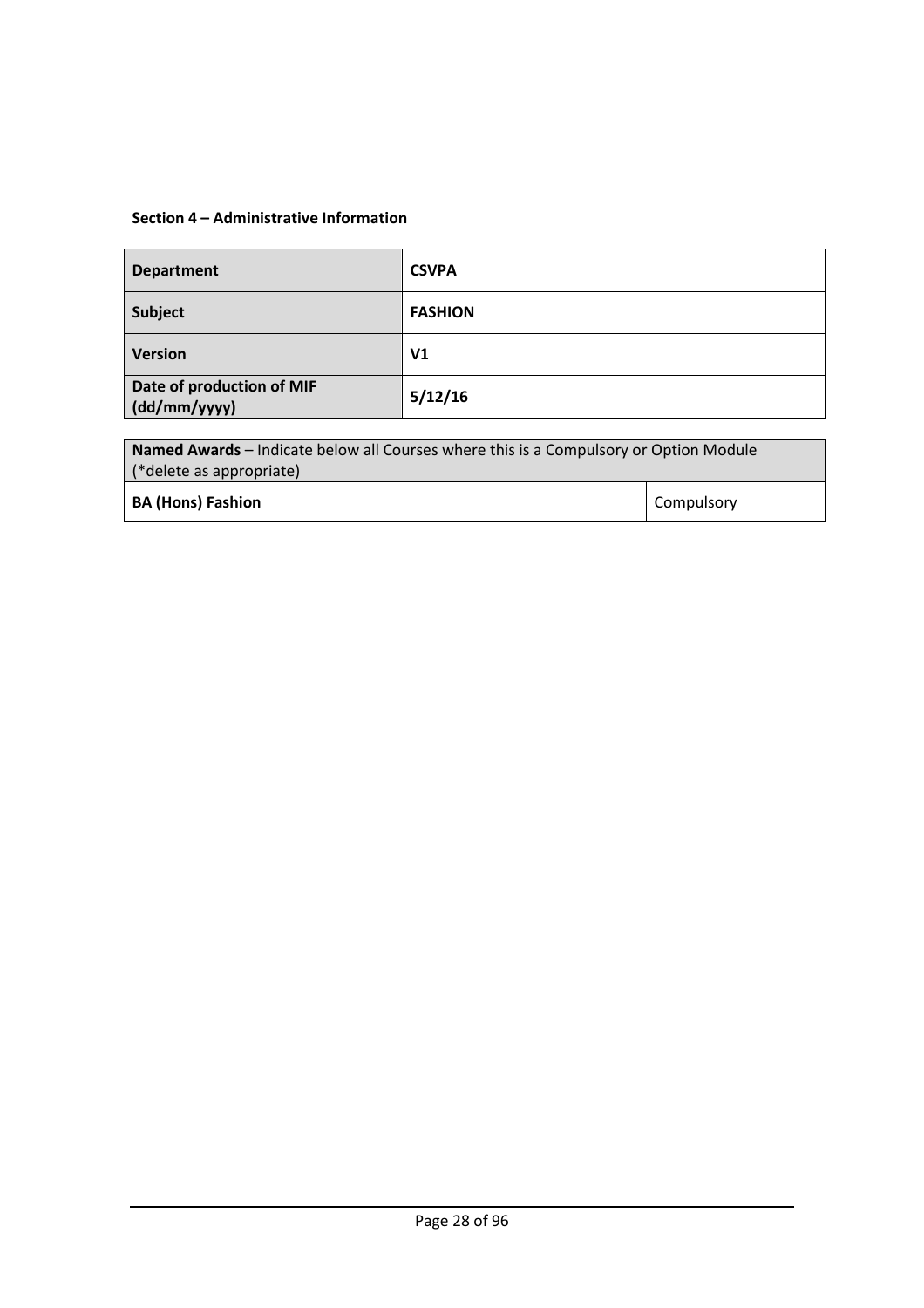## **MODULE INFORMATION FORM (MIF)**

THE MIF PROVIDES ESSENTIAL INFORMATION TO STUDENTS, COURSE TEAMS AND OTHERS ON A PARTICULAR MODULE.

**Section 1** – Changes made to Section 1 of the MIF will require Departmental Board approval. Before making any changes to a MIF consult with QST for advice.

| <b>Module Name</b>                                                                          | <b>Introduction to Technical Skills</b>                                                                                                                                                                                                                                                                                                                                                                                                                                                                                                                 |  |
|---------------------------------------------------------------------------------------------|---------------------------------------------------------------------------------------------------------------------------------------------------------------------------------------------------------------------------------------------------------------------------------------------------------------------------------------------------------------------------------------------------------------------------------------------------------------------------------------------------------------------------------------------------------|--|
| <b>Module Code</b><br>SRIT to establish coding protocol                                     | CF402                                                                                                                                                                                                                                                                                                                                                                                                                                                                                                                                                   |  |
| <b>Credit Value</b>                                                                         | 20                                                                                                                                                                                                                                                                                                                                                                                                                                                                                                                                                      |  |
| <b>Level and Semester</b><br>e.g. Level4, Semester 2                                        | Level 4, semester 1                                                                                                                                                                                                                                                                                                                                                                                                                                                                                                                                     |  |
| <b>Pre and Co-requisites</b><br>Insert name, codes will be<br>inserted once created by SRIT |                                                                                                                                                                                                                                                                                                                                                                                                                                                                                                                                                         |  |
| <b>Named Module Leader</b>                                                                  | <b>Tiina Burton</b>                                                                                                                                                                                                                                                                                                                                                                                                                                                                                                                                     |  |
| <b>Location of Delivery</b><br>e.g. Penryn or Falmouth                                      | Cambridge                                                                                                                                                                                                                                                                                                                                                                                                                                                                                                                                               |  |
| <b>Mode(s) of Delivery</b><br>e.g. 1x2hr seminar, weekly for 13<br>weeks                    | 18 hours tutorials<br>90 hours practical classes and workshops<br>92 hours of independent study                                                                                                                                                                                                                                                                                                                                                                                                                                                         |  |
| <b>Summary Module Description</b>                                                           | This module introduces you to the technical skills of pattern<br>cutting, draping and making clothes. These are fundamental<br>skills which will enable you to cut and make a variety of woven<br>designs.<br>You will start with the basics and be shown how to use all the<br>machinery safely. You are expected to document and evaluate<br>your work and take notes in your workshops. This work should<br>be presented neatly in technical folders which will form your<br>submission at the end of the module and an on-going<br>reference guide. |  |
| Aims<br>Maximum of 3                                                                        | To provide students with a core knowledge of basic pattern<br>cutting and manufacturing skills and their application to<br>fashion garments and industry practices.<br>To induct students in the use of industrial manufacturing<br>machinery and equipment and to enable students to<br>understand safe working practice of the cutting room<br>environment.                                                                                                                                                                                           |  |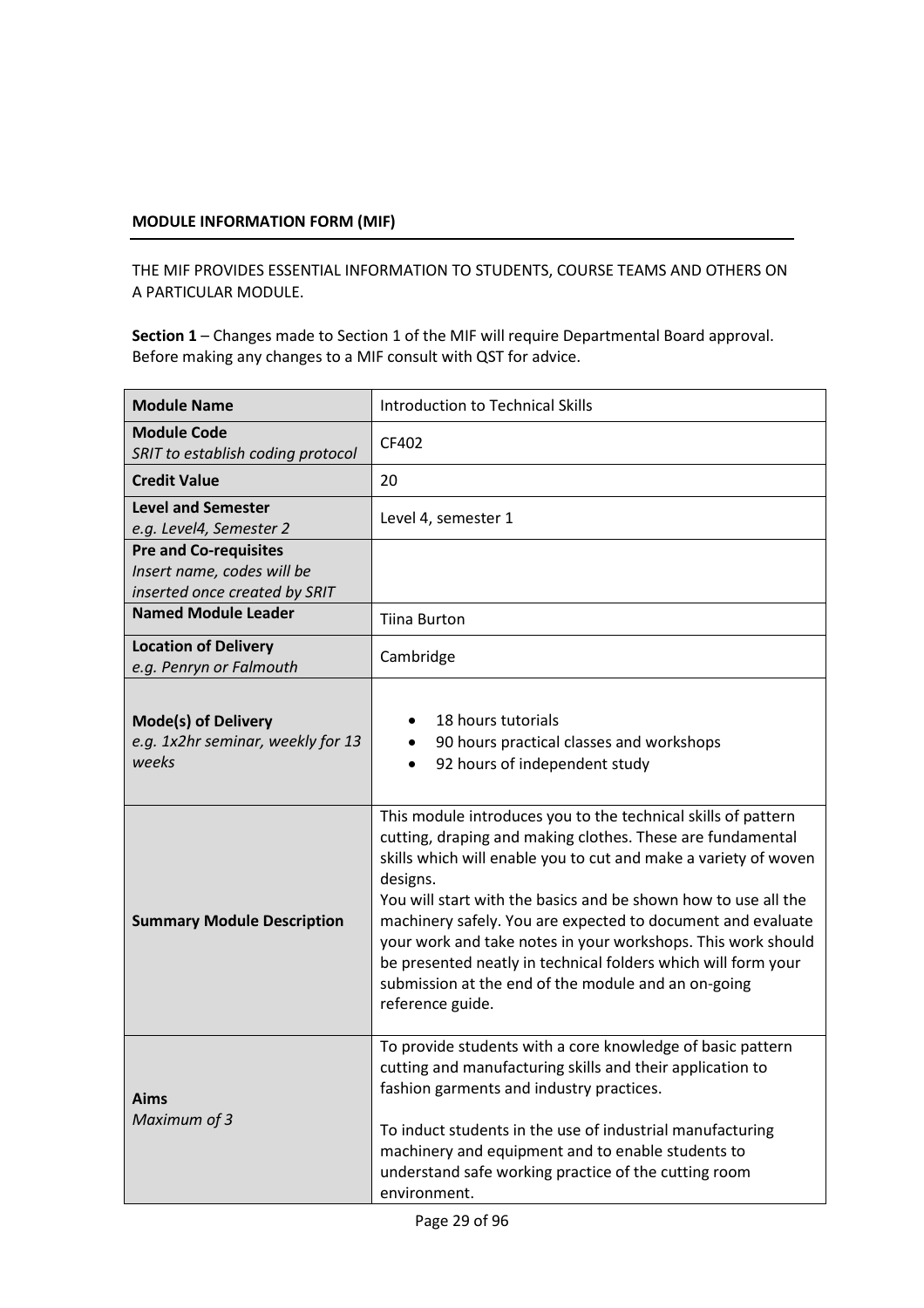| To produce a technical folder of sample patterns and sewing<br>examples for future reference. |
|-----------------------------------------------------------------------------------------------|
|                                                                                               |

| <b>Learning Outcomes</b> |                                                                                                                                                                                                                                                                                               |                                                                                                                                                                                                                                                                                             |  |  |  |
|--------------------------|-----------------------------------------------------------------------------------------------------------------------------------------------------------------------------------------------------------------------------------------------------------------------------------------------|---------------------------------------------------------------------------------------------------------------------------------------------------------------------------------------------------------------------------------------------------------------------------------------------|--|--|--|
| LO                       | Learning Outcome                                                                                                                                                                                                                                                                              | Assessment Criteria<br>[Assessment Criteria detailed against the<br>learning outcome can be tailored to the<br>requirements of individual modules]                                                                                                                                          |  |  |  |
| 4                        | <b>LO4</b><br><b>Realisation and Manufacture</b><br>Demonstrate effective working methods,<br>creative solutions and construction<br>processes in transferring ideas from 2D to<br>3D within the context of current<br>professional practice.                                                 | Develop a working knowledge of production<br>skills and an understanding of their application<br>and creative potential.<br>Develop a basic understanding of a range of<br>materials and technologies and their application<br>within studio practice.                                      |  |  |  |
| 5                        | LO <sub>5</sub><br>Presentation<br>Demonstrate effective communication,<br>creatively and professionally, whether in<br>visual, oral or written form. Methods of<br>presentation are appropriate to the<br>audience and the purpose of the work.                                              | Present work to a good standard, incorporating<br>all required information.<br>Communicate effectively using an appropriate<br>application of a range of techniques,<br>technologies and tools.                                                                                             |  |  |  |
| 6                        | LO <sub>6</sub><br>Self-management<br>Demonstrate transferrable and<br>employability skills, including the ability to<br>work independently, set goals and<br>respond to change. Ability to<br>communicate effectively and deploy<br>critical self-analysis within a professional<br>context. | Submit work on time to the agreed brief<br>deadlines, demonstrating an understanding of<br>the project requirements.<br>Demonstrate a positive and organised outlook<br>with basic project management skills.<br>With some input; identify achievable goals and<br>plan steps to meet them. |  |  |  |

**Section 2 -** Any changes made to Section 2 of the MIF will normally require Department Board approval. Before making any changes to a MIF consult with QST for advice.

| <b>Skills Development</b> | <b>Subject Specific</b>              |  |
|---------------------------|--------------------------------------|--|
|                           | The principles of garment production |  |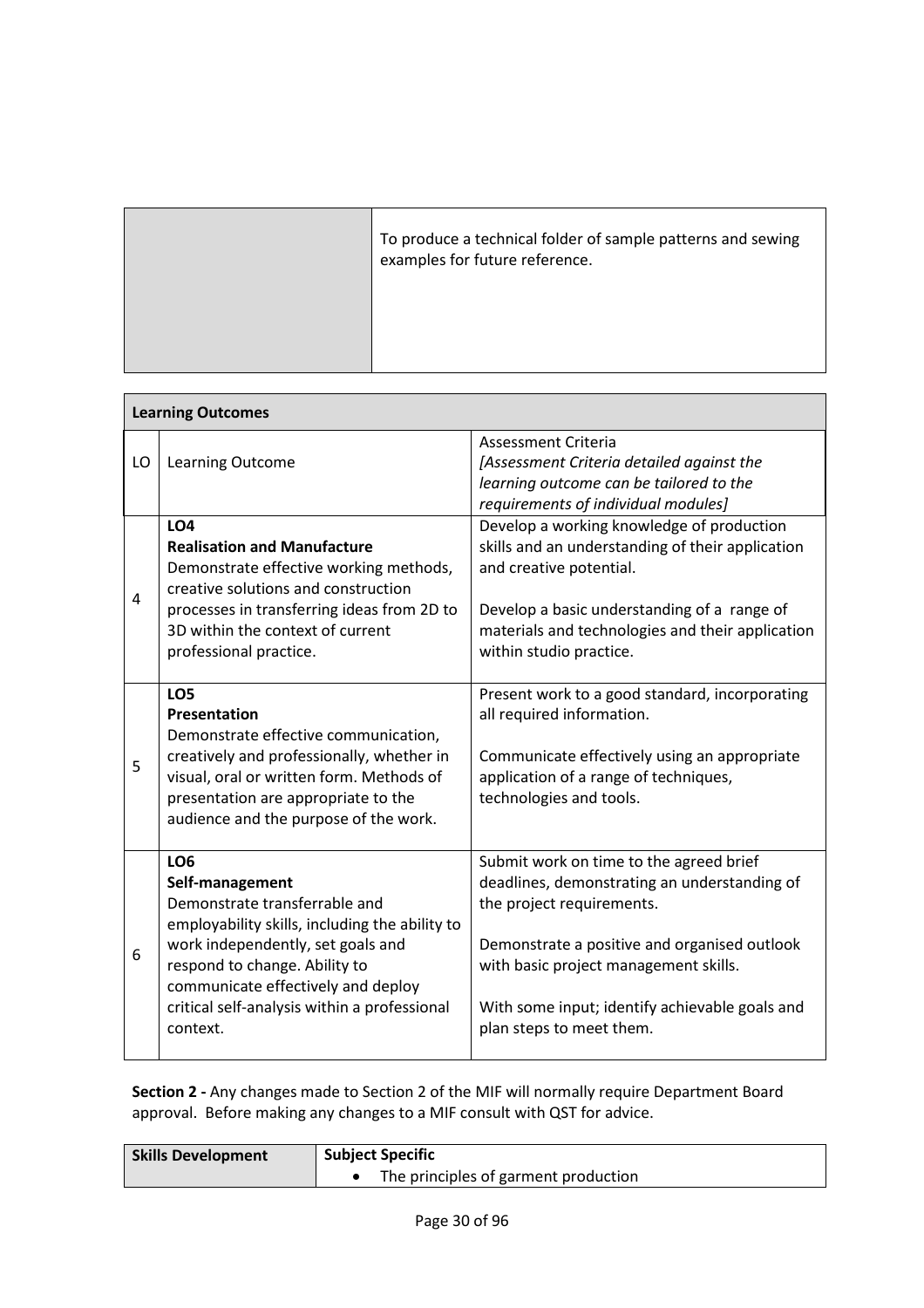|                            | Materials and technologies appropriate to professional                                                        |  |  |
|----------------------------|---------------------------------------------------------------------------------------------------------------|--|--|
|                            | practice                                                                                                      |  |  |
|                            | Professional standards                                                                                        |  |  |
|                            | Research, analysis, evaluation and reflection                                                                 |  |  |
|                            | Developing competence with techniques, technologies and<br>tools                                              |  |  |
|                            | Specific health and safety issues and codes of practice relevant<br>to fashion design practice.               |  |  |
|                            | Generic                                                                                                       |  |  |
|                            | Use effective interpersonal and project management skills                                                     |  |  |
|                            | Manage your professional and personal development<br>$\bullet$                                                |  |  |
|                            | Self-evaluate<br>$\bullet$                                                                                    |  |  |
|                            | Develop critical judgement and self reliance                                                                  |  |  |
|                            | Students will typically produce technical folders containing patterns,<br>samples, toiles and technical work. |  |  |
|                            | Progress will be formatively assessed and feedback will be provided                                           |  |  |
| <b>Assessment Strategy</b> | throughout the module by individual tutorial with reference to the                                            |  |  |
|                            | technical folder and practical work.                                                                          |  |  |
|                            | Summative assessment will take place at the end of the module when                                            |  |  |
|                            | all patterns, toiles and technical work will be considered through                                            |  |  |
|                            | portfolio/technical folder submission.                                                                        |  |  |

| No | Assessment<br>Method | Description of<br><b>Assessment Method</b> | %  | <b>Learning Outcomes</b><br>Assessed |   |  |              | Compulsory or<br>Compensatable |               |
|----|----------------------|--------------------------------------------|----|--------------------------------------|---|--|--------------|--------------------------------|---------------|
|    |                      |                                            |    |                                      | 4 |  | 5            | 6                              |               |
|    | <b>PC</b>            | <b>Technical process</b><br>coursework     | 80 |                                      | Χ |  | $\checkmark$ |                                | Compensatable |
|    | PO                   | <b>Technical portfolio</b>                 | 20 |                                      | Χ |  | $\checkmark$ |                                | Compensatable |

| *The following codes for assessment methods apply<br>(additional codes can be proposed through this process, if necessary):- |                             |           |                   |  |  |
|------------------------------------------------------------------------------------------------------------------------------|-----------------------------|-----------|-------------------|--|--|
| AR                                                                                                                           | Artefact<br>Practical<br>РC |           |                   |  |  |
| CВ                                                                                                                           | computer-based              | PF.       | Performance       |  |  |
| CS.                                                                                                                          | case study                  | PL.       | placement         |  |  |
| DI                                                                                                                           | dissertation or project     | PO.       | Portfolio         |  |  |
| <b>EX</b>                                                                                                                    | Exam                        | PR.       | Presentation      |  |  |
| <b>GR</b>                                                                                                                    | group report                | <b>RE</b> | individual report |  |  |
| IT                                                                                                                           | in-Module test              | <b>OR</b> | Oral              |  |  |
| LR.                                                                                                                          | literature review           | OТ        | Other             |  |  |
| ES                                                                                                                           | Essay                       |           |                   |  |  |

**Section 3 -** Once initial approval of the Module has been given, the Subject Leader may make changes to this section, following appropriate consultation.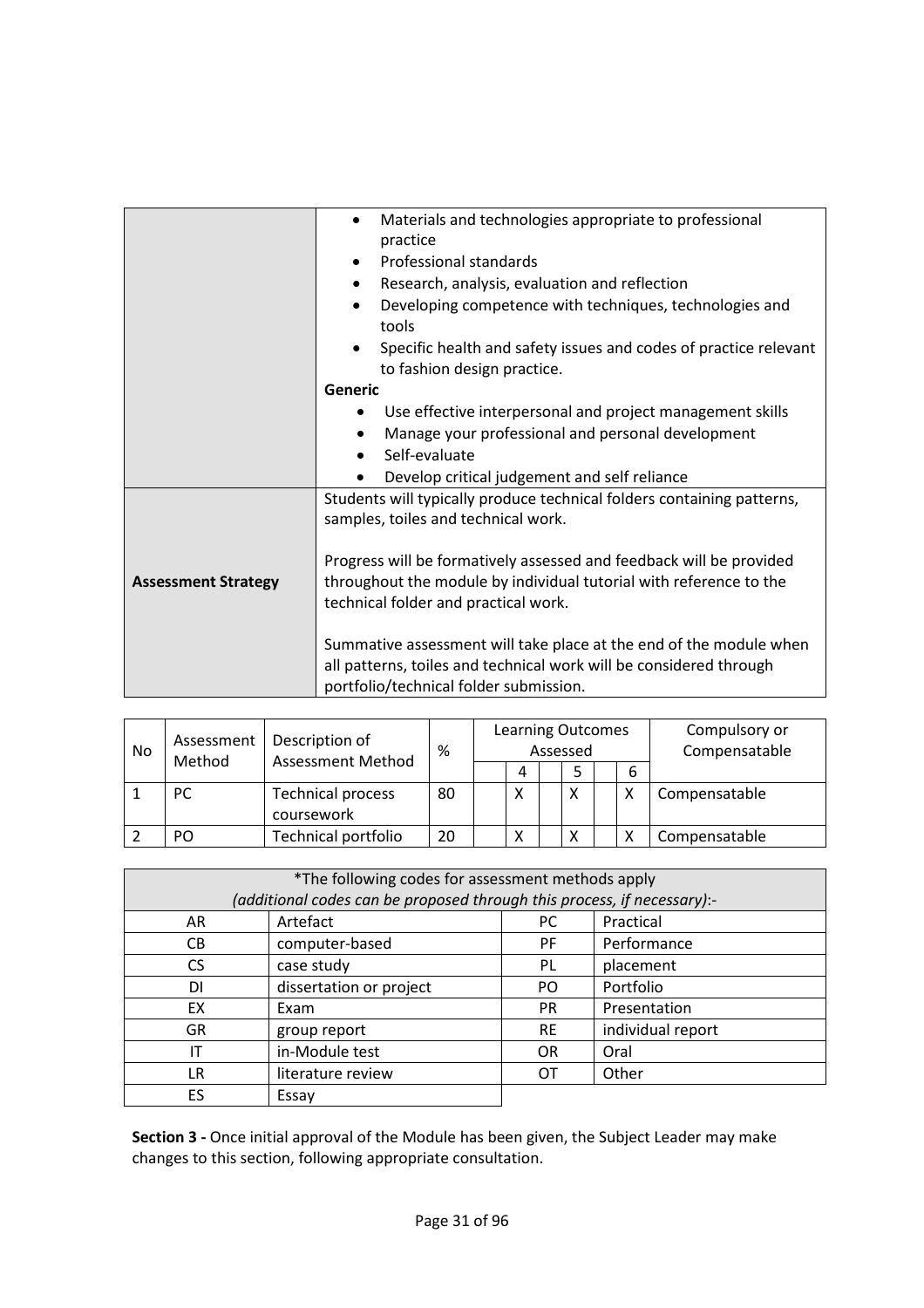#### **Indicative list of Resources**

#### **Pattern cutting**

Aldrich, Winifred (2007) *Fabric, form and flat pattern cutting*. London, Blackwell

Aldrich, Winifred (2013) *Metric pattern cutting for women's wear*. London, Blackwell

Amaden-Crawford, Connie (2012) *The art of fashion draping*. London, Fairchild books

Assembil books (2013) *How patterns work - The fundamental principles of pattern making and sewing in fashion design*. Assembil books

Lo, Dennic Chunman (2011) *Pattern cutting*. London, Laurence King

Shoben, Martin and Hallett, Clive (2001) *The essential shirt workbook*. LCFS fashion media

#### **Sewing**

Cole, Julie and Czachor, Sharon (2008) *Professional sewing techniques for designers*. London, Fairchild books

Czachor, Sharon (2016) *Sewing with knits and stretch fabrics*. London, Fairchild books

Fischer, Anette (2008) *Basics Fashion Design 03: Construction*. London, Ava Publishing

Shaeffer, Clare B. (2007) *Couture Sewing Techniques.* The Taunton Press

Wolff, Colette (1996) *The Art of manipulating fabric.* K P Books

#### **Section 4 – Administrative Information**

| <b>Department</b>                         | <b>CSVPA</b>   |
|-------------------------------------------|----------------|
| Subject                                   | <b>FASHION</b> |
| <b>Version</b>                            | V <sub>1</sub> |
| Date of production of MIF<br>(dd/mm/yyyy) | 5/12/16        |

| <b>Named Awards</b> – Indicate below all Courses where this is a Compulsory or Option Module |            |  |
|----------------------------------------------------------------------------------------------|------------|--|
| (*delete as appropriate)                                                                     |            |  |
| <b>BA (Hons) Fashion</b>                                                                     | Compulsory |  |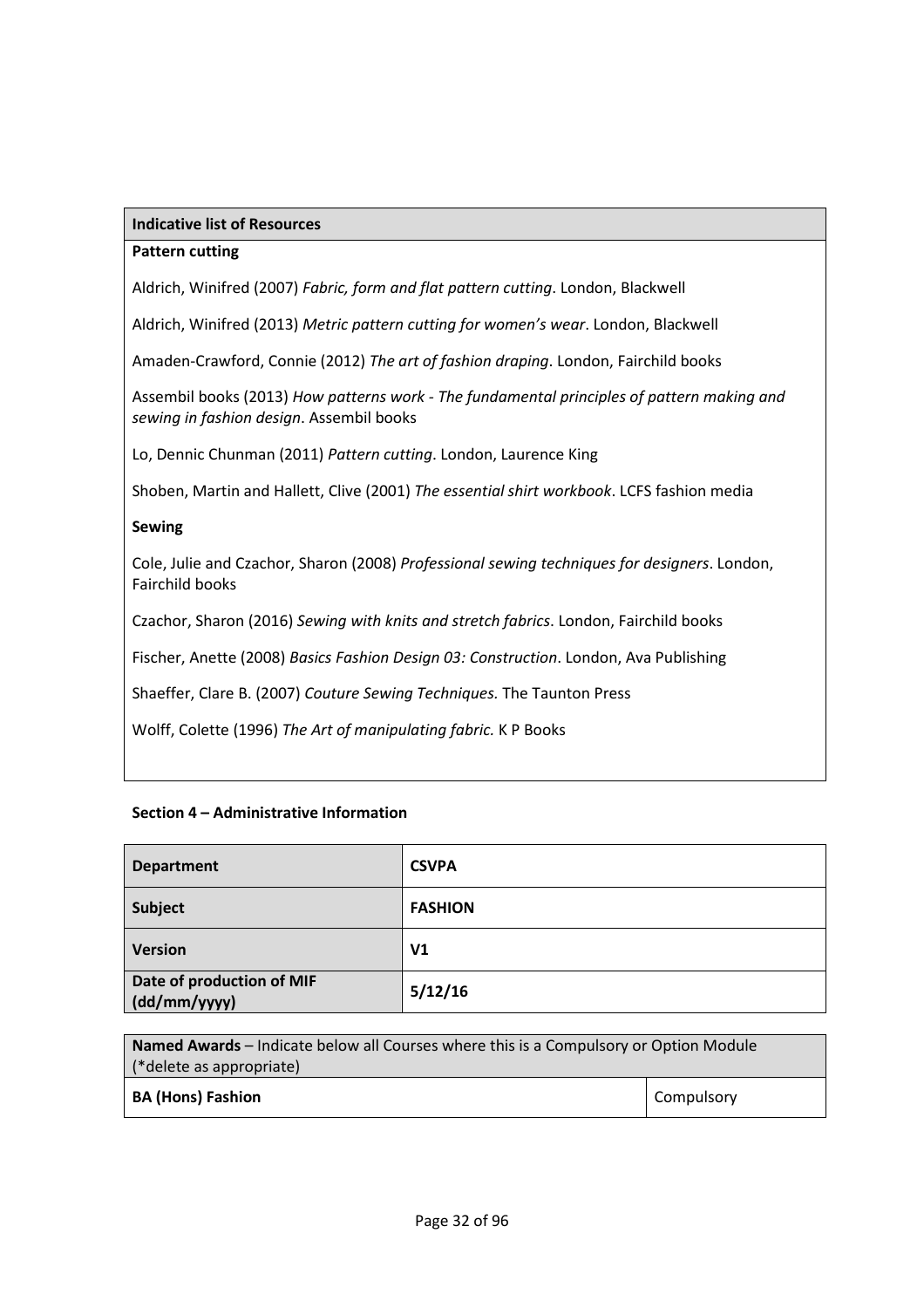## **MODULE INFORMATION FORM (MIF)**

THE MIF PROVIDES ESSENTIAL INFORMATION TO STUDENTS, COURSE TEAMS AND OTHERS ON A PARTICULAR MODULE.

**Section 1** – Changes made to Section 1 of the MIF will require Departmental Board approval. Before making any changes to a MIF consult with QST for advice.

| <b>Module Name</b>                                                                          | Design Projects                                                                                                                                                                                                                                                                                                                                                                                                                                                                                                                                                                                                    |
|---------------------------------------------------------------------------------------------|--------------------------------------------------------------------------------------------------------------------------------------------------------------------------------------------------------------------------------------------------------------------------------------------------------------------------------------------------------------------------------------------------------------------------------------------------------------------------------------------------------------------------------------------------------------------------------------------------------------------|
| <b>Module Code</b><br>SRIT to establish coding protocol                                     | CF403                                                                                                                                                                                                                                                                                                                                                                                                                                                                                                                                                                                                              |
| <b>Credit Value</b>                                                                         | 20                                                                                                                                                                                                                                                                                                                                                                                                                                                                                                                                                                                                                 |
| <b>Level and Semester</b><br>e.g. Level4, Semester 2                                        | Level 4, semester 2                                                                                                                                                                                                                                                                                                                                                                                                                                                                                                                                                                                                |
| <b>Pre and Co-requisites</b><br>Insert name, codes will be<br>inserted once created by SRIT |                                                                                                                                                                                                                                                                                                                                                                                                                                                                                                                                                                                                                    |
| <b>Named Module Leader</b>                                                                  | Nina Dobson                                                                                                                                                                                                                                                                                                                                                                                                                                                                                                                                                                                                        |
| <b>Location of Delivery</b><br>e.g. Penryn or Falmouth                                      | Cambridge                                                                                                                                                                                                                                                                                                                                                                                                                                                                                                                                                                                                          |
| <b>Mode(s) of Delivery</b><br>e.g. 1x2hr seminar, weekly for 13<br>weeks                    | 24 hours tutorials<br>96 hours practical classes and workshops<br>24 hours supervised time in studio<br>56 hours independent study                                                                                                                                                                                                                                                                                                                                                                                                                                                                                 |
| <b>Summary Module Description</b>                                                           | This module further explores the process of design<br>development in the fashion industry.<br>You will practice fashion design research and innovative design<br>development through project briefs and design competitions,<br>with final outcomes that vary from presentation of boards in a<br>crit to finished garments.<br>You will be encouraged to develop your aesthetics in relation<br>to a target fashion consumer/market and realise your design<br>ideas in 3D using skills you have learnt in the Introduction to<br>Technical Skills module and in conjunction with the Technical<br>skills module. |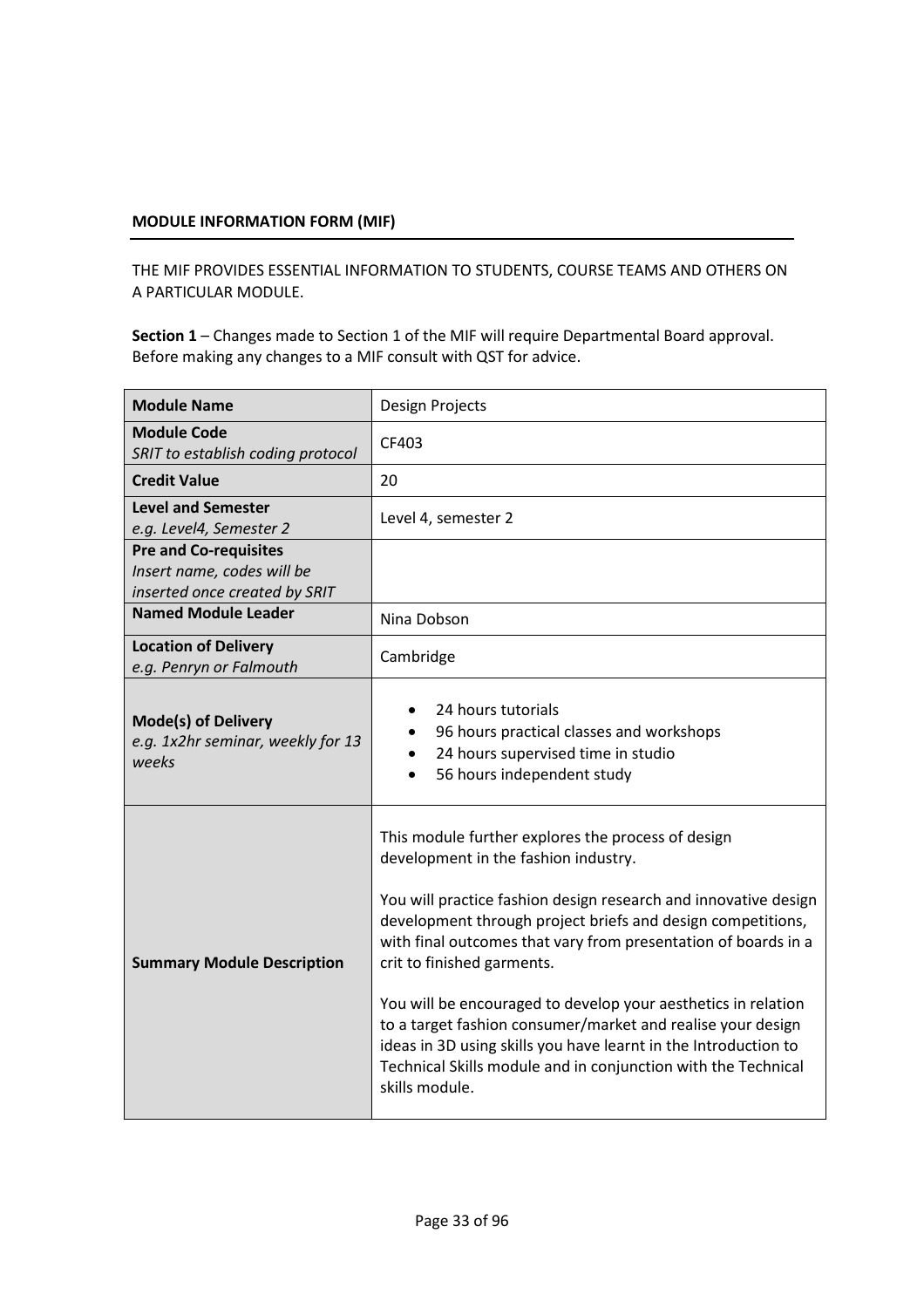|                      | To develop research and design skills related to a set brief,<br>showing understanding of the context of that brief and<br>producing a relevant outcome. |
|----------------------|----------------------------------------------------------------------------------------------------------------------------------------------------------|
| Aims<br>Maximum of 3 | To enable students to produce a series of design sketchbooks<br>which reflect research, markets, trends, development of ideas<br>and innovative design.  |
|                      | To creatively solve problems whilst developing work from 2D<br>to 3D outcomes.                                                                           |

|                | <b>Learning Outcomes</b>                                                                                                                                                                                                                                               |                                                                                                                                                                                                                                                   |  |  |  |  |
|----------------|------------------------------------------------------------------------------------------------------------------------------------------------------------------------------------------------------------------------------------------------------------------------|---------------------------------------------------------------------------------------------------------------------------------------------------------------------------------------------------------------------------------------------------|--|--|--|--|
| LO             | <b>Learning Outcome</b>                                                                                                                                                                                                                                                | Assessment Criteria<br>[Assessment Criteria detailed against the<br>learning outcome can be tailored to the<br>requirements of individual modules]                                                                                                |  |  |  |  |
| 1              | <b>LO1</b><br>Research<br>Collate and curate a wide variety of<br>sources providing visual, contextual and<br>theoretical research to enable speculative<br>enquiry, critical analysis and further<br>understanding of fashion in a global,<br>contemporary context.   | Produce creative visual research, which<br>demonstrates competent evaluation and can be<br>clearly applied, to inform project work.<br>Demonstrate comprehensive knowledge and<br>understanding of contemporary fashion markets<br>and audiences. |  |  |  |  |
| $\overline{2}$ | <b>LO2</b><br>Concept<br>Analyse and synthesise curated materials<br>to generate concepts and key themes to<br>enable effective design investigation. Use<br>innovative thinking to inform and<br>underpin project development,<br>communicating concepts effectively. | Explore and analyse research materials,<br>generating a range of ideas and concepts that<br>support and sustain design development.                                                                                                               |  |  |  |  |
| 3              | LO <sub>3</sub><br>Design & development<br>Demonstrate effective techniques in the<br>progression and realisation of design<br>concepts and explore design as a means<br>to solve problems.                                                                            | Generate and experiment with a range of design<br>ideas and solutions, investigating their creative<br>potential and reflecting on your findings.                                                                                                 |  |  |  |  |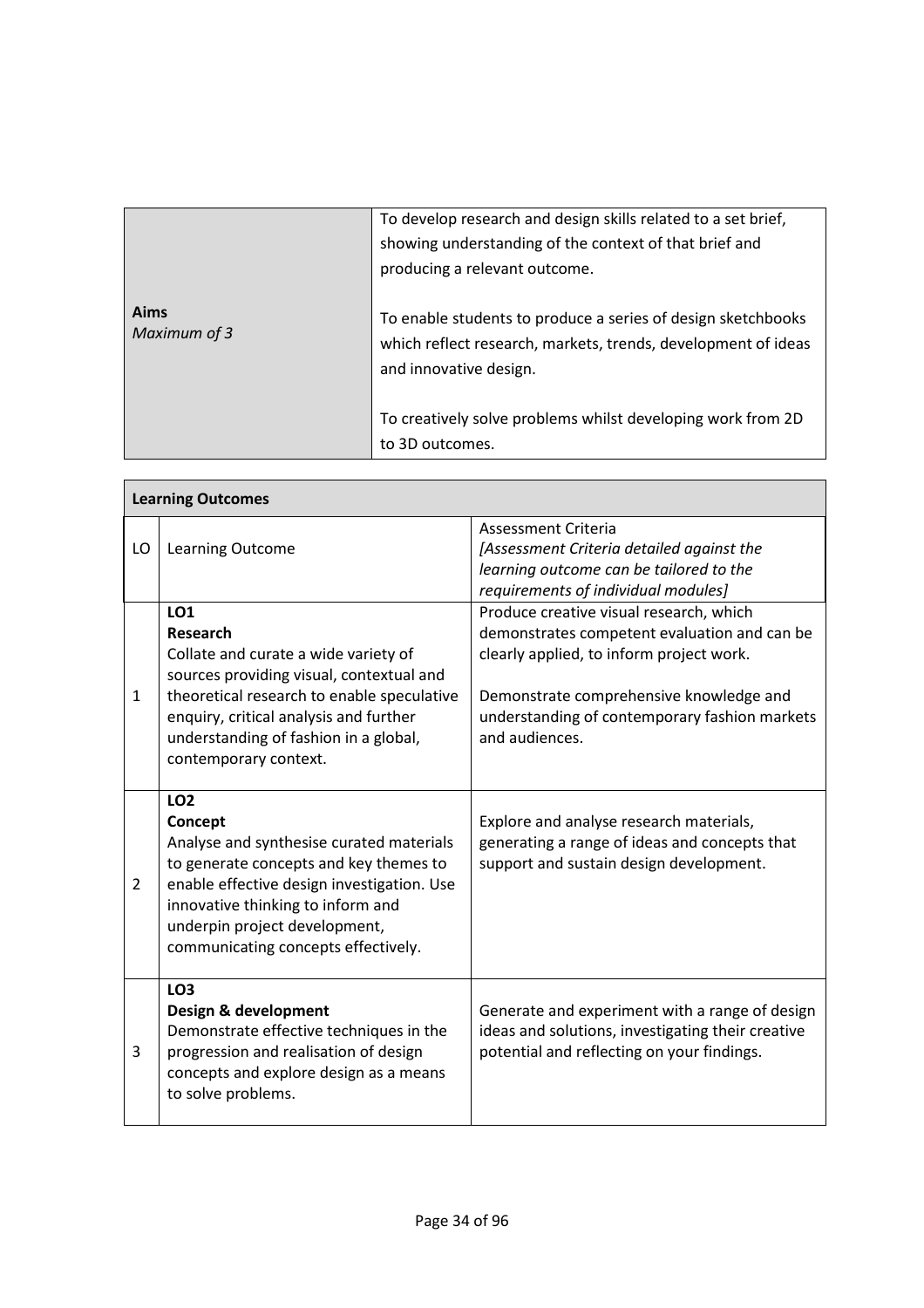|   | LO4                                        | Develop a working knowledge of production        |
|---|--------------------------------------------|--------------------------------------------------|
|   | <b>Realisation and Manufacture</b>         | skills and an understanding of their application |
|   | Demonstrate effective working methods,     | and creative potential.                          |
|   | creative solutions and construction        |                                                  |
| 4 | processes in transferring ideas from 2D to | Develop a basic understanding of a range of      |
|   | 3D within the context of current           | materials and technologies and their application |
|   | professional practice.                     | within studio practice.                          |
|   |                                            |                                                  |

**Section 2 -** Any changes made to Section 2 of the MIF will normally require Department Board approval. Before making any changes to a MIF consult with QST for advice.

|                           | <b>Subject Specific</b>                                                                                                                                                                                                                                                                                                                                                                                                                                                                                                                                                                       |
|---------------------------|-----------------------------------------------------------------------------------------------------------------------------------------------------------------------------------------------------------------------------------------------------------------------------------------------------------------------------------------------------------------------------------------------------------------------------------------------------------------------------------------------------------------------------------------------------------------------------------------------|
|                           | Materials and technologies appropriate to professional<br>practice                                                                                                                                                                                                                                                                                                                                                                                                                                                                                                                            |
|                           | Varied modes of design practice and the implications of<br>$\bullet$<br>different ways of working                                                                                                                                                                                                                                                                                                                                                                                                                                                                                             |
| <b>Skills Development</b> | Visual, contextual and market research with an emphasis on<br>$\bullet$<br>drawing as a research and design tool<br>Concept development<br>٠<br>Design development<br>$\bullet$<br>Research, analysis, evaluation and reflection<br>$\bullet$<br>Critical thinking<br>$\bullet$<br>Developing competence with techniques, technologies and<br>$\bullet$<br>tools<br>Testing materials and processes for design development<br>$\bullet$<br>Presenting work professionally using appropriate software<br>$\bullet$<br>The basic principles of the design process which enable the<br>$\bullet$ |
|                           | design of a fashion collection<br>Portfolio development<br>$\bullet$                                                                                                                                                                                                                                                                                                                                                                                                                                                                                                                          |
|                           | Develop a personal design position<br>$\bullet$                                                                                                                                                                                                                                                                                                                                                                                                                                                                                                                                               |
|                           | Translation of 2D ideas > 3D<br>$\bullet$                                                                                                                                                                                                                                                                                                                                                                                                                                                                                                                                                     |
|                           | <b>Generic</b>                                                                                                                                                                                                                                                                                                                                                                                                                                                                                                                                                                                |
|                           | Identify appropriate research methods to complete<br>$\bullet$<br>assignments effectively                                                                                                                                                                                                                                                                                                                                                                                                                                                                                                     |
|                           | Conduct contextual and visual research<br>$\bullet$                                                                                                                                                                                                                                                                                                                                                                                                                                                                                                                                           |
|                           | Analyse and synthesise written and verbal material<br>$\bullet$<br>Produce visual, verbal and written communication including<br>$\bullet$                                                                                                                                                                                                                                                                                                                                                                                                                                                    |
|                           | professional level presentation skills                                                                                                                                                                                                                                                                                                                                                                                                                                                                                                                                                        |
|                           | Use effective interpersonal and project management skills<br>$\bullet$                                                                                                                                                                                                                                                                                                                                                                                                                                                                                                                        |
|                           | Understand what is meant by audience, market and market<br>$\bullet$<br>differentiation                                                                                                                                                                                                                                                                                                                                                                                                                                                                                                       |
|                           | Manage your professional and personal development<br>Self-evaluate<br>$\bullet$                                                                                                                                                                                                                                                                                                                                                                                                                                                                                                               |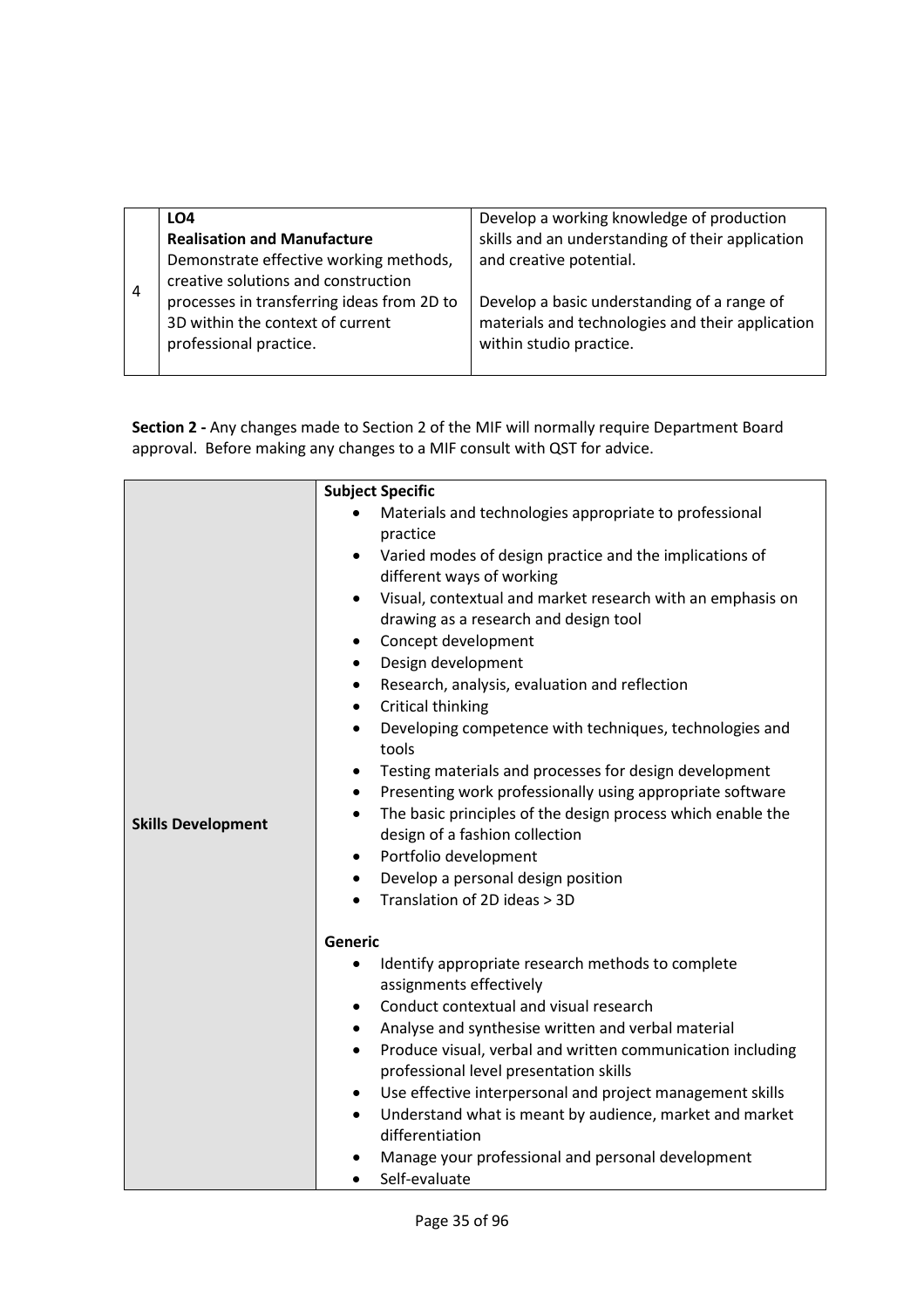|                            | Develop critical judgement and self-reliance<br>$\bullet$                                                                                                                                                                              |
|----------------------------|----------------------------------------------------------------------------------------------------------------------------------------------------------------------------------------------------------------------------------------|
| <b>Assessment Strategy</b> | Typically students will create a variety of sketchbooks, 3D<br>manipulations, illustrations and digital presentations to form a final<br>portfolio or body of work. They will also produce final garment(s) from<br>their own designs. |
|                            | Formative feedback will be given at the end of each project and will<br>guide students' progress through the module.                                                                                                                   |
|                            | Summative assessment will take place at the end of the module when<br>the final body of work from all projects will be assessed.                                                                                                       |

| No<br>Method | Assessment | Description of Assessment                                   | %  | <b>Learning Outcomes</b><br>Assessed |  |   |   |  | Compulsory or<br>Compensatable |               |
|--------------|------------|-------------------------------------------------------------|----|--------------------------------------|--|---|---|--|--------------------------------|---------------|
|              |            | Method                                                      |    |                                      |  | ੨ | 4 |  |                                |               |
|              | PO         | Portfolio of Design Work                                    | 80 | Χ                                    |  | X |   |  |                                | Compensatable |
|              | <b>PR</b>  | Formal presentation of<br>design and technical<br>portfolio | 10 | X                                    |  |   | х |  |                                | Compensatable |
|              | <b>PC</b>  | Garment realisation                                         | 10 |                                      |  | х | X |  |                                | Compensatable |

| *The following codes for assessment methods apply<br>(additional codes can be proposed through this process, if necessary):- |                         |           |                   |  |  |  |  |  |
|------------------------------------------------------------------------------------------------------------------------------|-------------------------|-----------|-------------------|--|--|--|--|--|
|                                                                                                                              |                         |           |                   |  |  |  |  |  |
| AR                                                                                                                           | Artefact                | PC        | Practical         |  |  |  |  |  |
| CB.                                                                                                                          | computer-based          | <b>PF</b> | Performance       |  |  |  |  |  |
| CS.                                                                                                                          | case study              | PL        | placement         |  |  |  |  |  |
| DI                                                                                                                           | dissertation or project | PO.       | Portfolio         |  |  |  |  |  |
| EX                                                                                                                           | Exam                    | <b>PR</b> | Presentation      |  |  |  |  |  |
| <b>GR</b>                                                                                                                    | group report            | <b>RE</b> | individual report |  |  |  |  |  |
| ΙT                                                                                                                           | in-Module test          | <b>OR</b> | Oral              |  |  |  |  |  |
| LR                                                                                                                           | literature review       | OТ        | Other             |  |  |  |  |  |
| ES                                                                                                                           | Essay                   |           |                   |  |  |  |  |  |

**Section 3 -** Once initial approval of the Module has been given, the Subject Leader may make changes to this section, following appropriate consultation.

## **Indicative list of Resources**

## **Research and design**

Dieffenbacher , Fiona (2013) *Fashion Thinking: Creative Approaches to the Design Process*. London, AVA Publishing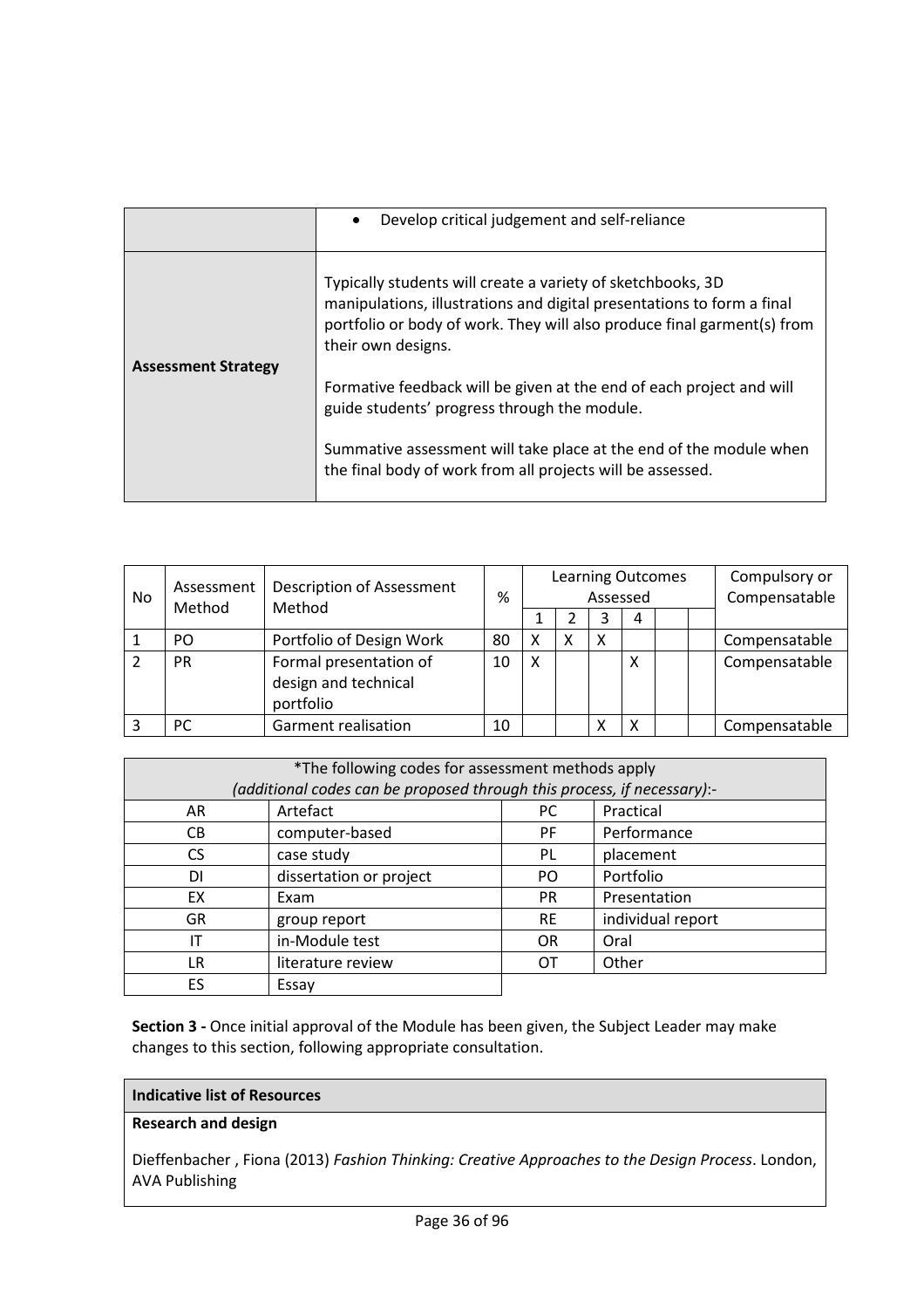Jenkyn Jones, Sue (2011) *Fashion design*. London, Laurence KingRenfrew,

Renfrew, Elinor and Colin (2016) *Developing a Fashion Collection*. London, Fairchild Books

Sims, Luckett and Gunn (2012) *Vintage menswear – A collection from the vintage showroom.*  London, Laurence King

# **Textiles**

Black, Sandy (2006) *Fashioning fabrics – contemporary textiles in fashion*. Black Dog

Koepke, Peter (2016) *Patterns – Inside the design library.* London, Phaidon

## **Trends**

McKelvey, Kathryn & Munslow, Janine (2008) *Fashion Forecasting*. John Wiley & Sons London

Scully, Kate and Johnston Cobb, Debra (2012) *Colour forecasting for fashion.* London, Laurence King

## **Magazines**

Zoom on fashion trends

We Ar – A fashion workbook for professionals

# **Graphics and portfolio**

Faerm , Steven (2012) *Design your Fashion Portfolio*. A & C Black Visual Arts

Tallon, Kevin (2013) *Creative Fashion Design with Illustrator*. London, Batsford

# **Innovation**

Bolton, Andrew (2002) *The supermodern wardrobe.* London, V&A publications

Quinn, Bradley (2012) *Fashion futures.* Merrell

[Van Godtsenhoven,](http://www.bloomsbury.com/uk/author/karen-van-godtsenhoven) Karen; [Arzalluz,](http://www.bloomsbury.com/uk/author/miren-arzalluz) Miren and [Debo,](http://www.bloomsbury.com/uk/author/kaat-debo) Kaat (2016) *Fashion game changers – reinventing the 20th century silhouette*. London, Bloomsbury

| <b>Department</b>                         | <b>CSVPA</b>   |
|-------------------------------------------|----------------|
| Subject                                   | <b>FASHION</b> |
| <b>Version</b>                            | V <sub>1</sub> |
| Date of production of MIF<br>(dd/mm/yyyy) | 5/12/16        |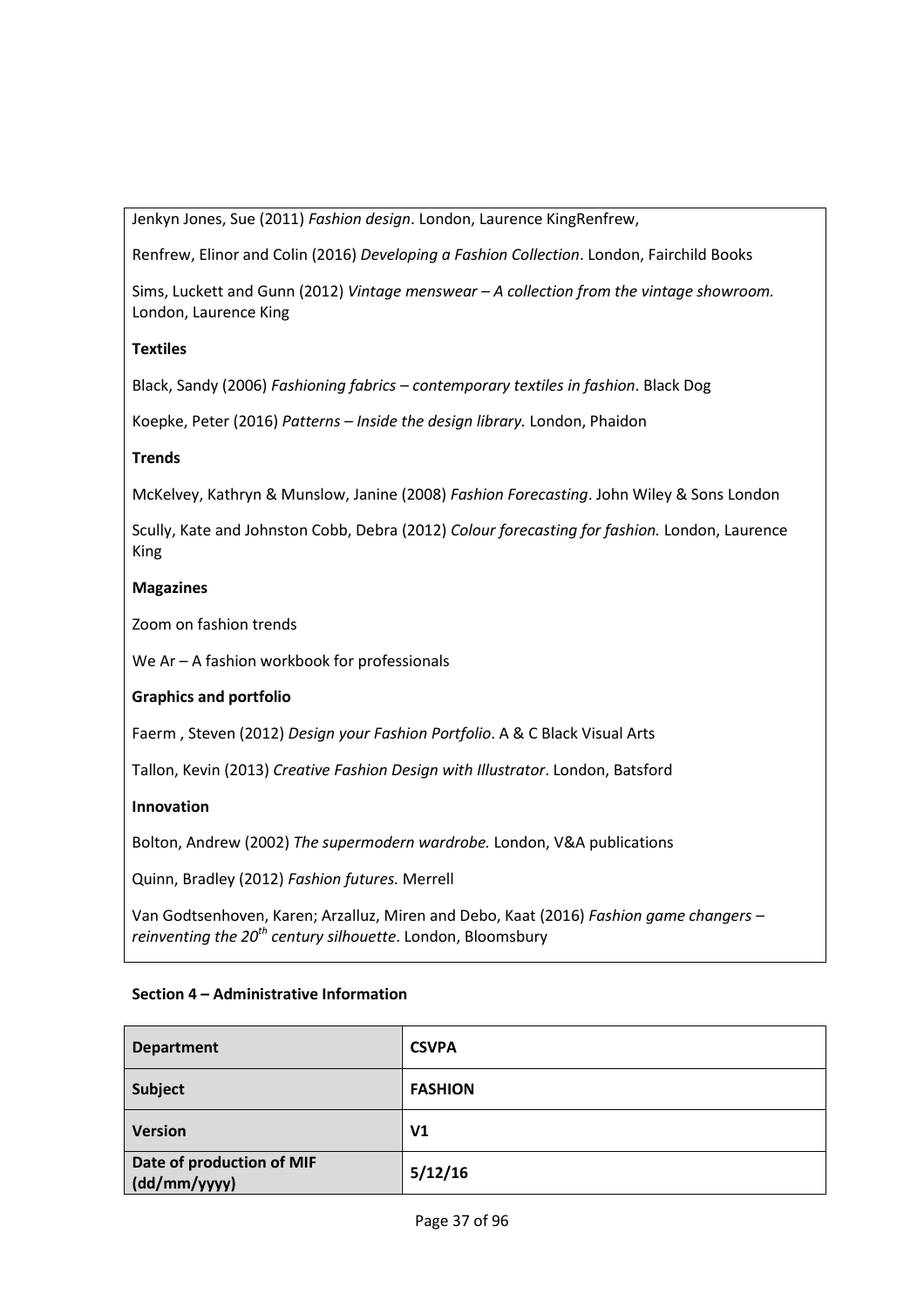| <b>Named Awards</b> – Indicate below all Courses where this is a Compulsory or Option Module<br>(*delete as appropriate) |            |  |
|--------------------------------------------------------------------------------------------------------------------------|------------|--|
| <b>BA (Hons) Fashion</b>                                                                                                 | Compulsory |  |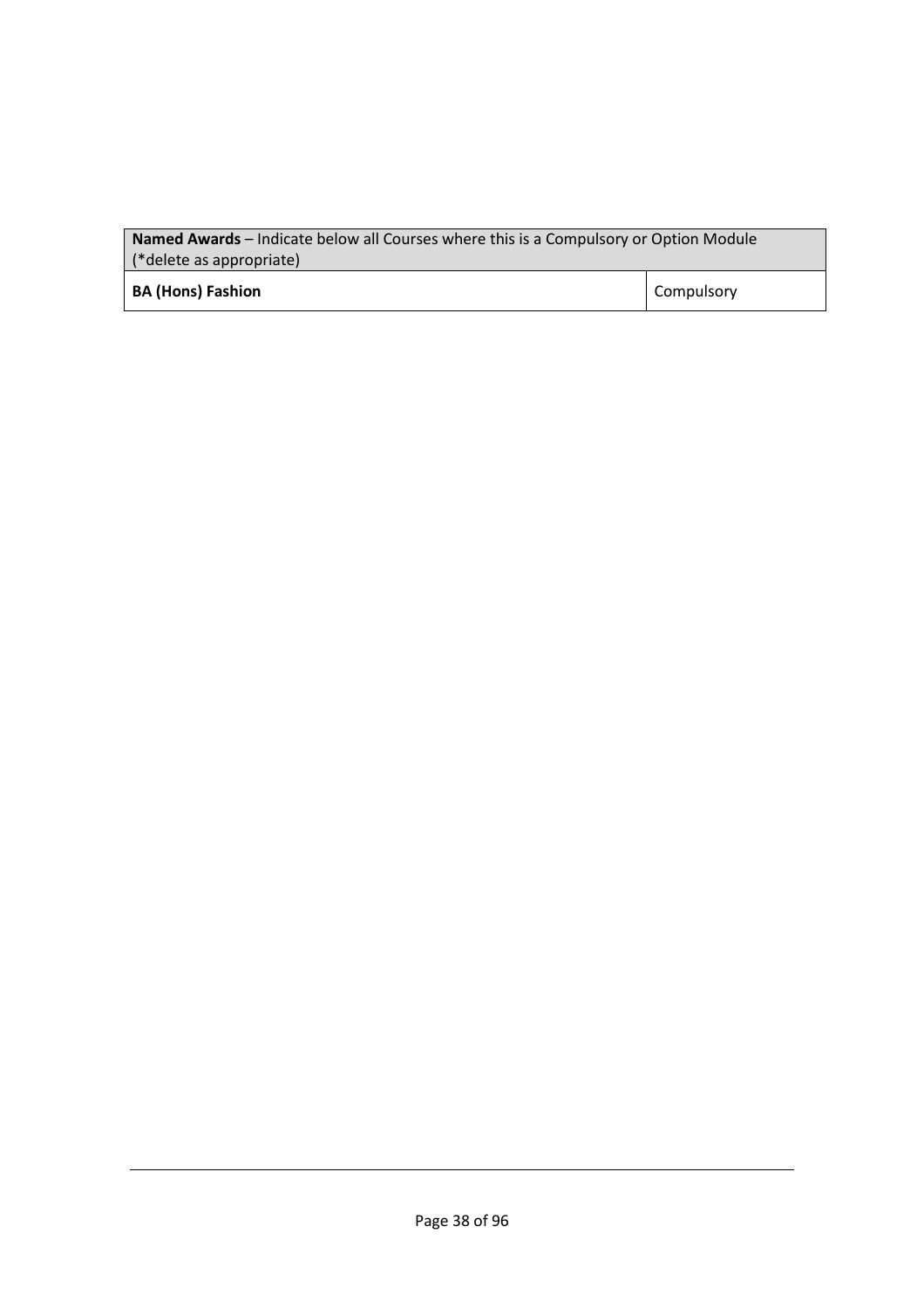THE MIF PROVIDES ESSENTIAL INFORMATION TO STUDENTS, COURSE TEAMS AND OTHERS ON A PARTICULAR MODULE.

| <b>Module Name</b>                                                                          | <b>Technical Skills</b>                                                                                                                                                                                                                                                                                                                                                                                                                                                                                                                                                                                                                      |
|---------------------------------------------------------------------------------------------|----------------------------------------------------------------------------------------------------------------------------------------------------------------------------------------------------------------------------------------------------------------------------------------------------------------------------------------------------------------------------------------------------------------------------------------------------------------------------------------------------------------------------------------------------------------------------------------------------------------------------------------------|
| <b>Module Code</b><br>SRIT to establish coding protocol                                     | CF404                                                                                                                                                                                                                                                                                                                                                                                                                                                                                                                                                                                                                                        |
| <b>Credit Value</b>                                                                         | 20                                                                                                                                                                                                                                                                                                                                                                                                                                                                                                                                                                                                                                           |
| <b>Level and Semester</b><br>e.g. Level4, Semester 2                                        | Level 4, semester 2                                                                                                                                                                                                                                                                                                                                                                                                                                                                                                                                                                                                                          |
| <b>Pre and Co-requisites</b><br>Insert name, codes will be<br>inserted once created by SRIT |                                                                                                                                                                                                                                                                                                                                                                                                                                                                                                                                                                                                                                              |
| <b>Named Module Leader</b>                                                                  | <b>Tiina Burton</b>                                                                                                                                                                                                                                                                                                                                                                                                                                                                                                                                                                                                                          |
| <b>Location of Delivery</b><br>e.g. Penryn or Falmouth                                      | Cambridge                                                                                                                                                                                                                                                                                                                                                                                                                                                                                                                                                                                                                                    |
| <b>Mode(s) of Delivery</b><br>e.g. 1x2hr seminar, weekly for 13<br>weeks                    | 18 hours tutorials<br>90 hours practical classes and workshops<br>92 hours of independent study                                                                                                                                                                                                                                                                                                                                                                                                                                                                                                                                              |
| <b>Summary Module Description</b>                                                           | This module teaches you further skills of pattern cutting and<br>making garments to industry standards. You will learn the<br>basics of working with stretch fabrics and start learning<br>CAD/CAM - computer based pattern cutting. You will begin to<br>pattern cut and make your own designs in conjunction with<br>the Design Projects module; translating your design idea to a<br>fully annotated pattern and selecting appropriate fabrics and<br>methods of manufacture for your final garment. You are<br>expected to document and reflect on your work in technical<br>folders and present finished toiles and garments on hangers |
| <b>Aims</b><br>Maximum of 3                                                                 | To introduce further pattern cutting and manufacturing skills<br>and their application to fashion garments and industry<br>practices.<br>To introduce basic CAD/CAM pattern cutting methods using<br>appropriate technology.<br>To produce a technical folder of sample patterns and<br>manufacturing examples for future reference.                                                                                                                                                                                                                                                                                                         |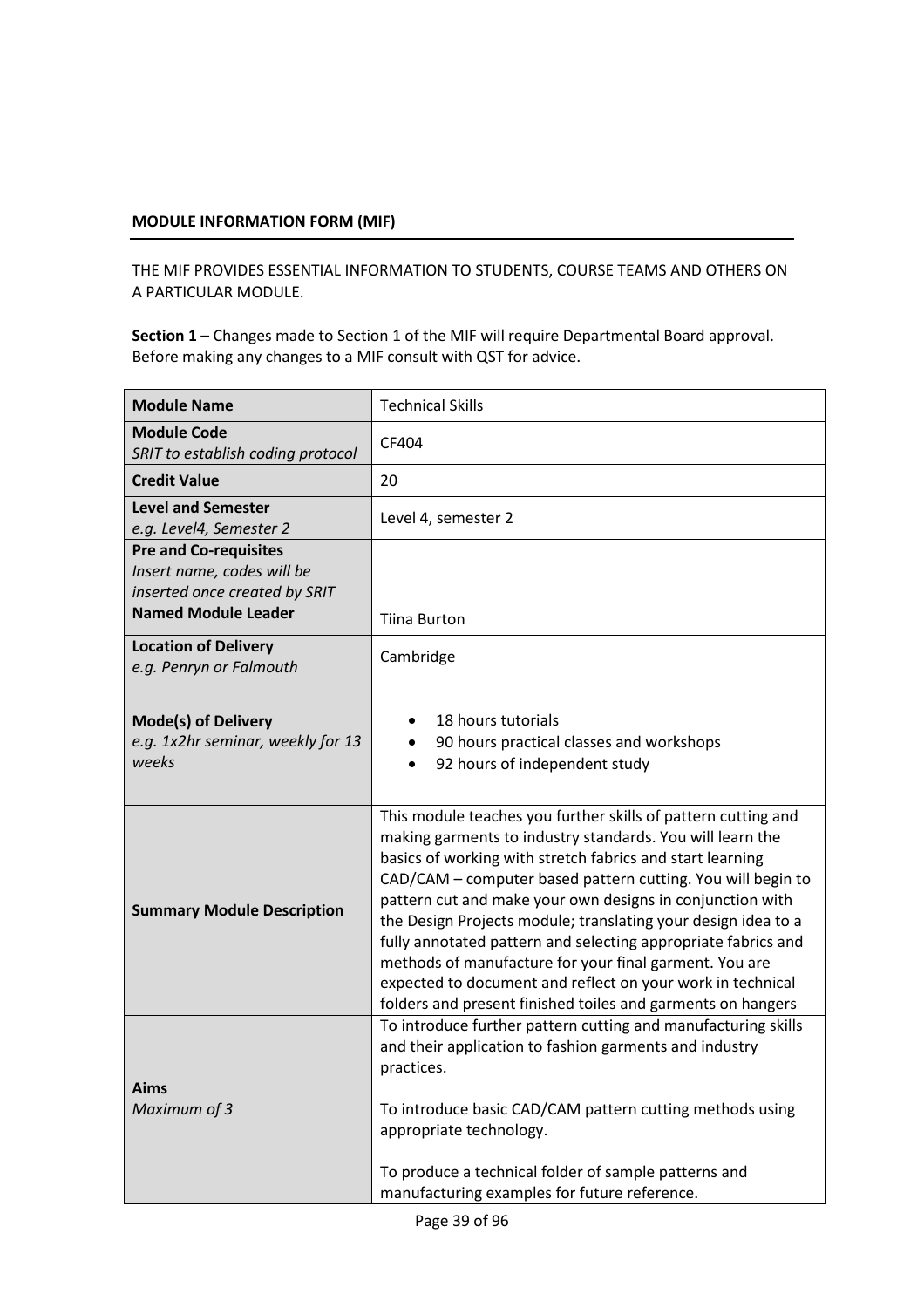|    | <b>Learning Outcomes</b>                                                                                                                                                                                                                                                                      |                                                                                                                                                                                                                                                         |
|----|-----------------------------------------------------------------------------------------------------------------------------------------------------------------------------------------------------------------------------------------------------------------------------------------------|---------------------------------------------------------------------------------------------------------------------------------------------------------------------------------------------------------------------------------------------------------|
| LO | Learning Outcome                                                                                                                                                                                                                                                                              | <b>Assessment Criteria</b><br>[Assessment Criteria detailed against the<br>learning outcome can be tailored to the<br>requirements of individual modules]                                                                                               |
| 4  | LO <sub>4</sub><br><b>Realisation and Manufacture</b><br>Demonstrate effective working methods,<br>creative solutions and construction<br>processes in transferring ideas from 2D to<br>3D within the context of current<br>professional practice.                                            | Build on a working knowledge of production<br>skills and an understanding of their application<br>and creative potential.<br>Further an understanding of a wide range of<br>materials and technologies and their application<br>within studio practice. |
| 5  | LO <sub>5</sub><br><b>Presentation</b><br>Demonstrate effective communication,<br>creatively and professionally, whether in<br>visual, oral or written form. Methods of<br>presentation are appropriate to the<br>audience and the purpose of the work.                                       | Present work to a good standard, incorporating<br>all required information.<br>Communicate effectively using an appropriate<br>application of a range of techniques,<br>technologies and tools.                                                         |
| 6  | LO <sub>6</sub><br>Self-management<br>Demonstrate transferrable and<br>employability skills, including the ability to<br>work independently, set goals and<br>respond to change. Ability to<br>communicate effectively and deploy<br>critical self-analysis within a professional<br>context. | Submit work on time to the agreed brief<br>deadlines.<br>Demonstrate a professional outlook and<br>effective project management.<br>Independently set personal learning goals.                                                                          |

|                           | <b>Subject Specific</b><br>$\bullet$                                |
|---------------------------|---------------------------------------------------------------------|
|                           | The principles of garment production<br>$\bullet$                   |
|                           | Materials and technologies appropriate to professional<br>$\bullet$ |
|                           | practice                                                            |
| <b>Skills Development</b> | Creative problem solving<br>$\bullet$                               |
|                           | Critical thinking<br>$\bullet$                                      |
|                           | Professional standards<br>$\bullet$                                 |
|                           | Research, analysis, evaluation and reflection<br>$\bullet$          |
|                           | Developing competence with techniques, technologies<br>$\bullet$    |
|                           | and tools                                                           |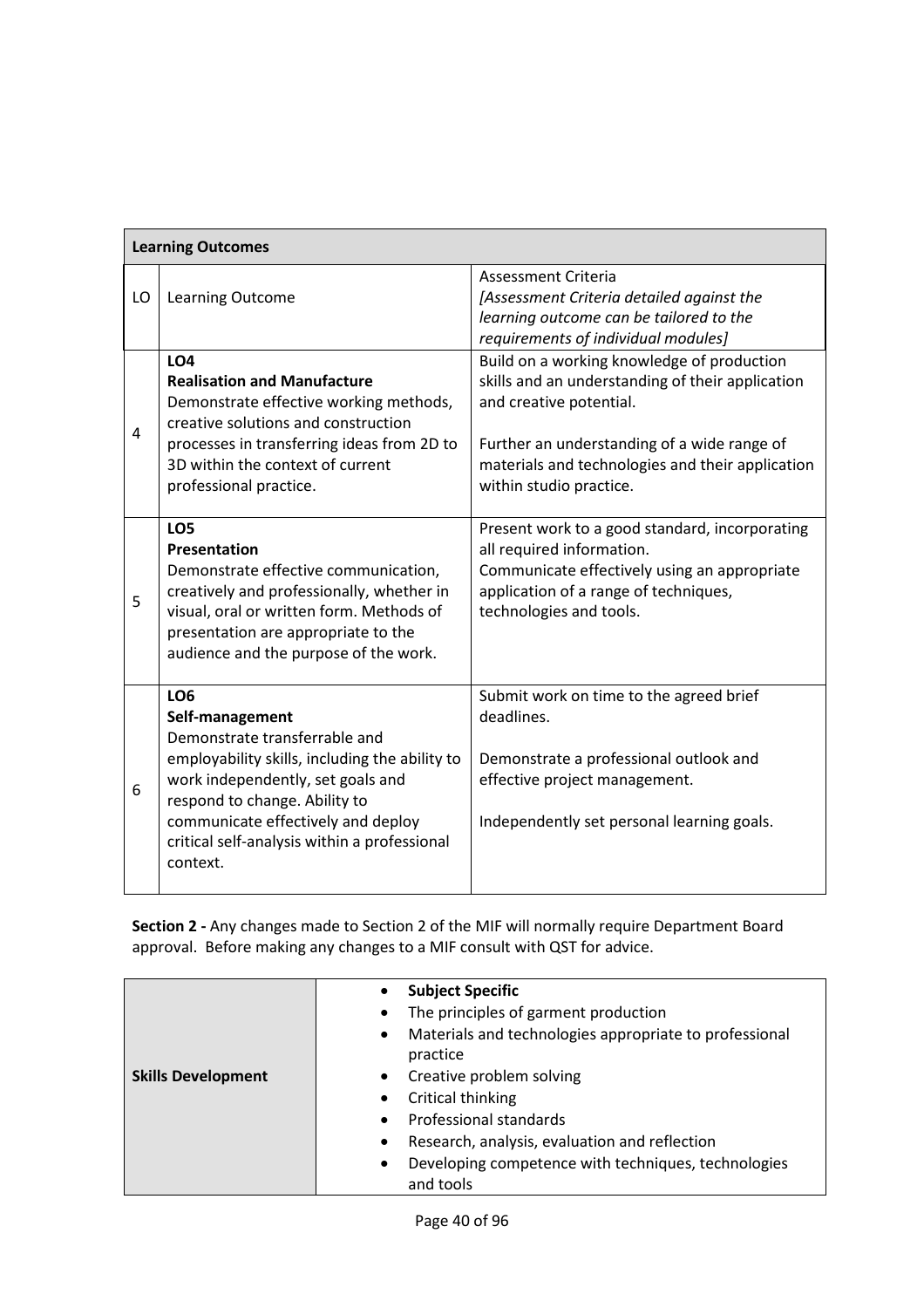|                            | Translation of 2D ideas > 3D                                           |
|----------------------------|------------------------------------------------------------------------|
|                            | Presenting work professionally using appropriate software<br>$\bullet$ |
|                            | The production of a garment with all attendant                         |
|                            | communication materials                                                |
|                            | Specific health and safety issues and codes of practice<br>$\bullet$   |
|                            | relevant to fashion design practice.                                   |
|                            | Generic                                                                |
|                            | Use effective interpersonal and project management skills<br>$\bullet$ |
|                            | Manage your professional and personal development                      |
|                            | Self-evaluate<br>$\bullet$                                             |
|                            | Develop critical judgement and self reliance<br>٠                      |
|                            |                                                                        |
|                            | Students will typically produce technical folders containing patterns, |
|                            | samples, toiles and technical work.                                    |
|                            |                                                                        |
|                            | Progress will be formatively assessed and feedback will be provided    |
| <b>Assessment Strategy</b> | throughout the module by individual tutorial with reference to the     |
|                            | technical folder and practical work.                                   |
|                            |                                                                        |
|                            | Summative assessment will take place at the end of the module when     |
|                            | all patterns, toiles and technical work will be considered through     |
|                            | portfolio/technical folder submission.                                 |

| No | <b>Description of Assessment</b><br>Assessment<br>Method |                                              | %  | <b>Learning Outcomes</b><br>Assessed |  |   |   | Compulsory or<br>Compensatable |               |
|----|----------------------------------------------------------|----------------------------------------------|----|--------------------------------------|--|---|---|--------------------------------|---------------|
|    | Method                                                   |                                              |    |                                      |  | 4 |   | 6                              |               |
|    | PC.                                                      | Technical samples and<br>garment realisation | 80 |                                      |  | х |   |                                | Compensatable |
|    | PO.                                                      | Presentation of technical<br>portfolio       | 20 |                                      |  | х | X |                                | Compensatable |

| *The following codes for assessment methods apply<br>(additional codes can be proposed through this process, if necessary):- |                         |           |                   |  |
|------------------------------------------------------------------------------------------------------------------------------|-------------------------|-----------|-------------------|--|
| AR                                                                                                                           | Artefact                | PC.       | Practical         |  |
| CВ                                                                                                                           | computer-based          | <b>PF</b> | Performance       |  |
| CS.                                                                                                                          | case study              | PL        | placement         |  |
| DI                                                                                                                           | dissertation or project | PO.       | Portfolio         |  |
| EX                                                                                                                           | Exam                    | <b>PR</b> | Presentation      |  |
| <b>GR</b>                                                                                                                    | group report            | <b>RE</b> | individual report |  |
| ΙT                                                                                                                           | in-Module test          | <b>OR</b> | Oral              |  |
| LR.                                                                                                                          | literature review       | OТ        | Other             |  |
| ES                                                                                                                           | Essay                   |           |                   |  |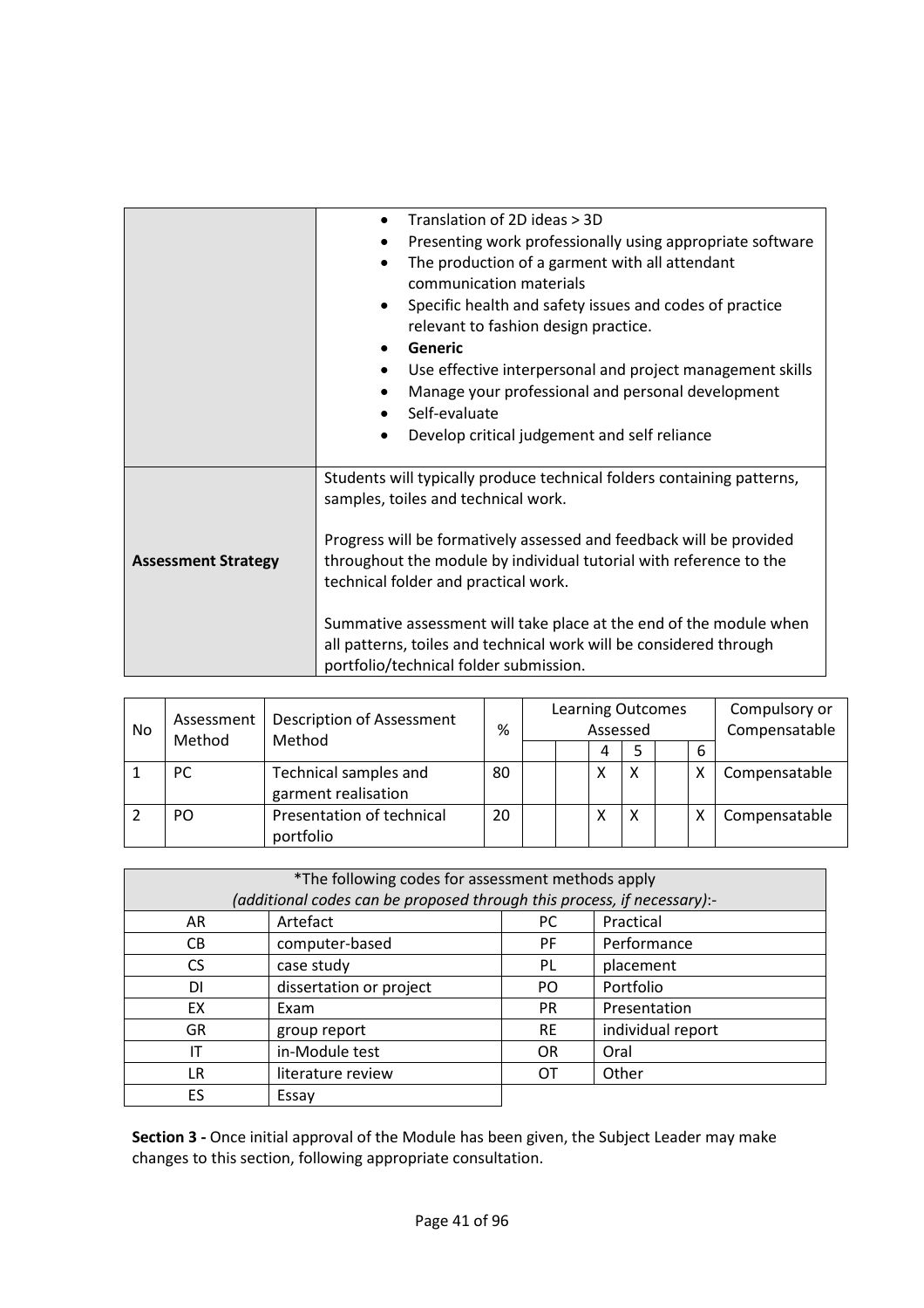### **Indicative list of Resources**

### **Pattern cutting**

Aldrich, Winifred (2007) *Fabric, form and flat pattern cutting*. London, Blackwell

Aldrich, Winifred (2013) *Metric pattern cutting for women's wear*. London, Blackwell

Amaden-Crawford, Connie (2012) *The art of fashion draping*. London, Fairchild books

Assembil books (2013) *How patterns work - The fundamental principles of pattern making and sewing in fashion design*. Assembil books

Beazley, Alison and Bond, Terry (2003) *Computer-aided pattern design and development*. London, Blackwell

Cole, Julia (2016) *Patternmaking with stretch knit fabrics*. London, Fairchild books

Kershaw, Gareth (2013) *Pattern cutting for menswear*. London, Laurence King

Lo, Dennic Chunman (2011) *Pattern cutting.* London, Laurence King

Ridgway Sharp, Julia and Hencken Elsasser, Virginia (2007) *Introduction to Accumark, Pattern design, and product data management.* London, Fairchild books

Shoben, Martin and Hallett, Clive (2001) *The essential shirt workbook.* LCFS fashion media

Shoben, Martin & Ward, Janet (1987) *Pattern Cutting and Making Up: The Professional Approach.*  Butterworth-Heinemann

Shoben, Martin & Ward, Janet (2000) *Pattern Cutting and Making Up: The Simple Approach to Soft Tailoring, Volume 2.* LCFS Fashion Media

### **Sewing**

Cole, Julie and Czachor, Sharon (2008) *Professional sewing techniques for designers*. London, Fairchild books

Czachor, Sharon (2016) *Sewing with knits and stretch fabrics*. London, Fairchild books

Fischer, Anette (2008) *Basics Fashion Design 03: Construction*. London, Ava Publishing

Prendergast, Jennifer (2014) *An introduction to construction skills within the design process*. London, Bloomsbury

Shaeffer, Clare B. (2007) *Couture Sewing Techniques.* The Taunton Press

Wolff, Colette (1996) *The Art of manipulating fabric.* K P Books

## **Section 4 – Administrative Information**

**Department CSVPA**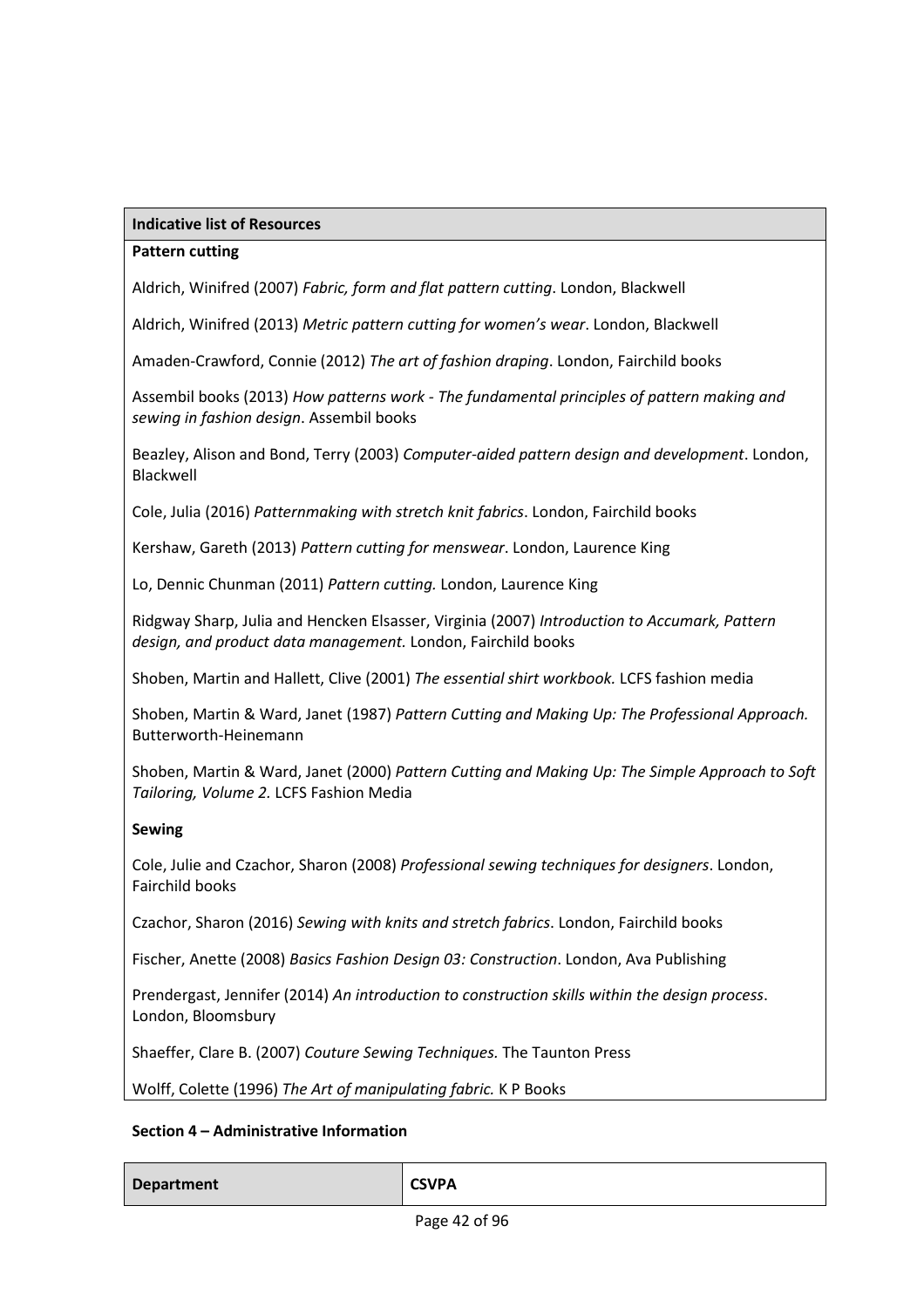| Subject                                   | <b>FASHION</b> |
|-------------------------------------------|----------------|
| <b>Version</b>                            | V1             |
| Date of production of MIF<br>(dd/mm/yyyy) | 5/12/16        |
|                                           |                |

| <b>Named Awards</b> – Indicate below all Courses where this is a Compulsory or Option Module |            |  |
|----------------------------------------------------------------------------------------------|------------|--|
| $\mid$ (*delete as appropriate)                                                              |            |  |
| <b>BA (Hons) Fashion</b>                                                                     | Compulsory |  |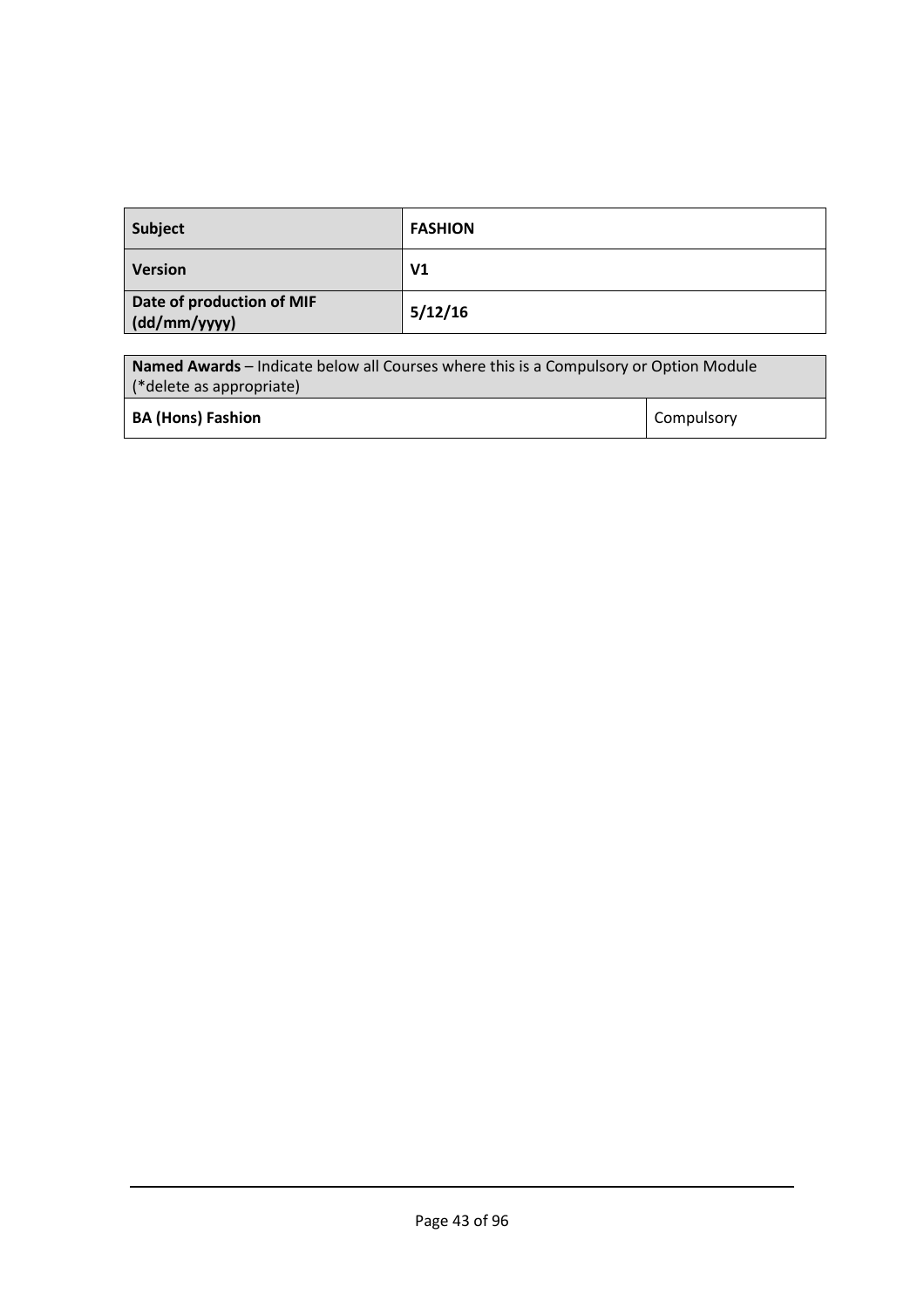THE MIF PROVIDES ESSENTIAL INFORMATION TO STUDENTS, COURSE TEAMS AND OTHERS ON A PARTICULAR MODULE.

| <b>Module Name</b>                                                                          | <b>Fashion in Context</b>                                                                                                                                                                                                                                                                                                                                                                                                                                                                                                                                                                                                                                                                                                                                                                                                                                                                                                                                                                                                                                              |
|---------------------------------------------------------------------------------------------|------------------------------------------------------------------------------------------------------------------------------------------------------------------------------------------------------------------------------------------------------------------------------------------------------------------------------------------------------------------------------------------------------------------------------------------------------------------------------------------------------------------------------------------------------------------------------------------------------------------------------------------------------------------------------------------------------------------------------------------------------------------------------------------------------------------------------------------------------------------------------------------------------------------------------------------------------------------------------------------------------------------------------------------------------------------------|
| <b>Module Code</b><br>SRIT to establish coding protocol                                     | CF405                                                                                                                                                                                                                                                                                                                                                                                                                                                                                                                                                                                                                                                                                                                                                                                                                                                                                                                                                                                                                                                                  |
| <b>Credit Value</b>                                                                         | 20                                                                                                                                                                                                                                                                                                                                                                                                                                                                                                                                                                                                                                                                                                                                                                                                                                                                                                                                                                                                                                                                     |
| <b>Level and Semester</b><br>e.g. Level4, Semester 2                                        | Level 4, semester 2                                                                                                                                                                                                                                                                                                                                                                                                                                                                                                                                                                                                                                                                                                                                                                                                                                                                                                                                                                                                                                                    |
| <b>Pre and Co-requisites</b><br>Insert name, codes will be<br>inserted once created by SRIT |                                                                                                                                                                                                                                                                                                                                                                                                                                                                                                                                                                                                                                                                                                                                                                                                                                                                                                                                                                                                                                                                        |
| <b>Named Module Leader</b>                                                                  | Dr Michelle Jones                                                                                                                                                                                                                                                                                                                                                                                                                                                                                                                                                                                                                                                                                                                                                                                                                                                                                                                                                                                                                                                      |
| <b>Location of Delivery</b><br>e.g. Penryn or Falmouth                                      | Cambridge                                                                                                                                                                                                                                                                                                                                                                                                                                                                                                                                                                                                                                                                                                                                                                                                                                                                                                                                                                                                                                                              |
| <b>Mode(s) of Delivery</b><br>e.g. 1x2hr seminar, weekly for 13<br>weeks                    | 36 hours lectures and seminars/tutorials<br>٠<br>164 hours independent study<br>$\bullet$                                                                                                                                                                                                                                                                                                                                                                                                                                                                                                                                                                                                                                                                                                                                                                                                                                                                                                                                                                              |
| <b>Summary Module Description</b>                                                           | This module provides an introduction to a critical and<br>contextual approach to the study of fashion and visual culture.<br>It will develop your skills in research, presentation, analysis<br>and communication to enable you to both conceive and<br>effectively articulate your ideas.<br>A lecture and seminar series introduce you to key historical<br>events and movements in visual culture which have impacted<br>on creative practice, to establish a foundation for both the<br>evaluation and discussion of fashion. You will be exposed to a<br>wide range of social, political, cultural, theoretical and<br>aesthetic contexts which draw parallels and thematic links<br>between the historical and the contemporary. This will<br>encourage you to reflect critically and to begin to locate your<br>own work in a broad contextual framework.<br>A series of workshops and tutorials will also introduce you to<br>key study skills and academic protocols. These will extend your<br>competence in formal essay writing and develop your skills in |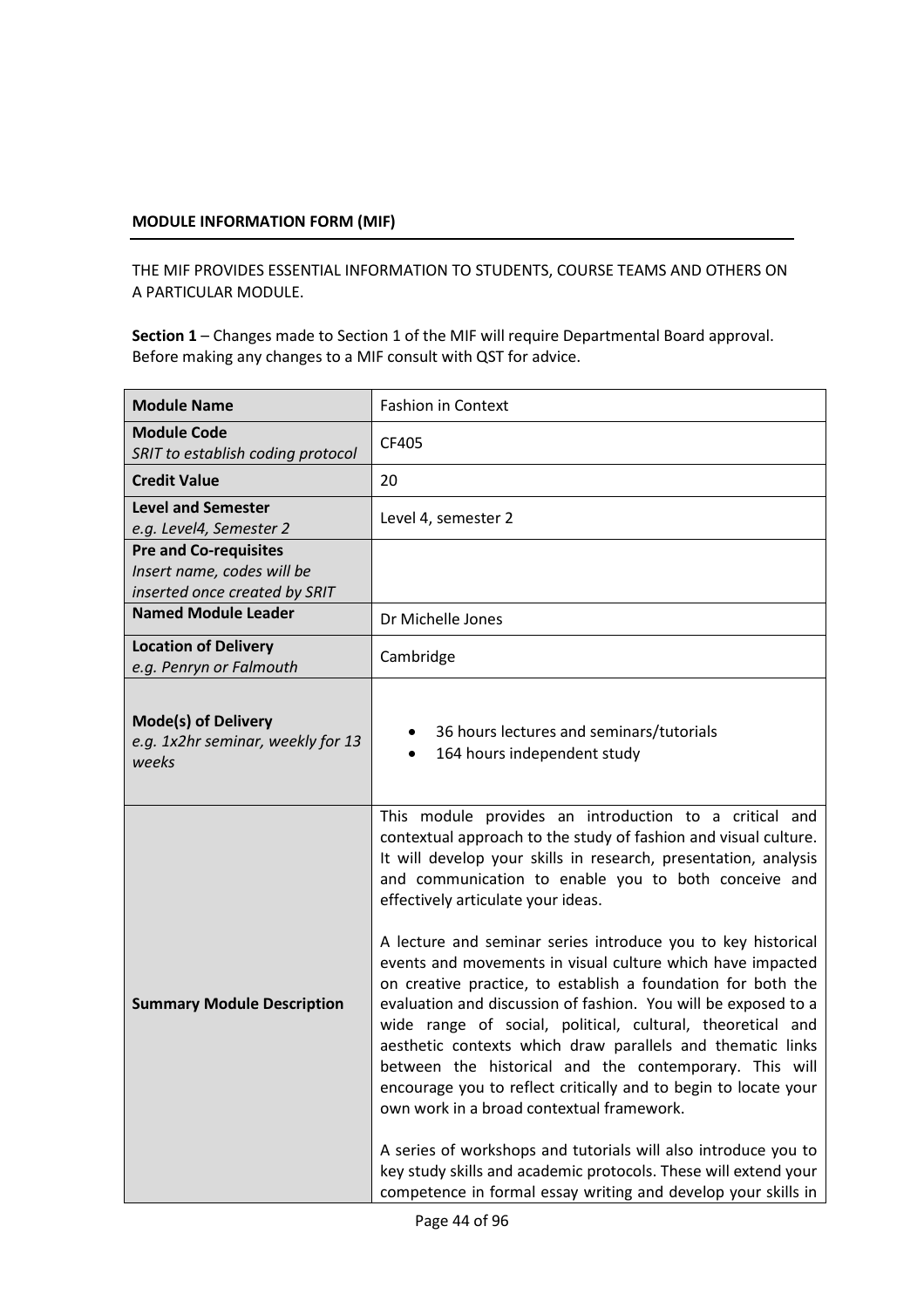|                      | critical evaluation and textual and visual analysis.                                                                                                                                                                                               |
|----------------------|----------------------------------------------------------------------------------------------------------------------------------------------------------------------------------------------------------------------------------------------------|
| Aims<br>Maximum of 3 | To demonstrate how practice relates to a broader context of<br>art and design.<br>To acquire and apply a developing range of research,<br>presentation and communication skills.<br>To encourage an enquiring and reflective approach to practice. |

 $\mathbf{r}$ 

|    | <b>Learning Outcomes</b>                                                                                                                                                                                                                                                         |                                                                                                                                                                                                                                                                                                                      |  |  |  |  |
|----|----------------------------------------------------------------------------------------------------------------------------------------------------------------------------------------------------------------------------------------------------------------------------------|----------------------------------------------------------------------------------------------------------------------------------------------------------------------------------------------------------------------------------------------------------------------------------------------------------------------|--|--|--|--|
| LO | Learning Outcome                                                                                                                                                                                                                                                                 | Assessment Criteria<br>[Assessment Criteria detailed against the<br>learning outcome can be tailored to the<br>requirements of individual modules]                                                                                                                                                                   |  |  |  |  |
| 1  | LO <sub>1</sub><br><b>Research</b><br>Collate and curate a wide variety of<br>sources providing visual, contextual and<br>theoretical research to enable speculative<br>enquiry, critical analysis and further<br>understanding of fashion in a global,<br>contemporary context. | Identify and use relevant academic and visual<br>resources to produce effective written work.                                                                                                                                                                                                                        |  |  |  |  |
| 5  | LO <sub>5</sub><br>Presentation<br>Demonstrate effective communication,<br>creatively and professionally, whether in<br>visual, oral or written form. Methods of<br>presentation are appropriate to the<br>audience and the purpose of the work.                                 | Present work that demonstrates academic<br>integrity, by making use of appropriate scholarly<br>apparatus, writing and referencing in academic<br>style.<br>Employ quotations from scholarly texts and<br>reference in Harvard style.<br>Support work with correctly captioned images<br>and provide a bibliography. |  |  |  |  |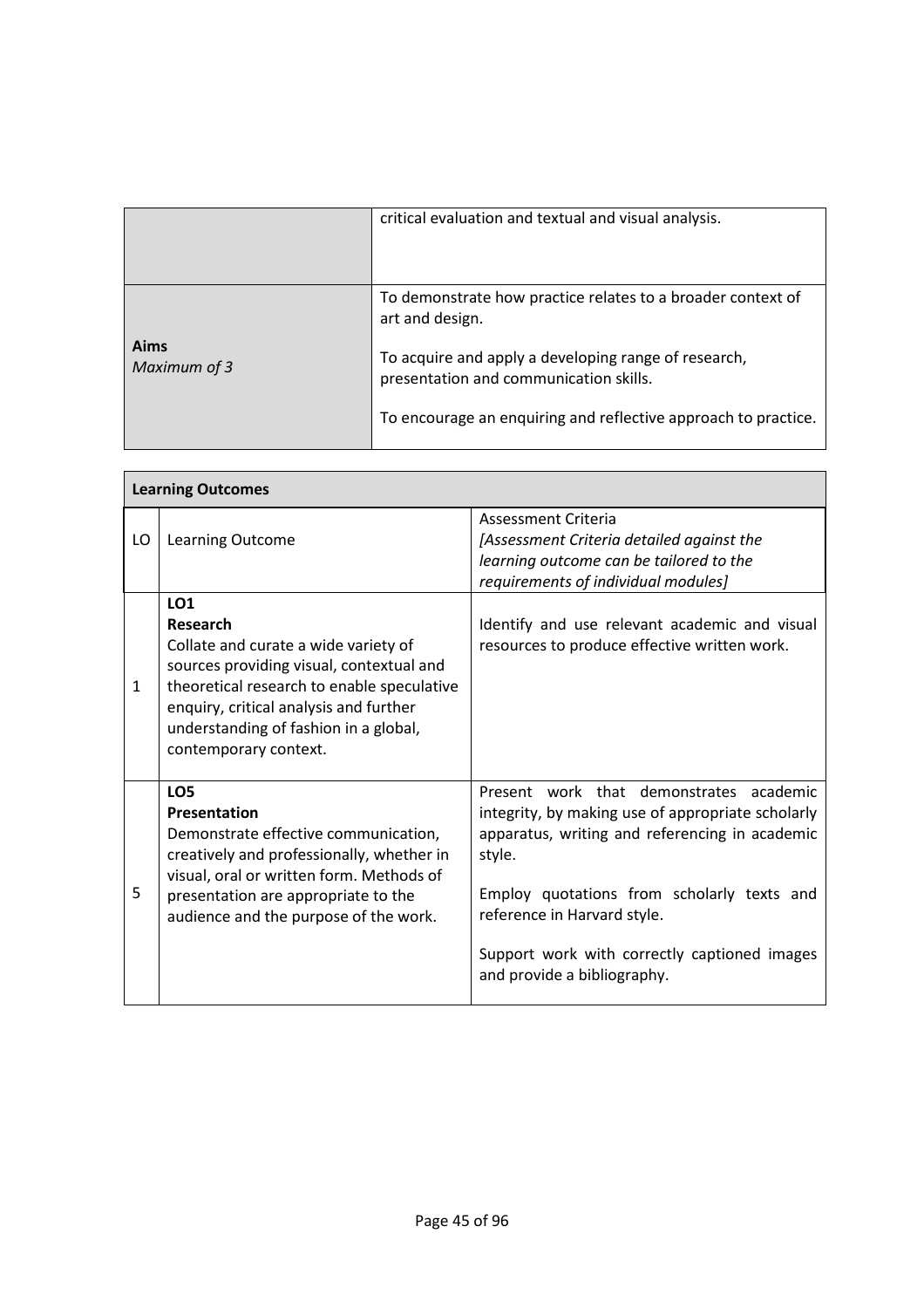|   | LO <sub>6</sub>                                | Submit work on time to the agreed brief           |
|---|------------------------------------------------|---------------------------------------------------|
|   | Self-management                                | deadlines, demonstrating an understanding of      |
|   | Demonstrate transferrable and                  | the project requirements.                         |
|   | employability skills, including the ability to |                                                   |
| 6 | work independently, set goals and              | Demonstrate a positive and organised outlook      |
|   | respond to change. Ability to                  | with basic project management.                    |
|   | communicate effectively and deploy             |                                                   |
|   | critical self-analysis within a professional   | With some input; identify achievable goals and    |
|   | context.                                       | plan steps to meet them.                          |
|   |                                                |                                                   |
|   | LO <sub>8</sub>                                | Begin to independently form critical opinions     |
|   | <b>Evaluation and critical engagement</b>      | articulate arguments<br>effectively<br>and<br>and |
|   | Ability to form independent, perceptive        | appropriately.                                    |
|   | judgements and articulate well-reasoned        |                                                   |
|   | arguments. Focused critical analysis is        | Respond in an effective manner to feedback.       |
| 8 | used effectively to evaluate and               | Formulate independent decisions and reasoned      |
|   | synthesise a range of information and          | responses to the critical judgement of others.    |
|   | develop a course of action. Able to accept     |                                                   |
|   | and respond to constructive feedback.          |                                                   |
|   |                                                |                                                   |
|   |                                                |                                                   |

|                            | <b>Subject Specific</b>                                                                                                                                                                                                                            |  |
|----------------------------|----------------------------------------------------------------------------------------------------------------------------------------------------------------------------------------------------------------------------------------------------|--|
|                            | Critical and Contextual understanding of fashion practice<br>$\bullet$<br>Research, analysis, evaluation and reflection.<br>$\bullet$<br>Presentation of work using appropriate academic conventions.                                              |  |
| <b>Skills Development</b>  | Generic                                                                                                                                                                                                                                            |  |
|                            | Analysis and synthesis of written, visual and verbal material.<br>$\bullet$<br>Written, visual and verbal communications.<br>Good studentship demonstrated through attendance,<br>$\bullet$<br>engagement, time management and academic integrity. |  |
| <b>Assessment Strategy</b> | You will be introduced to the required learning outcomes for this<br>module as part of an appreciation of how its content informs other<br>elements of practice.                                                                                   |  |
|                            | The assessed components for this module provide you with an                                                                                                                                                                                        |  |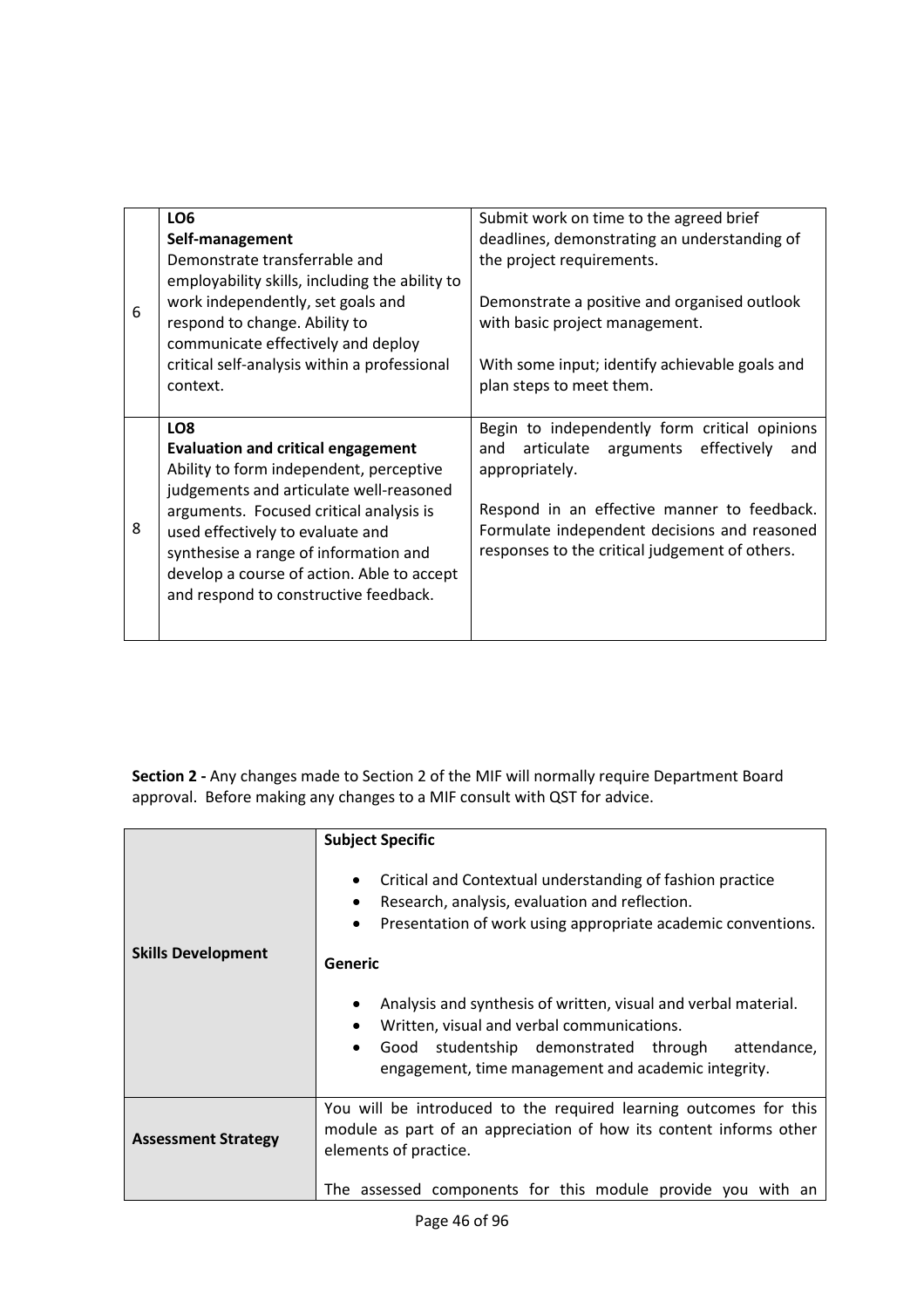| opportunity to demonstrate your level of knowledge<br>and<br>understanding of relevant theories and contexts, and to present this<br>information clearly and appropriately, with supporting research and<br>references. |
|-------------------------------------------------------------------------------------------------------------------------------------------------------------------------------------------------------------------------|
| Learning Outcomes are assessed against the criteria. Formative<br>assessment will take place in the module. There will be 1 summative<br>assessment point for this module.                                              |

| No | Assessment<br>Method | Description of Assessment<br>Method | %   |  | <b>Learning Outcomes</b><br>Assessed |  |  | Compulsory or<br>Compensatable |
|----|----------------------|-------------------------------------|-----|--|--------------------------------------|--|--|--------------------------------|
|    |                      |                                     |     |  | O                                    |  |  |                                |
|    | ES                   | Essav                               | 100 |  |                                      |  |  | Compulsory                     |

| *The following codes for assessment methods apply                       |                         |           |                   |  |  |  |
|-------------------------------------------------------------------------|-------------------------|-----------|-------------------|--|--|--|
| (additional codes can be proposed through this process, if necessary):- |                         |           |                   |  |  |  |
| AR                                                                      | Artefact                | Practical |                   |  |  |  |
| CB.                                                                     | computer-based          | <b>PF</b> | Performance       |  |  |  |
| <b>CS</b>                                                               | case study              | PL        | placement         |  |  |  |
| DI.                                                                     | dissertation or project | PO.       | Portfolio         |  |  |  |
| EX                                                                      | Exam                    | <b>PR</b> | Presentation      |  |  |  |
| <b>GR</b>                                                               | group report            | <b>RE</b> | individual report |  |  |  |
| IΤ                                                                      | in-Module test          | <b>OR</b> | Oral              |  |  |  |
| LR                                                                      | literature review       | OТ        | Other             |  |  |  |
| ES                                                                      | Essay                   |           |                   |  |  |  |

### **Indicative list of Resources**

Arnold, Rebecca (2008) *The American Look: Fashion, Sportswear and the Image of Women in 1930s and 1940s New York*. New York & London: I.B. Tauris.

Barnard, Malcolm (2002) *Fashion as Communication*. London: Routledge

Breward, Christopher (2004) *Fashion.* Oxford: Oxford University Press

Breward, Christopher (2004) *Fashioning London: Clothing, Identity and the Modern metropolis.* Oxford & New York: Berg Publishers.

Breward, Christopher and Gilbert, David (eds.) (2006) *Fashion's World Cities*. Oxford & New York: Berg Publishers.

Blaszczyk, Regina, L. (ed) (2008) *Producing Fashion: Commerce, Culture and Consumers*. Philadelphia: University of Philadelphia Press.

Buckley, Cheryl and Clark Hazel (2017) *Fashion and Everyday Life*. London and New York, Bloomsbury Academic.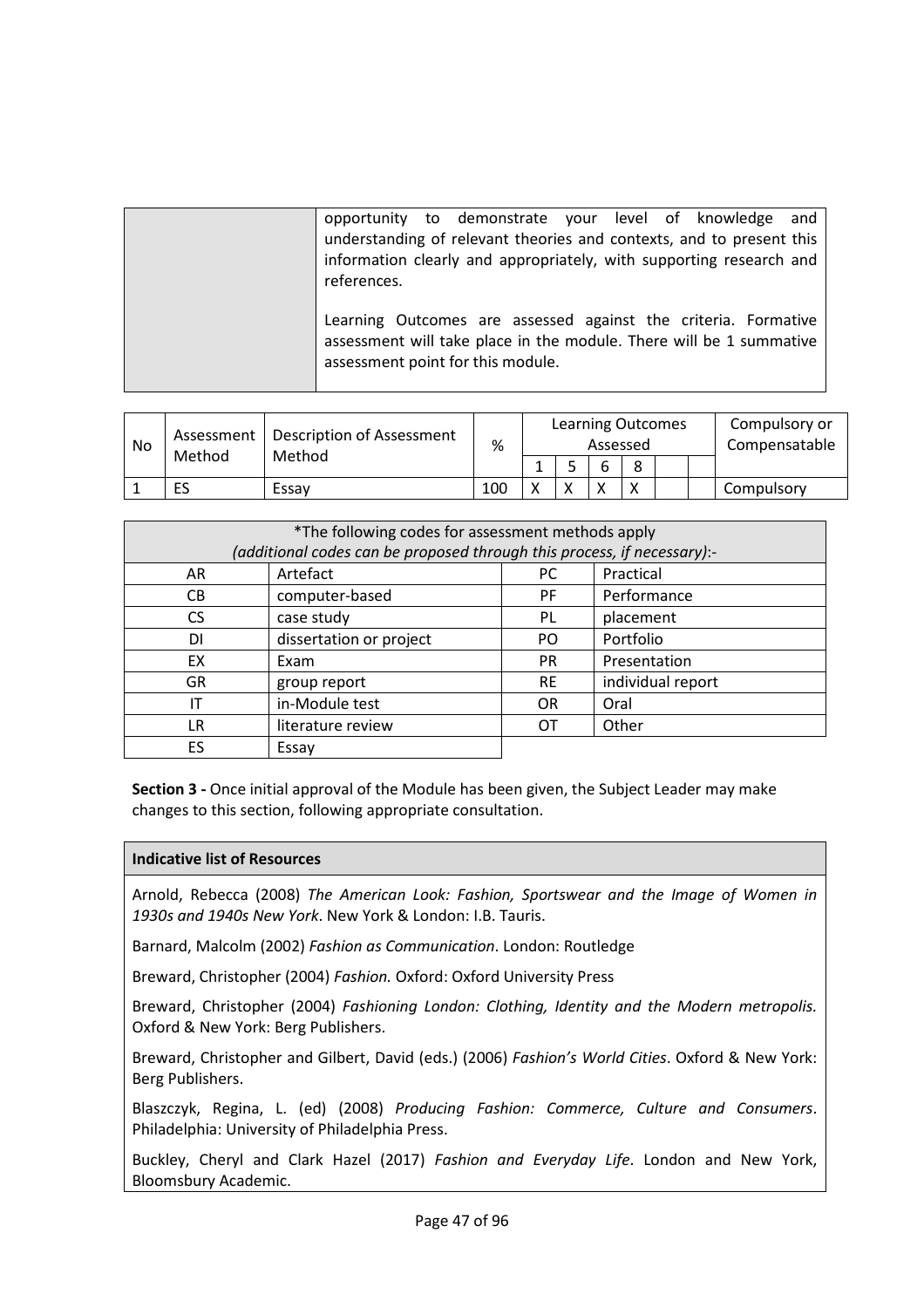Church Gibson, Pamela (2012) *Fashion and Celebrity Culture*. London: Berg

Craik, Jennifer (2009) *Fashion: The Key Concepts*. New York & Oxford: Berg Publishers

Davis, Fred (1992) *Fashion, Culture, and Identity*. Chicago : University of Chicago Press.

English, Bonnie (2007) *A Cultural History of Fashion in the 20th Century: From the Catwalk to the Sidewalk*. Oxford & New York, Berg Publishers.

Entwistle Joanne (2000) *The Fashioned Body*. Cambridge, Polity

Thornton Sarah (eds) (1995), *The Subcultures Reader*. London, Routledge

Harrison, Martin (1991) *Appearances: Fashion Photography Since 1945*. London, Jonathan Cape Ltd.

Hollander, Anne (2016) *Sex and Suits: The Evolution of Modern Dress*. EPUB eBook.

Jobling, Paul (1999) *Fashion Spreads: Word and Image in Fashion Photography Since 1980.* Oxford & New York, Berg Publishers.

Kawamura,Yanuka (2004) *Fashion-ology: An Introduction to Fashion Studies*. Oxford & New York, Berg Publishers.

Lipovetsky, Giles (1994) *The Empire of Fashion: Dressing Modern Democracy*. Princeton University Press.

Mackinney-Valentin (2017) Fashioning Identity: Status Ambivalence in Contemporary Fashion. Bloomsbury Academic.

McNeil, Peter and Giorgio Riello (eds.) (2010) *The Fashion History Reader: Global Perspectives*. London, Routledge

Miller, Janice (2011) *Fashion and Music*. London & New York, Berg Publishers.

Rocamora, Agnes (2009) *Fashioning the City: Paris, Fashion and the Media***.** London, I.B. Tauris.

Troy, Nancy (2003) *Couture Culture: A Study of Modern Art and Fashion*. Massachusetts Institute of Technology.

Welters Linda and Lillethun Abby (eds.) (2011) *The Fashion Reader, 2nd Edition*, London & New York, Berg Publishers.

Wilson, Elisabeth, (1985) *Adorned in Dreams: Fashion and Modernity***.** London, Virago.

# **Academic Journals:**

*Fashion Theory: The Journal of Dress, Body & Culture* (Berg ),

*Costume: The Journal of the British Costume Society* (Maney),

*Fashion Practice: The Journal of Design, Creative Process & the Fashion Industry* (Berg).

*The Journal of Modern Craft* (Berg) *Textile: The Journal of Cloth & Culture,* (Berg)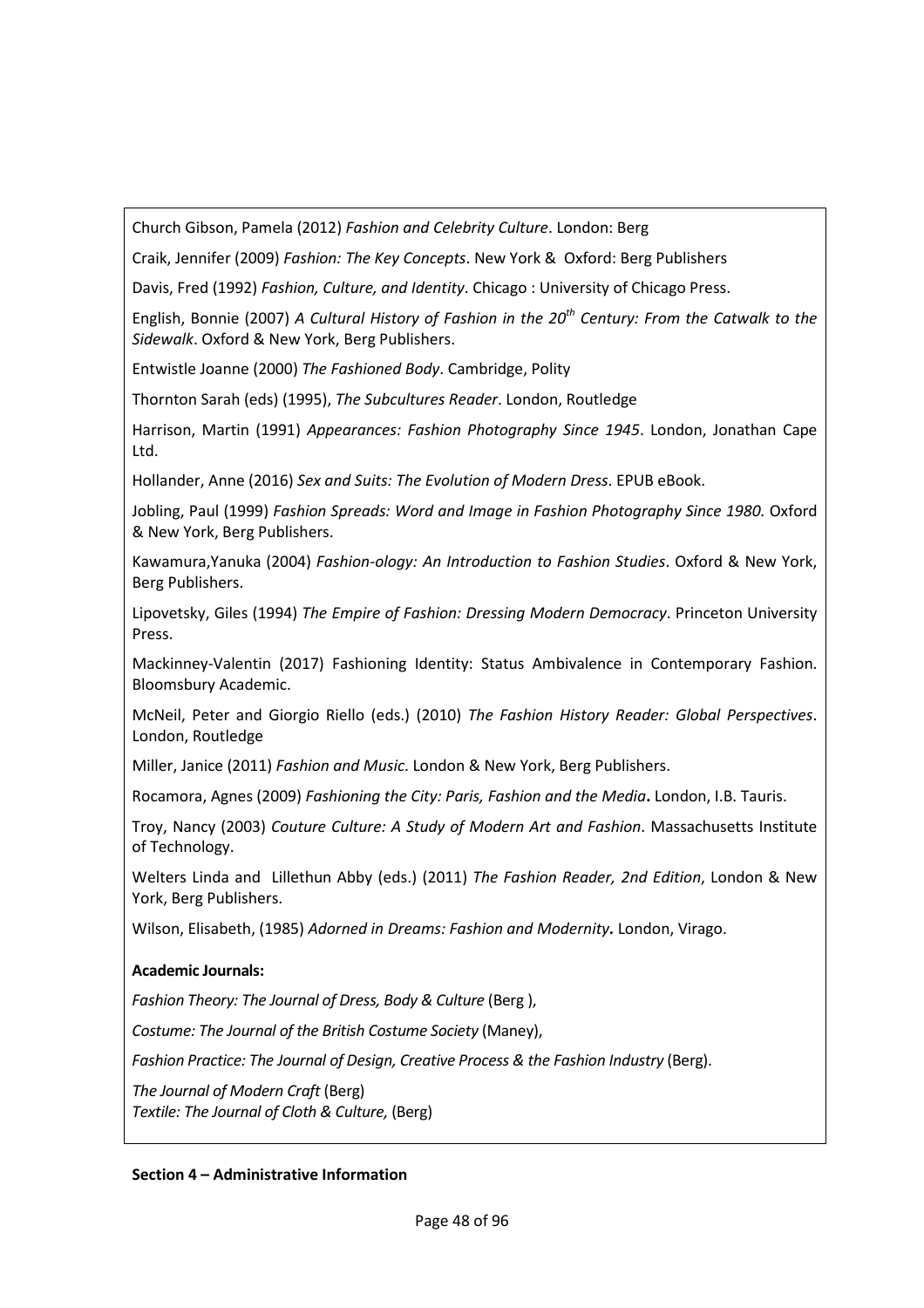| <b>Department</b>                         | <b>CSVPA</b>   |
|-------------------------------------------|----------------|
| Subject                                   | <b>FASHION</b> |
| <b>Version</b>                            | V1             |
| Date of production of MIF<br>(dd/mm/yyyy) | 5/12/16        |

| <b>Named Awards</b> – Indicate below all Courses where this is a Compulsory or Option Module |  |  |  |
|----------------------------------------------------------------------------------------------|--|--|--|
| (*delete as appropriate)                                                                     |  |  |  |
| <b>Compulsory</b><br><b>BA (Hons) Fashion</b>                                                |  |  |  |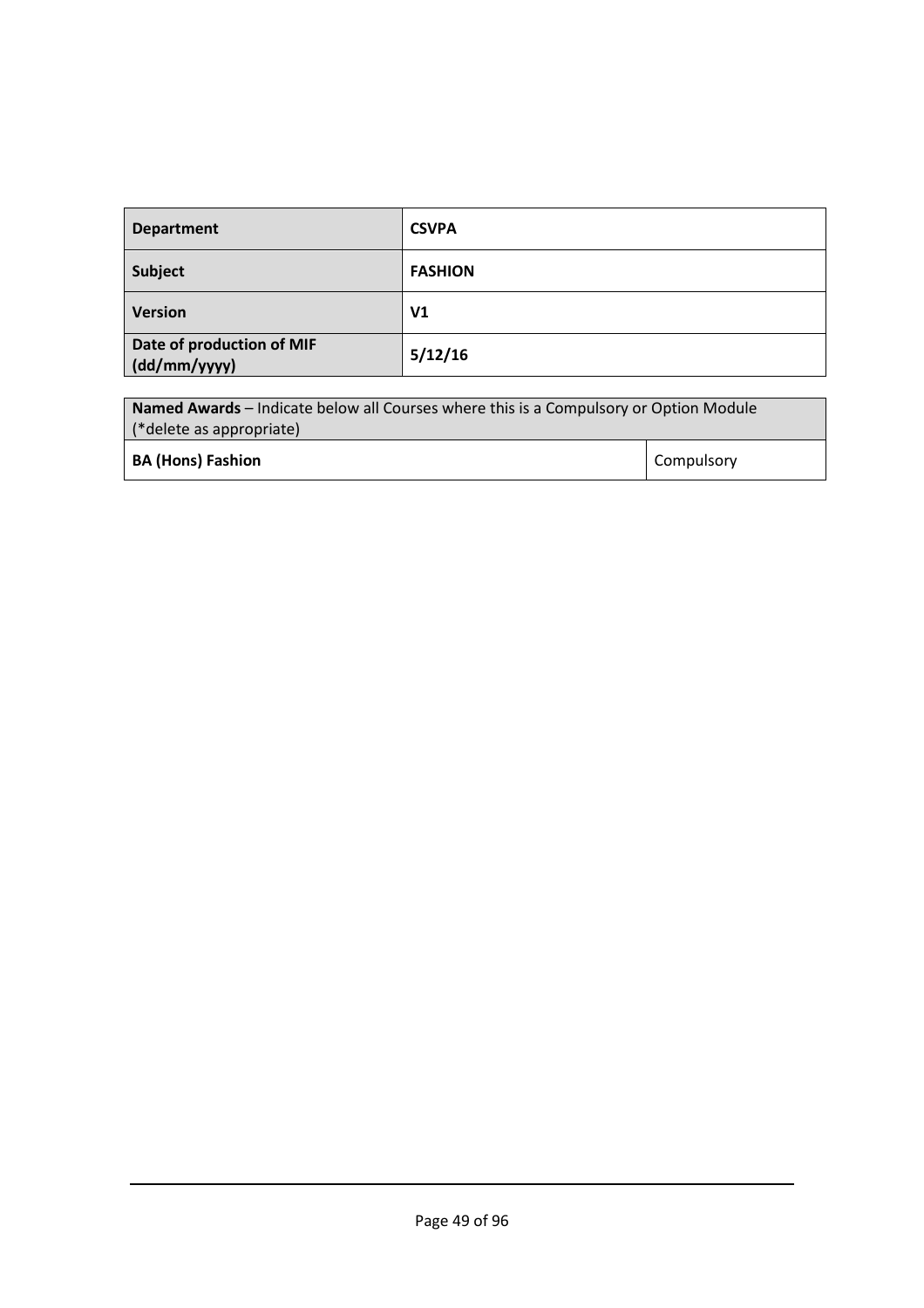THE MIF PROVIDES ESSENTIAL INFORMATION TO STUDENTS, COURSE TEAMS AND OTHERS ON A PARTICULAR MODULE.

| <b>Module Name</b>                                                                          | Design for Industry                                                                                                                                                                                                                                                                                                                                                                                                                                                                                                                                                                                                                                                                                                                                                                                                                                         |  |  |
|---------------------------------------------------------------------------------------------|-------------------------------------------------------------------------------------------------------------------------------------------------------------------------------------------------------------------------------------------------------------------------------------------------------------------------------------------------------------------------------------------------------------------------------------------------------------------------------------------------------------------------------------------------------------------------------------------------------------------------------------------------------------------------------------------------------------------------------------------------------------------------------------------------------------------------------------------------------------|--|--|
| <b>Module Code</b><br>SRIT to establish coding protocol                                     | CF501                                                                                                                                                                                                                                                                                                                                                                                                                                                                                                                                                                                                                                                                                                                                                                                                                                                       |  |  |
| <b>Credit Value</b>                                                                         | 40                                                                                                                                                                                                                                                                                                                                                                                                                                                                                                                                                                                                                                                                                                                                                                                                                                                          |  |  |
| <b>Level and Semester</b><br>e.g. Level4, Semester 2                                        | Level 5, semester 1                                                                                                                                                                                                                                                                                                                                                                                                                                                                                                                                                                                                                                                                                                                                                                                                                                         |  |  |
| <b>Pre and Co-requisites</b><br>Insert name, codes will be<br>inserted once created by SRIT |                                                                                                                                                                                                                                                                                                                                                                                                                                                                                                                                                                                                                                                                                                                                                                                                                                                             |  |  |
| <b>Named Module Leader</b>                                                                  | Koki Kang                                                                                                                                                                                                                                                                                                                                                                                                                                                                                                                                                                                                                                                                                                                                                                                                                                                   |  |  |
| <b>Location of Delivery</b><br>e.g. Penryn or Falmouth                                      | Cambridge                                                                                                                                                                                                                                                                                                                                                                                                                                                                                                                                                                                                                                                                                                                                                                                                                                                   |  |  |
| <b>Mode(s) of Delivery</b><br>e.g. 1x2hr seminar, weekly for 13<br>weeks                    | 36 hours tutorials<br>144 hours practical classes and workshops<br>36 hours supervised time in studio<br>184 hours independent study                                                                                                                                                                                                                                                                                                                                                                                                                                                                                                                                                                                                                                                                                                                        |  |  |
| <b>Summary Module Description</b>                                                           | The emphasis of this module is on design in relation to market<br>and consumer; students will begin to place their work in a<br>commercial context and present their work in a professional<br>manner.<br>By exploring and researching business practices, sustainability<br>and culture within fashion, they will start to understand how<br>this relates to consumers and, in turn, effects and informs<br>markets and designers. Using this information, students will<br>design ranges and make garments in response to a 'live'<br>industry or competition brief, answering the needs of a<br>specified consumer.<br>Covering range planning, customer profiling and brand<br>identity, students will research and document retail<br>environments and begin to define categories of fashion and<br>consumers. They will learn how to create work to a |  |  |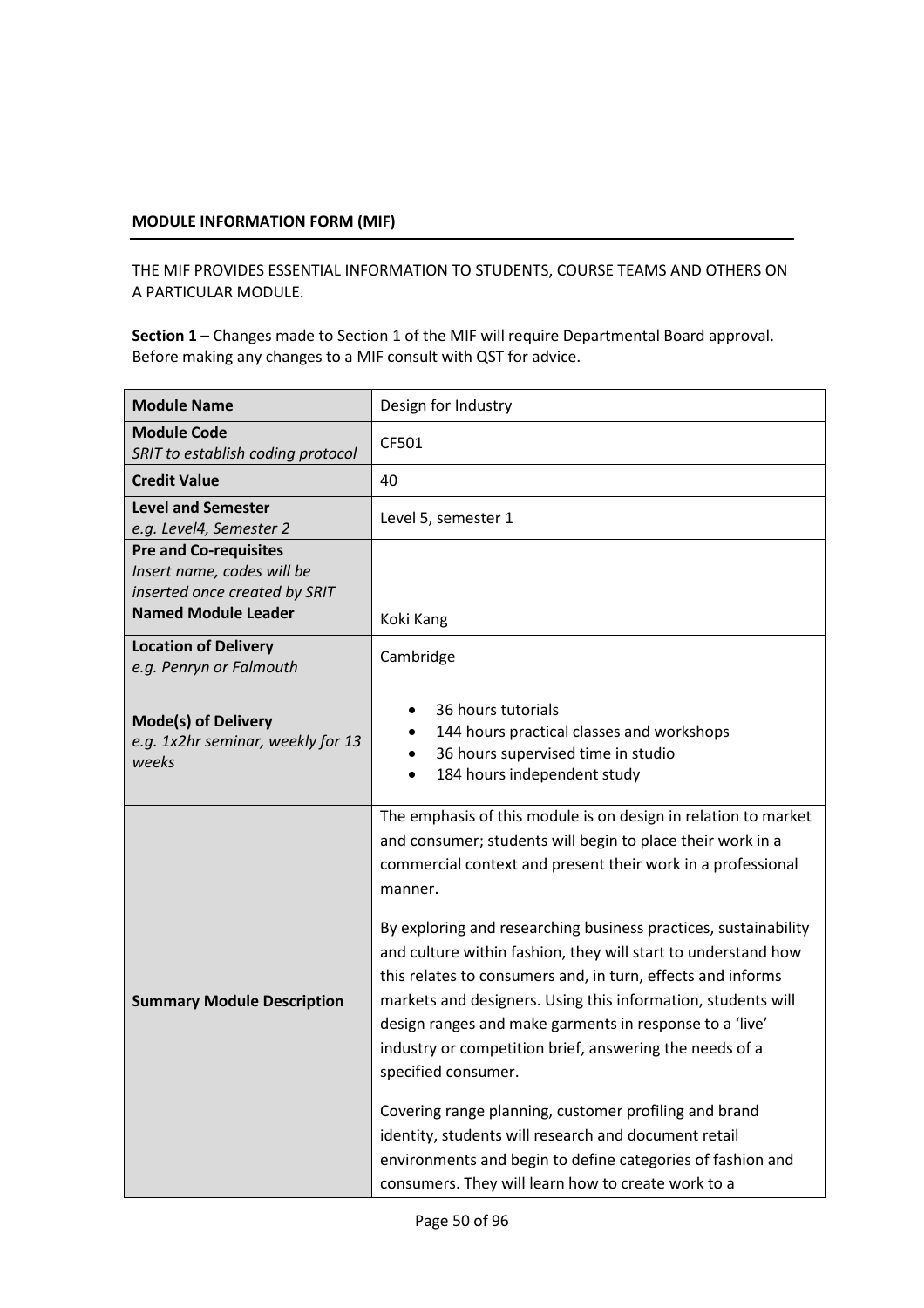|              | professional standard using technical flats, exploring costings |
|--------------|-----------------------------------------------------------------|
|              | and fabric usage and generally packaging their work to a high   |
|              | standard.                                                       |
|              |                                                                 |
|              | To use cultural, creative and market research to inform design  |
|              | suitable for an identified consumer, clearly answering a        |
|              | detailed brief.                                                 |
| Aims         |                                                                 |
| Maximum of 3 | To understand and identify working practices within the         |
|              | fashion industry                                                |
|              |                                                                 |
|              | To learn to present work professionally to an industry          |
|              | acceptable standard                                             |
|              |                                                                 |

|                | <b>Learning Outcomes</b>                                                                                                                                                                                                                                                    |                                                                                                                                                                                                                                                            |  |  |  |  |
|----------------|-----------------------------------------------------------------------------------------------------------------------------------------------------------------------------------------------------------------------------------------------------------------------------|------------------------------------------------------------------------------------------------------------------------------------------------------------------------------------------------------------------------------------------------------------|--|--|--|--|
| LO             | Learning Outcome                                                                                                                                                                                                                                                            | <b>Assessment Criteria</b><br>[Assessment Criteria detailed against the<br>learning outcome can be tailored to the<br>requirements of individual modules]                                                                                                  |  |  |  |  |
| $\mathbf{1}$   | <b>LO1</b><br>Research<br>Collate and curate a wide variety of<br>sources providing visual, contextual and<br>theoretical research to enable speculative<br>enquiry, critical analysis and further<br>understanding of fashion in a global,<br>contemporary context.        | Produce wide ranging, creative visual research,<br>which reflects critical evaluation and can be<br>clearly applied, to inform project work.<br>Demonstrate comprehensive knowledge and<br>understanding of contemporary fashion markets<br>and audiences. |  |  |  |  |
| $\overline{2}$ | LO <sub>2</sub><br>Concept<br>Analyse and synthesise curated materials<br>to generate concepts and key themes to<br>enable effective design investigation. Use<br>innovative thinking to inform and<br>underpin project development,<br>communicating concepts effectively. | Explore and effectively analyse research<br>materials, generating a wide range of ideas and<br>workable concepts that support and sustain<br>design development.                                                                                           |  |  |  |  |
| 3              | LO <sub>3</sub><br>Design & development<br>Demonstrate effective techniques in the<br>progression and realisation of design<br>concepts and explore design as a means<br>to solve problems.                                                                                 | Generate and experiment with a wide range of<br>design ideas and solutions, investigating their<br>creative and commercial potential, evaluating<br>and reflecting on your findings.                                                                       |  |  |  |  |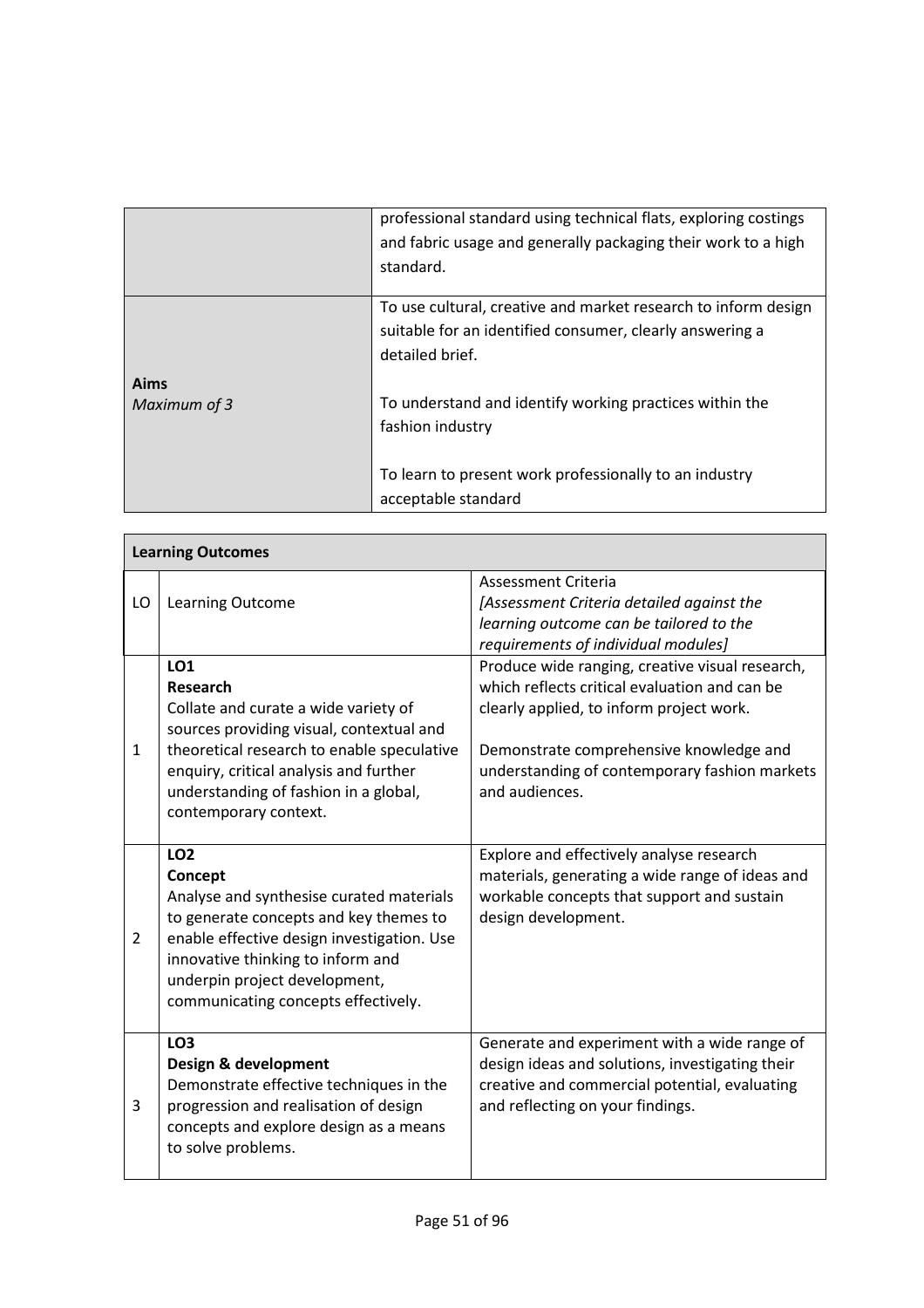|                | LO4                                        | Build on a working knowledge of production       |
|----------------|--------------------------------------------|--------------------------------------------------|
|                | <b>Realisation and Manufacture</b>         | skills and an understanding of their application |
|                | Demonstrate effective working methods,     | and creative potential.                          |
| $\overline{4}$ | creative solutions and construction        |                                                  |
|                | processes in transferring ideas from 2D to | Further an understanding of a wide range of      |
|                | 3D within the context of current           | materials and technologies and their application |
|                | professional practice.                     | within studio practice.                          |
|                |                                            |                                                  |

|                           | <b>Subject specific skills</b>                                                                               |
|---------------------------|--------------------------------------------------------------------------------------------------------------|
|                           |                                                                                                              |
|                           | The principles of garment production<br>٠                                                                    |
|                           | Materials and technologies appropriate to professional<br>$\bullet$                                          |
|                           | practice                                                                                                     |
|                           | Varied modes of design practice and the implications of<br>$\bullet$<br>different ways of working            |
|                           | Professional standards<br>٠                                                                                  |
|                           | Business practices in relation to future aspirations<br>$\bullet$                                            |
|                           | Identifying methodologies for approaching assignments<br>$\bullet$                                           |
|                           | Concept development<br>$\bullet$                                                                             |
|                           | Design development<br>٠                                                                                      |
|                           | Creative problem solving<br>$\bullet$                                                                        |
|                           | Research, analysis, evaluation and reflection<br>$\bullet$                                                   |
|                           | Ability to contextualise a personal design position<br>٠                                                     |
| <b>Skills Development</b> | Critical thinking<br>$\bullet$                                                                               |
|                           | Testing materials and processes for design development<br>$\bullet$                                          |
|                           | Developing competence with techniques, technologies and<br>$\bullet$                                         |
|                           | tools                                                                                                        |
|                           | Presenting work professionally using appropriate software<br>$\bullet$                                       |
|                           | Specific health and safety issues and codes of practice relevant<br>$\bullet$<br>to fashion design practice. |
|                           | Basic histories of the development and practices of fashion<br>$\bullet$<br>design                           |
|                           | The basic principles of the design process which enable the<br>$\bullet$                                     |
|                           | design of a fashion collection                                                                               |
|                           | Materials and technologies appropriate to professional<br>$\bullet$                                          |
|                           | practice                                                                                                     |
|                           | The application of appropriate technologies, processes and                                                   |
|                           | materials                                                                                                    |
|                           | Translation of 2D ideas > 3D                                                                                 |
|                           | Portfolio development                                                                                        |
|                           | The production of a garment with all attendant<br>$\bullet$                                                  |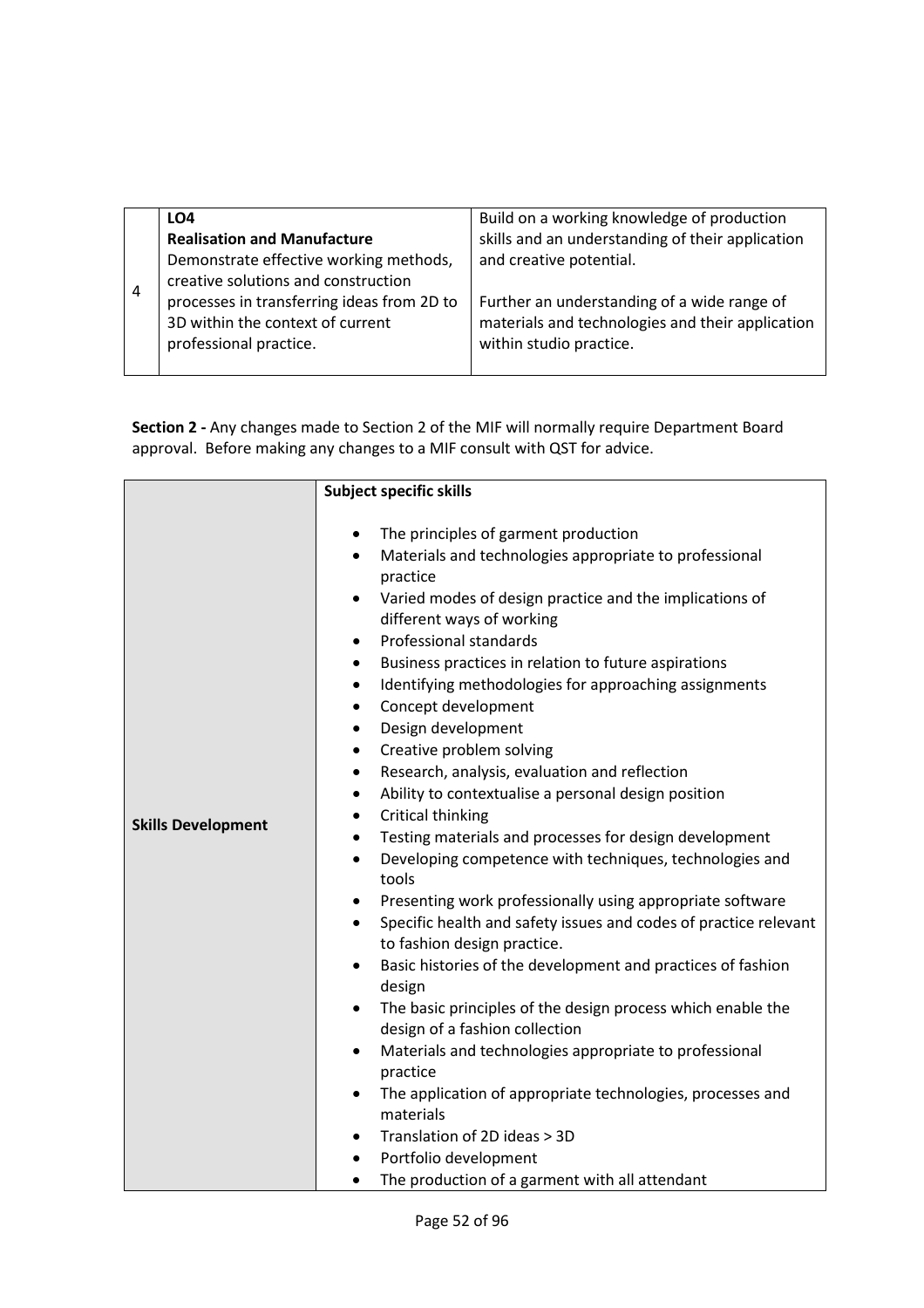|                                                                         | communication materials                                                 |  |  |  |
|-------------------------------------------------------------------------|-------------------------------------------------------------------------|--|--|--|
|                                                                         | Working towards a live/client led brief                                 |  |  |  |
|                                                                         | Contemporary branding/marketing practices within fashion<br>$\bullet$   |  |  |  |
|                                                                         | design                                                                  |  |  |  |
|                                                                         | Effectively meeting the requirements of a given fashion                 |  |  |  |
|                                                                         | market sector                                                           |  |  |  |
|                                                                         |                                                                         |  |  |  |
|                                                                         | <b>Generic skills</b>                                                   |  |  |  |
|                                                                         | Identify appropriate research methods to complete<br>$\bullet$          |  |  |  |
|                                                                         | assignments effectively                                                 |  |  |  |
|                                                                         | Conduct contextual and visual research                                  |  |  |  |
|                                                                         | Develop concepts                                                        |  |  |  |
|                                                                         | Analyse and synthesise written and verbal material                      |  |  |  |
|                                                                         | Produce visual, verbal and written communication including<br>$\bullet$ |  |  |  |
|                                                                         | professional level presentation skills                                  |  |  |  |
|                                                                         | Use effective interpersonal and project management skills<br>$\bullet$  |  |  |  |
|                                                                         | Understand what is meant by audience, market and market<br>$\bullet$    |  |  |  |
|                                                                         | differentiation                                                         |  |  |  |
|                                                                         | Manage your professional and personal development                       |  |  |  |
|                                                                         | Self-evaluate                                                           |  |  |  |
|                                                                         | Develop a cohesive argument                                             |  |  |  |
|                                                                         | Develop critical judgement and self reliance                            |  |  |  |
|                                                                         | Typically students will create a variety of sketchbooks, 3D             |  |  |  |
|                                                                         | manipulations, illustrations and digital presentations to form a final  |  |  |  |
| portfolio or body of work. They will also produce final garment(s) from |                                                                         |  |  |  |
| their own designs.                                                      |                                                                         |  |  |  |
| <b>Assessment Strategy</b>                                              |                                                                         |  |  |  |
|                                                                         | Formative feedback will be given at the end of each project and will    |  |  |  |
|                                                                         | guide students' progress through the module.                            |  |  |  |
|                                                                         | Summative assessment will take place at the end of the module when      |  |  |  |
|                                                                         | the final body of work from all projects will be assessed.              |  |  |  |

| No               | Assessment | <b>Description of Assessment</b> |    | <b>Learning Outcomes</b><br>Assessed<br>% |   |   |   | Compulsory or<br>Compensatable |               |
|------------------|------------|----------------------------------|----|-------------------------------------------|---|---|---|--------------------------------|---------------|
| Method<br>Method |            |                                  |    |                                           |   |   | 4 |                                |               |
|                  | PO         | Design Portfolio                 | 40 | X                                         | χ | х |   |                                | Compensatable |
|                  | <b>PC</b>  | <b>Garment Realisation</b>       | 40 |                                           |   |   |   |                                | Compensatable |
|                  | <b>PR</b>  | Presentation of design work      | 20 | х                                         | χ | X | Χ |                                | Compensatable |
|                  |            | and garments                     |    |                                           |   |   |   |                                |               |

| *The following codes for assessment methods apply                       |          |    |             |  |
|-------------------------------------------------------------------------|----------|----|-------------|--|
| (additional codes can be proposed through this process, if necessary):- |          |    |             |  |
| AR                                                                      | Artefact | РC | Practical   |  |
| computer-based<br>CВ                                                    |          | РF | Performance |  |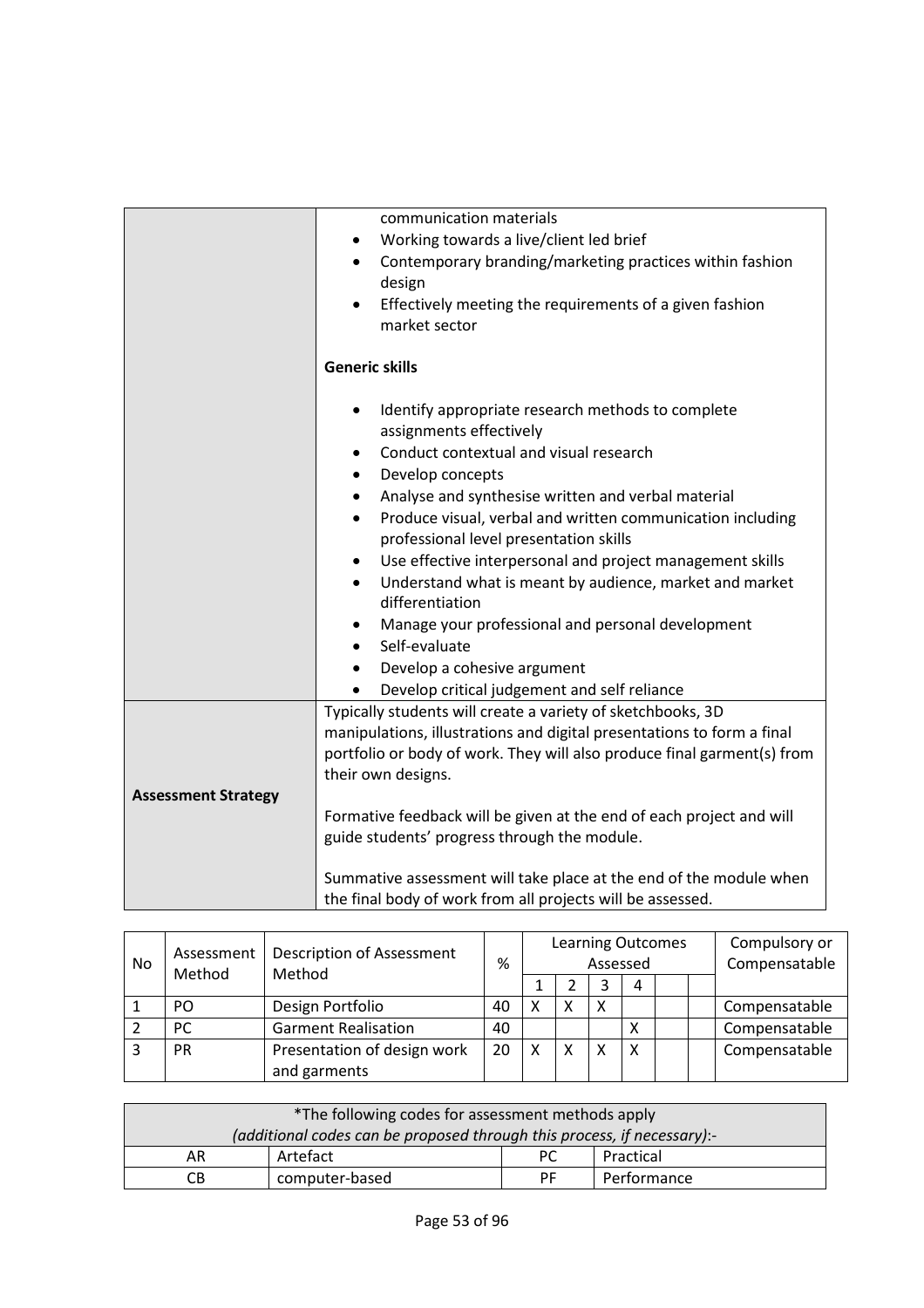|    | case study              | PL        | placement         |
|----|-------------------------|-----------|-------------------|
| DI | dissertation or project | PO        | Portfolio         |
| ЕX | Exam                    | <b>PR</b> | Presentation      |
| GR | group report            | <b>RE</b> | individual report |
|    | in-Module test          | <b>OR</b> | Oral              |
| LR | literature review       | OТ        | Other             |
| ES | Essay                   |           |                   |

| Indicative list of Resources |  |
|------------------------------|--|
|------------------------------|--|

#### **Research and design**

Dieffenbacher, Fiona (2013) *Fashion Thinking: Creative Approaches to the Design Process*. London, AVA Publishing

Renfrew, Elinor and Renfrew, Colin (2016) *Developing a Fashion Collection.* London*,* Fairchild Books

Sims, Luckett and Gunn (2012) *Vintage menswear – A collection from the vintage showroom*. London, Laurence King

### **Trends**

McKelvey, Kathryn & Munslow, Janine (2008) *Fashion Forecasting.* John Wiley & Sons London

Scully, Kate and Johnston Cobb, Debra (2012) *Colour forecasting for fashion*. Laurence King

### **Magazines:**

Zoom on fashion trends

We Ar – A fashion workbook for professionals

### **Industry: Brands, buying, merchandising and promotion**

Cope, Jon and Mahoney, Dennis (2016) *Fashion promotion in practice*. London, Bloomsbury

Davis, Melissa (2009) *The fundamentals of Branding.* London, AVA publishing

Hameide, Kaled K. (2011) *Fashion branding – Unraveled.* London, Fairchild books

Page One publishing private limited (2007) *Brands A to Z: Adidas*. Page One publishing private limited

Posner, Harriet (2011) *Marketing fashion*. London, Laurence King

Russell, Edward (2010) *The fundamentals of marketing*. London, AVA publishing

Shaw, David and Koumbis, Dimitri (2014) *Fashion buying – From trend forcasting to shop floor.*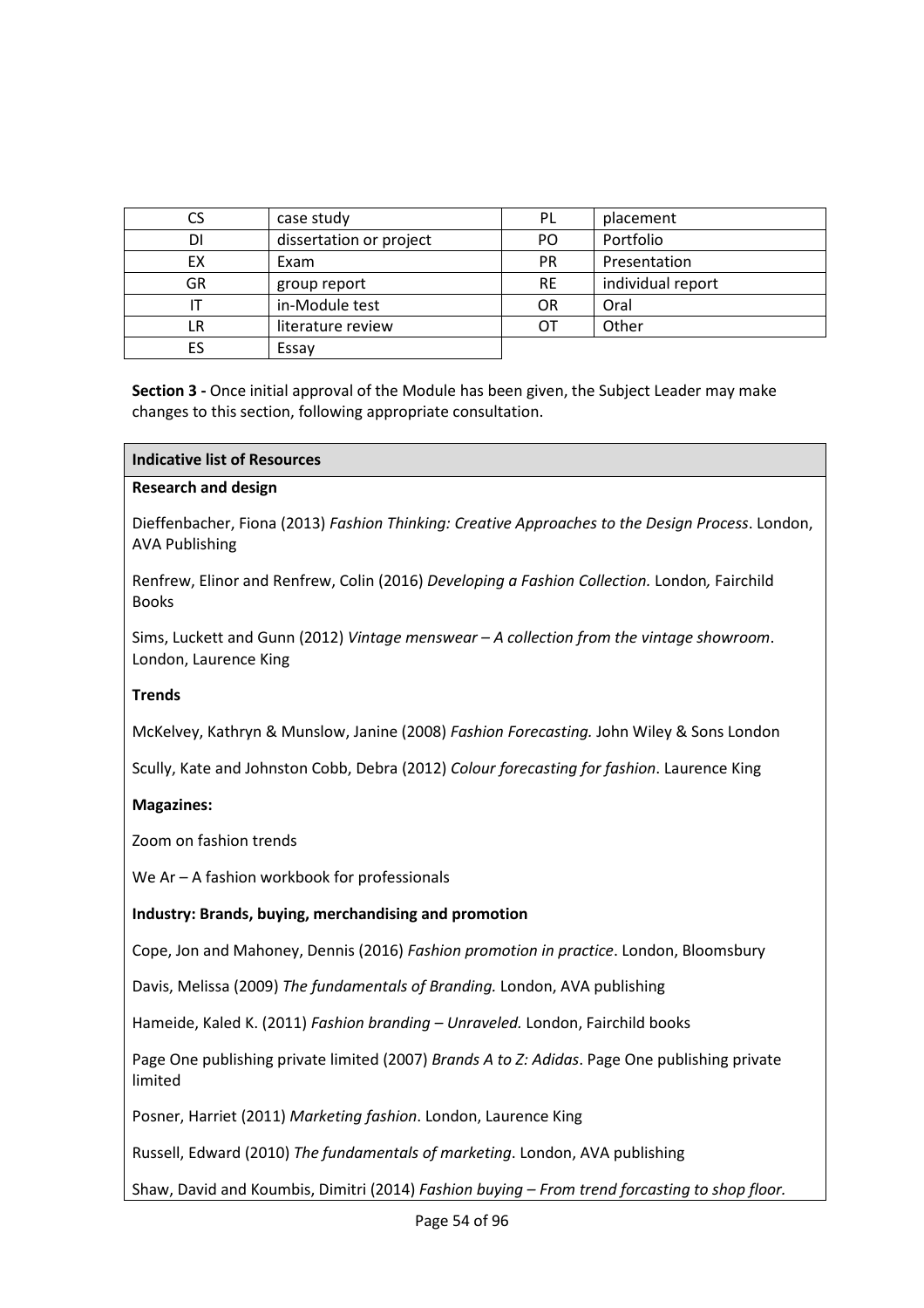## Bloomsbury

Song , Aimee (2016) *Capture Your Style: Transform Your Instagram Images, Showcase Your Life, and Build the Ultimate Platform*. Abrams Image

## **Sustainable fashion**

Black, Sandy (2012) *The sustainable fashion handbook.* London, Thames & Hudson

Brown, Sass (2013) *Refashioned – Cutting edge clothing from upcycled materials.* London, Laurence King

Fletcher, Kate (2008) *Sustainable fashion & textiles – Design journeys.* Earthscan

Fletcher, Kate and Grose, Lynda (2012) *Fashion & sustainability – Design for change.* London, Laurence King

Gwilt, Alison (2014) *A practical guide to sustainable fashion.* London, Bloomsbury

Rissanen, Timo and McQuillan, Holly (2015) *Zero waste fashion design.* London, Fairchild books

Styles, Ruth (2014) *Ecologist guide to fashion.* Leaping Hare Press

| <b>Department</b>                         | <b>CSVPA</b>   |
|-------------------------------------------|----------------|
| Subject                                   | <b>FASHION</b> |
| Version                                   | V <sub>1</sub> |
| Date of production of MIF<br>(dd/mm/yyyy) | 5/12/16        |

| Named Awards - Indicate below all Courses where this is a Compulsory or Option Module |                   |  |
|---------------------------------------------------------------------------------------|-------------------|--|
| (*delete as appropriate)                                                              |                   |  |
| <b>BA (Hons) Fashion</b>                                                              | <b>Compulsory</b> |  |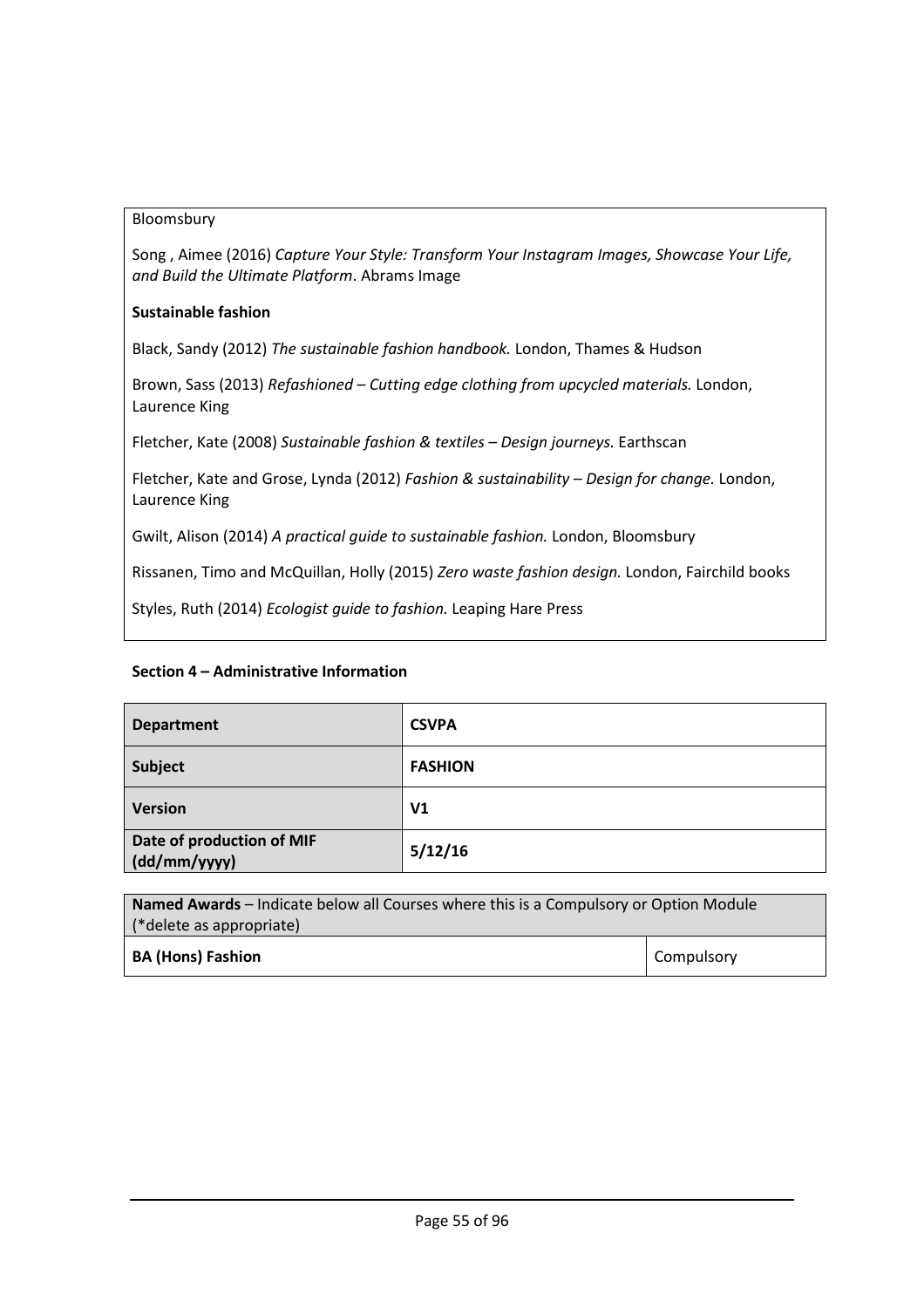THE MIF PROVIDES ESSENTIAL INFORMATION TO STUDENTS, COURSE TEAMS AND OTHERS ON A PARTICULAR MODULE.

| <b>Module Name</b>                                                                          | <b>Advanced Technical Skills</b>                                                                                                                                                                                                                                                                                                                                                                                                                                                                                                                                          |
|---------------------------------------------------------------------------------------------|---------------------------------------------------------------------------------------------------------------------------------------------------------------------------------------------------------------------------------------------------------------------------------------------------------------------------------------------------------------------------------------------------------------------------------------------------------------------------------------------------------------------------------------------------------------------------|
| <b>Module Code</b><br>SRIT to establish coding protocol                                     | CF502                                                                                                                                                                                                                                                                                                                                                                                                                                                                                                                                                                     |
| <b>Credit Value</b>                                                                         | 20                                                                                                                                                                                                                                                                                                                                                                                                                                                                                                                                                                        |
| <b>Level and Semester</b><br>e.g. Level4, Semester 2                                        | Level 5, semester 1                                                                                                                                                                                                                                                                                                                                                                                                                                                                                                                                                       |
| <b>Pre and Co-requisites</b><br>Insert name, codes will be<br>inserted once created by SRIT |                                                                                                                                                                                                                                                                                                                                                                                                                                                                                                                                                                           |
| <b>Named Module Leader</b>                                                                  | <b>Tiina Burton</b>                                                                                                                                                                                                                                                                                                                                                                                                                                                                                                                                                       |
| <b>Location of Delivery</b><br>e.g. Penryn or Falmouth                                      | Cambridge                                                                                                                                                                                                                                                                                                                                                                                                                                                                                                                                                                 |
| <b>Mode(s) of Delivery</b><br>e.g. 1x2hr seminar, weekly for 13<br>weeks                    | 18 hours tutorials<br>90 hours technical workshops<br>92 hours independent study                                                                                                                                                                                                                                                                                                                                                                                                                                                                                          |
| <b>Summary Module Description</b>                                                           | This module covers advanced pattern cutting, manufacturing<br>and CAD/CAM skills. You will develop further skills such as<br>outerwear, tailoring, corsetry, draping and experimental<br>techniques. There will be workshops in advanced machining<br>skills, couture sewing techniques and an introduction to new<br>materials. There will be further workshops to develop your<br>CAD/CAM skills; typically pattern manipulation/grading. You<br>are expected to compile a technical folder to document and<br>reflect on your work as you progress through the module. |
| Aims<br>Maximum of 3                                                                        | To develop advanced and experimental pattern cutting skills.<br>To engage in advanced machining skills including use of new<br>materials and couture sewing techniques.<br>To introduce advanced use of technology in design and<br>manufacture using CAD/CAM.                                                                                                                                                                                                                                                                                                            |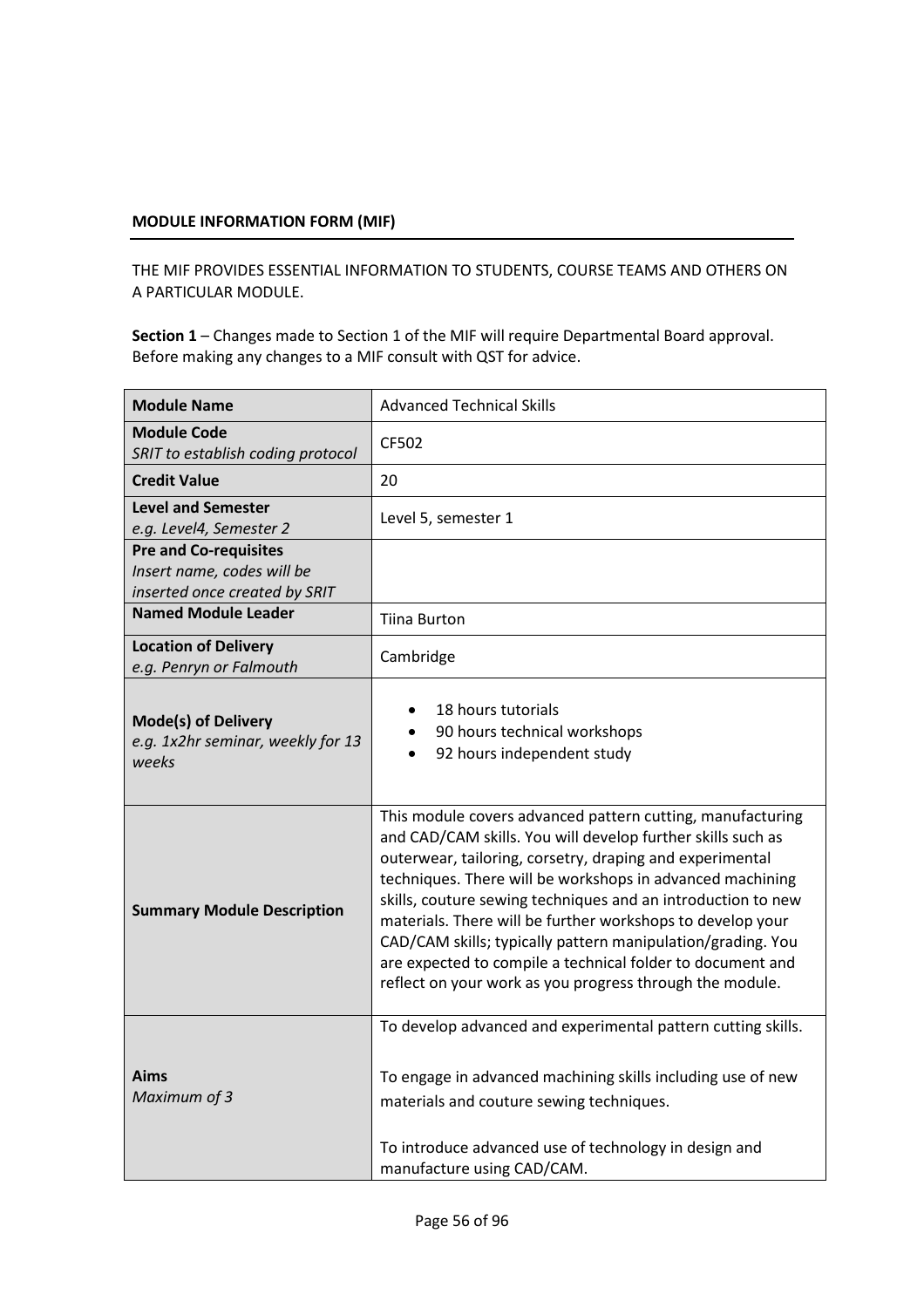|    | <b>Learning Outcomes</b>                                                                                                                                                                                                                                                                      |                                                                                                                                                                                                                                                                                                     |  |  |  |
|----|-----------------------------------------------------------------------------------------------------------------------------------------------------------------------------------------------------------------------------------------------------------------------------------------------|-----------------------------------------------------------------------------------------------------------------------------------------------------------------------------------------------------------------------------------------------------------------------------------------------------|--|--|--|
| LO | Learning Out                                                                                                                                                                                                                                                                                  | <b>Assessment Criteria</b><br>[Assessment Criteria detailed against the<br>learning outcome can be tailored to the<br>requirements of individual modules]                                                                                                                                           |  |  |  |
| 4  | LO <sub>4</sub><br><b>Realisation and Manufacture</b><br>Demonstrate effective working methods,<br>creative solutions and construction<br>processes in transferring ideas from 2D to<br>3D within the context of current<br>professional practice.                                            | Build on a working knowledge of production<br>skills and an understanding of their application<br>and creative potential.<br>Further an understanding of a wide range of<br>materials and technologies and their application<br>within studio practice.                                             |  |  |  |
| 5  | LO <sub>5</sub><br><b>Presentation</b><br>Demonstrate effective communication,<br>creatively and professionally, whether in<br>visual, oral or written form. Methods of<br>presentation are appropriate to the<br>audience and the purpose of the work.                                       | Creatively present work to a high standard,<br>incorporating all required information.<br>Communicate effectively and confidently using<br>an appropriate application of a range of<br>techniques, technologies and tools.                                                                          |  |  |  |
| 6  | LO <sub>6</sub><br>Self-management<br>Demonstrate transferrable and<br>employability skills, including the ability to<br>work independently, set goals and<br>respond to change. Ability to<br>communicate effectively and deploy<br>critical self-analysis within a professional<br>context. | Submit work on time to the agreed brief<br>deadlines, demonstrating a good understanding<br>of the project requirements.<br>Demonstrate a positive and organised outlook<br>with effective project management.<br>Identify achievable goals, plan steps to meet<br>them, set and review milestones. |  |  |  |

|                           | <b>Subject Specific</b>                                              |
|---------------------------|----------------------------------------------------------------------|
|                           | The principles of garment production<br>$\bullet$                    |
|                           | Materials and technologies appropriate to professional<br>$\bullet$  |
|                           | practice                                                             |
| <b>Skills Development</b> | Creative problem solving                                             |
|                           | Critical thinking                                                    |
|                           | Professional standards                                               |
|                           | Research, analysis, evaluation and reflection<br>$\bullet$           |
|                           | Developing competence with techniques, technologies and<br>$\bullet$ |
|                           | tools                                                                |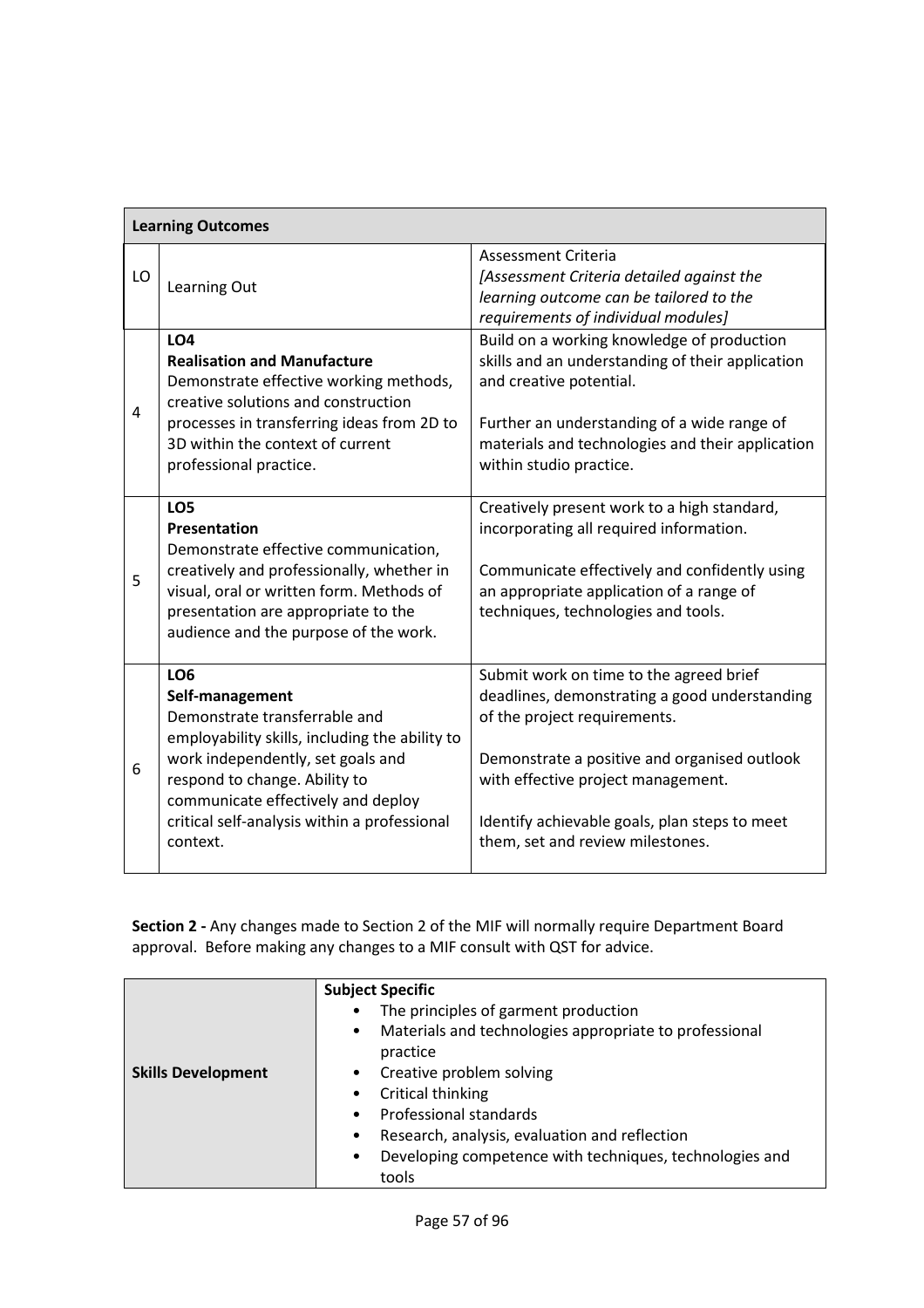|                            | Translation of 2D ideas > 3D<br>$\bullet$                              |  |  |  |  |  |
|----------------------------|------------------------------------------------------------------------|--|--|--|--|--|
|                            | Presenting work professionally using appropriate software              |  |  |  |  |  |
|                            | The production of a garment with all attendant                         |  |  |  |  |  |
|                            | communication materials                                                |  |  |  |  |  |
|                            | Specific health and safety issues and codes of practice relevant       |  |  |  |  |  |
|                            | to fashion design practice.                                            |  |  |  |  |  |
|                            | Generic                                                                |  |  |  |  |  |
|                            | • Use effective interpersonal and project management skills            |  |  |  |  |  |
|                            | • Manage your professional and personal development                    |  |  |  |  |  |
|                            | • Self-evaluate                                                        |  |  |  |  |  |
|                            | • Develop critical judgement and self reliance                         |  |  |  |  |  |
|                            | Students will typically produce technical folders containing patterns, |  |  |  |  |  |
|                            | samples, toiles and technical work.                                    |  |  |  |  |  |
|                            |                                                                        |  |  |  |  |  |
|                            | Progress will be formatively assessed and feedback will be provided    |  |  |  |  |  |
| <b>Assessment Strategy</b> | throughout the module by individual tutorial with reference to the     |  |  |  |  |  |
|                            | technical folder and practical work.                                   |  |  |  |  |  |
|                            |                                                                        |  |  |  |  |  |
|                            | Summative assessment will take place at the end of the module when     |  |  |  |  |  |
|                            | all patterns, toiles and technical work will be considered through     |  |  |  |  |  |
|                            | portfolio/technical folder submission.                                 |  |  |  |  |  |

| No | Assessment<br>Method | <b>Description of Assessment</b><br>Method   | %  | <b>Learning Outcomes</b><br>Assessed |   |   |  |  | Compulsory or<br>Compensatable |               |
|----|----------------------|----------------------------------------------|----|--------------------------------------|---|---|--|--|--------------------------------|---------------|
|    |                      |                                              |    | 4                                    |   | 6 |  |  |                                |               |
|    | <b>PC</b>            | Technical samples and<br>garment realisation | 80 | X                                    |   | х |  |  |                                | compensatable |
|    | PO                   | Presentation of technical<br>portfolio       | 20 |                                      | X | x |  |  |                                | compensatable |

| *The following codes for assessment methods apply<br>(additional codes can be proposed through this process, if necessary):- |                         |           |                   |  |  |  |
|------------------------------------------------------------------------------------------------------------------------------|-------------------------|-----------|-------------------|--|--|--|
| AR                                                                                                                           | Artefact                | РC        | Practical         |  |  |  |
| CВ                                                                                                                           | computer-based          | <b>PF</b> | Performance       |  |  |  |
| CS.                                                                                                                          | case study              | <b>PL</b> | placement         |  |  |  |
| DI                                                                                                                           | dissertation or project | PO.       | Portfolio         |  |  |  |
| EX                                                                                                                           | Exam                    | <b>PR</b> | Presentation      |  |  |  |
| <b>GR</b>                                                                                                                    | group report            | <b>RE</b> | individual report |  |  |  |
| ΙT                                                                                                                           | in-Module test          | <b>OR</b> | Oral              |  |  |  |
| LR                                                                                                                           | literature review       | ОT        | Other             |  |  |  |
| ES                                                                                                                           | Essay                   |           |                   |  |  |  |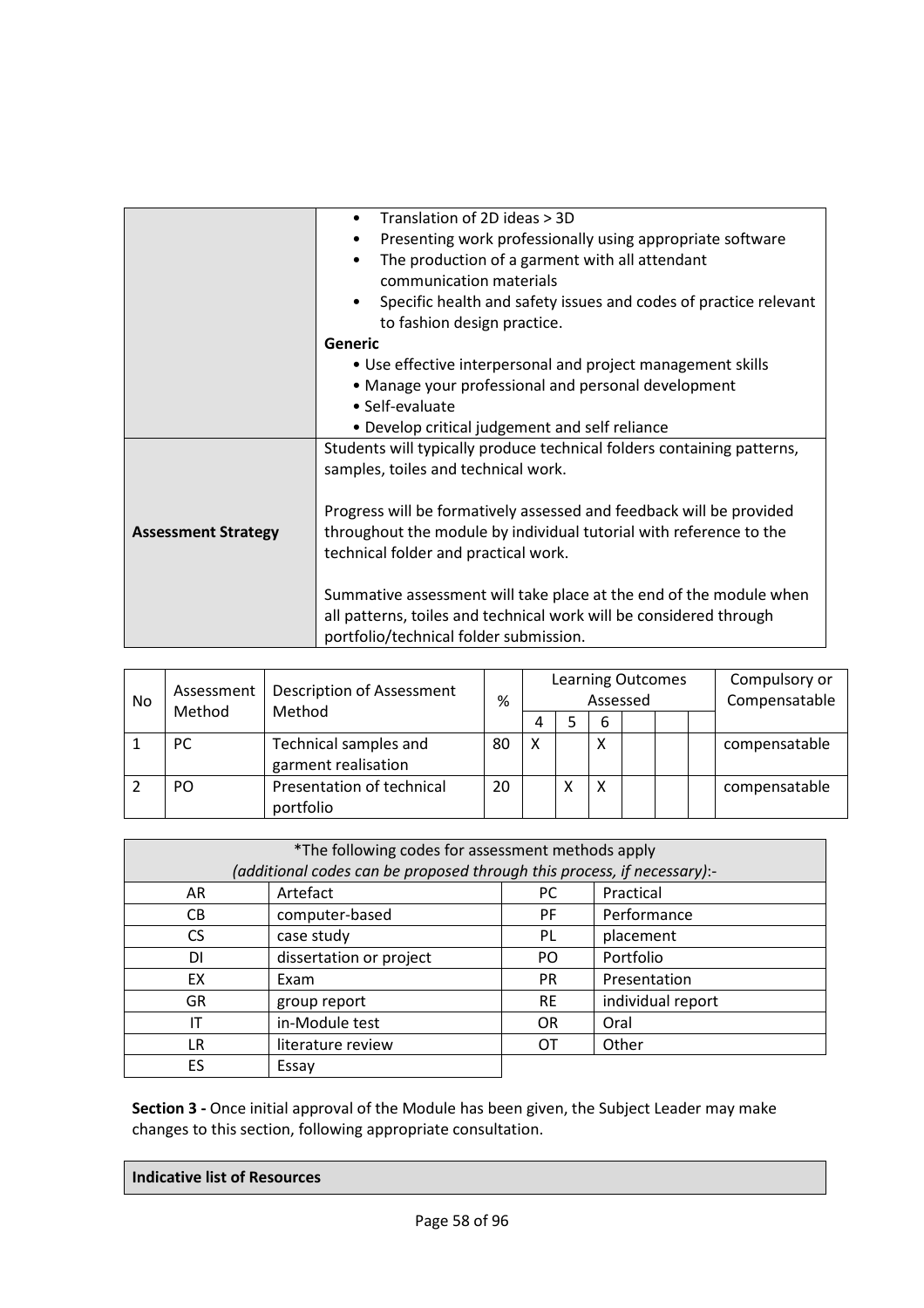## **Pattern cutting**

Aldrich, Winifred (2007) *Fabric, form and flat pattern cutting.* Blackwell

Aldrich, Winifred (2013) *Metric pattern cutting for women's wear*. Blackwell

Amaden-Crawford, Connie (2012) *The art of fashion draping*. London, Fairchild books

Assembil books (2013) *How patterns work - The fundamental principles of pattern making and sewing in fashion design.* Assembil books

Beazley, Alison and Bond, Terry (2003) *Computer-aided pattern design and development.*  Blackwell

Cole, Julia (2016) *Patternmaking with stretch knit fabrics*. London, Fairchild books

Kershaw, Gareth (2013) *Pattern cutting for menswear*. London, Laurence King

Lo, Dennic Chunman (2011) *Pattern cutting.* London, Laurence King

Nakamichi, Tomoko (2010) *Pattern Magic.* Bunka

Nakamichi, Tomoko (2011) *Pattern Magic 2*. Bunka

Nakamichi, Tomoko (2016) *Pattern Magic 3.* Bunka

Ridgway Sharp, Julia and Hencken Elsasser, Virginia (2007) *Introduction to Accumark, Pattern design, and product data management.* London, Fairchild books

Shoben, Martin & Ward, Janet (1987) *Pattern Cutting and Making Up: The Professional Approach.*  Butterworth-Heinemann

Shoben, Martin & Ward, Janet (2000) *Pattern Cutting and Making Up: The Simple Approach to Soft Tailoring, Volume 2.* LCFS Fashion Media

### **Sewing**

Cole, Julie and Czachor, Sharon (2008) *Professional sewing techniques for designers.* London, Fairchild books

Creative publishing international (2005) *Tailoring – A step-by-step guide to creating beautiful garments.* Creative publishing international

Czachor, Sharon (2016) *Sewing with knits and stretch fabrics.* London, Fairchild books

Di Lorenzo, Milva Fiorella (2010) *Tailoring techniques for fashion.* London, Fairchild books

Shaeffer, Clare B. (2007) *Couture Sewing Techniques.* The Taunton Press

Wolff, Colette (1996) *The Art of manipulating fabric.* K P Books

Sterlacci, Francesca (2010) *Leather fashion design*. London, Laurence King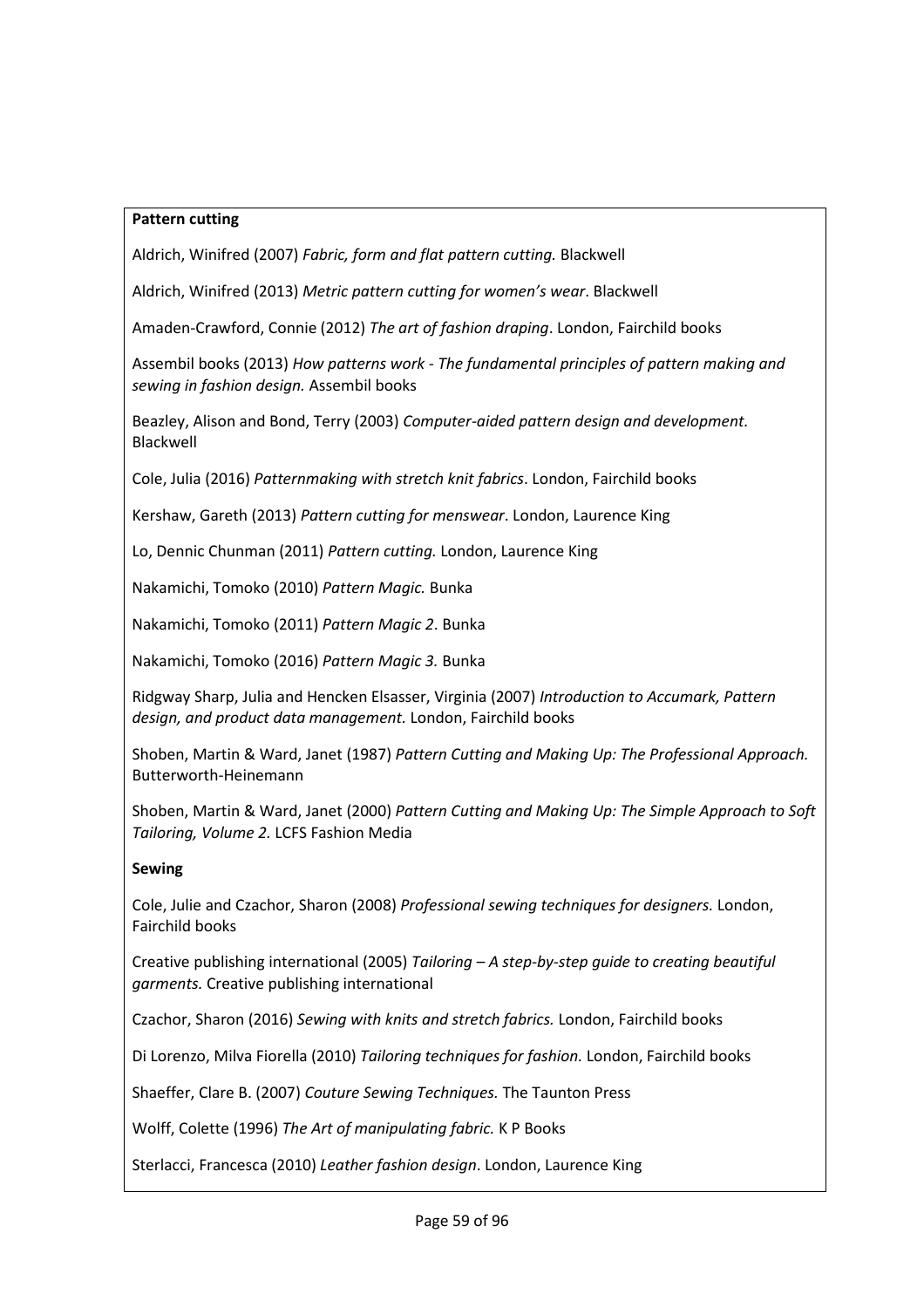| <b>Department</b>                         | <b>CSVPA</b>   |
|-------------------------------------------|----------------|
| <b>Subject</b>                            | <b>FASHION</b> |
| <b>Version</b>                            | V <sub>1</sub> |
| Date of production of MIF<br>(dd/mm/yyyy) | 5/12/16        |

| <b>Named Awards</b> – Indicate below all Courses where this is a Compulsory or Option Module |            |  |  |  |
|----------------------------------------------------------------------------------------------|------------|--|--|--|
| (*delete as appropriate)                                                                     |            |  |  |  |
| <b>BA (Hons) Fashion</b>                                                                     | Compulsory |  |  |  |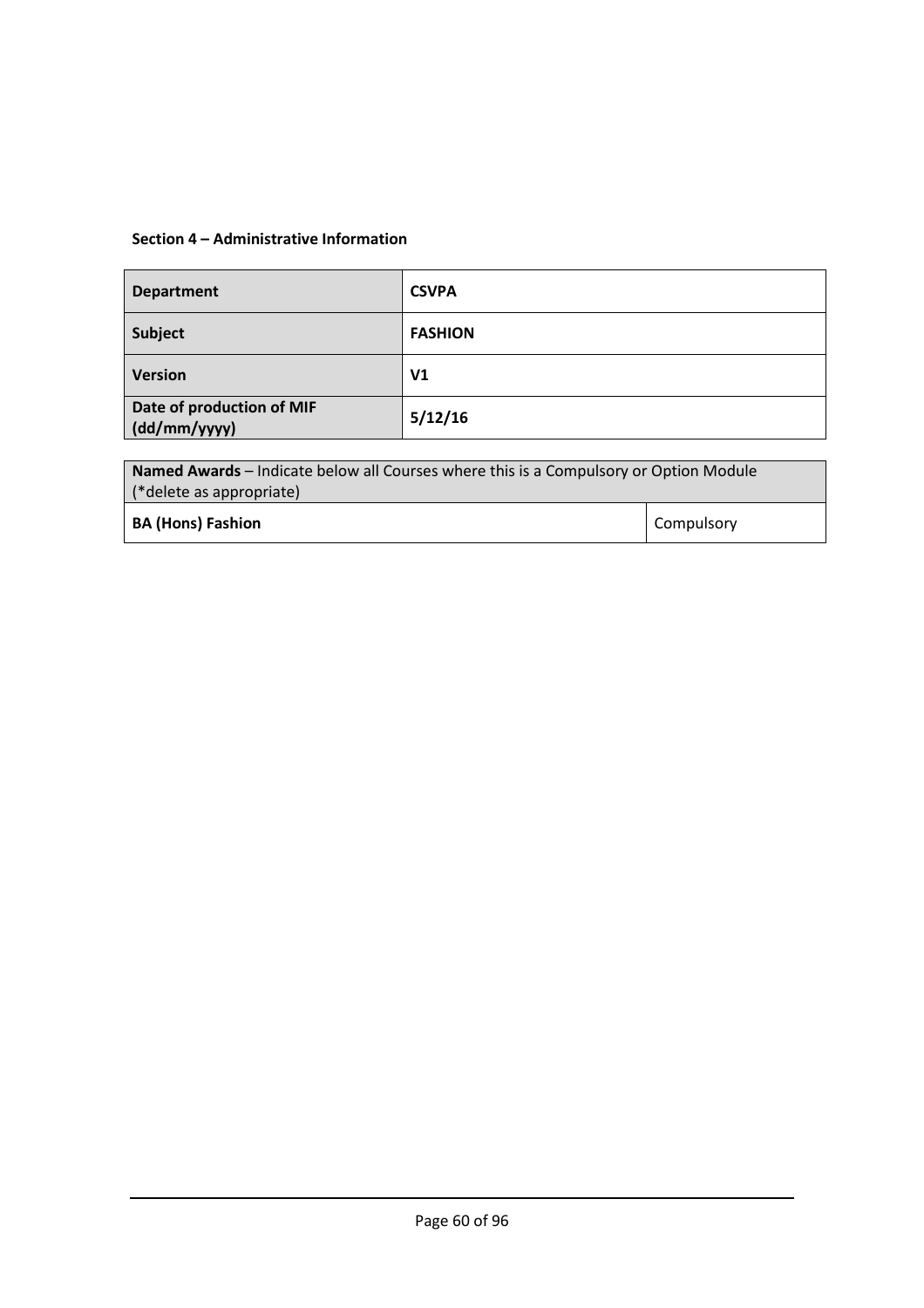THE MIF PROVIDES ESSENTIAL INFORMATION TO STUDENTS, COURSE TEAMS AND OTHERS ON A PARTICULAR MODULE.

| <b>Module Name</b>                                                                          | Design Innovation                                                                                                                                                                                                                                                                                                                                                                                                                                                                                                                                                                                                                                                                                                                                                                                                                                                                                             |
|---------------------------------------------------------------------------------------------|---------------------------------------------------------------------------------------------------------------------------------------------------------------------------------------------------------------------------------------------------------------------------------------------------------------------------------------------------------------------------------------------------------------------------------------------------------------------------------------------------------------------------------------------------------------------------------------------------------------------------------------------------------------------------------------------------------------------------------------------------------------------------------------------------------------------------------------------------------------------------------------------------------------|
| <b>Module Code</b><br>SRIT to establish coding protocol                                     | CF503                                                                                                                                                                                                                                                                                                                                                                                                                                                                                                                                                                                                                                                                                                                                                                                                                                                                                                         |
| <b>Credit Value</b>                                                                         | 40                                                                                                                                                                                                                                                                                                                                                                                                                                                                                                                                                                                                                                                                                                                                                                                                                                                                                                            |
| <b>Level and Semester</b><br>e.g. Level4, Semester 2                                        | Level 5, semester 2                                                                                                                                                                                                                                                                                                                                                                                                                                                                                                                                                                                                                                                                                                                                                                                                                                                                                           |
| <b>Pre and Co-requisites</b><br>Insert name, codes will be<br>inserted once created by SRIT |                                                                                                                                                                                                                                                                                                                                                                                                                                                                                                                                                                                                                                                                                                                                                                                                                                                                                                               |
| <b>Named Module Leader</b>                                                                  | Koki Kang                                                                                                                                                                                                                                                                                                                                                                                                                                                                                                                                                                                                                                                                                                                                                                                                                                                                                                     |
| <b>Location of Delivery</b><br>e.g. Penryn or Falmouth                                      | Cambridge                                                                                                                                                                                                                                                                                                                                                                                                                                                                                                                                                                                                                                                                                                                                                                                                                                                                                                     |
| <b>Mode(s) of Delivery</b><br>e.g. 1x2hr seminar, weekly for 13<br>weeks                    | 48 hours tutorials<br>168 hours practical classes and workshops<br>72 hours supervised time in studio<br>112 hours independent study                                                                                                                                                                                                                                                                                                                                                                                                                                                                                                                                                                                                                                                                                                                                                                          |
| <b>Summary Module Description</b>                                                           | In this module projects will cover a range of developing<br>professional design skills and experimentation in a 2-<br>dimensional and 3-dimensional format. The design projects<br>will require enhanced research and experimentation<br>techniques, linked to a professional finish and the use of<br>technology in both construction and presentation of a<br>portfolio.<br>The emphasis on design innovation will allow students to<br>confidently explore design and illustration styles and allow<br>experimentation with fabric and silhouette. The module will<br>typically include experimental pattern cutting, draping and a<br>variety of garment construction and surface decoration<br>techniques.<br>Typically, students will also learn strategies for carrying out<br>research into current trends and colour, building a body of<br>evidence on which to formulate an opinion and personally |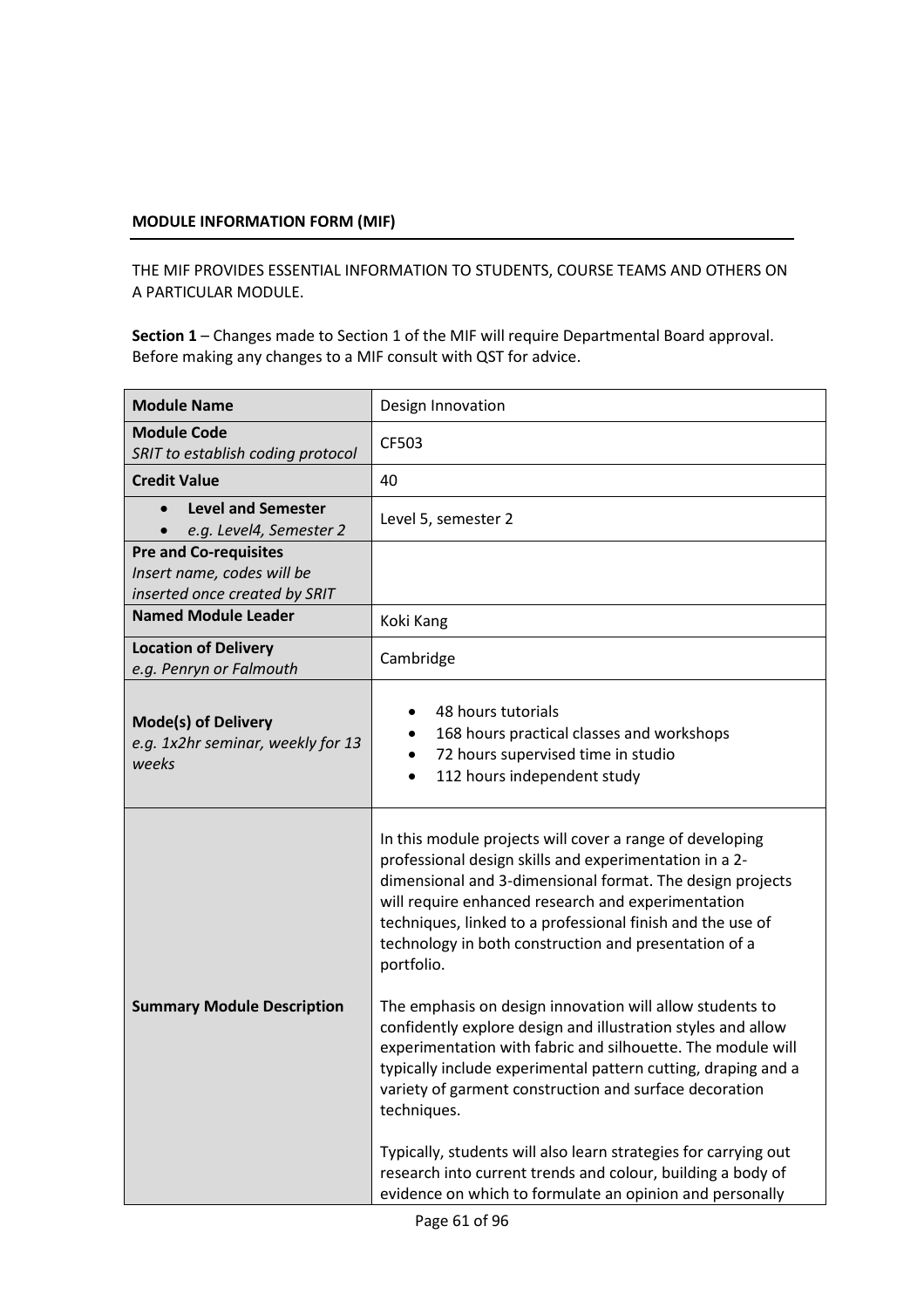|                      | forecast predictions. Colour and trend prediction will be used<br>to enhance the design process, better understand markets and<br>encourage design innovation.<br>Presentation techniques to enable students to communicate<br>their work both visually and verbally will be an indicative<br>feature of the module.                                                              |
|----------------------|-----------------------------------------------------------------------------------------------------------------------------------------------------------------------------------------------------------------------------------------------------------------------------------------------------------------------------------------------------------------------------------|
|                      | You will be introduced to professional strategy skills that will<br>assist in developing a portfolio in preparation for possible<br>work placement applications that may commence at the end<br>of the semester. Work placement is not an assessed part of<br>the course but is fully supported by staff as being hugely<br>beneficial to the students' professional development. |
| Aims<br>Maximum of 3 | To further develop and refine design skills utilising a wider<br>technical skillset<br>To allow the student experimentation with techniques,<br>enhancing design development processes in preparation for                                                                                                                                                                         |
|                      | the final collection<br>To allow the student to further develop and refine skills in<br>researching and designing for specific market levels                                                                                                                                                                                                                                      |

| <b>Learning Outcomes</b> |                                                                                                                                                                                                                                                                        |                                                                                                                                                                                                                                                            |  |  |
|--------------------------|------------------------------------------------------------------------------------------------------------------------------------------------------------------------------------------------------------------------------------------------------------------------|------------------------------------------------------------------------------------------------------------------------------------------------------------------------------------------------------------------------------------------------------------|--|--|
| LO                       | Learning Outcome                                                                                                                                                                                                                                                       | Assessment Criteria<br>[Assessment Criteria detailed against the<br>learning outcome can be tailored to the<br>requirements of individual modules]                                                                                                         |  |  |
| $\mathbf{1}$             | <b>LO1</b><br>Research<br>Collate and curate a wide variety of<br>sources providing visual, contextual and<br>theoretical research to enable speculative<br>enquiry, critical analysis and further<br>understanding of fashion in a global,<br>contemporary context.   | Produce wide ranging, creative visual research,<br>which reflects critical evaluation and can be<br>clearly applied, to inform project work.<br>Demonstrate comprehensive knowledge and<br>understanding of contemporary fashion markets<br>and audiences. |  |  |
| $\overline{2}$           | <b>LO2</b><br>Concept<br>Analyse and synthesise curated materials<br>to generate concepts and key themes to<br>enable effective design investigation. Use<br>innovative thinking to inform and<br>underpin project development,<br>communicating concepts effectively. | Explore and effectively analyse research<br>materials, generating a wide range of ideas and<br>workable concepts that support, sustain and<br>inspire design development.                                                                                  |  |  |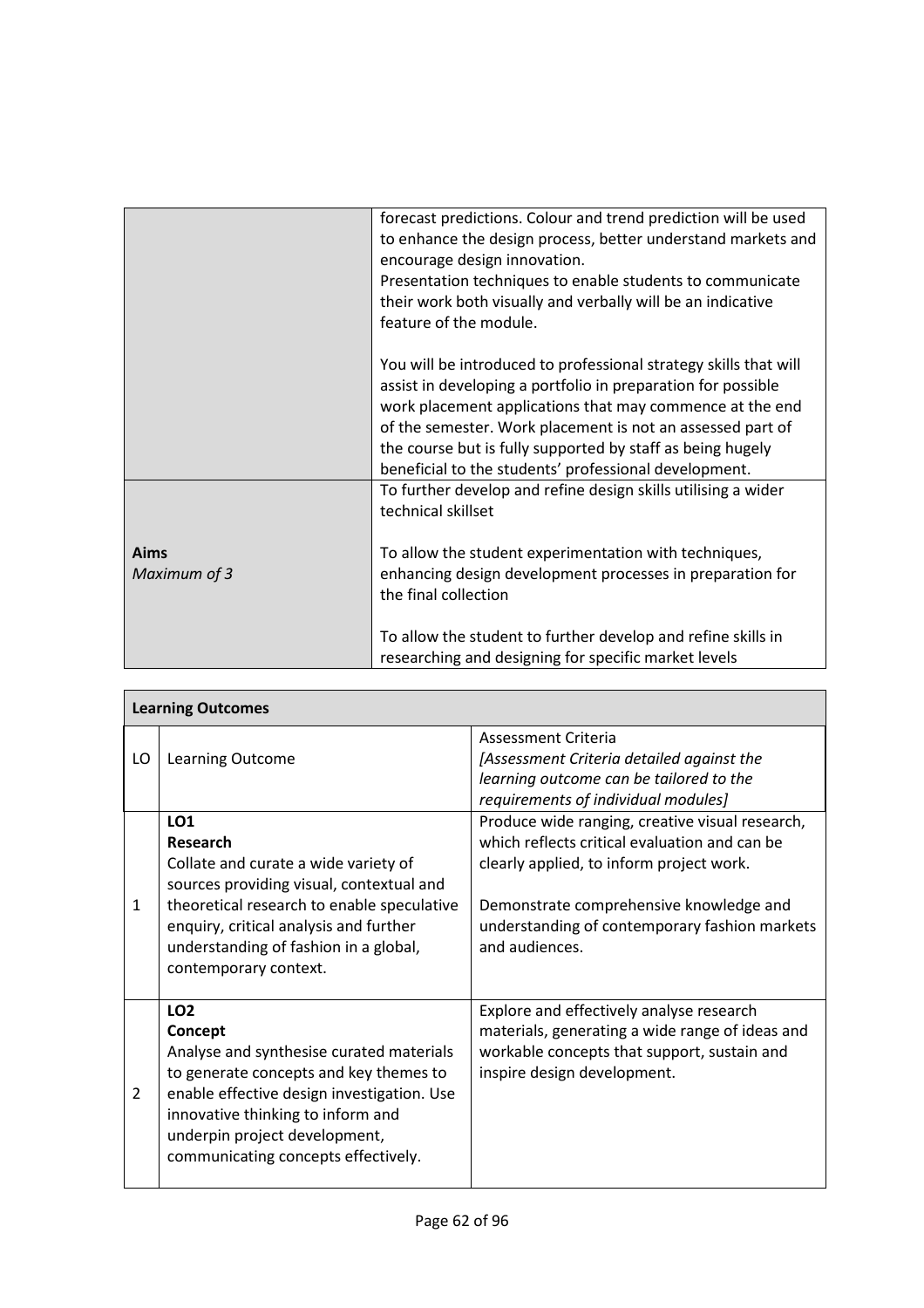| 3 | LO <sub>3</sub><br>Design & development<br>Demonstrate effective techniques in the<br>progression and realisation of design<br>concepts and explore design as a means<br>to solve problems.                                                        | Generate and experiment with a wide range of<br>effective design ideas and solutions,<br>investigating their creative and commercial<br>potential, evaluating and reflecting on your<br>findings.                                                       |
|---|----------------------------------------------------------------------------------------------------------------------------------------------------------------------------------------------------------------------------------------------------|---------------------------------------------------------------------------------------------------------------------------------------------------------------------------------------------------------------------------------------------------------|
| 4 | LO <sub>4</sub><br><b>Realisation and Manufacture</b><br>Demonstrate effective working methods,<br>creative solutions and construction<br>processes in transferring ideas from 2D to<br>3D within the context of current<br>professional practice. | Build on a working knowledge of production<br>skills and an understanding of their application<br>and creative potential.<br>Further an understanding of a wide range of<br>materials and technologies and their application<br>within studio practice. |

|                           | <b>Subject Specific</b>                                                                                                                                                                                                                                                                                                                                                                                                                                                                                                                                                                                                                                                                                                                                                                                                                                                                                                                                                                                                                                                                                                                                                                                                                                                       |
|---------------------------|-------------------------------------------------------------------------------------------------------------------------------------------------------------------------------------------------------------------------------------------------------------------------------------------------------------------------------------------------------------------------------------------------------------------------------------------------------------------------------------------------------------------------------------------------------------------------------------------------------------------------------------------------------------------------------------------------------------------------------------------------------------------------------------------------------------------------------------------------------------------------------------------------------------------------------------------------------------------------------------------------------------------------------------------------------------------------------------------------------------------------------------------------------------------------------------------------------------------------------------------------------------------------------|
| <b>Skills Development</b> | The principles of the design process and fashion design in<br>$\bullet$<br>particular which enable the design of a fashion collection<br>The principles of garment production<br>$\bullet$<br>Materials and technologies appropriate to professional<br>practice<br>Varied modes of design practice and the implications of<br>$\bullet$<br>different ways of working<br>Professional standards<br>$\bullet$<br>Business practices in relation to future aspirations<br>٠<br>Visual, contextual and market research with an emphasis on<br>$\bullet$<br>drawing as a research and design tool<br>Concept development<br>$\bullet$<br>Design development<br>$\bullet$<br>Creative problem solving<br>$\bullet$<br>Research, analysis, evaluation and reflection<br>$\bullet$<br>Ability to contextualise a personal design position<br>$\bullet$<br>Critical thinking<br>Testing materials and processes for design development<br>Developing competence with techniques, technologies and<br>$\bullet$<br>tools<br>Presenting work professionally using appropriate software<br>The basic principles of the design process which enable the<br>$\bullet$<br>design of a fashion collection<br>Materials and technologies appropriate to professional<br>$\bullet$<br>practice |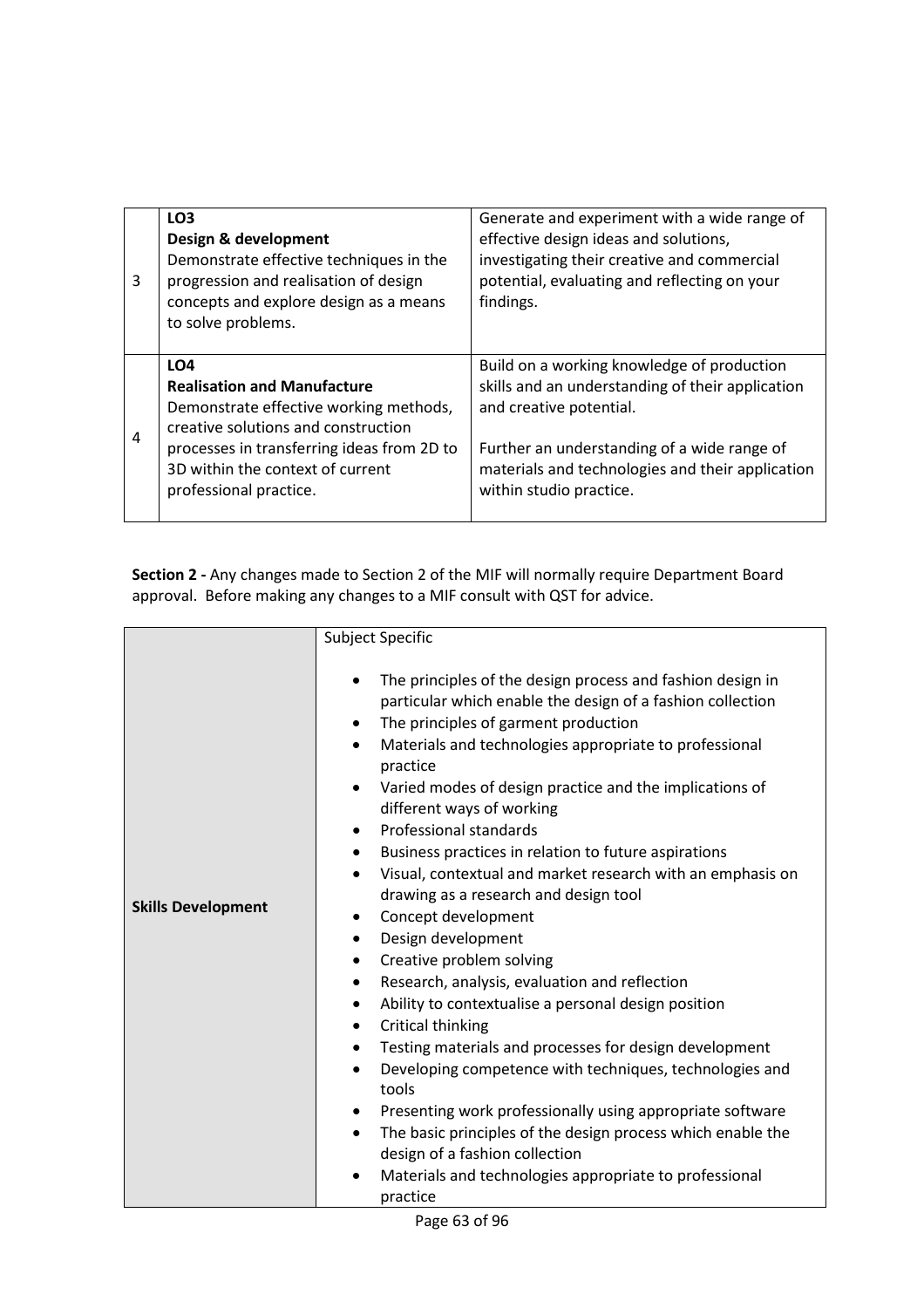|                            | The application of appropriate technologies, processes and<br>٠         |  |  |  |  |
|----------------------------|-------------------------------------------------------------------------|--|--|--|--|
|                            | materials                                                               |  |  |  |  |
|                            | Trend forecasting/futurology<br>٠                                       |  |  |  |  |
|                            | Translation of 2D ideas > 3D<br>$\bullet$                               |  |  |  |  |
|                            | The production of a garment with all attendant<br>$\bullet$             |  |  |  |  |
|                            | communication materials                                                 |  |  |  |  |
|                            | The principles of the design process and fashion design in<br>٠         |  |  |  |  |
|                            | particular which enable the design of a fashion collection<br>٠         |  |  |  |  |
|                            | The principles of garment production                                    |  |  |  |  |
|                            | Materials and technologies appropriate to professional                  |  |  |  |  |
|                            | practice                                                                |  |  |  |  |
|                            | Develop a personal design position                                      |  |  |  |  |
|                            |                                                                         |  |  |  |  |
|                            | Generic                                                                 |  |  |  |  |
|                            | Identify appropriate research methods to complete<br>$\bullet$          |  |  |  |  |
|                            | assignments effectively                                                 |  |  |  |  |
|                            | Conduct contextual and visual research                                  |  |  |  |  |
|                            | Develop concepts<br>٠                                                   |  |  |  |  |
|                            | Analyse and synthesise written and verbal material                      |  |  |  |  |
|                            | Produce visual, verbal and written communication including              |  |  |  |  |
|                            | professional level presentation skills                                  |  |  |  |  |
|                            | Use effective interpersonal and project management skills<br>٠          |  |  |  |  |
|                            | Understand what is meant by audience, market and market<br>٠            |  |  |  |  |
|                            | differentiation                                                         |  |  |  |  |
|                            | Manage your professional and personal development                       |  |  |  |  |
|                            | Self-evaluate                                                           |  |  |  |  |
|                            | Develop a cohesive argument                                             |  |  |  |  |
|                            | Develop critical judgement and self-reliance                            |  |  |  |  |
|                            | Typically students will create a variety of sketchbooks, 3D             |  |  |  |  |
|                            | manipulations, illustrations and digital presentations to form a final  |  |  |  |  |
|                            | portfolio or body of work. They will also produce final garment(s) from |  |  |  |  |
|                            | their own designs.                                                      |  |  |  |  |
| <b>Assessment Strategy</b> |                                                                         |  |  |  |  |
|                            | Formative feedback will be given at the end of each project and will    |  |  |  |  |
|                            | guide students' progress through the module.                            |  |  |  |  |
|                            | Summative assessment will take place at the end of the module when      |  |  |  |  |
|                            | the final body of work from all projects will be assessed.              |  |  |  |  |

| No | Assessment<br>Method | <b>Description of Assessment</b><br>Method | %  | <b>Learning Outcomes</b><br>Assessed |   |  |   |  | Compulsory or<br>Compensatable |               |
|----|----------------------|--------------------------------------------|----|--------------------------------------|---|--|---|--|--------------------------------|---------------|
|    |                      |                                            |    |                                      |   |  | 4 |  |                                |               |
|    | PO.                  | Portfolio of design work                   | 40 |                                      | χ |  |   |  |                                | Compensatable |
|    | PC.                  | <b>Garment realisation</b>                 | 40 |                                      | χ |  |   |  |                                | Compensatable |
|    | <b>PR</b>            | Presentation of design work                | 20 |                                      | v |  |   |  |                                | Compensatable |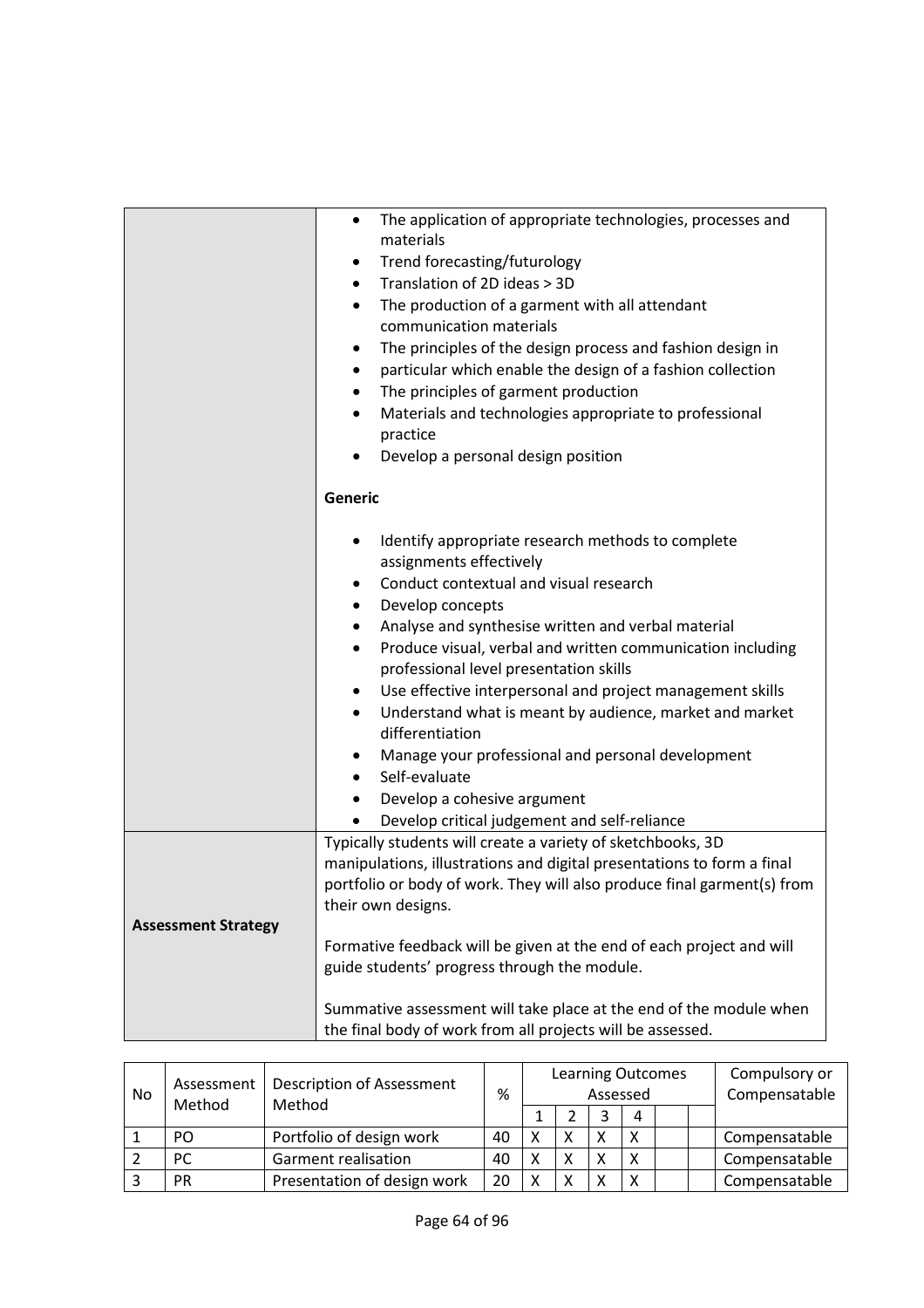|                                                   | and garments                                                            |  |           |  |      |                   |  |  |  |
|---------------------------------------------------|-------------------------------------------------------------------------|--|-----------|--|------|-------------------|--|--|--|
|                                                   |                                                                         |  |           |  |      |                   |  |  |  |
| *The following codes for assessment methods apply |                                                                         |  |           |  |      |                   |  |  |  |
|                                                   | (additional codes can be proposed through this process, if necessary):- |  |           |  |      |                   |  |  |  |
| AR                                                | Artefact                                                                |  | PC        |  |      | Practical         |  |  |  |
| CB.                                               | computer-based                                                          |  | РF        |  |      | Performance       |  |  |  |
| CS                                                | case study                                                              |  | PL        |  |      | placement         |  |  |  |
| DI                                                | dissertation or project                                                 |  | PO        |  |      | Portfolio         |  |  |  |
| EX.                                               | Exam                                                                    |  | PR.       |  |      | Presentation      |  |  |  |
| <b>GR</b>                                         | group report                                                            |  | <b>RE</b> |  |      | individual report |  |  |  |
| IΤ                                                | in-Module test                                                          |  | <b>OR</b> |  | Oral |                   |  |  |  |
| LR                                                | literature review                                                       |  | OТ        |  |      | Other             |  |  |  |
| ES.                                               | Essay                                                                   |  |           |  |      |                   |  |  |  |

### **Indicative list of Resources**

### **Research and design**

Dieffenbacher, Fiona (2013) *Fashion Thinking: Creative Approaches to the Design Process.* London, AVA Publishing

# **Textiles**

Baugh, Gail (2012) *The fashion designer's textile directory – The creative use of fabrics in design.*  Thames & Hudson

Black, Sandy (2006) *Fashioning fabrics – contemporary textiles in fashion.* Black Dog

Tellier-Loumagne, Francoise (2006) *The art of embroidery – Inspirational stitches, textures and surfaces.* Thames & Hudson

# **Trends**

McKelvey, Kathryn & Munslow, Janine (2008) *Fashion Forecasting.* John Wiley & Sons London

Scully, Kate and Johnston Cobb, Debra (2012) *Colour forecasting for fashion.* London, Laurence King

### **Magazines**

Zoom on fashion trends

We Ar – A fashion workbook for professionals

### **Innovation**

Bolton, Andrew (2002) *The supermodern wardrobe*. V&A publications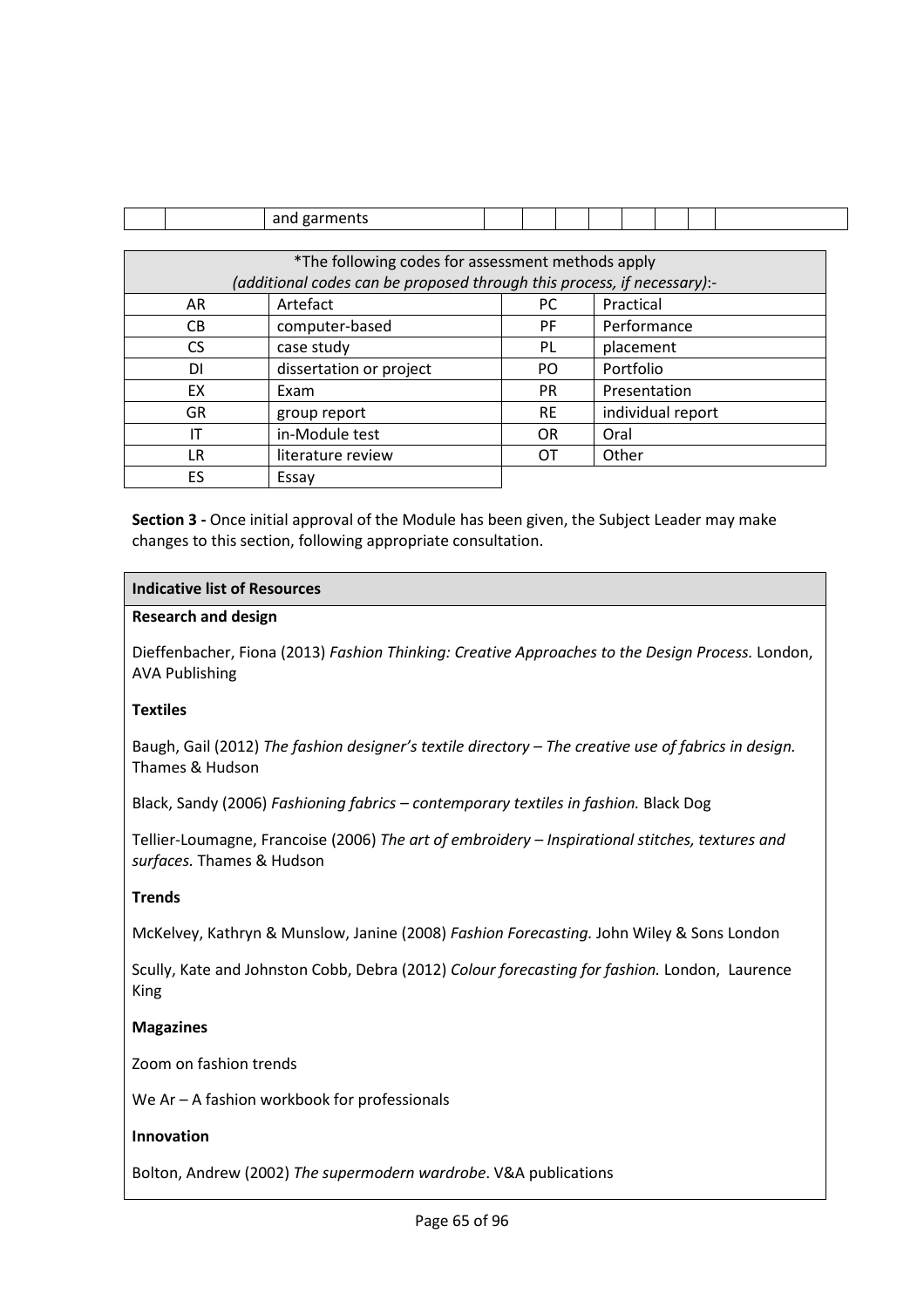Braddock, Sarah E. and O'Mahony, Marie (1998) *Techno textiles – Revolutionary fabrics for fashion and design.* Thames & Hudson

Braddock, Sarah E. and O'Mahony, Marie (2005) *Techno textiles 2 – Revolutionary fabrics for fashion and design.* Thames & Hudson

Ketterly, Sarah (2016) *Designing with smart textiles*. London, Bloomsbury

Lee, Suzanne (2005) *Fashioning the future – Tomorrow's wardrobe*. Thames & Hudson

McQuaid, Matilda (2005) *Extreme textiles – designing for high performance.* Princeton educational press

Openshaw, Jonathan (2015) *Postdigital artisans*. Frame

Quinn, Bradley (2012) *Fashion futures*. Merrell

[Van Godtsenhoven,](http://www.bloomsbury.com/uk/author/karen-van-godtsenhoven) Karen; [Arzalluz,](http://www.bloomsbury.com/uk/author/miren-arzalluz) Miren and [Debo,](http://www.bloomsbury.com/uk/author/kaat-debo) Kaat (2016) *Fashion game changers – reinventing the 20th century silhouette.* London, Bloomsbury

Wilcox, Claire (2003) *Radical fashion.* V & A publications

# **Graphics and portfolio**

Blanchard, Tamsin (2004) *Fashion & Graphics*. London, Laurence King Publishing

Faerm , Steven (2012) *Design your Fashion Portfolio*. A & C Black Visual Arts

Tallon, Kevin (2013) *Creative Fashion Design with Illustrator*. Batsford

# **Pattern cutting**

Beazley, Alison and Bond, Terry (2003) *Computer-aided pattern design and development.*  Blackwell

Joseph-Armstrong, Helen (2013) *Draping for apparel design.* London, Fairchild books

Nakamichi, Tomoko (2010) *Pattern Magic*. Bunka

Nakamichi, Tomoko (2011) *Pattern Magic 2.* Bunka

Nakamichi, Tomoko (2016) *Pattern Magic 3.* Bunka

### **Sewing**

Cole, Julie and Czachor, Sharon (2008) *Professional sewing techniques for designers*. Fairchild books

Di Lorenzo, Milva Fiorella (2010) *Tailoring techniques for fashion.* Fairchild books

Shaeffer, Clare B. (2007) *Couture Sewing Techniques*. The Taunton Press

Wolff, Colette (1996) *The Art of manipulating fabric*. K P Books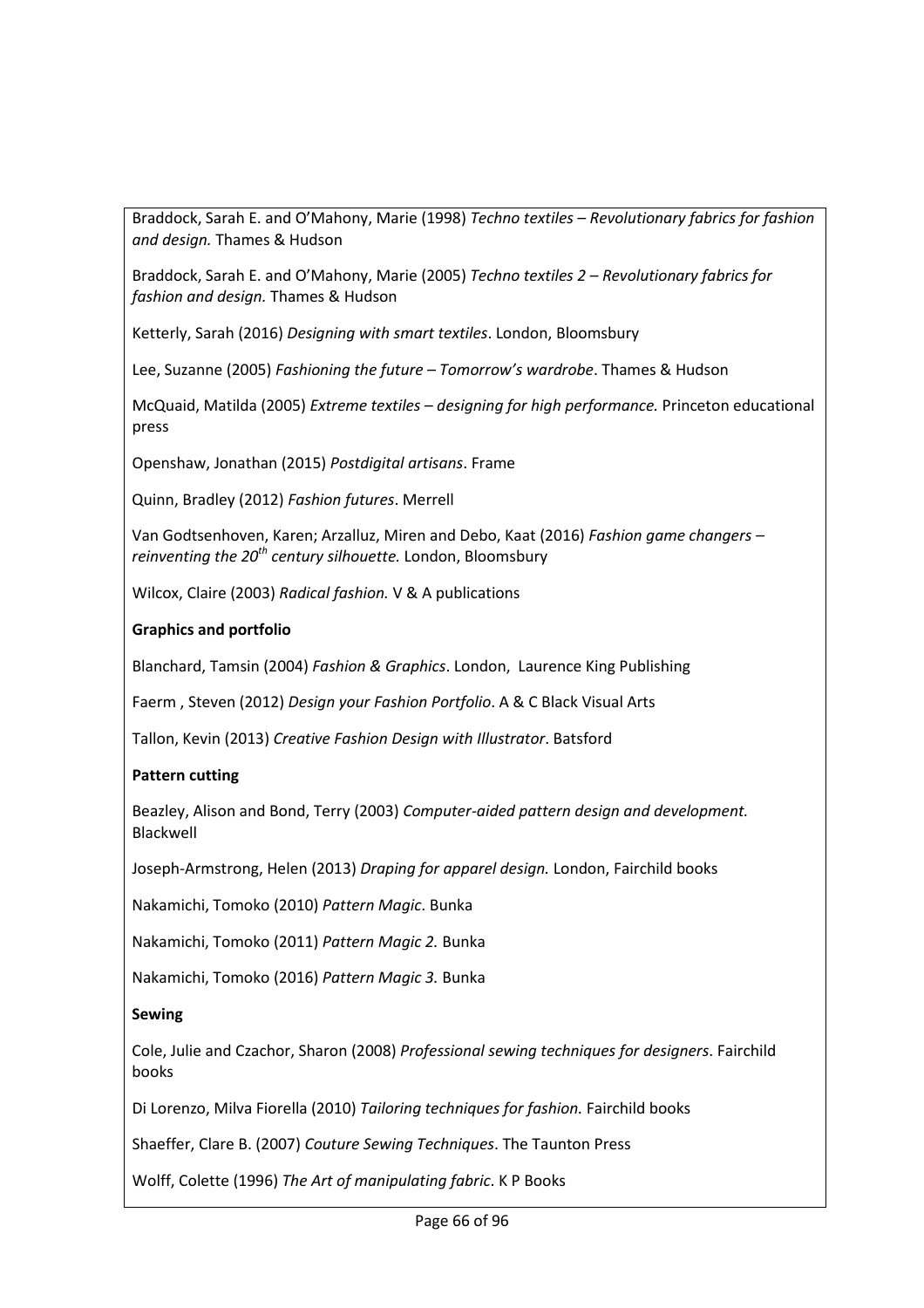| <b>Department</b>                         | <b>CSVPA</b>   |
|-------------------------------------------|----------------|
| Subject                                   | <b>FASHION</b> |
| <b>Version</b>                            | V <sub>1</sub> |
| Date of production of MIF<br>(dd/mm/yyyy) | 5/12/16        |

| <b>Named Awards</b> – Indicate below all Courses where this is a Compulsory or Option Module |                   |  |  |  |  |
|----------------------------------------------------------------------------------------------|-------------------|--|--|--|--|
| (*delete as appropriate)                                                                     |                   |  |  |  |  |
| <b>BA (Hons) Fashion</b>                                                                     | <b>Compulsory</b> |  |  |  |  |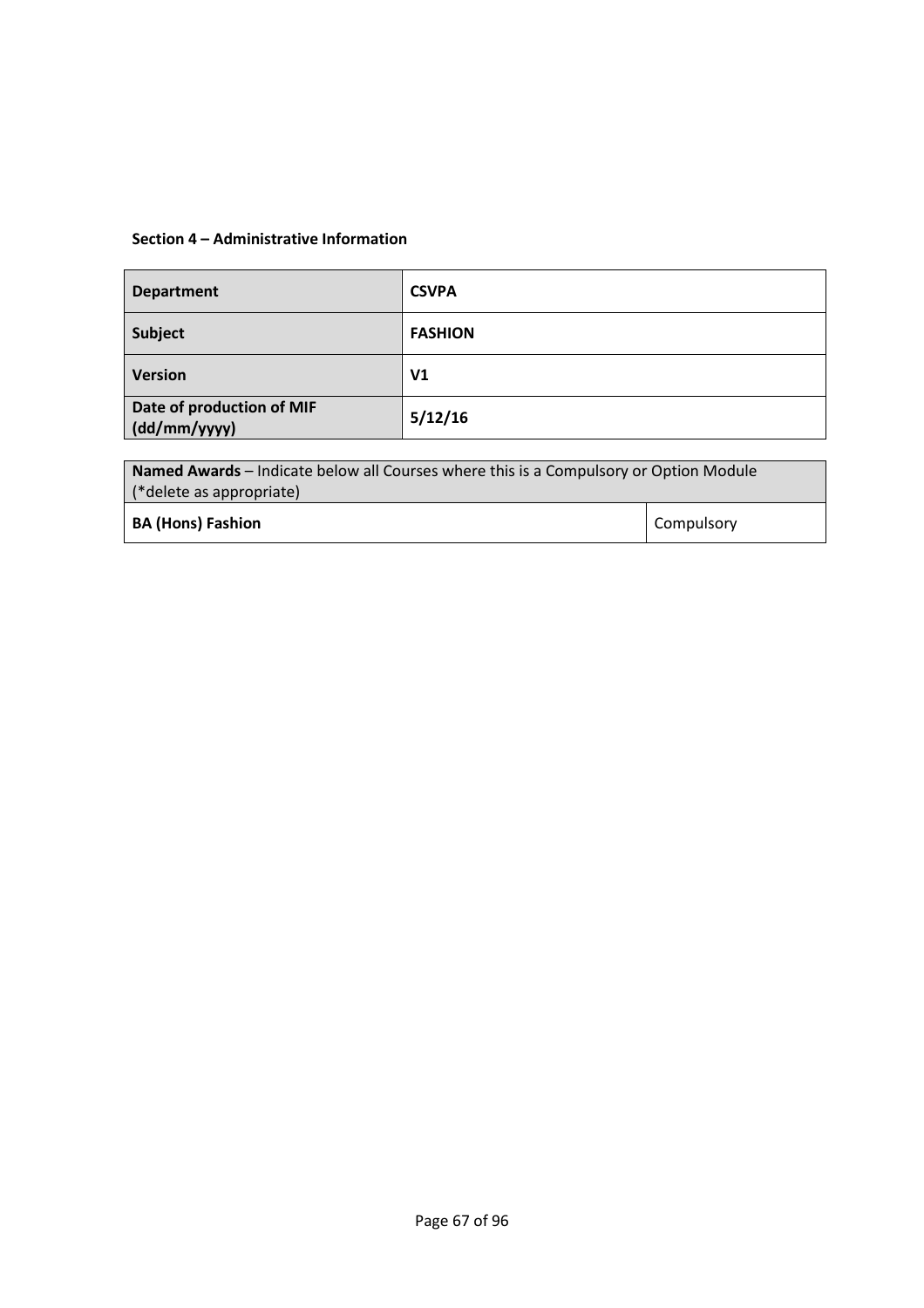THE MIF PROVIDES ESSENTIAL INFORMATION TO STUDENTS, COURSE TEAMS AND OTHERS ON A PARTICULAR MODULE.

| Level 5, semester 2                                                                                                                                                                                                                                                                                                                                                                                                                                                                                                                                                                                                                                                                                                              |
|----------------------------------------------------------------------------------------------------------------------------------------------------------------------------------------------------------------------------------------------------------------------------------------------------------------------------------------------------------------------------------------------------------------------------------------------------------------------------------------------------------------------------------------------------------------------------------------------------------------------------------------------------------------------------------------------------------------------------------|
|                                                                                                                                                                                                                                                                                                                                                                                                                                                                                                                                                                                                                                                                                                                                  |
| Dr Michelle Jones                                                                                                                                                                                                                                                                                                                                                                                                                                                                                                                                                                                                                                                                                                                |
| Cambridge                                                                                                                                                                                                                                                                                                                                                                                                                                                                                                                                                                                                                                                                                                                        |
| 36 hours lectures and tutorials<br>164 hours independent study                                                                                                                                                                                                                                                                                                                                                                                                                                                                                                                                                                                                                                                                   |
| Building on 'Fashion in Context' (CF405), this module further<br>investigates the historical, social, cultural, ethical and global<br>contexts in which contemporary practice occurs. It introduces<br>theoretical perspectives in order to develop the ability to<br>discuss your own and others' practice within a contextual,<br>critical and academic framework.<br>Drawing on art and design history and theory, cultural, social<br>and media studies, lectures introduce theoretical approaches<br>to practice. In addition, seminars provide a range of<br>opportunities to explore theoretical texts germane to practice.<br>Workshops covering research methodologies will introduce a<br>range of methods of enquiry. |
|                                                                                                                                                                                                                                                                                                                                                                                                                                                                                                                                                                                                                                                                                                                                  |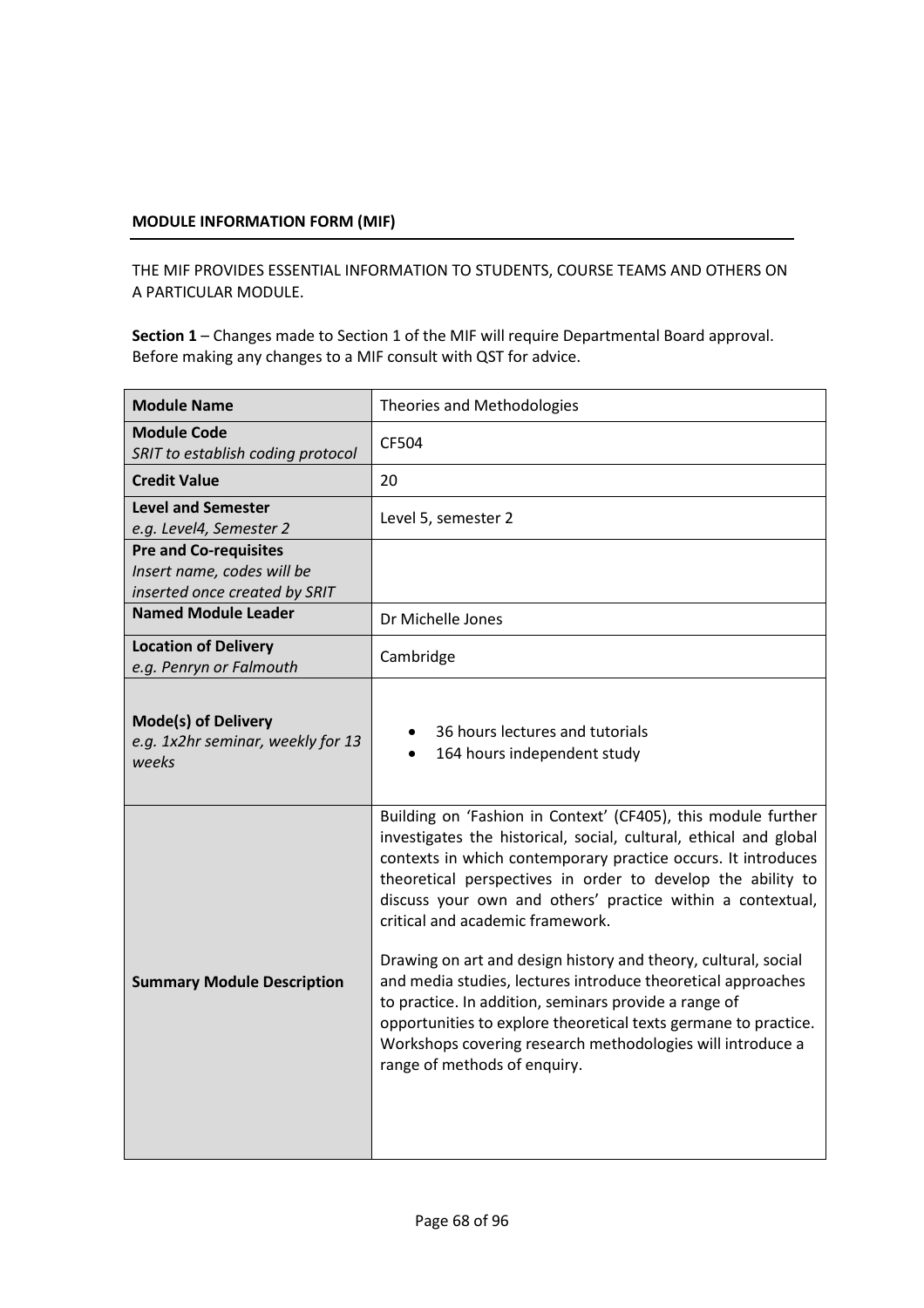|                      | To analyse the interplay of historical, social, cultural and global<br>contexts that shape practice.      |
|----------------------|-----------------------------------------------------------------------------------------------------------|
| Aims<br>Maximum of 3 | To apply and evaluate research skills for the development and<br>contextualization of practice.           |
|                      | To make informed use of a range of communication skills<br>adopting an enquiring and reflective approach. |

|              | <b>Learning Outcomes</b>                                                                                                                                                                                                                                                                      |                                                                                                                                                                                                                                                                                                                                                                                                                          |
|--------------|-----------------------------------------------------------------------------------------------------------------------------------------------------------------------------------------------------------------------------------------------------------------------------------------------|--------------------------------------------------------------------------------------------------------------------------------------------------------------------------------------------------------------------------------------------------------------------------------------------------------------------------------------------------------------------------------------------------------------------------|
| LO           | Learning Outcome                                                                                                                                                                                                                                                                              | Assessment Criteria<br>[Assessment Criteria detailed against the<br>learning outcome can be tailored to the<br>requirements of individual modules]                                                                                                                                                                                                                                                                       |
| $\mathbf{1}$ | LO <sub>1</sub><br><b>Research</b><br>Collate and curate a wide variety of<br>sources providing visual, contextual and<br>theoretical research to enable speculative<br>enquiry, critical analysis and further<br>understanding of fashion in a global,<br>contemporary context.              | Identify relevant academic, visual, archival and<br>primary research sources as appropriate, for use<br>in a range of written texts.                                                                                                                                                                                                                                                                                     |
| 5            | LO <sub>5</sub><br>Presentation<br>Demonstrate effective communication,<br>creatively and professionally, whether in<br>visual, oral or written form. Methods of<br>presentation are appropriate to the<br>audience and the purpose of the work.                                              | Present work by making use of appropriate<br>scholarly apparatus: writing and referencing in<br>academic style, including the use of accurate<br>spelling,<br>punctuation<br>and<br>appropriate<br>evaluating<br>from<br>vocabulary;<br>quotations<br>scholarly texts and referencing precisely in<br>Harvard style.<br>Evidence work with correctly captioned images<br>and provide a correctly formatted bibliography. |
| 6            | LO <sub>6</sub><br>Self-management<br>Demonstrate transferrable and<br>employability skills, including the ability to<br>work independently, set goals and<br>respond to change. Ability to<br>communicate effectively and deploy<br>critical self-analysis within a professional<br>context. | Submit work on time to the agreed brief<br>deadlines, demonstrating a good understanding<br>of the project requirements.<br>Demonstrate a positive and organised outlook<br>with effective project management.<br>Identify achievable goals, plan steps to meet<br>them, set and review milestones.                                                                                                                      |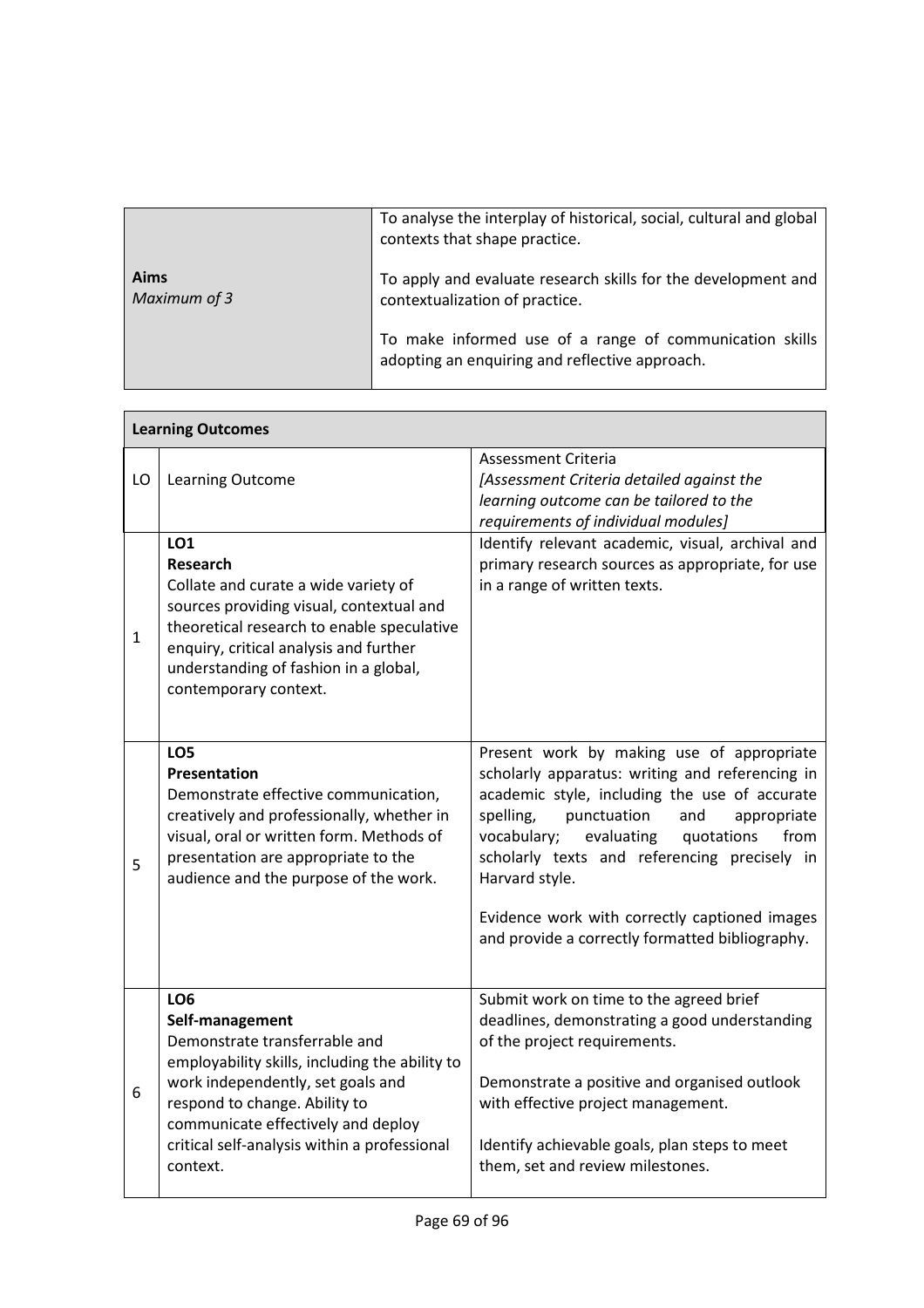|   | LO <sub>8</sub>                                                                                                                                                                                                                                                                                                                                | Independently form critical<br>opinions<br>and                                                                                                                                                                                                 |
|---|------------------------------------------------------------------------------------------------------------------------------------------------------------------------------------------------------------------------------------------------------------------------------------------------------------------------------------------------|------------------------------------------------------------------------------------------------------------------------------------------------------------------------------------------------------------------------------------------------|
| 8 | <b>Evaluation and critical engagement</b><br>Ability to form independent, perceptive<br>judgements and articulate well-reasoned<br>arguments. Focused critical analysis is<br>used effectively to evaluate and<br>synthesise a range of information and<br>develop a course of action. Able to accept<br>and respond to constructive feedback. | articulate<br>effectively<br>arguments<br>and<br>appropriately.<br>Respond in an effective and reflective manner<br>to feedback. Formulate independent decisions<br>reasoned responses<br>critical<br>the<br>to<br>and<br>judgement of others. |

|                            | <b>Subject Specific</b>                                                                                                                                                                                                                                                                                                                                                                                                                                         |
|----------------------------|-----------------------------------------------------------------------------------------------------------------------------------------------------------------------------------------------------------------------------------------------------------------------------------------------------------------------------------------------------------------------------------------------------------------------------------------------------------------|
| <b>Skills Development</b>  | Engagement with history and theory of design practice.<br>Application of contextual research<br>through<br>analysis,<br>reflection.<br>evaluation and<br>Application of appropriate methodological approaches within<br>the academic analysis of practice.<br>Presentation of work using appropriate academic conventions.                                                                                                                                      |
|                            | <b>Generic</b><br>Analysis and synthesis of written, visual and verbal texts and<br>resources.<br>Developed written, visual and verbal communications.<br>Good studentship demonstrated<br>through<br>attendance,<br>$\bullet$<br>engagement and academic integrity.                                                                                                                                                                                            |
| <b>Assessment Strategy</b> | The assignment provides you with an opportunity to demonstrate your<br>level of knowledge and understanding of relevant histories, theories,<br>debates and contexts. You need to present this information clearly and<br>appropriately, with supporting research and references.<br>Learning Outcomes are assessed against the criteria. Formative<br>assessment will take place in the module. There will be 1 summative<br>assessment point for this module. |

| - No | Assessment | Description of Assessment | % | Learning Outcomes | Compulsory or |
|------|------------|---------------------------|---|-------------------|---------------|
|------|------------|---------------------------|---|-------------------|---------------|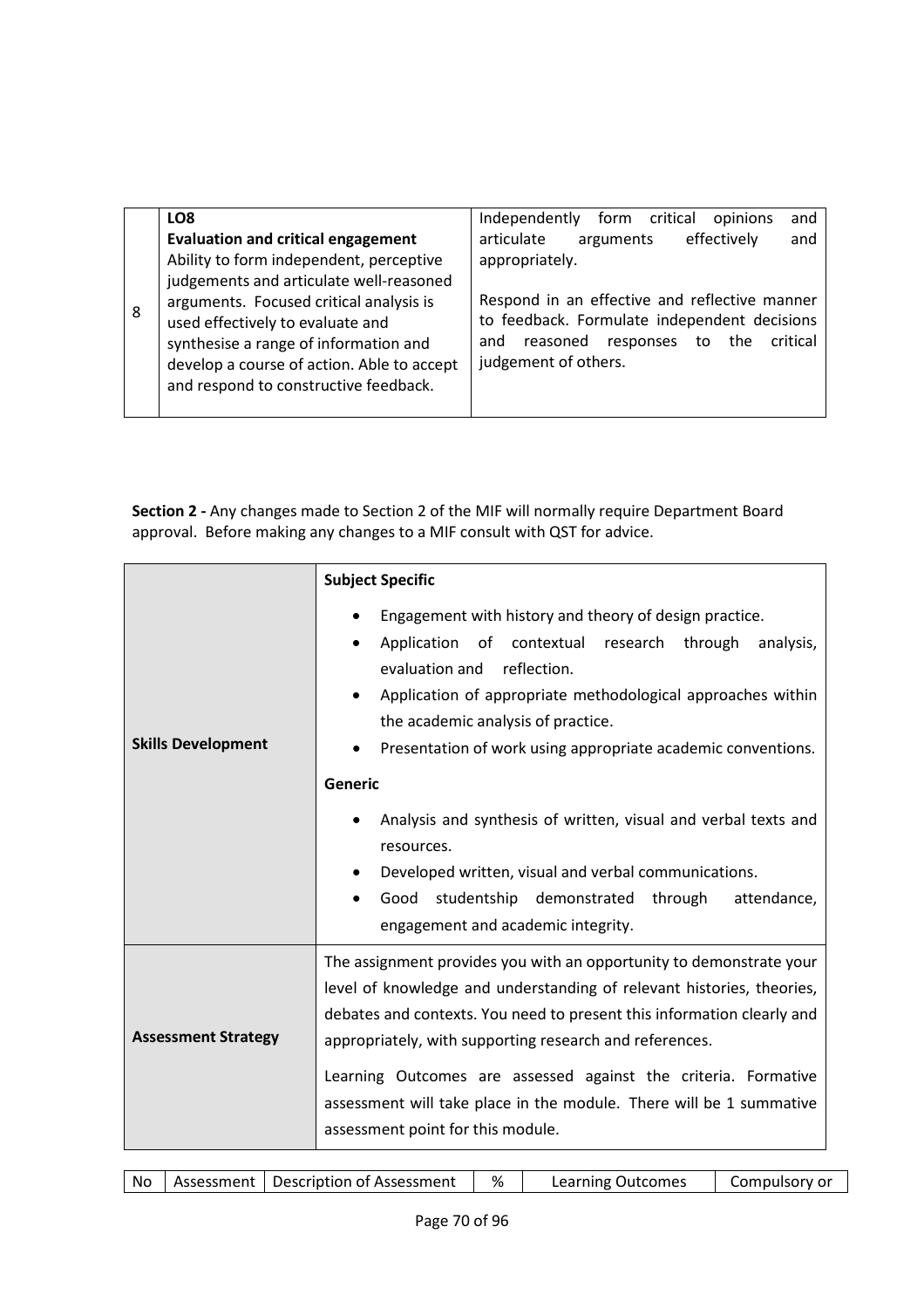| Method | Method |     |              |         | Assessed |                           |  | Compensatable |
|--------|--------|-----|--------------|---------|----------|---------------------------|--|---------------|
|        |        |     |              | -<br>ــ |          | Ω<br>o                    |  |               |
| ES     | Essav  | 100 | $\mathbf{v}$ |         |          | $\mathbf{v}$<br>$\lambda$ |  | Compulsory    |

| *The following codes for assessment methods apply<br>(additional codes can be proposed through this process, if necessary):- |                         |           |                   |  |  |  |  |
|------------------------------------------------------------------------------------------------------------------------------|-------------------------|-----------|-------------------|--|--|--|--|
| AR                                                                                                                           | Artefact                | PC.       | Practical         |  |  |  |  |
| CВ                                                                                                                           | computer-based          | PF.       | Performance       |  |  |  |  |
| CS.                                                                                                                          | case study              | PL        | placement         |  |  |  |  |
| DΙ                                                                                                                           | dissertation or project | PO.       | Portfolio         |  |  |  |  |
| EX                                                                                                                           | Exam                    | <b>PR</b> | Presentation      |  |  |  |  |
| GR                                                                                                                           | group report            | <b>RE</b> | individual report |  |  |  |  |
| ΙT                                                                                                                           | in-Module test          | <b>OR</b> | Oral              |  |  |  |  |
| LR                                                                                                                           | literature review       | OТ        | Other             |  |  |  |  |
| ES                                                                                                                           | Essay                   |           |                   |  |  |  |  |

### **Indicative list of Resources**

Adamson, Glenn (2007) *Thinking Through Craft. Oxford,* Berg.

Bartlett, Djurdja, Shaun Cole and Agnès Rocamora (eds.) (2013*) Fashion Media: Past and Present.* London, Bloomsbury Academic.

Boydell, Christine and Mary Schoeser (eds.) (2002) *Disentangling Textiles: Techniques for the Study of Designed Objects.* London, Middlesex University Press.

Bruzzi, Stella (ed.) (2013) *Fashion Cultures Revisited: Theories, Explorations and Analysis*. London, Routledge.

Clark, Judith and Haye, Amy de la (2014) *Exhibiting Fashion: Before and After 1971*. New Haven & London, Yale University Press.

Crane, Dianne (2000) *Fashion and its Social Agendas: Class, Gender and Identity in Clothing.* London, Chicago University Press.

Entwistle, Joanne and Wissinger, Elizabeth (eds.) (2012) *Fashioning Models: Image, Text and Industry*. London, Berg Publishers.

Evans, Caroline (2007) *Fashion at the Edge: Spectacle, Modernity and Deathliness*. Yale University Press.

Fletcher, Kate and Tham, Mathilda (eds.) (2015) *Routledge Handbook of Sustainability and Fashion*. London, Routledge.

Geczy, Adam and Karaminas, Vicki (2015) F*ashion's Double: Representations of Fashion in Painting, Photography and Film*. Bloomsbury Academic.

Griffiths, I. & White, N. (2000) *The Fashion Business: Theory, Practice, Image*. London, Berg.

Jenss, Heike (ed.) (2016) *Fashion Studies: Research Methods, Sites and Practices.* London,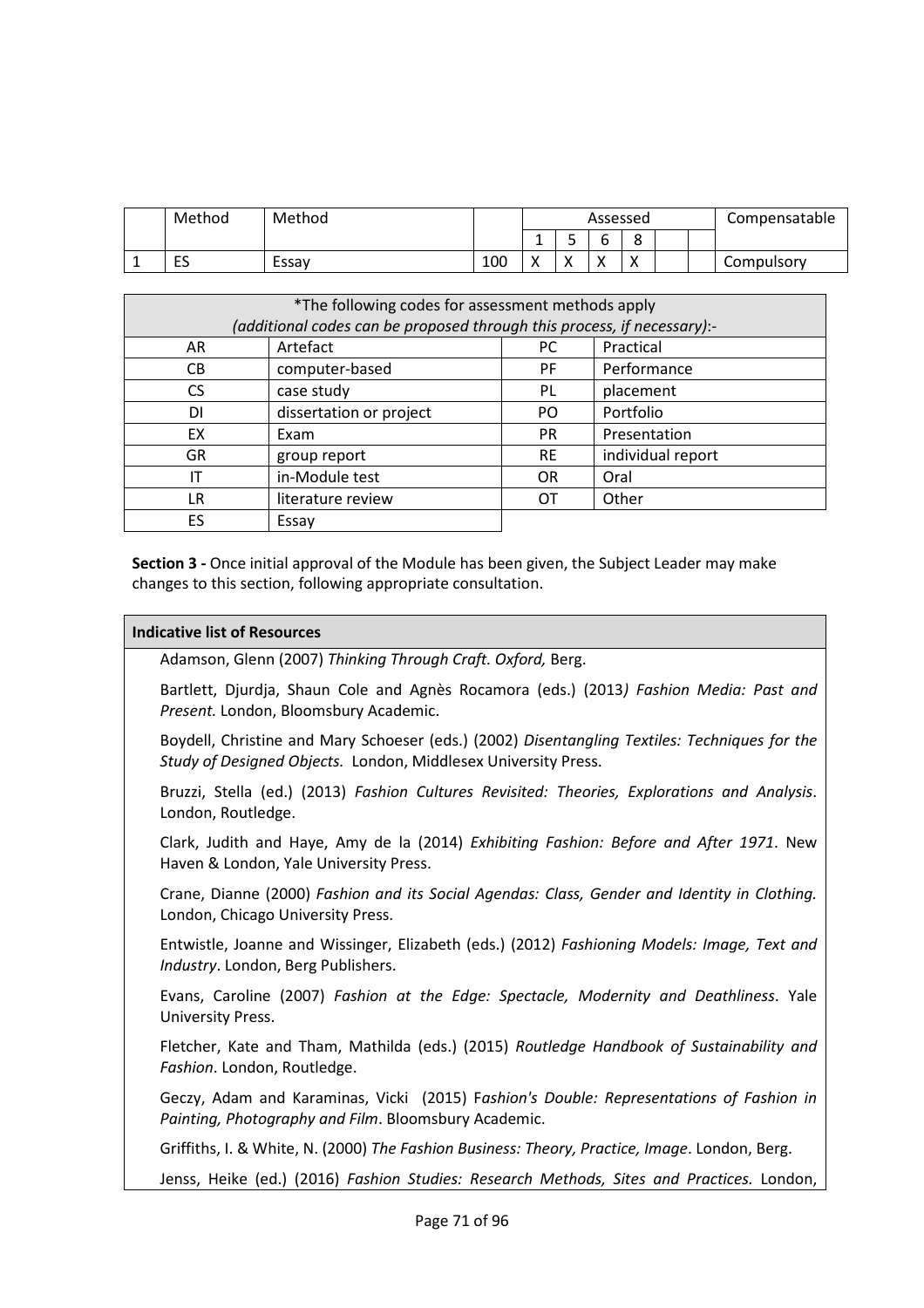Bloomsbury Academic.

Kaiser, S. (2011) *Fashion and Cultural Studies*. Berg Publishers.

Kawamura, Y. (2011) *Doing Research in Fashion and Dress*. Oxford, Berg Publishers.

McNeil, Peter and Miller, Sandra (2014) *Fashion Writing and Criticism: History, Theory, Practice*. London, Bloomsbury Academic.

McRobbie, A. (1998) *British Fashion Design: Rag Trade or Image Industry*? London, Routledge

Mirzoeff, N. (2002) The Visual Culture Reader (2<sup>nd</sup> Edition) London, Routledge.

Pink, Sarah (2013) *Doing Visual Ethnography*. Sage Publications Ltd.

Rocamora, Agnes (ed.) (2015) *Thinking Through Fashion*. London, Berg

Rose, Gillian (2013) *Visual Methodologies*. Sage Publications Ltd.

Shinkle, Eugenie (2008) *Fashion as Photograph: Viewing and Reviewing Images of Fashion.* London, I.B. Tauris.

Taylor, Lou (2004) *Establishing Dress History.* Manchester, Manchester University Press

# **Academic Journals:**

*Fashion Theory: The Journal of Dress, Body & Culture* (Berg ),

*Costume: The Journal of the British Costume Society* (Maney),

*Fashion Practice: The Journal of Design, Creative Process & the Fashion Industry* (Berg).

*The Journal of Modern Craft* (Berg)

*Textile: The Journal of Cloth & Culture,* (Berg)

| <b>Department</b>                         | <b>CSVPA</b>   |
|-------------------------------------------|----------------|
| Subject                                   | <b>FASHION</b> |
| <b>Version</b>                            | V <sub>1</sub> |
| Date of production of MIF<br>(dd/mm/yyyy) | 5/12/16        |

| <b>Named Awards</b> – Indicate below all Courses where this is a Compulsory or Option Module |            |
|----------------------------------------------------------------------------------------------|------------|
| (*delete as appropriate)                                                                     |            |
| <b>BA (Hons) Fashion</b>                                                                     | Compulsory |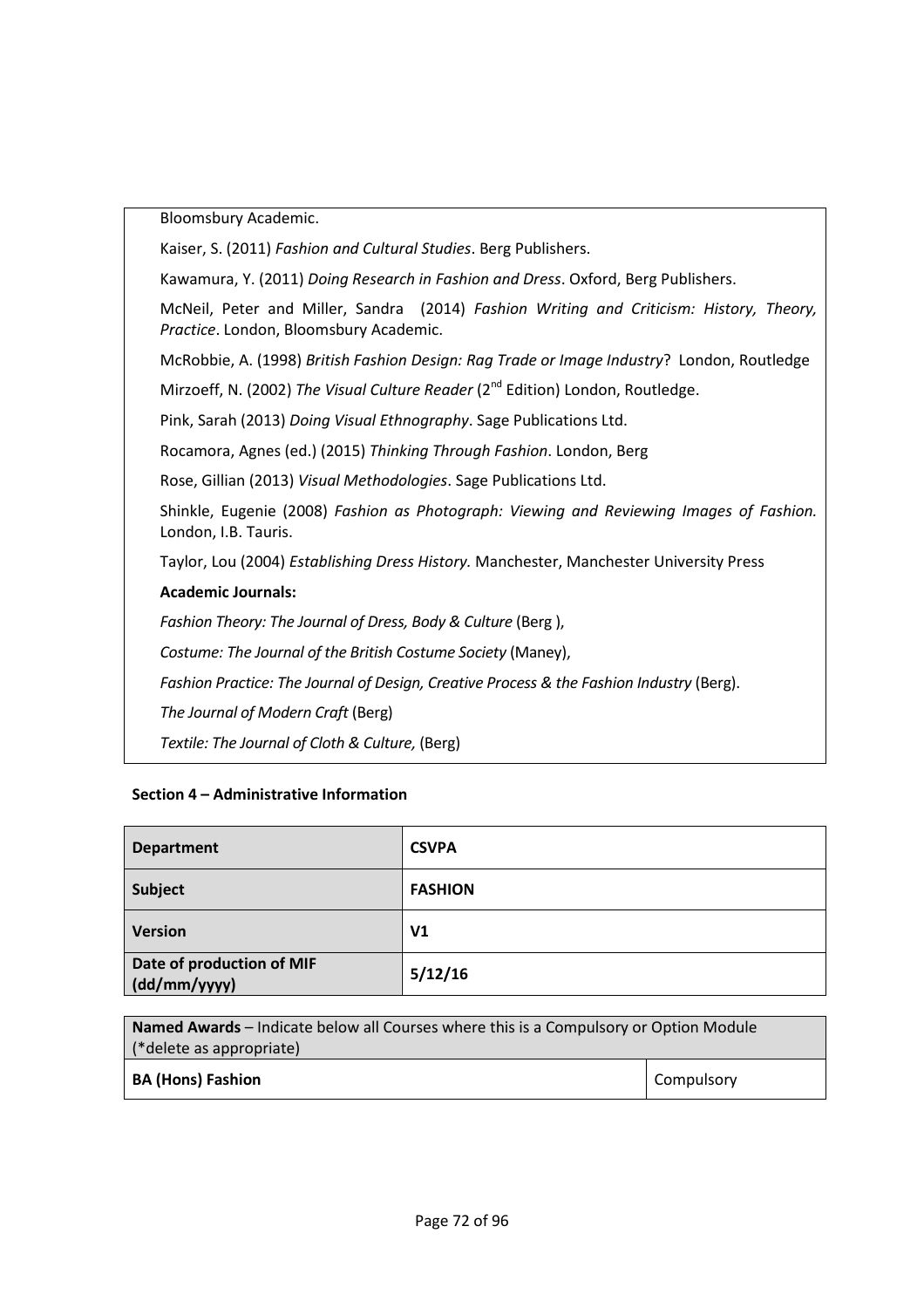THE MIF PROVIDES ESSENTIAL INFORMATION TO STUDENTS, COURSE TEAMS AND OTHERS ON A PARTICULAR MODULE.

| <b>Module Name</b>                                                                          | <b>Collection Preparation</b>                                                                                                                                                                                                                                                                                                                                                                                                                                                                                                                                                                                                                                                                                                                                                                                                                                                                                                                                                                                                       |
|---------------------------------------------------------------------------------------------|-------------------------------------------------------------------------------------------------------------------------------------------------------------------------------------------------------------------------------------------------------------------------------------------------------------------------------------------------------------------------------------------------------------------------------------------------------------------------------------------------------------------------------------------------------------------------------------------------------------------------------------------------------------------------------------------------------------------------------------------------------------------------------------------------------------------------------------------------------------------------------------------------------------------------------------------------------------------------------------------------------------------------------------|
| <b>Module Code</b><br>SRIT to establish coding protocol                                     | CF601                                                                                                                                                                                                                                                                                                                                                                                                                                                                                                                                                                                                                                                                                                                                                                                                                                                                                                                                                                                                                               |
| <b>Credit Value</b>                                                                         | 40                                                                                                                                                                                                                                                                                                                                                                                                                                                                                                                                                                                                                                                                                                                                                                                                                                                                                                                                                                                                                                  |
| <b>Level and Semester</b><br>e.g. Level4, Semester 2                                        | Level 6, semester 1                                                                                                                                                                                                                                                                                                                                                                                                                                                                                                                                                                                                                                                                                                                                                                                                                                                                                                                                                                                                                 |
| <b>Pre and Co-requisites</b><br>Insert name, codes will be<br>inserted once created by SRIT |                                                                                                                                                                                                                                                                                                                                                                                                                                                                                                                                                                                                                                                                                                                                                                                                                                                                                                                                                                                                                                     |
| <b>Named Module Leader</b>                                                                  | <b>Teerabul Songvich</b>                                                                                                                                                                                                                                                                                                                                                                                                                                                                                                                                                                                                                                                                                                                                                                                                                                                                                                                                                                                                            |
| <b>Location of Delivery</b><br>e.g. Penryn or Falmouth                                      | Cambridge                                                                                                                                                                                                                                                                                                                                                                                                                                                                                                                                                                                                                                                                                                                                                                                                                                                                                                                                                                                                                           |
| <b>Mode(s) of Delivery</b><br>e.g. 1x2hr seminar, weekly for 13<br>weeks                    | 84 hours tutorials<br>105 hours practical classes and workshops<br>63 hours supervised time in studio<br>148 hours independent study                                                                                                                                                                                                                                                                                                                                                                                                                                                                                                                                                                                                                                                                                                                                                                                                                                                                                                |
| <b>Summary Module Description</b>                                                           | This is start of your final major project, the creation of a<br>fashion collection that is the culmination of all you have<br>learned on this undergraduate degree. This module will cover<br>the main design stages of your collection, including concept<br>development, design development and pattern cutting and<br>experimental toiles. Students will also consider trend<br>forecasting, range planning and fabric and trim sourcing.<br>The module typically begins with experimental short projects<br>to stimulate a critical, imaginative and individual approach to<br>fashion design, followed by extensive research and design<br>development of the final major project: the final collection.<br>Following acceptance of the outline concept by your tutors,<br>you will work on design development. At design review, a line-<br>up of design drawings will be presented to your tutors and<br>peers. Once approved, patterns and toiles will then be<br>developed, alongside fabric sourcing, colours and surface |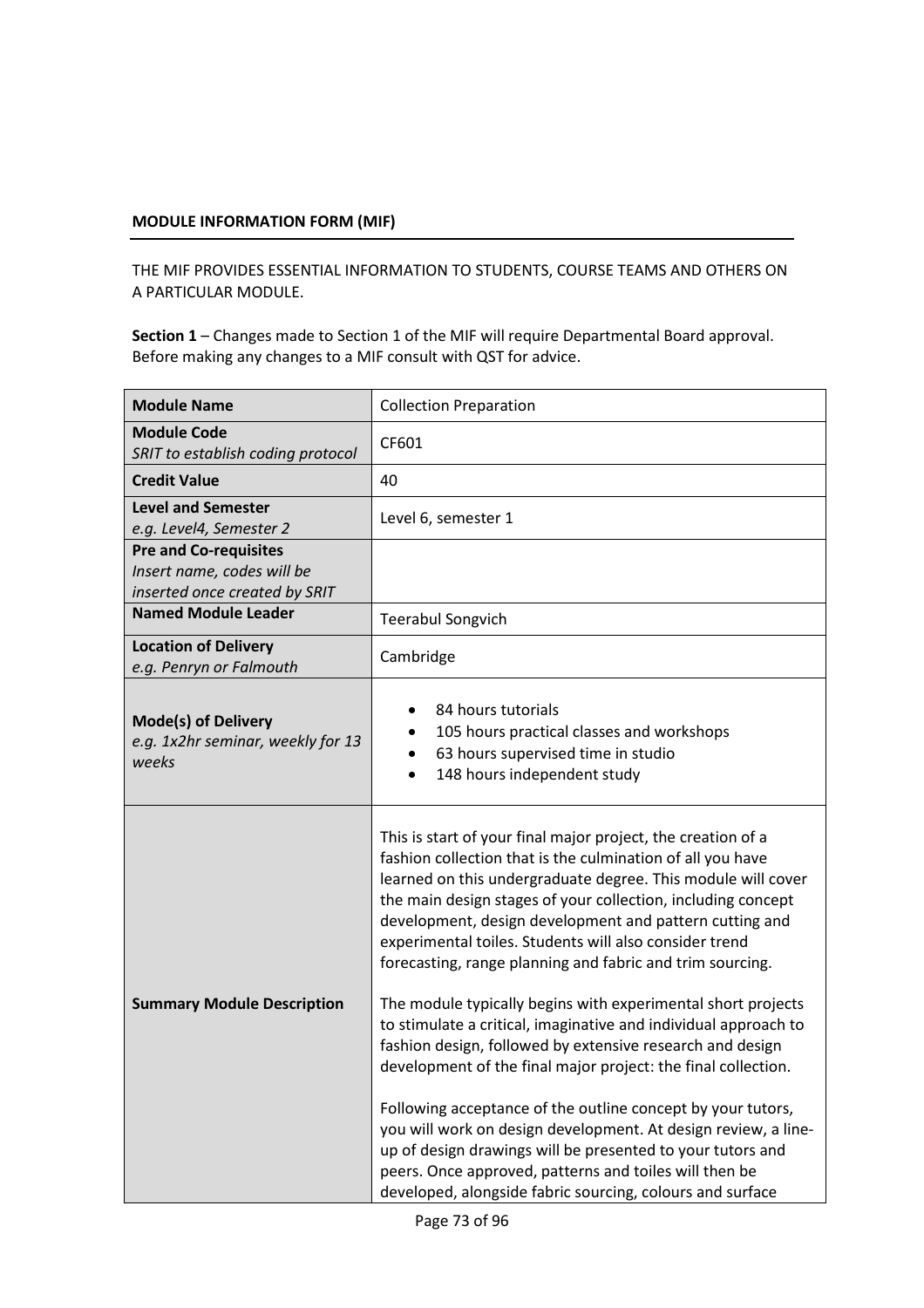|                             | decoration samples.<br>Towards the end of the module, you will present a more<br>detailed line-up along with experimental toiles, technical<br>drawings, samples and fabric choices which will be indicative<br>of your core collection, designs and visuals. Students will<br>evidence market analysis and demonstrate an awareness of<br>the collection's place in the contemporary fashion market.                                                                                                                                                                                                                                                                                                                                                                                                      |
|-----------------------------|------------------------------------------------------------------------------------------------------------------------------------------------------------------------------------------------------------------------------------------------------------------------------------------------------------------------------------------------------------------------------------------------------------------------------------------------------------------------------------------------------------------------------------------------------------------------------------------------------------------------------------------------------------------------------------------------------------------------------------------------------------------------------------------------------------|
|                             | In addition to the presentation of the outline concept, design<br>review, and on-going supervision, you will be required to<br>attend tutorials in which you will report on the progress of<br>your project to supervisory staff.                                                                                                                                                                                                                                                                                                                                                                                                                                                                                                                                                                          |
|                             | You will record the developmental progress of your collection<br>in visual, written and other forms, capturing the technical<br>development and evolution of the project.                                                                                                                                                                                                                                                                                                                                                                                                                                                                                                                                                                                                                                  |
| <b>Aims</b><br>Maximum of 3 | To enable students to explore in-depth processes from<br>research and design development through to prototype<br>presentation, demonstrating confidence in their own design<br>practise. Using the collection as an articulation of their<br>personal interests, strengths and future career considerations,<br>whilst at the same time placing it within the contemporary<br>fashion market.<br>Students will demonstrate and advance their pattern cutting,<br>technical and designs skills in transferring 2D design work into<br>3D toiles, creating developmental prototypes from detailed<br>drawings.<br>Students will operate with a mature and reflective attitude,<br>mirroring current (or demonstrating future) industry practice,<br>studio working patterns and appropriate time management. |
|                             |                                                                                                                                                                                                                                                                                                                                                                                                                                                                                                                                                                                                                                                                                                                                                                                                            |

| <b>Learning Outcomes</b> |                  |                                           |  |  |
|--------------------------|------------------|-------------------------------------------|--|--|
|                          |                  | <b>Assessment Criteria</b>                |  |  |
|                          | Learning Outcome | [Assessment Criteria detailed against the |  |  |
|                          |                  | learning outcome can be tailored to the   |  |  |
|                          |                  | requirements of individual modules]       |  |  |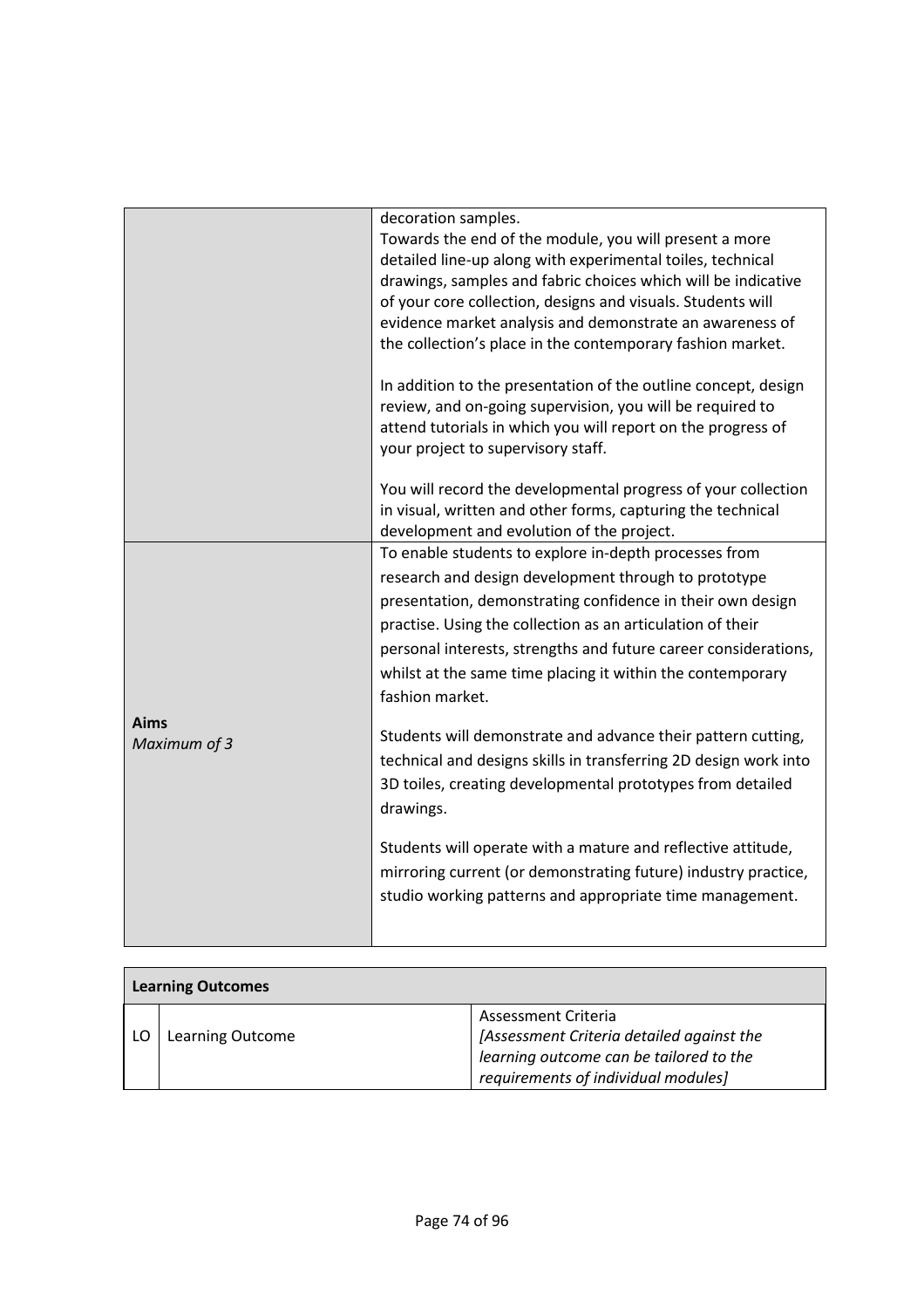| $\mathbf{1}$   | LO1<br>Research<br>Collate and curate a wide variety of<br>sources providing visual, contextual and<br>theoretical research to enable speculative<br>enquiry, critical analysis and further<br>understanding of fashion in a global,<br>contemporary context.               | Produce wide ranging, creative visual research,<br>which reflects critical evaluation and is<br>effectively applied to inform project work.<br>Demonstrate extensive knowledge and<br>understanding of contemporary fashion markets<br>and audiences. |
|----------------|-----------------------------------------------------------------------------------------------------------------------------------------------------------------------------------------------------------------------------------------------------------------------------|-------------------------------------------------------------------------------------------------------------------------------------------------------------------------------------------------------------------------------------------------------|
| $\overline{2}$ | LO <sub>2</sub><br>Concept<br>Analyse and synthesise curated materials<br>to generate concepts and key themes to<br>enable effective design investigation. Use<br>innovative thinking to inform and<br>underpin project development,<br>communicating concepts effectively. | Explore in depth and critically analyse research<br>materials, generating innovative ideas and<br>workable concepts that support, sustain and<br>inspire original design development.                                                                 |
| 3              | LO <sub>3</sub><br>Design & development<br>Demonstrate effective techniques in the<br>progression and realisation of design<br>concepts and explore design as a means<br>to solve problems.                                                                                 | Generate and experiment with a range of<br>innovative design ideas and solutions,<br>investigating their creative and commercial<br>potential, evaluating and critically reflecting on<br>your findings.                                              |
| 7              | LO7<br><b>Professional Context</b><br>Understanding and knowledge of<br>contemporary fashion markets and<br>current industry practice. Ability to<br>position oneself as a designer or<br>practitioner in a viable professional<br>context.                                 | Personal strengths as a designer are clearly and<br>appropriately identified.<br>Work produced is placed within a wider<br>contemporary fashion context and knowledge<br>of professional practice is evident.                                         |

|                           | Subject Specific                                                                                                                      |
|---------------------------|---------------------------------------------------------------------------------------------------------------------------------------|
|                           | The principles of the design process and fashion design in<br>$\bullet$<br>particular which enable the design of a fashion collection |
| <b>Skills Development</b> | The principles of garment production                                                                                                  |
|                           | Materials and technologies appropriate to professional<br>$\bullet$<br>practice                                                       |
|                           | Varied modes of design practice and the implications of<br>$\bullet$<br>different ways of working                                     |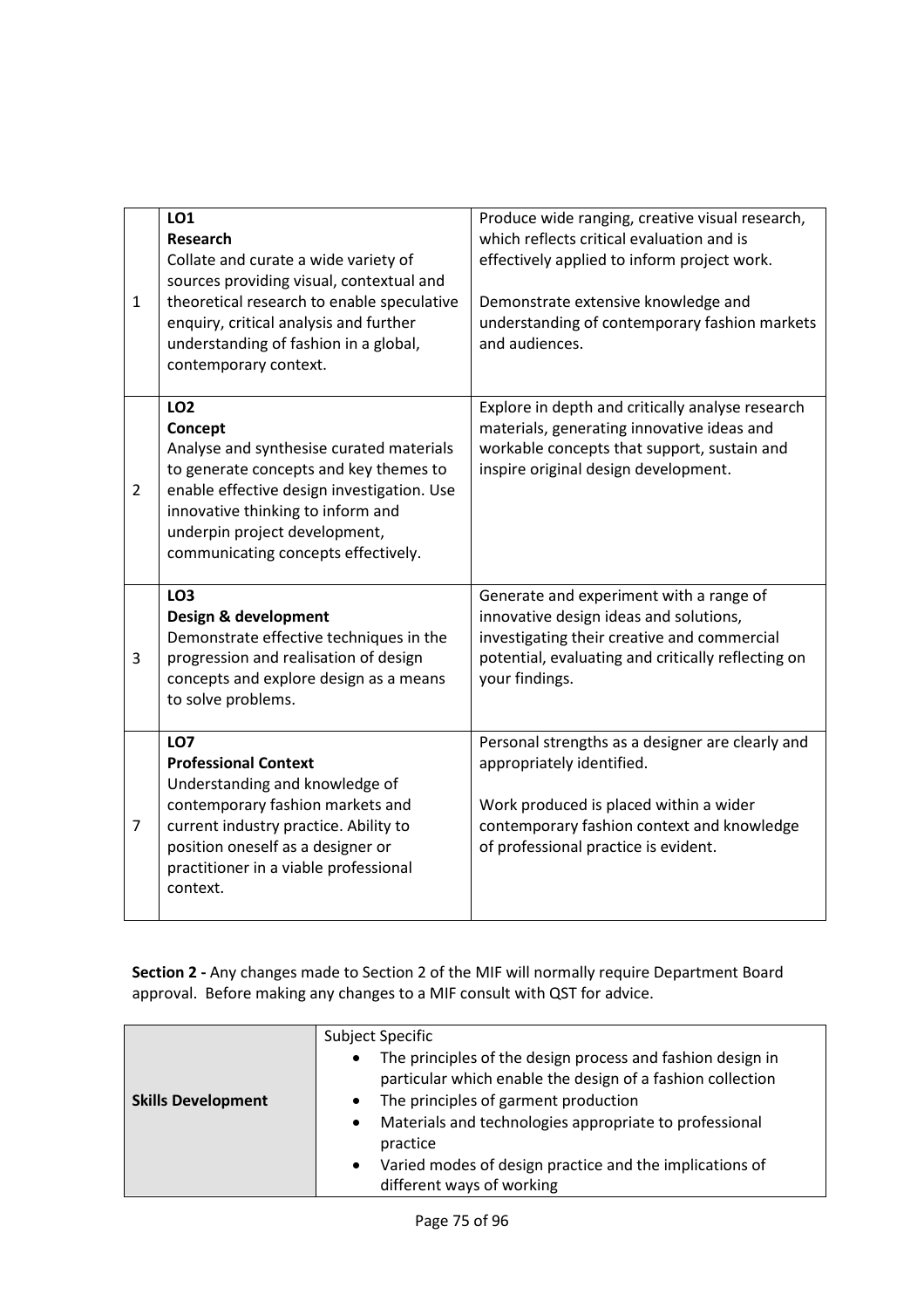| Professional standards<br>Business practices in relation to future aspirations<br>Visual, contextual and market research with an emphasis on<br>$\bullet$<br>drawing as a research and design tool<br>Concept development<br>٠<br>Design development<br>$\bullet$<br>Creative problem solving<br>٠<br>Research, analysis, evaluation and reflection<br>٠<br>Ability to contextualise a personal design position<br>$\bullet$<br>Critical thinking<br>$\bullet$<br>Testing materials and processes for design development<br>$\bullet$<br>Developing competence with techniques, technologies and<br>$\bullet$<br>tools<br>Presenting work professionally using appropriate software<br>The basic principles of the design process which enable the<br>$\bullet$<br>design of a fashion collection<br>Materials and technologies appropriate to professional<br>٠<br>practice<br>The application of appropriate technologies, processes and<br>٠<br>materials |
|--------------------------------------------------------------------------------------------------------------------------------------------------------------------------------------------------------------------------------------------------------------------------------------------------------------------------------------------------------------------------------------------------------------------------------------------------------------------------------------------------------------------------------------------------------------------------------------------------------------------------------------------------------------------------------------------------------------------------------------------------------------------------------------------------------------------------------------------------------------------------------------------------------------------------------------------------------------|
| Trend forecasting/futurology<br>٠                                                                                                                                                                                                                                                                                                                                                                                                                                                                                                                                                                                                                                                                                                                                                                                                                                                                                                                            |
| Translation of 2D ideas > 3D<br>$\bullet$                                                                                                                                                                                                                                                                                                                                                                                                                                                                                                                                                                                                                                                                                                                                                                                                                                                                                                                    |
| The production of a garment with all attendant<br>$\bullet$<br>communication materials                                                                                                                                                                                                                                                                                                                                                                                                                                                                                                                                                                                                                                                                                                                                                                                                                                                                       |
| The principles of the design process and fashion design in<br>$\bullet$                                                                                                                                                                                                                                                                                                                                                                                                                                                                                                                                                                                                                                                                                                                                                                                                                                                                                      |
| particular which enable the design of a fashion collection<br>$\bullet$<br>The principles of garment production<br>$\bullet$                                                                                                                                                                                                                                                                                                                                                                                                                                                                                                                                                                                                                                                                                                                                                                                                                                 |
| Materials and technologies appropriate to professional<br>$\bullet$                                                                                                                                                                                                                                                                                                                                                                                                                                                                                                                                                                                                                                                                                                                                                                                                                                                                                          |
| practice                                                                                                                                                                                                                                                                                                                                                                                                                                                                                                                                                                                                                                                                                                                                                                                                                                                                                                                                                     |
| Develop a personal design position<br>٠                                                                                                                                                                                                                                                                                                                                                                                                                                                                                                                                                                                                                                                                                                                                                                                                                                                                                                                      |
| Effectively meeting the requirements of a given fashion                                                                                                                                                                                                                                                                                                                                                                                                                                                                                                                                                                                                                                                                                                                                                                                                                                                                                                      |
| market sector                                                                                                                                                                                                                                                                                                                                                                                                                                                                                                                                                                                                                                                                                                                                                                                                                                                                                                                                                |
| <b>Generic</b>                                                                                                                                                                                                                                                                                                                                                                                                                                                                                                                                                                                                                                                                                                                                                                                                                                                                                                                                               |
| Identify appropriate research methods to complete<br>assignments effectively                                                                                                                                                                                                                                                                                                                                                                                                                                                                                                                                                                                                                                                                                                                                                                                                                                                                                 |
| Conduct contextual and visual research<br>٠                                                                                                                                                                                                                                                                                                                                                                                                                                                                                                                                                                                                                                                                                                                                                                                                                                                                                                                  |
| Develop concepts<br>$\bullet$                                                                                                                                                                                                                                                                                                                                                                                                                                                                                                                                                                                                                                                                                                                                                                                                                                                                                                                                |
| Analyse and synthesise written and verbal material<br>$\bullet$                                                                                                                                                                                                                                                                                                                                                                                                                                                                                                                                                                                                                                                                                                                                                                                                                                                                                              |
| Produce visual, verbal and written communication including<br>$\bullet$<br>professional level presentation skills                                                                                                                                                                                                                                                                                                                                                                                                                                                                                                                                                                                                                                                                                                                                                                                                                                            |
| Use effective interpersonal and project management skills<br>٠                                                                                                                                                                                                                                                                                                                                                                                                                                                                                                                                                                                                                                                                                                                                                                                                                                                                                               |
| Understand what is meant by audience, market and market<br>$\bullet$                                                                                                                                                                                                                                                                                                                                                                                                                                                                                                                                                                                                                                                                                                                                                                                                                                                                                         |
| differentiation                                                                                                                                                                                                                                                                                                                                                                                                                                                                                                                                                                                                                                                                                                                                                                                                                                                                                                                                              |
| Manage your professional and personal development                                                                                                                                                                                                                                                                                                                                                                                                                                                                                                                                                                                                                                                                                                                                                                                                                                                                                                            |
| Self-evaluate                                                                                                                                                                                                                                                                                                                                                                                                                                                                                                                                                                                                                                                                                                                                                                                                                                                                                                                                                |
| Develop a cohesive argument                                                                                                                                                                                                                                                                                                                                                                                                                                                                                                                                                                                                                                                                                                                                                                                                                                                                                                                                  |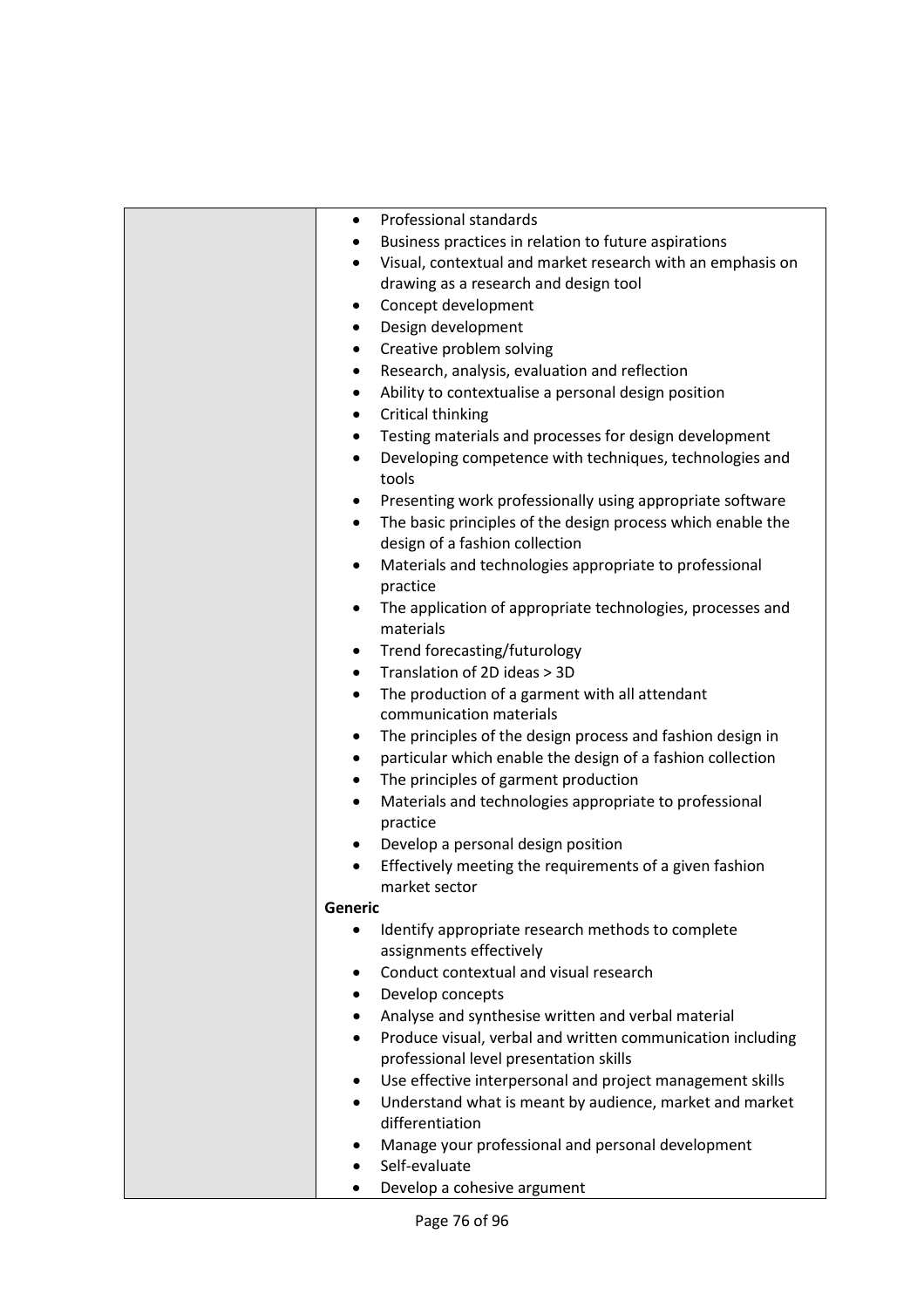|                            | Develop critical judgement and self-reliance<br>$\bullet$                                                                                                                                                                                                                                                                         |  |
|----------------------------|-----------------------------------------------------------------------------------------------------------------------------------------------------------------------------------------------------------------------------------------------------------------------------------------------------------------------------------|--|
| <b>Assessment Strategy</b> | Typically students will create a variety of sketchbooks, toiles, 3D<br>manipulations, samples, illustrations and digital presentations to form<br>a body of work that will inform the subsequent module; CF603.<br>Formative feedback will be given at regular intervals and will guide<br>students' progress through the module. |  |
|                            | Summative assessment will take place at the end of the module when<br>the final body of work from all projects will be assessed.                                                                                                                                                                                                  |  |

| No. | Assessment | <b>Description of Assessment</b><br>Method |    |   | <b>Learning Outcomes</b> | Assessed |   |  | Compulsory or<br>Compensatable |
|-----|------------|--------------------------------------------|----|---|--------------------------|----------|---|--|--------------------------------|
|     | Method     |                                            |    |   |                          |          |   |  |                                |
|     | PO.        | Portfolio of research, design              | 40 | X | X                        | X        | X |  | Compensatable                  |
|     |            | and development                            |    |   |                          |          |   |  |                                |
|     | <b>PC</b>  | Toile realisation and                      | 40 | X | X                        | X        | X |  | Compensatable                  |
|     |            | experimentation                            |    |   |                          |          |   |  |                                |
| 3   | <b>PR</b>  | Presentation of portfolio and              | 20 | X | X                        | X        | X |  | Compensatable                  |
|     |            | practical work                             |    |   |                          |          |   |  |                                |

| *The following codes for assessment methods apply                       |                         |           |                   |  |
|-------------------------------------------------------------------------|-------------------------|-----------|-------------------|--|
| (additional codes can be proposed through this process, if necessary):- |                         |           |                   |  |
| AR                                                                      | Artefact                | PC.       | Practical         |  |
| CВ                                                                      | computer-based          | <b>PF</b> | Performance       |  |
| CS.                                                                     | case study              | PL        | placement         |  |
| DI                                                                      | dissertation or project | PO.       | Portfolio         |  |
| EX                                                                      | Exam                    | <b>PR</b> | Presentation      |  |
| <b>GR</b>                                                               | group report            | <b>RE</b> | individual report |  |
| ΙT                                                                      | in-Module test          | <b>OR</b> | Oral              |  |
| LR                                                                      | literature review       | OΤ        | Other             |  |
| FS                                                                      | Essay                   |           |                   |  |

## **Indicative list of Resources**

## **Research and design**

Atkinson , Mark (2012) *How to Create Your Final Collection: A Fashion Student's Handbook,* Laurence King

Dieffenbacher , Fiona (2013) *Fashion Thinking: Creative Approaches to the Design Process*, AVA Publishing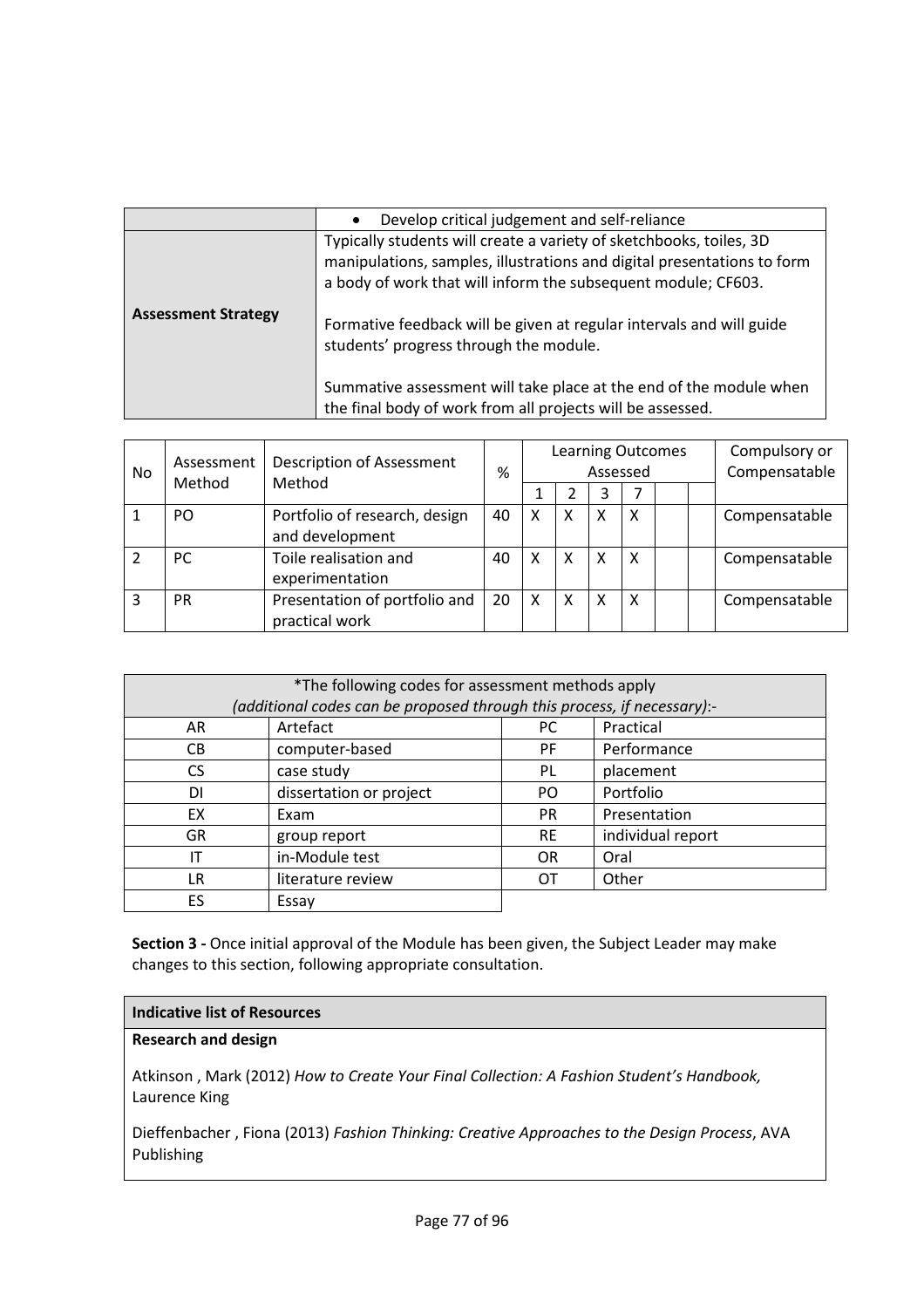Leach, Robert (2012) *The fashion resource book – Research for design.* Thames & Hudson

Renfrew, Elinor and Renfrew, Colin (2016) *Developing a Fashion Collection.* London, Fairchild Books

Sims, Luckett and Gunn (2012) *Vintage menswear – A collection from the vintage showroom.*  London, Laurence King

## **Trends**

McKelvey, Kathryn & Munslow, Janine (2008) *Fashion Forecasting.* John Wiley & Sons London

Scully, Kate and Johnston Cobb, Debra (2012) *Colour forecasting for fashion.* London, Laurence King

## **Magazines**

Zoom on fashion trends

We Ar – A fashion workbook for professionals

## **Pattern cutting**

Amaden-Crawford, Connie (2012) *The art of fashion draping*. London, Fairchild books

Assembil books (2013) *How patterns work - The fundamental principles of pattern making and sewing in fashion design*. Assembil books

Beazley, Alison and Bond, Terry (2003) *Computer-aided pattern design and development.* Blackwell

Cole, Julia (2016) *Patternmaking with stretch knit fabrics.* London, Fairchild books

Joseph-Armstrong, Helen (2013) *Draping for apparel design.* Fairchild books

Kershaw, Gareth (2013) *Pattern cutting for menswear.* Laurence King

Nakamichi, Tomoko (2010) *Pattern Magic.* Bunka

Nakamichi, Tomoko (2011) *Pattern Magic 2.* Bunka

Nakamichi, Tomoko (2016) *Pattern Magic 3.* Bunka

#### **Sewing**

Cole, Julie and Czachor, Sharon (2008) *Professional sewing techniques for designers.* London, Fairchild books

Czachor, Sharon (2016) *Sewing with knits and stretch fabrics.* London, Fairchild books

Di Lorenzo, Milva Fiorella (2010) *Tailoring techniques for fashion.* London, Fairchild books

Shaeffer, Clare B. (2007) *Couture Sewing Techniques.* The Taunton Press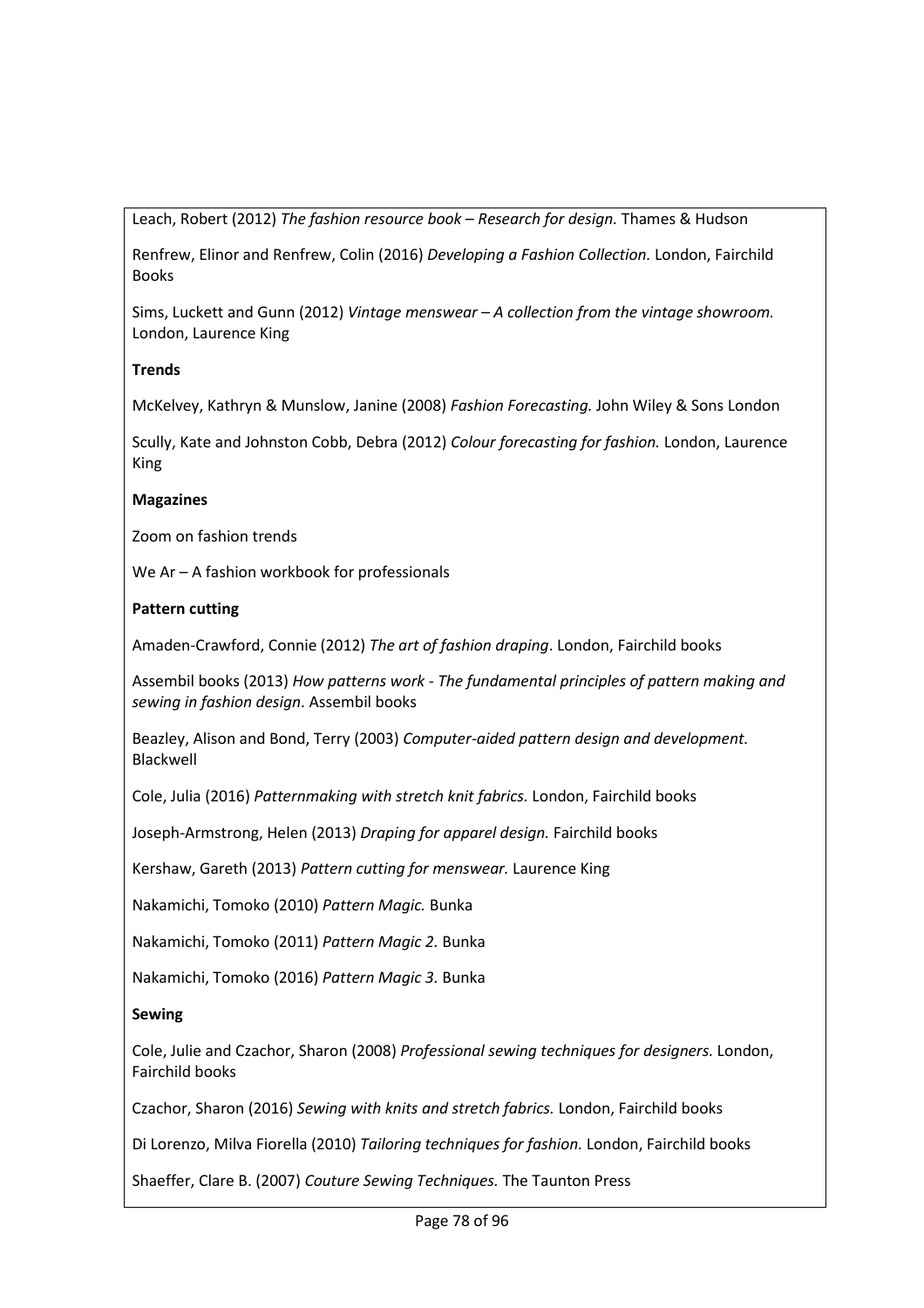Wolff, Colette (1996) *The Art of manipulating fabric,* K P Books

## **Section 4 – Administrative Information**

| <b>Department</b>                         | <b>CSVPA</b>   |
|-------------------------------------------|----------------|
| Subject                                   | <b>FASHION</b> |
| <b>Version</b>                            | V <sub>1</sub> |
| Date of production of MIF<br>(dd/mm/yyyy) | 5/12/16        |

| <b>Named Awards</b> – Indicate below all Courses where this is a Compulsory or Option Module |            |  |
|----------------------------------------------------------------------------------------------|------------|--|
| (*delete as appropriate)                                                                     |            |  |
| <b>BA (Hons) Fashion</b>                                                                     | Compulsory |  |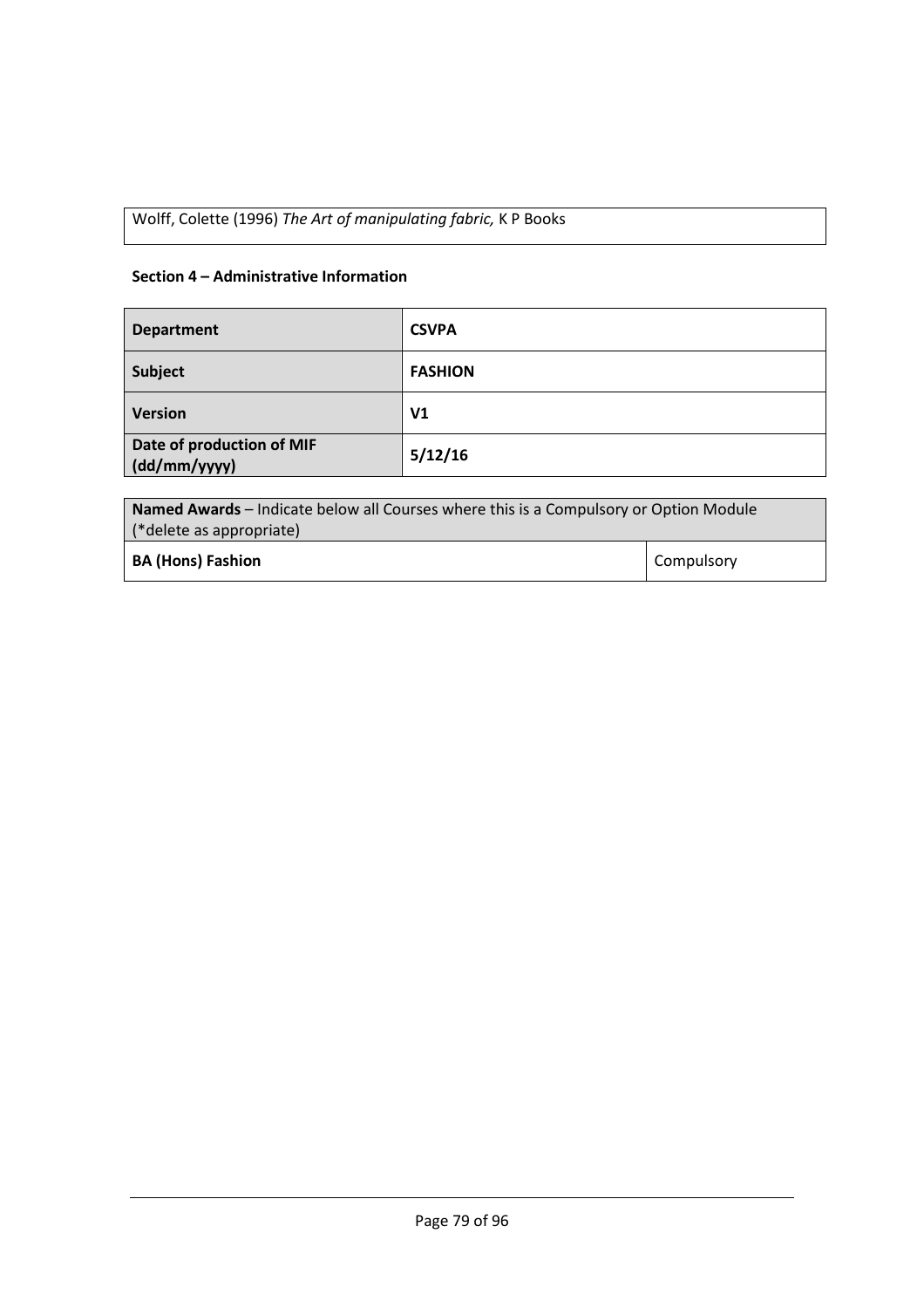THE MIF PROVIDES ESSENTIAL INFORMATION TO STUDENTS, COURSE TEAMS AND OTHERS ON A PARTICULAR MODULE.

| <b>Module Name</b>                                                                          | Dissertation                                                                                                                                                                                                                                                                                                                                                                                                                                                                                                                                                                                                                                                                                                                     |
|---------------------------------------------------------------------------------------------|----------------------------------------------------------------------------------------------------------------------------------------------------------------------------------------------------------------------------------------------------------------------------------------------------------------------------------------------------------------------------------------------------------------------------------------------------------------------------------------------------------------------------------------------------------------------------------------------------------------------------------------------------------------------------------------------------------------------------------|
| <b>Module Code</b><br>SRIT to establish coding protocol                                     | CF602                                                                                                                                                                                                                                                                                                                                                                                                                                                                                                                                                                                                                                                                                                                            |
| <b>Credit Value</b>                                                                         | 20                                                                                                                                                                                                                                                                                                                                                                                                                                                                                                                                                                                                                                                                                                                               |
| <b>Level and Semester</b><br>e.g. Level4, Semester 2                                        | Level 6, semester 1                                                                                                                                                                                                                                                                                                                                                                                                                                                                                                                                                                                                                                                                                                              |
| <b>Pre and Co-requisites</b><br>Insert name, codes will be<br>inserted once created by SRIT |                                                                                                                                                                                                                                                                                                                                                                                                                                                                                                                                                                                                                                                                                                                                  |
| <b>Named Module Leader</b>                                                                  | Dr Michelle Jones                                                                                                                                                                                                                                                                                                                                                                                                                                                                                                                                                                                                                                                                                                                |
| <b>Location of Delivery</b><br>e.g. Penryn or Falmouth                                      | Cambridge                                                                                                                                                                                                                                                                                                                                                                                                                                                                                                                                                                                                                                                                                                                        |
| <b>Mode(s) of Delivery</b><br>e.g. 1x2hr seminar, weekly for 13<br>weeks                    | 72 hours lectures and tutorials<br>128 hours independent study                                                                                                                                                                                                                                                                                                                                                                                                                                                                                                                                                                                                                                                                   |
| <b>Summary Module Description</b>                                                           | In this module you complete a dissertation. This requires you<br>to work independently; to consolidate, exercise and deploy<br>knowledge and skills acquired in CF404 'Fashion Context' and<br>CF504 'Fashion Theories and Methodologies'.<br>You will focus in depth on a specific and discrete topic in a<br>given field; to develop and sustain a thesis, within a guiding<br>theoretical framework.<br>You will discuss ideas with your supervisor to determine the<br>specific subject and development of the research topic.<br>Through individual and / or group tutorials you determine the<br>nature, form, breadth and depth of your independent study.<br>You will then draft and produce a substantial body of work. |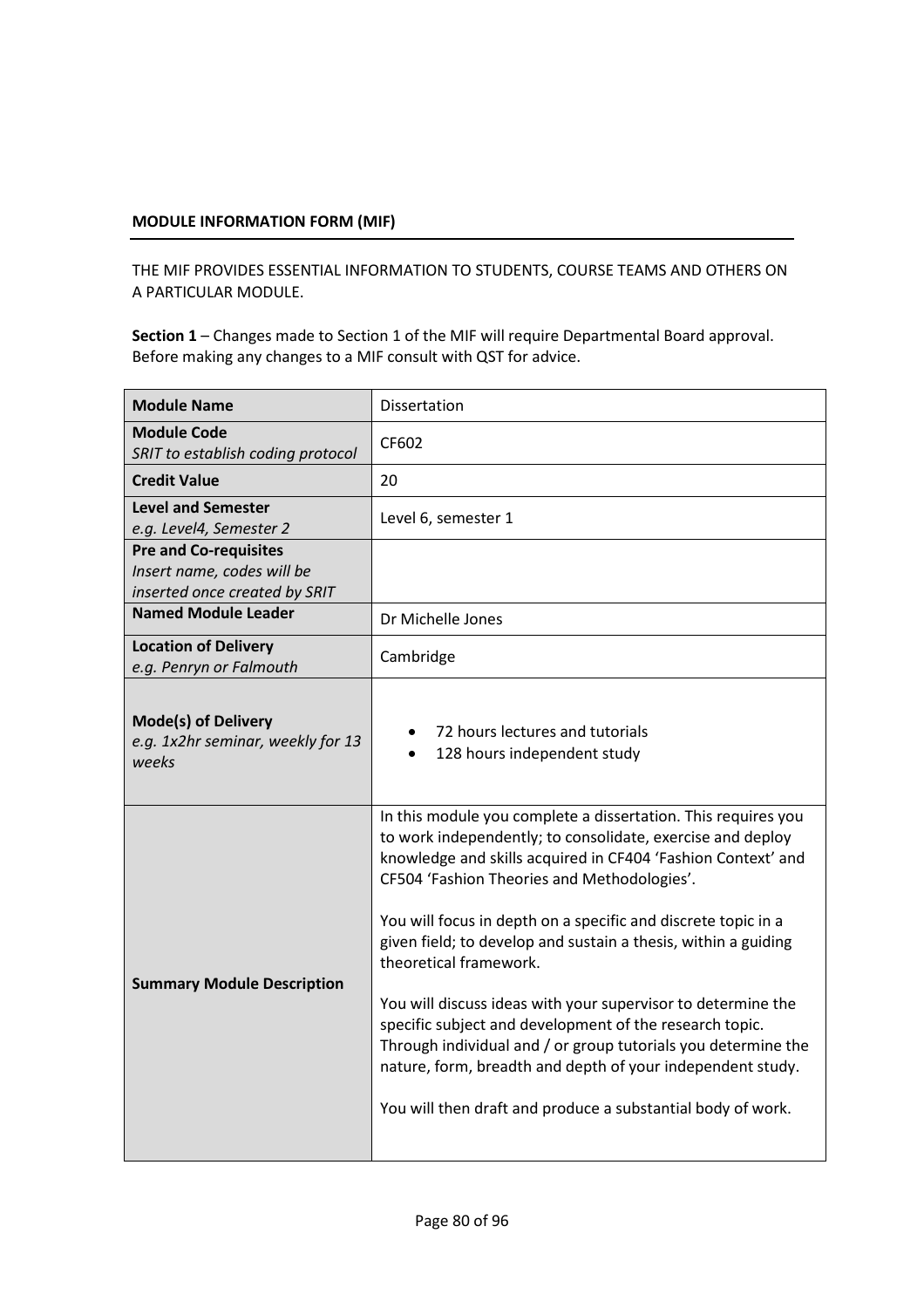|                             | To apply research, enquiry, analysis and communication skills<br>to enable the origination, development, evaluation and<br>dissemination of ideas.                                                                        |
|-----------------------------|---------------------------------------------------------------------------------------------------------------------------------------------------------------------------------------------------------------------------|
| <b>Aims</b><br>Maximum of 3 | To encourage a critical understanding of the historical, social,<br>cultural and global contexts in which practice is located.                                                                                            |
|                             | To develop confidence, critical judgment, self-reliance and<br>individual responses to learning that will enable the ongoing<br>acquisition of skills and knowledge to be applied to a diverse<br>and evolving workplace. |

| <b>Learning Outcomes</b> |                                                                                                                                                                                                                                                                      |                                                                                                                                                                                                                                                                                                                                                                                                                                                            |  |  |  |
|--------------------------|----------------------------------------------------------------------------------------------------------------------------------------------------------------------------------------------------------------------------------------------------------------------|------------------------------------------------------------------------------------------------------------------------------------------------------------------------------------------------------------------------------------------------------------------------------------------------------------------------------------------------------------------------------------------------------------------------------------------------------------|--|--|--|
| LO                       | Learning Outcome                                                                                                                                                                                                                                                     | Assessment Criteria<br>[Assessment Criteria detailed against the<br>learning outcome can be tailored to the<br>requirements of individual modules]                                                                                                                                                                                                                                                                                                         |  |  |  |
| $\mathbf{1}$             | LO1<br><b>Research</b><br>Collate and curate a wide variety of<br>sources providing visual, contextual and<br>theoretical research to enable speculative<br>enquiry, critical analysis and further<br>understanding of fashion in a global,<br>contemporary context. | Identify relevant theoretical, contextual and<br>historical texts, including peer-reviewed sources<br>where available, alongside primary and archival<br>sources as appropriate.<br>Include a comprehensive bibliography.<br>Employ explicit research and methodological<br>strategy to undertake a critical response to a<br>self-directed question.                                                                                                      |  |  |  |
| 5                        | LO <sub>5</sub><br><b>Presentation</b><br>Demonstrate effective communication,<br>creatively and professionally, whether in<br>visual, oral or written form. Methods of<br>presentation are appropriate to the<br>audience and the purpose of the work.              | Present work by making use of appropriate<br>scholarly apparatus: writing and referencing in<br>academic style, including the use of accurate<br>spelling, punctuation, grammar and critical<br>terminology.<br>Develop a critical position, contextualise and<br>critique quotations from scholarly texts,<br>referencing precisely in Harvard style.<br>Evidence work with correctly captioned images<br>and provide a correctly formatted bibliography. |  |  |  |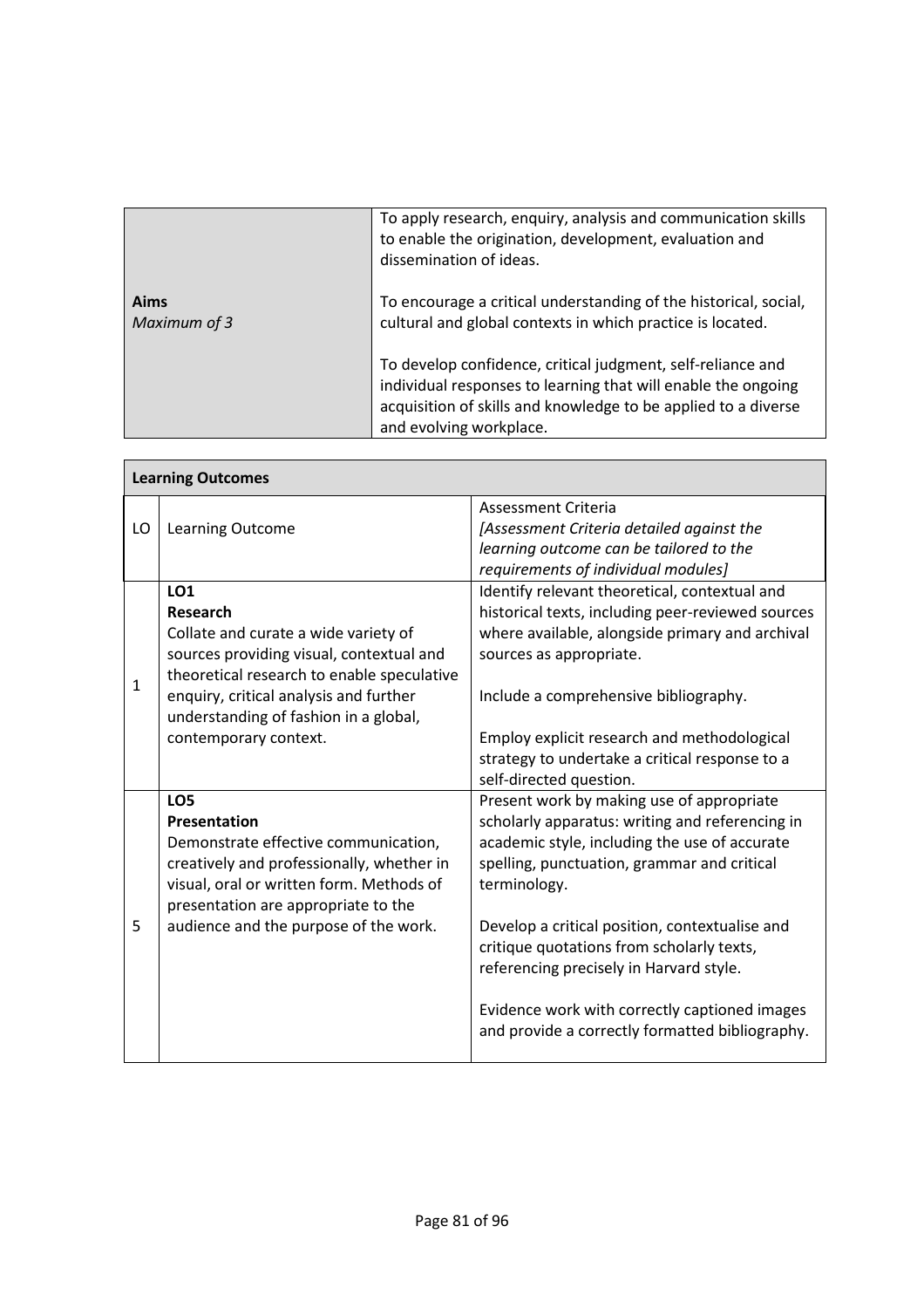| 6 | LO <sub>6</sub><br>Self-management<br>Demonstrate transferrable and<br>employability skills, including the ability to<br>work independently, set goals and<br>respond to change. Ability to<br>communicate effectively and deploy<br>critical self-analysis within a professional<br>context.                                                                     | Keep all tutorial and research appointments.<br>Prepare for tutorials and taking notes.<br>Allow sufficient time for research and writing<br>and meet all deadlines.<br>Identify achievable goals and demonstrate<br>effective methodologies to meet them.<br>Set and review milestones.                 |
|---|-------------------------------------------------------------------------------------------------------------------------------------------------------------------------------------------------------------------------------------------------------------------------------------------------------------------------------------------------------------------|----------------------------------------------------------------------------------------------------------------------------------------------------------------------------------------------------------------------------------------------------------------------------------------------------------|
| 8 | LO <sub>8</sub><br><b>Evaluation and critical engagement</b><br>Ability to form independent, perceptive<br>judgements and articulate well-reasoned<br>arguments. Focused critical analysis is<br>used effectively to evaluate and<br>synthesise a range of information and<br>develop a course of action. Able to accept<br>and respond to constructive feedback. | Confidently demonstrate independently formed<br>opinions and articulate arguments<br>critical<br>effectively and appropriately.<br>Respond in an effective and reflective manner<br>to feedback. Formulate independent decisions<br>critical<br>and reasoned responses to<br>the<br>judgement of others. |

|                           | <b>Subject Specific</b>                                                                                                                                                                                                                                                                                                                                               |  |  |
|---------------------------|-----------------------------------------------------------------------------------------------------------------------------------------------------------------------------------------------------------------------------------------------------------------------------------------------------------------------------------------------------------------------|--|--|
| <b>Skills Development</b> | Evaluation of contextual, historical, theoretical and critical<br>underpinning of subject.<br>Application of a strong grasp of personal identity through links<br>$\bullet$<br>made between history, theory and practice.<br>Formulation of a resolved argument.<br>$\bullet$<br>Presentation of work using appropriate academic conventions.<br>$\bullet$<br>Generic |  |  |
|                           | Confidence, critical judgement, self-motivation and self-<br>$\bullet$<br>reliance.<br>Refined and effective research methodologies.<br>$\bullet$<br>Enhanced written communication to a considered audience.<br>$\bullet$<br>Good studentship demonstrated through attendance and<br>participation.                                                                  |  |  |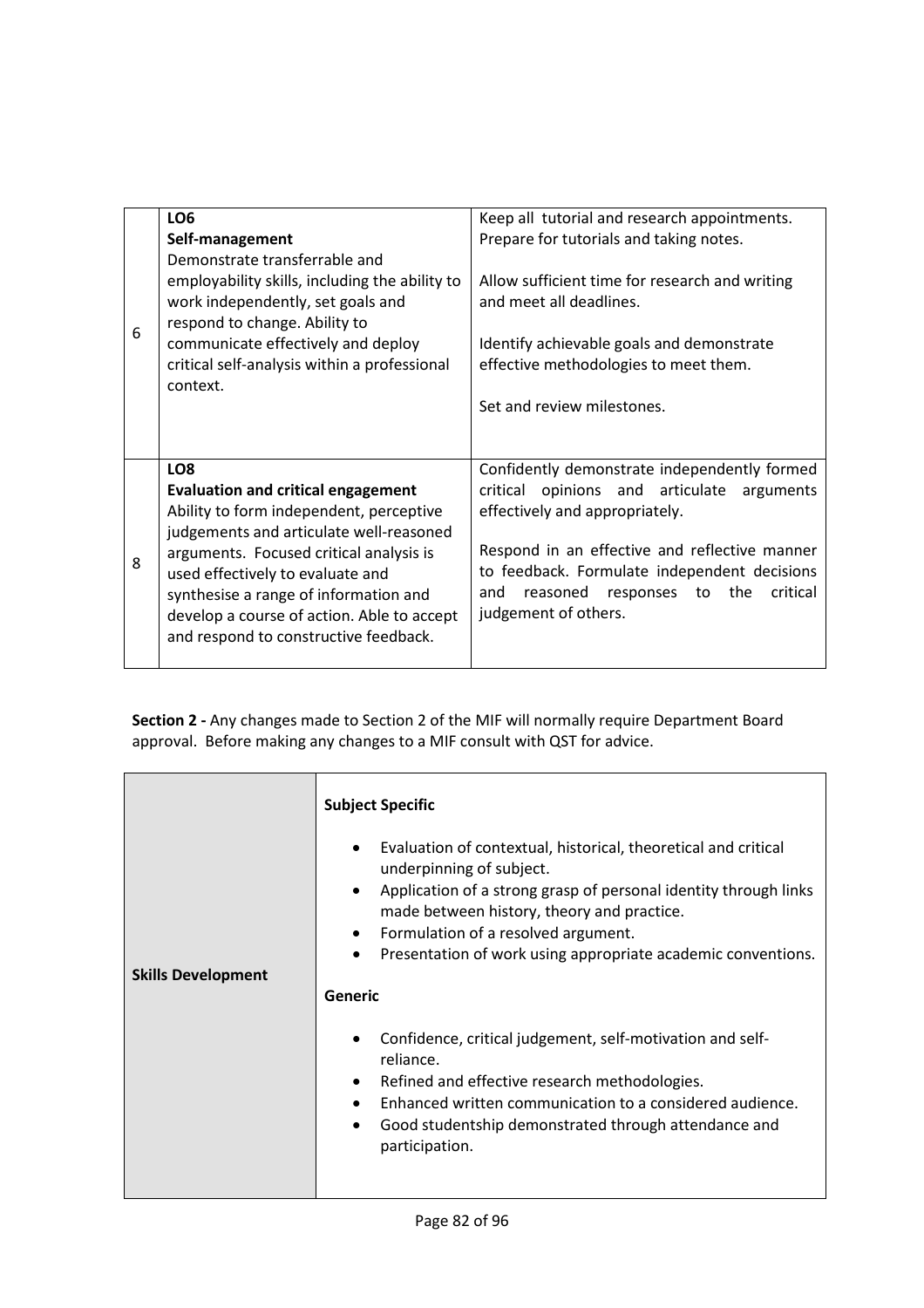|                            | The dissertation provides you with an opportunity to apply and<br>demonstrate your level of knowledge and understanding of relevant<br>histories, theories, debates and critical contexts. |
|----------------------------|--------------------------------------------------------------------------------------------------------------------------------------------------------------------------------------------|
| <b>Assessment Strategy</b> | You need to present this information clearly and appropriately, with<br>supporting research and references.                                                                                |
|                            | Learning Outcomes are assessed against the criteria. Formative<br>assessment will take place in the module. There will be a summative<br>assessment point at the end of this module.       |

| No | Assessment<br>Method | Description of Assessment<br>Method | %   |              | <b>Learning Outcomes</b><br>Assessed |   |  | Compulsory or<br>Compensatable |
|----|----------------------|-------------------------------------|-----|--------------|--------------------------------------|---|--|--------------------------------|
|    |                      |                                     |     |              |                                      | o |  |                                |
|    | DI                   | Dissertation                        | 100 | $\checkmark$ |                                      |   |  | Compulsory                     |

| *The following codes for assessment methods apply                       |                              |           |                   |  |  |
|-------------------------------------------------------------------------|------------------------------|-----------|-------------------|--|--|
| (additional codes can be proposed through this process, if necessary):- |                              |           |                   |  |  |
| AR                                                                      | Artefact<br>Practical<br>PC. |           |                   |  |  |
| CB.                                                                     | computer-based               | <b>PF</b> | Performance       |  |  |
| CS.                                                                     | case study                   | PL        | placement         |  |  |
| DI                                                                      | dissertation or project      | PO.       | Portfolio         |  |  |
| EX                                                                      | Exam                         | <b>PR</b> | Presentation      |  |  |
| <b>GR</b>                                                               | group report                 | <b>RE</b> | individual report |  |  |
| IΤ                                                                      | in-Module test               | <b>OR</b> | Oral              |  |  |
| LR                                                                      | literature review            | ОT        | Other             |  |  |
| FS                                                                      | Essay                        |           |                   |  |  |

#### **Indicative list of Resources**

Crouch, Christopher and Jane Pearce (2012) *Doing Research in Design*. Oxford, Berg Publishers. Cooper, Sheila (2009) *Writing Logically: Thinking Critically*. London, Longman. Jenss, Heike (2016) *Fashion Studies (Dress, Body, Culture)*. Bloomsbury Academic. Kawamura, Yanuka (2011) *Doing Research in Fashion and Dress: An Introduction to Qualitative Methods*. Oxford, Berg Publishers. Kaiser, Susan (2011) *Fashion and Cultural Studies*. Oxford, Berg Publishers. Laurel, Brenda (2003) *Design Research: Methods and Perspectives*. Cambridge, Mass: MIT. Lees- Maffei (2011) *Writing Design: Words and Objects*. Oxford, Berg Publishers. Levin, Peter (2005) *Excellent Dissertations!* Maidenhead, Open University. McNeil, Peter (2008) *Fashion Critical and Primary Sources*. Oxford, Berg Publishers. Mann, Stuart (2011) *Study Skills for art, design and media students*. London, Longman. Mida, Ingrid and Kim, Alexandra (2015) *The Dress Detective: A Practical Guide to Object-Based*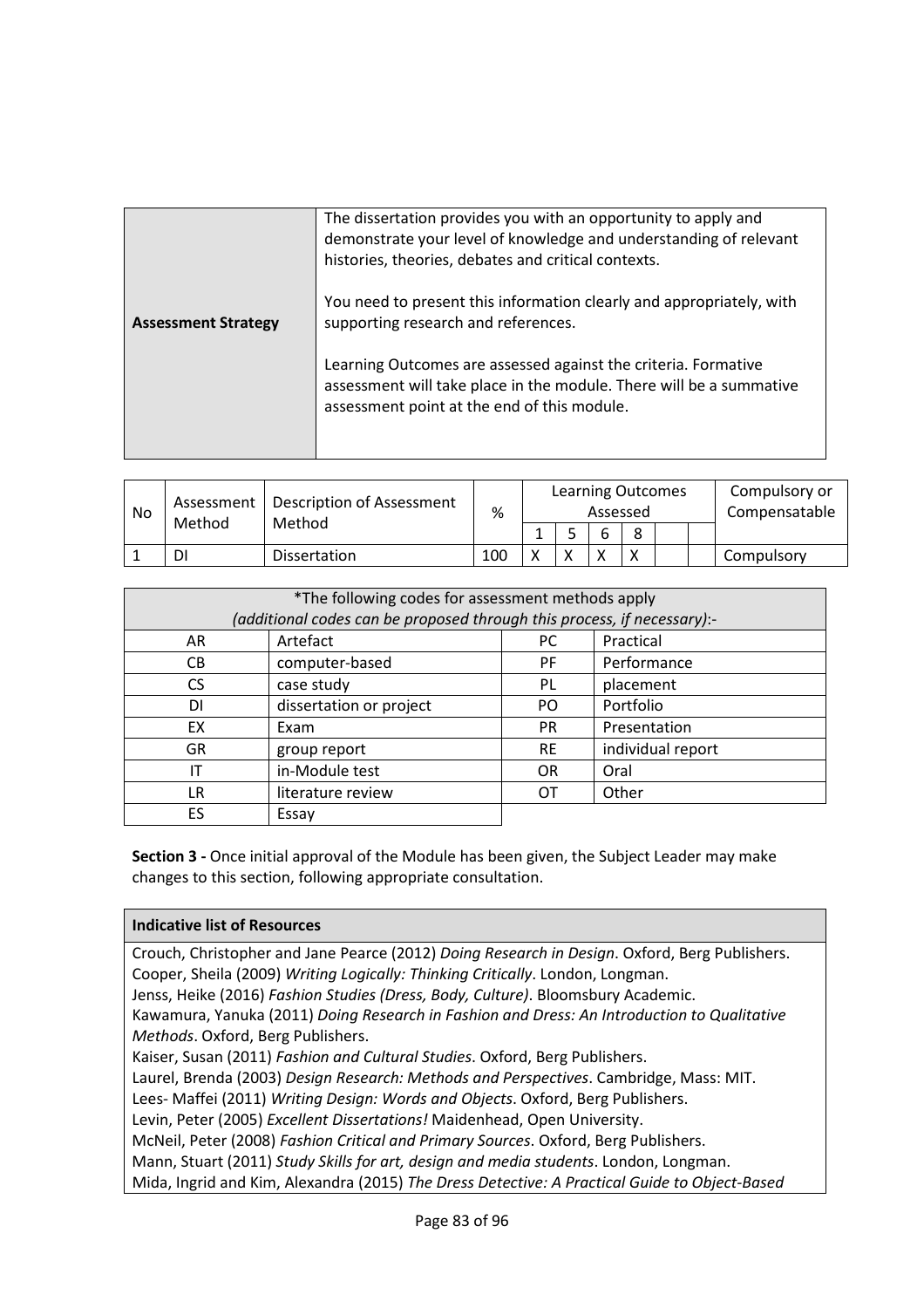*Research in Fashion*. London, Bloomsbury Academic.

Nicklas, Charlotte and Annebella Pollen (eds.) (2015) *Dress History: New Directions in Theory and Practice*. London, Bloomsbury Academic.

Rocamora, Agnes (ed.) *Thinking Through Fashion: A Guide to Key Thinkers*. Oxford, Berg Publishers.

Rose, Gillian (2013) *Visual Methodologies*. Sage Publications Ltd.

Taylor, Lou (2002) *The Study of Dress History*. Manchester, Manchester University Press. Tinkler, Penny (2013) *Using Photographs in Social and Historical Research*. London, Sage

You will also be advised by your supervisor to consult particular books and journal articles that are appropriate to your dissertation research.

## **Section 4 – Administrative Information**

| <b>Department</b>                         | <b>CSVPA</b>   |
|-------------------------------------------|----------------|
| <b>Subject</b>                            | <b>FASHION</b> |
| <b>Version</b>                            | V <sub>1</sub> |
| Date of production of MIF<br>(dd/mm/yyyy) | 5/12/16        |

| <b>Named Awards</b> – Indicate below all Courses where this is a Compulsory or Option Module |                   |  |  |
|----------------------------------------------------------------------------------------------|-------------------|--|--|
| (*delete as appropriate)                                                                     |                   |  |  |
| <b>BA (Hons) Fashion</b>                                                                     | <b>Compulsory</b> |  |  |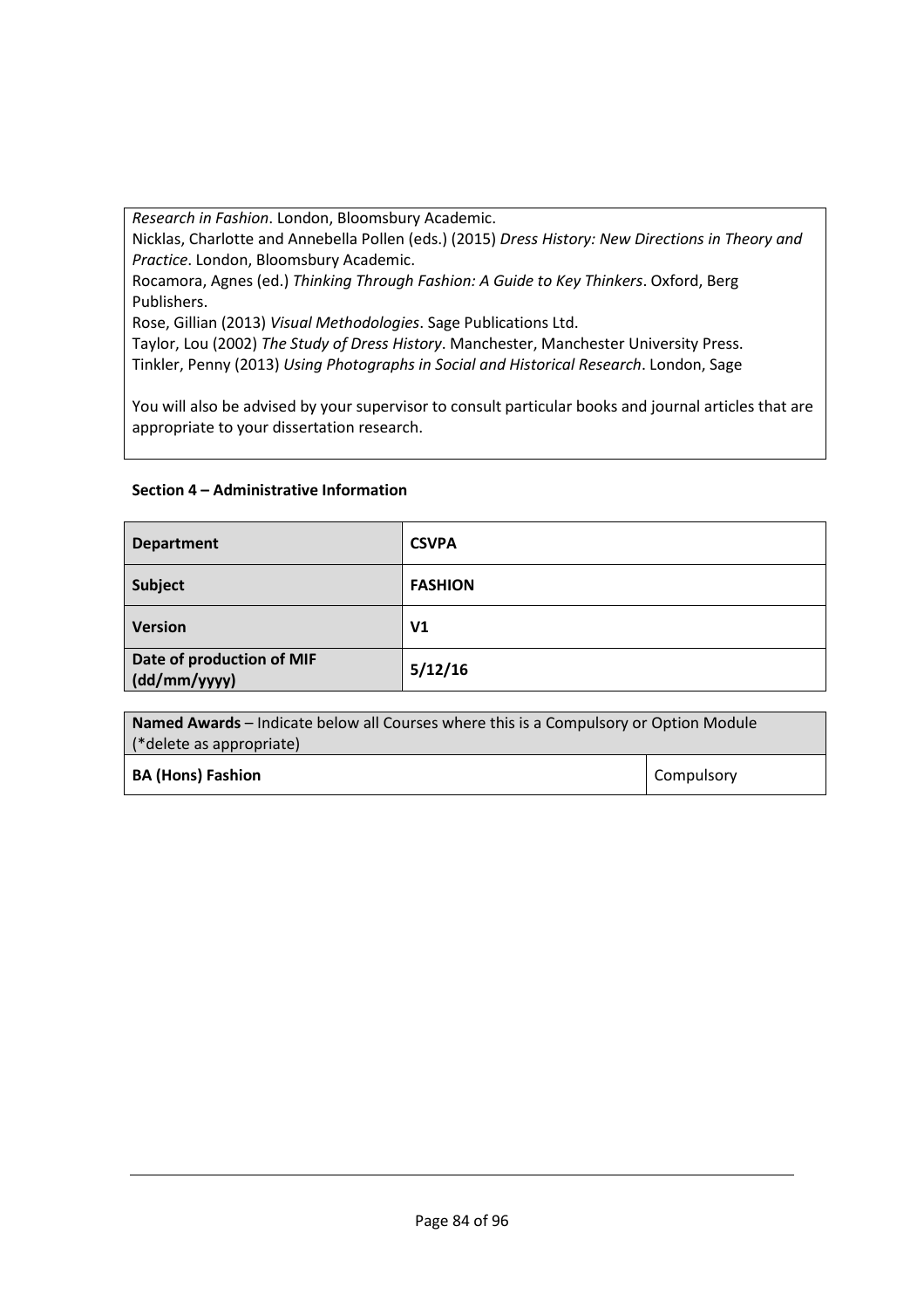THE MIF PROVIDES ESSENTIAL INFORMATION TO STUDENTS, COURSE TEAMS AND OTHERS ON A PARTICULAR MODULE.

| <b>Module Name</b>                                                                          | <b>Collection Realisation</b>                                                                                                                                                                                                                                                                                                                                                                                                                                                                                                                                                                                                                                                                                                                                                                                                                                                                                                                                                                    |  |
|---------------------------------------------------------------------------------------------|--------------------------------------------------------------------------------------------------------------------------------------------------------------------------------------------------------------------------------------------------------------------------------------------------------------------------------------------------------------------------------------------------------------------------------------------------------------------------------------------------------------------------------------------------------------------------------------------------------------------------------------------------------------------------------------------------------------------------------------------------------------------------------------------------------------------------------------------------------------------------------------------------------------------------------------------------------------------------------------------------|--|
| <b>Module Code</b><br>SRIT to establish coding protocol                                     | CF603                                                                                                                                                                                                                                                                                                                                                                                                                                                                                                                                                                                                                                                                                                                                                                                                                                                                                                                                                                                            |  |
| <b>Credit Value</b>                                                                         | 40                                                                                                                                                                                                                                                                                                                                                                                                                                                                                                                                                                                                                                                                                                                                                                                                                                                                                                                                                                                               |  |
| <b>Level and Semester</b><br>e.g. Level4, Semester 2                                        | Level 6, semester 2                                                                                                                                                                                                                                                                                                                                                                                                                                                                                                                                                                                                                                                                                                                                                                                                                                                                                                                                                                              |  |
| <b>Pre and Co-requisites</b><br>Insert name, codes will be<br>inserted once created by SRIT | <b>CF601 Collection Preparation</b>                                                                                                                                                                                                                                                                                                                                                                                                                                                                                                                                                                                                                                                                                                                                                                                                                                                                                                                                                              |  |
| <b>Named Module Leader</b>                                                                  | <b>Teerabul Songvich</b>                                                                                                                                                                                                                                                                                                                                                                                                                                                                                                                                                                                                                                                                                                                                                                                                                                                                                                                                                                         |  |
| <b>Location of Delivery</b><br>e.g. Penryn or Falmouth                                      | Cambridge                                                                                                                                                                                                                                                                                                                                                                                                                                                                                                                                                                                                                                                                                                                                                                                                                                                                                                                                                                                        |  |
| <b>Mode(s) of Delivery</b><br>e.g. 1x2hr seminar, weekly for 13<br>weeks                    | 84 hours tutorials<br>105 hours practical classes and workshops<br>63 hours supervised time in studio<br>$\bullet$<br>148 hours independent study                                                                                                                                                                                                                                                                                                                                                                                                                                                                                                                                                                                                                                                                                                                                                                                                                                                |  |
| <b>Summary Module Description</b>                                                           | In this module you will complete your graduate fashion<br>collection, based on preparation completed in the previous<br>module. The final Collection will be the production of final<br>garments to create a minimum of 6 outfits, including the<br>sourcing of fabric and trims. You will liaise with technical staff<br>to achieve the outfits in 3D form. Students will complete a<br>collection of six outfits minimum, suitable for a contemporary<br>fashion market, finished to a professional standard and ready<br>for presentation at a fashion show or equivalent.<br>Students will collate and present a technical dossier of the<br>collection, detailing all stages of design and development of<br>each garment with particular emphasis on patterns, technical<br>drawings, garment costings, prototype development and<br>fabric sourcing.<br>The teaching team retains the right to withhold items from the<br>fashion show or equivalent if it is agreed they are unsuitable. |  |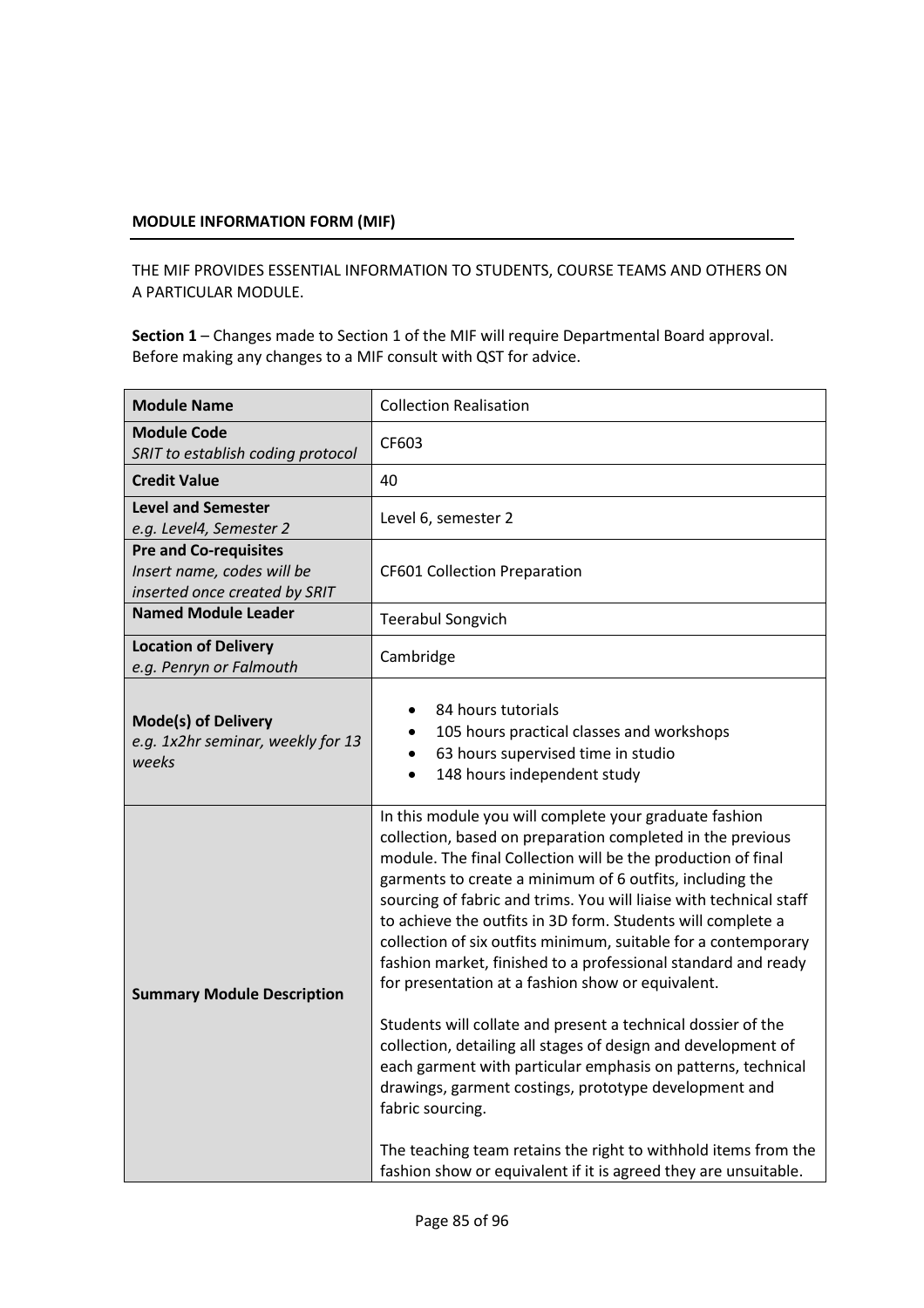|                      | Students will understand the importance of garment finishing<br>and specialist manufacturing techniques, using the most<br>appropriate and innovative fabrics and trims, to create a<br>professional and industry-ready collection.                                      |
|----------------------|--------------------------------------------------------------------------------------------------------------------------------------------------------------------------------------------------------------------------------------------------------------------------|
| Aims<br>Maximum of 3 | You will address project and time management skills in the<br>production of all garments to an industry standard,<br>demonstrating the ability to create a detailed garment<br>specification using appropriate technology to create a<br>professional standard document. |
|                      | You will be able to reflect upon all that you have learnt,<br>articulate your strengths and weaknesses and begin to<br>understand and plan a future career pathway.                                                                                                      |

 $\Gamma$ 

|    | <b>Learning Outcomes</b>                                                                                                                                                                                                                           |                                                                                                                                                                                                                                                                                   |  |  |  |  |  |
|----|----------------------------------------------------------------------------------------------------------------------------------------------------------------------------------------------------------------------------------------------------|-----------------------------------------------------------------------------------------------------------------------------------------------------------------------------------------------------------------------------------------------------------------------------------|--|--|--|--|--|
| LO | Learning Outcome                                                                                                                                                                                                                                   | Assessment Criteria<br>[Assessment Criteria detailed against the<br>learning outcome can be tailored to the<br>requirements of individual modules]                                                                                                                                |  |  |  |  |  |
| 3  | LO <sub>3</sub><br>Design & development<br>Demonstrate effective techniques in the<br>progression and realisation of design<br>concepts and explore design as a means<br>to solve problems.                                                        | Generate and experiment with a range of<br>innovative design ideas and solutions,<br>investigating their creative and commercial<br>potential, evaluating and critically reflecting on<br>your findings.                                                                          |  |  |  |  |  |
| 4  | LO <sub>4</sub><br><b>Realisation and Manufacture</b><br>Demonstrate effective working methods,<br>creative solutions and construction<br>processes in transferring ideas from 2D to<br>3D within the context of current<br>professional practice. | Refine your working knowledge of production<br>skills and further an understanding of their<br>application and creative potential.<br>Demonstrate a comprehensive understanding of<br>a wide range of materials and technologies and<br>their application within studio practice. |  |  |  |  |  |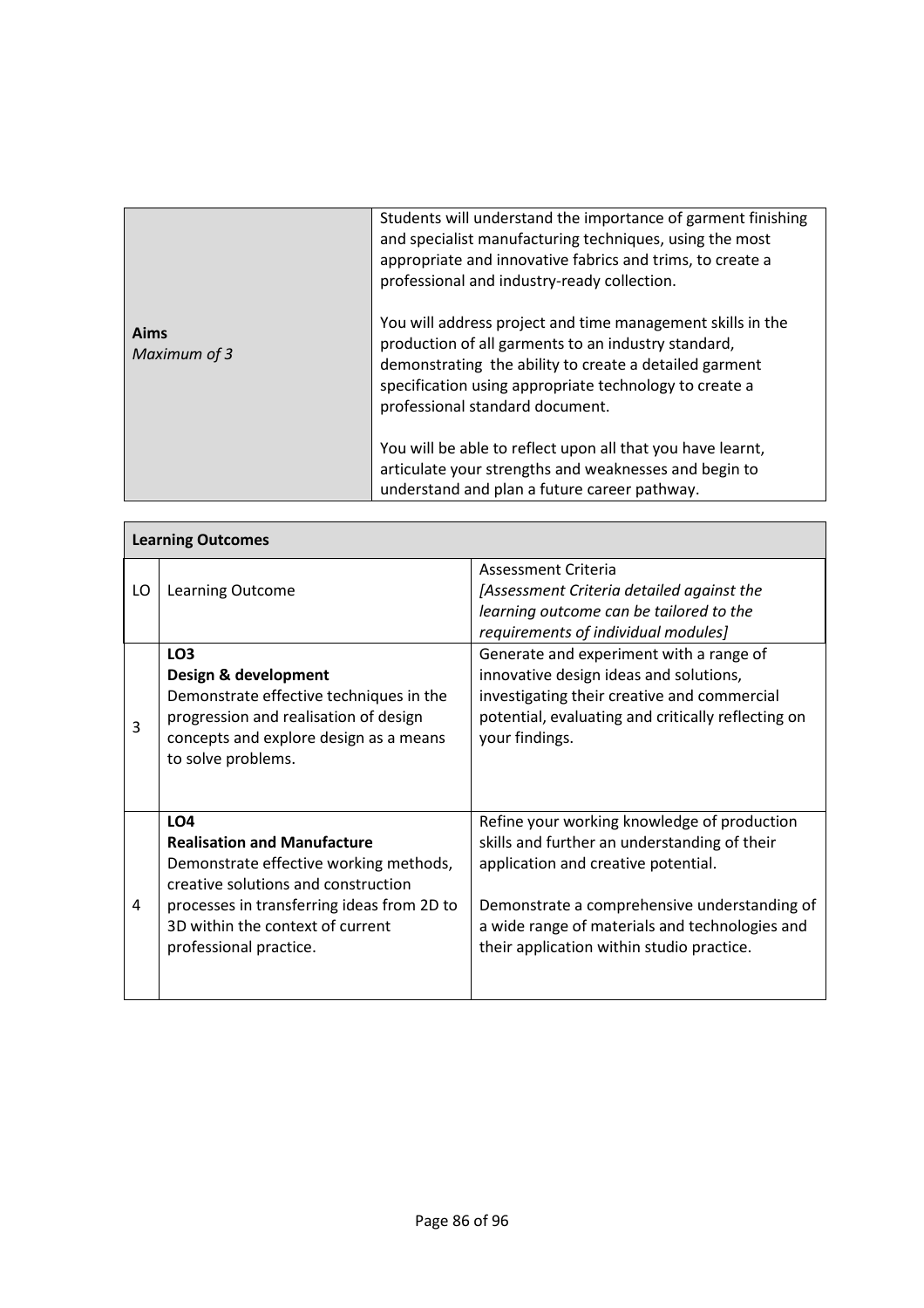| 6 | LO <sub>6</sub><br>Self-management<br>Demonstrate transferrable and<br>employability skills, including the ability to<br>work independently, set goals and<br>respond to change. Ability to<br>communicate effectively and deploy<br>critical self-analysis within a professional<br>context. | Submit work on time to the agreed brief<br>deadlines, demonstrating a comprehensive<br>understanding of the project requirements.<br>Demonstrate a professional outlook with<br>effective project management.<br>Identify achievable goals and demonstrate<br>effective methodologies to meet them.                        |
|---|-----------------------------------------------------------------------------------------------------------------------------------------------------------------------------------------------------------------------------------------------------------------------------------------------|----------------------------------------------------------------------------------------------------------------------------------------------------------------------------------------------------------------------------------------------------------------------------------------------------------------------------|
| 7 | LO7<br><b>Professional context</b><br>Understanding and knowledge of<br>contemporary fashion markets and<br>current industry practice. Ability to<br>position oneself as a designer or<br>practitioner in a viable professional<br>context.                                                   | Personal strengths as a designer are clearly and<br>appropriately identified.<br>Work produced is placed within a wider<br>contemporary fashion context and knowledge<br>of professional practise is evident.<br>Demonstrate an understanding of opportunities<br>in Fashion in relation to your own personal<br>practice. |

| Advanced principles of the design process and fashion design<br>in particular which enable the design of a fashion collection<br>Innovative garment production<br>$\bullet$<br>$\bullet$                                                                                                                                                                                                                                                                                                                                                                                           | <b>Subject Specific</b>                                |
|------------------------------------------------------------------------------------------------------------------------------------------------------------------------------------------------------------------------------------------------------------------------------------------------------------------------------------------------------------------------------------------------------------------------------------------------------------------------------------------------------------------------------------------------------------------------------------|--------------------------------------------------------|
| practice<br>Varied modes of design practice and the implications of<br>$\bullet$<br>different ways of working<br><b>Skills Development</b><br>Professional standards<br>Design development<br>$\bullet$<br>Creative problem solving<br>$\bullet$<br>Research, analysis, evaluation and reflection<br>$\bullet$<br>Ability to contextualise a personal design position<br>Critical thinking<br>Presenting work professionally using appropriate software<br>$\bullet$<br>The basic principles of the design process which enable the<br>$\bullet$<br>design of a fashion collection | Materials and technologies appropriate to professional |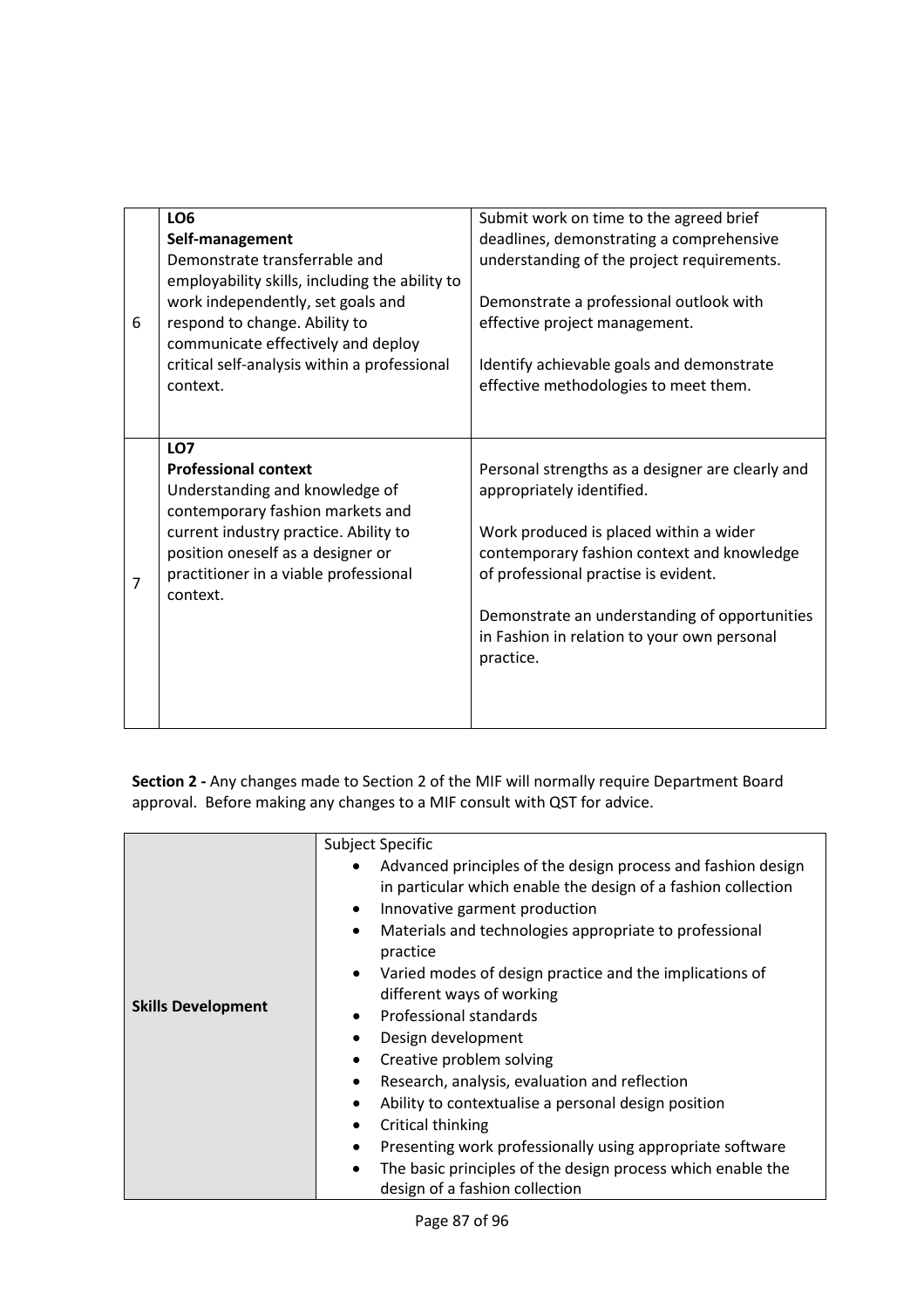|                            | Materials and technologies appropriate to professional<br>$\bullet$                  |  |  |
|----------------------------|--------------------------------------------------------------------------------------|--|--|
|                            | practice                                                                             |  |  |
|                            | The application of appropriate technologies, processes and<br>$\bullet$<br>materials |  |  |
|                            | The production of a fashion collection with all attendant<br>$\bullet$               |  |  |
|                            | communication materials.                                                             |  |  |
|                            | Generic                                                                              |  |  |
|                            | Identify appropriate research methods to complete<br>$\bullet$                       |  |  |
|                            | assignments effectively                                                              |  |  |
|                            | Conduct contextual and visual research<br>$\bullet$                                  |  |  |
|                            | Develop concepts<br>$\bullet$                                                        |  |  |
|                            | Analyse and synthesise written and verbal material<br>$\bullet$                      |  |  |
|                            | Produce visual, verbal and written communication including<br>$\bullet$              |  |  |
|                            | professional level presentation skills                                               |  |  |
|                            | Use effective interpersonal and project management skills<br>$\bullet$               |  |  |
|                            | Understand what is meant by audience, market and market<br>$\bullet$                 |  |  |
|                            | differentiation                                                                      |  |  |
|                            | Manage your professional and personal development                                    |  |  |
|                            | Self-evaluate<br>$\bullet$                                                           |  |  |
|                            | Develop a cohesive argument<br>$\bullet$                                             |  |  |
|                            | Develop critical judgement and self-reliance                                         |  |  |
|                            | Typically students will create toiles, 3D manipulations, illustrations,              |  |  |
|                            | digital presentations and a collection of garments.                                  |  |  |
|                            |                                                                                      |  |  |
| <b>Assessment Strategy</b> | Formative feedback will be given at regular intervals and will guide                 |  |  |
|                            | students' progress through the module.                                               |  |  |
|                            |                                                                                      |  |  |
|                            | Summative assessment will take place at the end of the module when                   |  |  |
|                            | the final body of work will be assessed.                                             |  |  |

| No | Assessment<br>Method | <b>Description of Assessment</b><br>Method |    | <b>Learning Outcomes</b><br>Assessed |   |   |                           | Compulsory or<br>Compensatable |
|----|----------------------|--------------------------------------------|----|--------------------------------------|---|---|---------------------------|--------------------------------|
|    |                      |                                            |    |                                      | 4 | 6 |                           |                                |
|    | <b>PR</b>            | Presentation of design portfolio           | 20 | х                                    | X | x | $\boldsymbol{\mathsf{X}}$ | Compensatable                  |
|    |                      | and technical portfolio                    |    |                                      |   |   |                           |                                |
|    | <b>PC</b>            | <b>Collection realisation</b>              | 60 | х                                    | X | χ | X                         | Compensatable                  |
| 3  | P <sub>O</sub>       | Portfolio of design and                    | 20 | X                                    | X | X | $\boldsymbol{\mathsf{X}}$ | Compensatable                  |
|    |                      | development work and technical             |    |                                      |   |   |                           |                                |
|    |                      | portfolio                                  |    |                                      |   |   |                           |                                |

| *The following codes for assessment methods apply                       |                              |     |             |  |  |
|-------------------------------------------------------------------------|------------------------------|-----|-------------|--|--|
| (additional codes can be proposed through this process, if necessary):- |                              |     |             |  |  |
| AR                                                                      | Practical<br>Artefact<br>PC. |     |             |  |  |
| CВ                                                                      | computer-based               | PF. | Performance |  |  |
|                                                                         | case study                   | PL  | placement   |  |  |
| DΙ                                                                      | dissertation or project      | PO. | Portfolio   |  |  |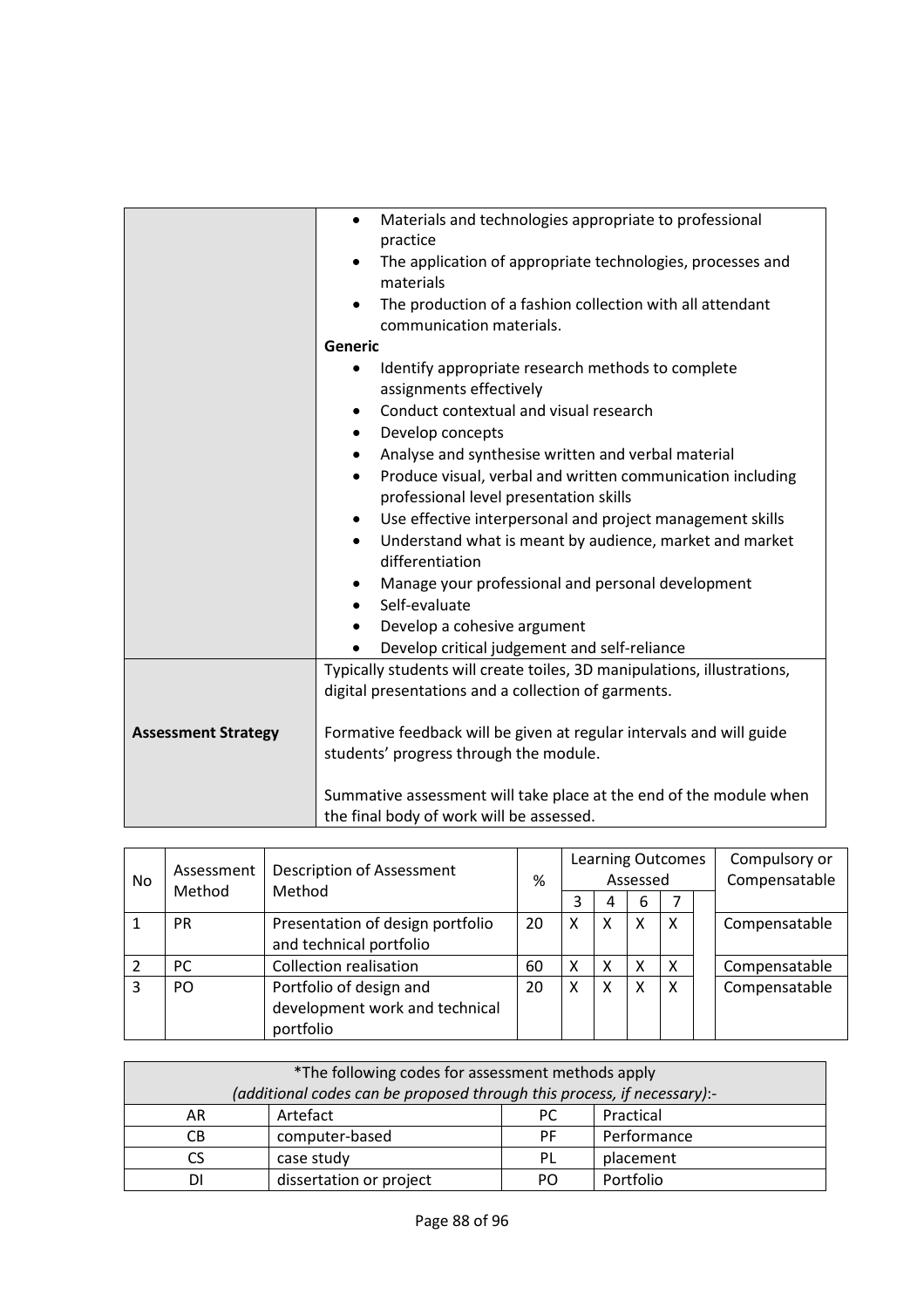| EХ | Exam              | <b>PR</b> | Presentation      |
|----|-------------------|-----------|-------------------|
| GR | group report      | <b>RE</b> | individual report |
|    | in-Module test    | OR        | Oral              |
| LR | literature review | ОТ        | Other             |
|    | Essav             |           |                   |

#### **Indicative list of Resources**

#### **Research and design**

Atkinson , Mark (2012) *How to Create Your Final Collection: A Fashion Student's Handbook.* London, Laurence King

Renfrew, Elinor and Renfrew, Colin (2016) *Developing a Fashion Collection.* London, Fairchild Books

#### **Pattern cutting**

Amaden-Crawford, Connie (2012) *The art of fashion draping.* London, Fairchild books

Assembil books (2013) *How patterns work - The fundamental principles of pattern making and sewing in fashion design.* Assembil books

Beazley, Alison and Bond, Terry (2003) *Computer-aided pattern design and development.*  Blackwell

Cole, Julia (2016) *Patternmaking with stretch knit fabrics.* London, Fairchild books

Joseph-Armstrong, Helen (2013) *Draping for apparel design.* London, Fairchild books

Kershaw, Gareth (2013) *Pattern cutting for menswear.* London, Laurence King

Lo, Dennic Chunman (2011) *Pattern cutting.* London, Laurence King

Nakamichi, Tomoko (2010) *Pattern Magic*. Bunka

Nakamichi, Tomoko (2011) *Pattern Magic 2*. Bunka

Nakamichi, Tomoko (2016) *Pattern Magic 3*. Bunka

Ridgway Sharp, Julia and Hencken Elsasser, Virginia (2007) *Introduction to Accumark, Pattern design, and product data management*. London, Fairchild books

### **Sewing**

Cole, Julie and Czachor, Sharon (2008) *Professional sewing techniques for designers.* London, Fairchild books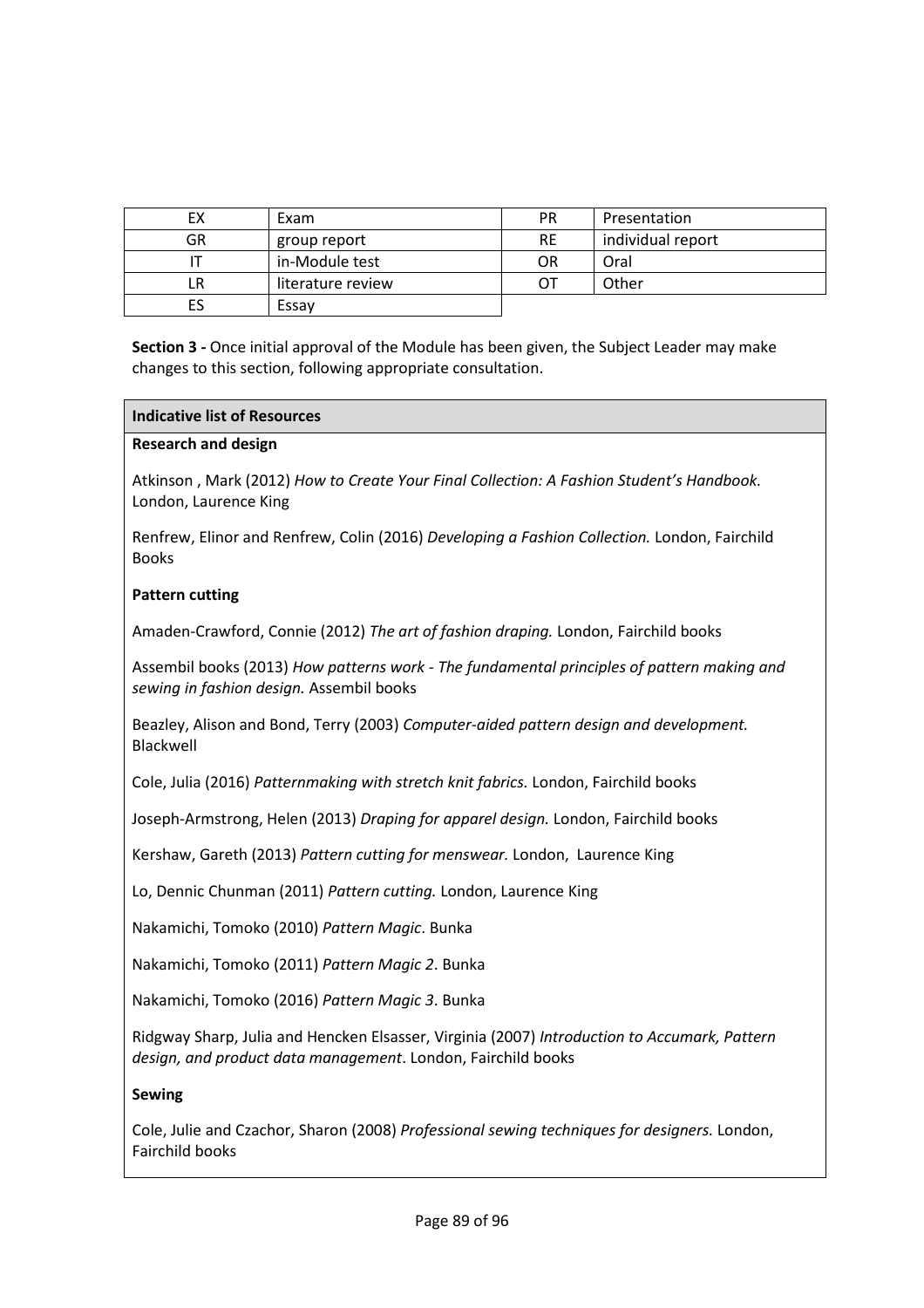Czachor, Sharon (2016) *Sewing with knits and stretch fabrics*, Fairchild books

Di Lorenzo, Milva Fiorella (2010) *Tailoring techniques for fashion,* Fairchild books

Shaeffer, Clare B. (2007) *Couture Sewing Techniques,* The Taunton Press

## **Section 4 – Administrative Information**

| <b>Department</b>                         | <b>CSVPA</b>   |
|-------------------------------------------|----------------|
| Subject                                   | <b>FASHION</b> |
| <b>Version</b>                            | V <sub>1</sub> |
| Date of production of MIF<br>(dd/mm/yyyy) | 5/12/16        |

| <b>Named Awards</b> – Indicate below all Courses where this is a Compulsory or Option Module |                   |  |
|----------------------------------------------------------------------------------------------|-------------------|--|
| (*delete as appropriate)                                                                     |                   |  |
| <b>BA (Hons) Fashion</b>                                                                     | <b>Compulsory</b> |  |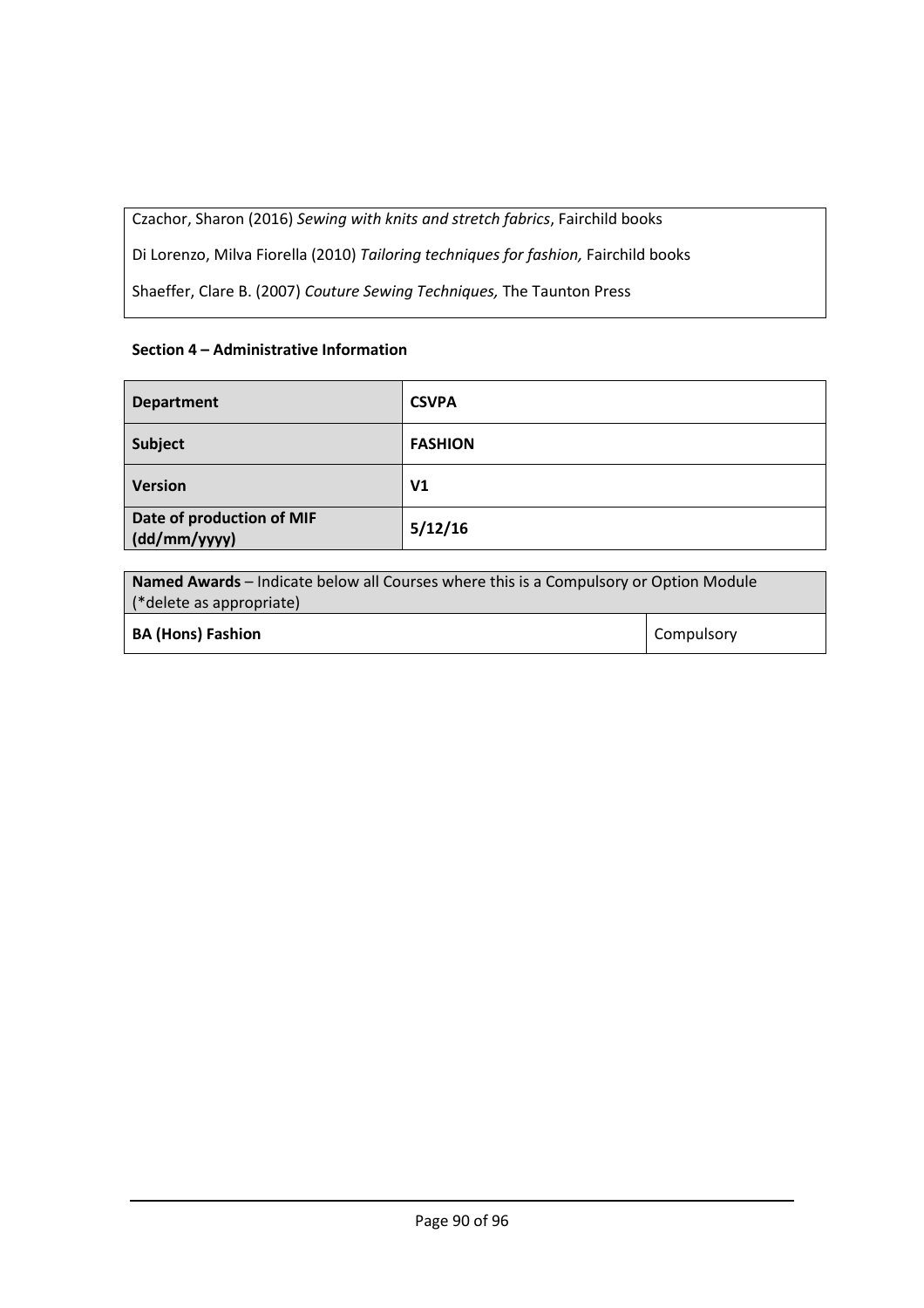THE MIF PROVIDES ESSENTIAL INFORMATION TO STUDENTS, COURSE TEAMS AND OTHERS ON A PARTICULAR MODULE.

| <b>Module Name</b>                                                                          | <b>Professional Portfolio</b>                                                                                                                                                                                                                                                                                                                                                                                                                                                                                                                                                                                                                                                                                   |  |  |
|---------------------------------------------------------------------------------------------|-----------------------------------------------------------------------------------------------------------------------------------------------------------------------------------------------------------------------------------------------------------------------------------------------------------------------------------------------------------------------------------------------------------------------------------------------------------------------------------------------------------------------------------------------------------------------------------------------------------------------------------------------------------------------------------------------------------------|--|--|
| <b>Module Code</b><br>SRIT to establish coding protocol                                     | CF604                                                                                                                                                                                                                                                                                                                                                                                                                                                                                                                                                                                                                                                                                                           |  |  |
| <b>Credit Value</b>                                                                         | 20                                                                                                                                                                                                                                                                                                                                                                                                                                                                                                                                                                                                                                                                                                              |  |  |
| <b>Level and Semester</b><br>e.g. Level4, Semester 2                                        | Level 6, semester 2                                                                                                                                                                                                                                                                                                                                                                                                                                                                                                                                                                                                                                                                                             |  |  |
| <b>Pre and Co-requisites</b><br>Insert name, codes will be<br>inserted once created by SRIT | CF601, CF603                                                                                                                                                                                                                                                                                                                                                                                                                                                                                                                                                                                                                                                                                                    |  |  |
| <b>Named Module Leader</b>                                                                  | Zoe Gilbertson                                                                                                                                                                                                                                                                                                                                                                                                                                                                                                                                                                                                                                                                                                  |  |  |
| <b>Location of Delivery</b><br>e.g. Penryn or Falmouth                                      | Cambridge                                                                                                                                                                                                                                                                                                                                                                                                                                                                                                                                                                                                                                                                                                       |  |  |
| <b>Mode(s) of Delivery</b><br>e.g. 1x2hr seminar, weekly for 13<br>weeks                    | 12 hours tutorials<br>36 hours practical classes and workshops<br>24 hours supervised time in studio<br>$\bullet$<br>128 hours independent study<br>$\bullet$                                                                                                                                                                                                                                                                                                                                                                                                                                                                                                                                                   |  |  |
| <b>Summary Module Description</b>                                                           | Projects within this module will support all aspects relating to<br>the presentation and promotion of your final collection<br>including illustrating the three-dimensional collection in two-<br>dimensional form.<br>Using appropriate technology and contemporary methods,<br>students will produce a creative and comprehensive<br>professional portfolio, which will ultimately be used to<br>advance future career and academic aspirations.<br>Students will also demonstrate an understanding of fashion<br>promotion, including styling, look-book creation, photography,<br>self-branding and marketing. An online presence will be<br>created through social media, websites or an online portfolio. |  |  |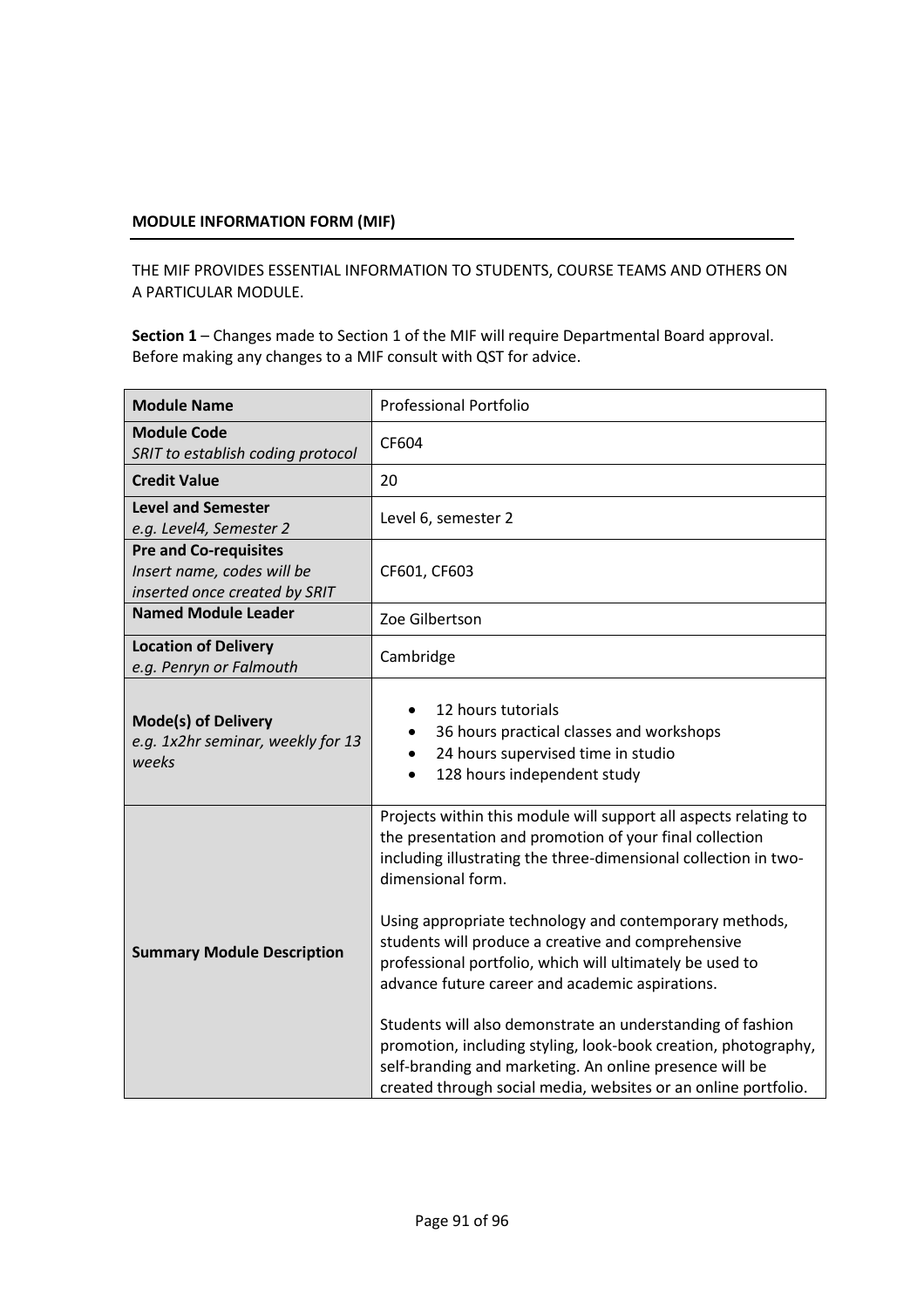|                      | To develop the ability to create self-promotional materials and<br>to undertake self-marketing activities within your chosen field.                        |
|----------------------|------------------------------------------------------------------------------------------------------------------------------------------------------------|
| Aims<br>Maximum of 3 | Demonstrate an understanding of professional portfolio<br>presentation using technology and contemporary methods.                                          |
|                      | Develop the ability to engage in fashion promotional activities<br>such as illustration, styling, look-book creation, photography<br>and online marketing. |

Г

|    | <b>Learning Outcomes</b>                                                                                                                                                                                                                                                                      |                                                                                                                                                                                                                                                                                                     |  |  |  |
|----|-----------------------------------------------------------------------------------------------------------------------------------------------------------------------------------------------------------------------------------------------------------------------------------------------|-----------------------------------------------------------------------------------------------------------------------------------------------------------------------------------------------------------------------------------------------------------------------------------------------------|--|--|--|
| LO | Learning Outcome                                                                                                                                                                                                                                                                              | Assessment Criteria<br>[Assessment Criteria detailed against the<br>learning outcome can be tailored to the<br>requirements of individual modules]                                                                                                                                                  |  |  |  |
| 5  | LO <sub>5</sub><br><b>Presentation</b><br>Demonstrate effective communication,<br>creatively and professionally, whether in<br>visual, oral or written form. Methods of<br>presentation are appropriate to the<br>audience and the purpose of the work.                                       | Creatively present work to a professional<br>standard, incorporating all required<br>information.<br>Communicate effectively and professionally<br>using an appropriate application of a range of<br>techniques, technologies and tools.                                                            |  |  |  |
| 6  | LO <sub>6</sub><br>Self-management<br>Demonstrate transferrable and<br>employability skills, including the ability to<br>work independently, set goals and<br>respond to change. Ability to<br>communicate effectively and deploy<br>critical self-analysis within a professional<br>context. | Submit work on time to the agreed brief<br>deadlines, demonstrating a comprehensive<br>understanding of the project requirements.<br>Demonstrate a professional outlook with<br>effective project management.<br>Identify achievable goals and demonstrate<br>effective methodologies to meet them. |  |  |  |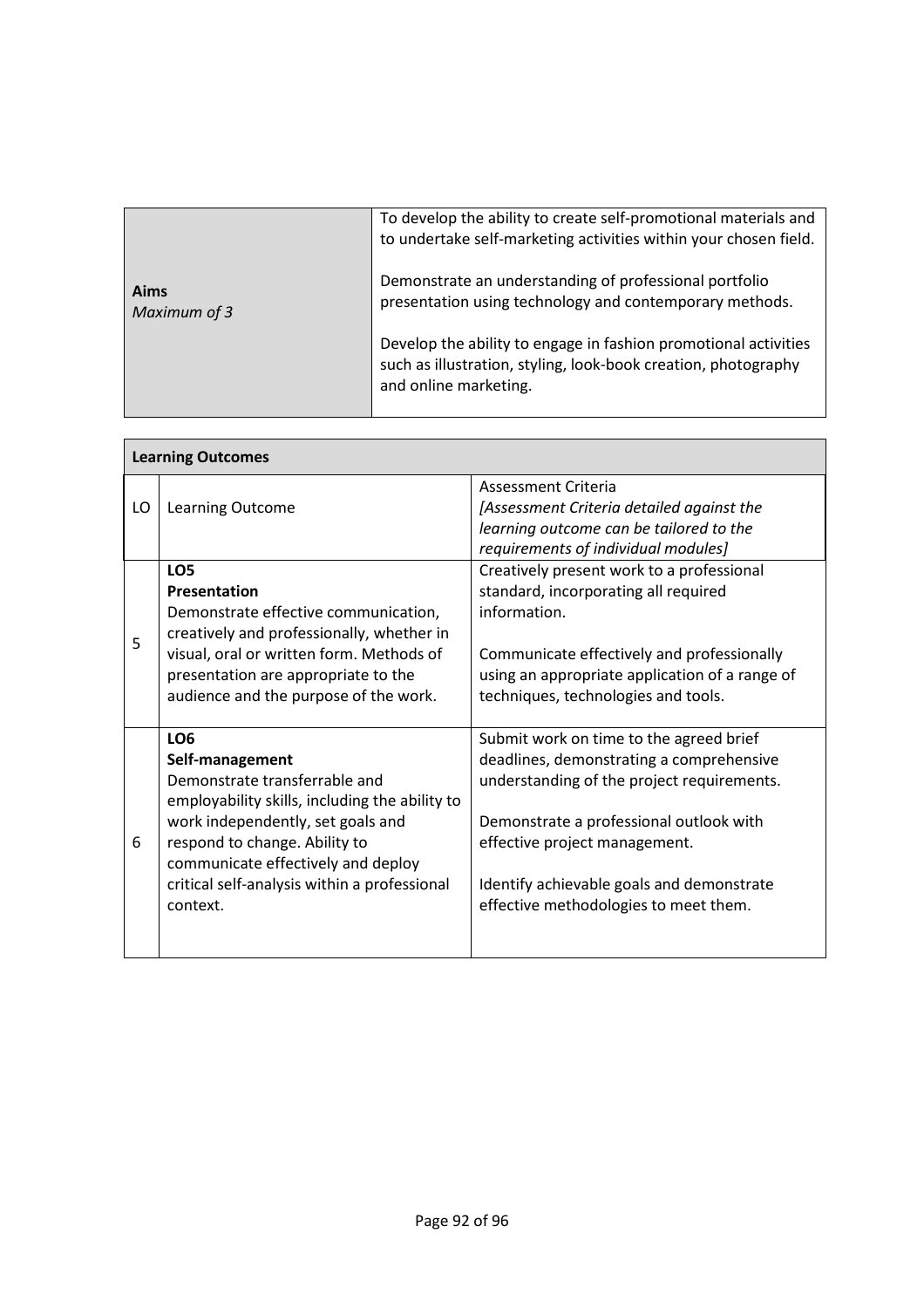| LO <sub>7</sub>                       | Personal strengths as a designer or illustrator |
|---------------------------------------|-------------------------------------------------|
| <b>Professional context</b>           | are clearly and appropriately identified.       |
| Understanding and knowledge of        |                                                 |
| contemporary fashion markets and      | Work produced is placed within a wider          |
| current industry practice. Ability to | contemporary fashion context and knowledge      |
| position oneself as a designer or     | of professional practise is evident.            |
| practitioner in a viable professional |                                                 |
| context.                              | Demonstrate an understanding of opportunities   |
|                                       | in Fashion in relation to your own personal     |
|                                       | practice.                                       |
|                                       |                                                 |
|                                       |                                                 |

| <b>Skills Development</b> | <b>Subject Specific</b><br>The contextual environment of fashion design and links<br>between theory and practice<br>Materials and technologies appropriate to professional<br>$\bullet$<br>practice<br>Professional standards<br>$\bullet$<br>Business practices in relation to future aspirations<br>$\bullet$<br>Creative problem solving<br>٠<br>Research, analysis, evaluation and reflection<br>$\bullet$<br>Ability to contextualise a personal design position<br>٠<br>Critical thinking<br>$\bullet$<br>Presenting work professionally using appropriate software<br>$\bullet$<br>The application of appropriate technologies, processes and<br>$\bullet$<br>materials<br>Developing competence with techniques, technologies and<br>tools<br>The production of self-promotional materials<br>٠<br>Contemporary business model concepts<br>$\bullet$<br>Communicating creative visual concepts<br>٠<br>Contemporary branding/marketing practices<br>$\bullet$<br>Effectively meeting the requirements of a given fashion<br>$\bullet$<br>market sector.<br>Generic<br>Identify appropriate research methods to complete<br>assignments effectively<br>Conduct contextual and visual research<br>Develop concepts |
|---------------------------|--------------------------------------------------------------------------------------------------------------------------------------------------------------------------------------------------------------------------------------------------------------------------------------------------------------------------------------------------------------------------------------------------------------------------------------------------------------------------------------------------------------------------------------------------------------------------------------------------------------------------------------------------------------------------------------------------------------------------------------------------------------------------------------------------------------------------------------------------------------------------------------------------------------------------------------------------------------------------------------------------------------------------------------------------------------------------------------------------------------------------------------------------------------------------------------------------------------------------|

Page 93 of 96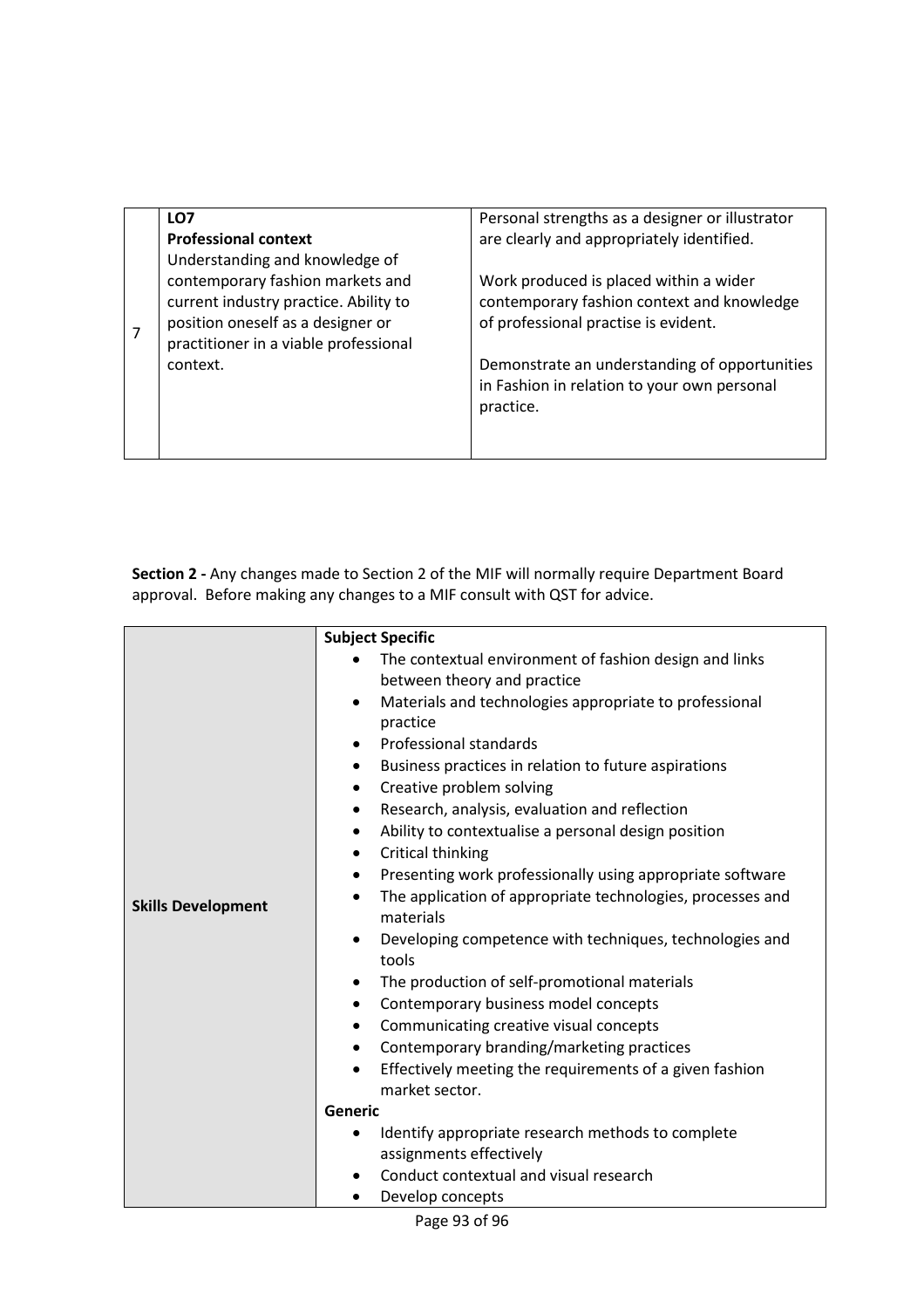|                                        | Analyse and synthesise written and verbal material                      |  |  |  |  |  |
|----------------------------------------|-------------------------------------------------------------------------|--|--|--|--|--|
|                                        | Produce visual, verbal and written communication including<br>$\bullet$ |  |  |  |  |  |
|                                        | professional level presentation skills                                  |  |  |  |  |  |
|                                        | Use effective interpersonal and project management skills<br>$\bullet$  |  |  |  |  |  |
|                                        | Understand what is meant by audience, market and market<br>$\bullet$    |  |  |  |  |  |
|                                        | differentiation                                                         |  |  |  |  |  |
|                                        | Manage your professional and personal development<br>$\bullet$          |  |  |  |  |  |
| • Self-evaluate                        |                                                                         |  |  |  |  |  |
|                                        | Develop a cohesive argument<br>$\bullet$                                |  |  |  |  |  |
|                                        | Develop critical judgement and self-reliance.                           |  |  |  |  |  |
|                                        | Typically students will create an industry standard, professional       |  |  |  |  |  |
|                                        | portfolio containing illustrations, digital presentations and           |  |  |  |  |  |
|                                        | photography of their final collection and associated research.          |  |  |  |  |  |
|                                        |                                                                         |  |  |  |  |  |
| <b>Assessment Strategy</b>             | Formative feedback will be given at regular intervals and will guide    |  |  |  |  |  |
| students' progress through the module. |                                                                         |  |  |  |  |  |
|                                        |                                                                         |  |  |  |  |  |
|                                        | Summative assessment will take place at the end of the module when      |  |  |  |  |  |
|                                        | the final portfolio of work will be assessed.                           |  |  |  |  |  |
|                                        |                                                                         |  |  |  |  |  |

| No | Assessment<br>Method | <b>Description of Assessment</b><br>Method | %   | <b>Learning Outcomes</b><br>Assessed |   |  |  | Compulsory or<br>Compensatable |            |
|----|----------------------|--------------------------------------------|-----|--------------------------------------|---|--|--|--------------------------------|------------|
|    |                      |                                            |     |                                      | b |  |  |                                |            |
|    | PO                   | Graduate portfolio                         | 100 | v                                    |   |  |  |                                | Compulsory |

| *The following codes for assessment methods apply                       |                         |           |                   |  |  |
|-------------------------------------------------------------------------|-------------------------|-----------|-------------------|--|--|
| (additional codes can be proposed through this process, if necessary):- |                         |           |                   |  |  |
| AR                                                                      | Artefact                | PC.       | Practical         |  |  |
| CВ                                                                      | computer-based          | PF.       | Performance       |  |  |
| CS.                                                                     | case study              | PL        | placement         |  |  |
| DI                                                                      | dissertation or project | PO.       | Portfolio         |  |  |
| EX                                                                      | Exam                    | <b>PR</b> | Presentation      |  |  |
| <b>GR</b>                                                               | group report            | <b>RE</b> | individual report |  |  |
| ΙT                                                                      | in-Module test          | <b>OR</b> | Oral              |  |  |
| LR                                                                      | literature review       | ОT        | Other             |  |  |
| ES                                                                      | Essay                   |           |                   |  |  |

| Indicative list of Resources |  |
|------------------------------|--|
| Drawing & Illustration       |  |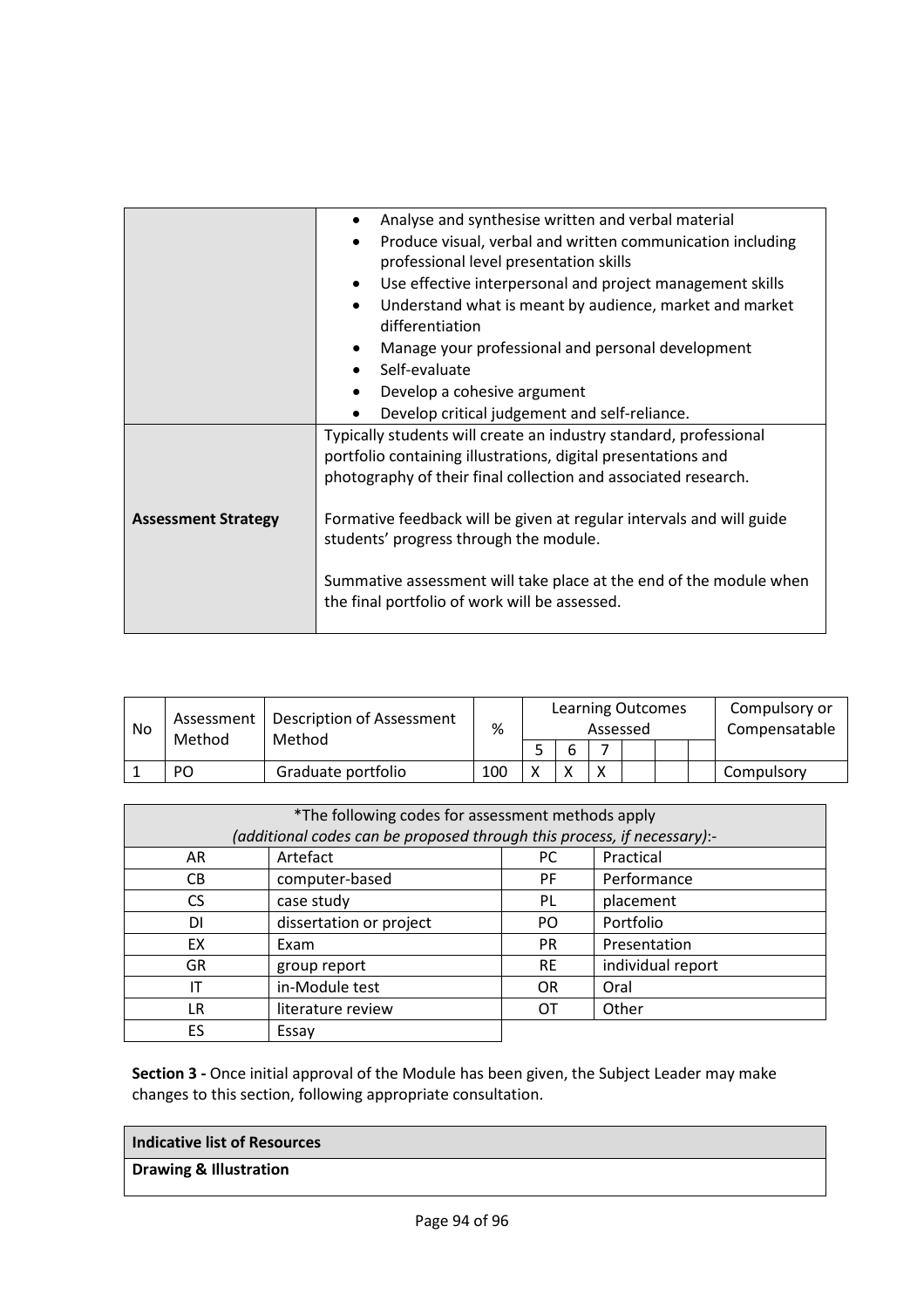Reigelman, Nancy (2012) *9 Heads – a guide to drawing fashion.* Nine heads media

Reigelman, Nancy (2006) *Colors for modern fashion – Drawing fashion with colored markers.* Nine heads media

## **Industry: Brands, buying, merchandising and promotion**

Cope, Jon and Mahoney, Dennis (2016) *Fashion promotion in practice.* London, Bloomsbury

Davis, Melissa (2009) *The fundamentals of Branding.* London, AVA publishing

Hameide, Kaled K. (2011) *Fashion branding – Unraveled.* London, Fairchild books

Posner, Harriet (2011) *Marketing fashion.* London, Laurence King

Russell, Edward (2010) *The fundamentals of marketing*. London, AVA publishing

Shaw, David and Koumbis, Dimitri (2014) *Fashion buying – From trend forcasting to shop floor.*  London, Bloomsbury

Song , Aimee (2016) *Capture Your Style: Transform Your Instagram Images, Showcase Your Life, and Build the Ultimate Platform*. Abrams Image

### **Fashion photography and styling**

Baron, Katie (2012) *Stylists: New Fashion Visionaries.* London, Laurence King

Griffiths, Danielle (2016) *Fashion Stylist's Handbook.* London, Laurence King

Siegel, Eliot (2009) *The fashion photography course.* Thames & Hudson

#### **Graphics and portfolio**

Ambrose, Gavin and Harris, Paul (2009) *The fundamentals of graphic design.* London, Ava publishing

Blanchard, Tamsin (2004) *Fashion & Graphics.* London, Laurence King Publishing

Faerm, Steven (2012) Design your Fashion Portfolio. A & C Black Visual Arts

Tallon, Kevin (2013) *Creative Fashion Design with Illustrator.* Batsford

#### **Magazines**

Computer Arts

Printed Papers

#### **Section 4 – Administrative Information**

**Department CSVPA**